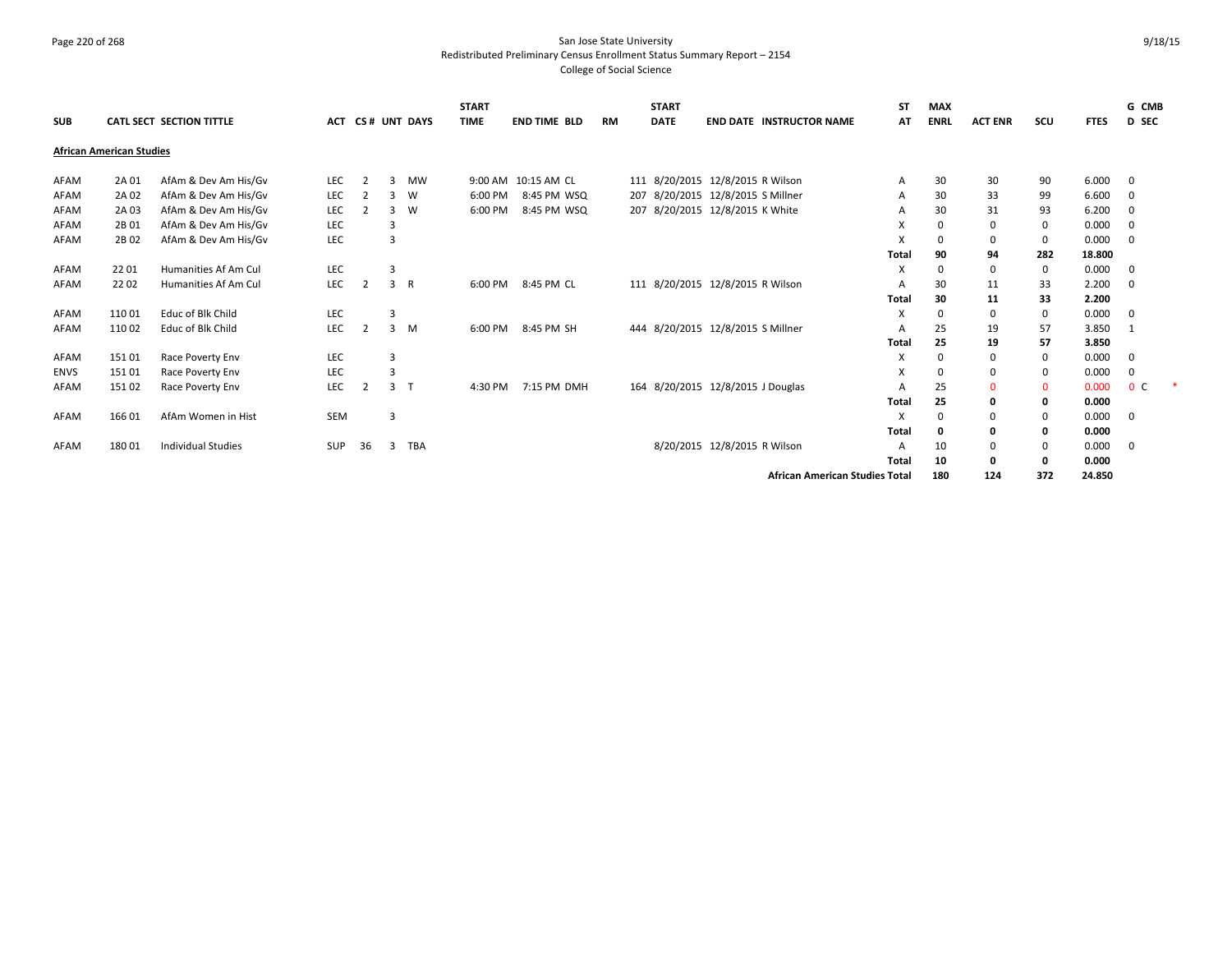### Page 221 of 268 San Jose State University Redistributed Preliminary Census Enrollment Status Summary Report – 2154 College of Social Science

|                   |                  |                                                  |            |                |                         |                  | <b>START</b> |                          |           | <b>START</b> |                                                                          | ST           | <b>MAX</b>  |                |              |             | G CMB               |  |
|-------------------|------------------|--------------------------------------------------|------------|----------------|-------------------------|------------------|--------------|--------------------------|-----------|--------------|--------------------------------------------------------------------------|--------------|-------------|----------------|--------------|-------------|---------------------|--|
| <b>SUB</b>        |                  | CATL SECT SECTION TITTLE                         |            |                |                         | ACT CS# UNT DAYS | <b>TIME</b>  | <b>END TIME BLD</b>      | <b>RM</b> | <b>DATE</b>  | <b>END DATE INSTRUCTOR NAME</b>                                          | AT           | <b>ENRL</b> | <b>ACT ENR</b> | scu          | <b>FTES</b> | D SEC               |  |
| Anthropology      |                  |                                                  |            |                |                         |                  |              |                          |           |              |                                                                          |              |             |                |              |             |                     |  |
| ANTH              | 11 01            | <b>Cultural Anthro</b>                           | <b>LEC</b> | $\overline{2}$ | $\overline{\mathbf{3}}$ | MW               |              | 10:30 AM 11:45 AM CL     |           |              | 310 8/20/2015 12/8/2015 J Marlovits                                      | Α            | 47          | 49             | 147          | 9.800       | $\overline{0}$      |  |
| ANTH              | 11 02            | <b>Cultural Anthro</b>                           | <b>LEC</b> | $\overline{2}$ | 3                       | MW               |              | 12:00 PM 1:15 PM CL      |           |              | 310 8/20/2015 12/8/2015 N Conand                                         | A            | 47          | 48             | 144          | 9.600       | $\mathbf{0}$        |  |
| ANTH              | 11 03            | Cultural Anthro                                  | LEC        | $\overline{2}$ | $\overline{\mathbf{3}}$ | TR               | 3:00 PM      | 4:15 PM CL               |           |              | 310 8/20/2015 12/8/2015 A Pitchon                                        | Α            | 47          | 44             | 132          | 8.800       | $\mathbf 0$         |  |
| ANTH              | 11 04            | <b>Cultural Anthro</b>                           | <b>LEC</b> | $\overline{2}$ | $\overline{3}$          | W                |              | 3:00 PM 5:45 PM WSQ      |           |              | 4 8/20/2015 12/8/2015 J Marlovits                                        | Α            | 47          | 43             | 129          | 8.600       | $\mathbf 0$         |  |
|                   |                  |                                                  |            |                |                         |                  |              |                          |           |              |                                                                          | Total        | 188         | 184            | 552          | 36.800      |                     |  |
| <b>ANTH</b>       | 1201             | Intro to Human Evol                              | LEC        | $\overline{2}$ | 3                       | MW               |              | 10:30 AM 11:45 AM WSQ    |           |              | 4 8/20/2015 12/8/2015 V Sanchez-Chopitea                                 | Α            | 40          | 43             | 129          | 8.600       | $\overline{0}$      |  |
| ANTH              | 1202             | Intro to Human Evol                              | <b>LEC</b> | $\overline{2}$ | $\overline{3}$          | <b>MW</b>        |              | 12:00 PM   1:15 PM   WSQ |           |              | 4 8/20/2015 12/8/2015 C Yan                                              | Α            | 40          | 42             | 126          | 8.400       | $\mathbf{0}$        |  |
| <b>ANTH</b>       | 1203             | Intro to Human Evol                              | <b>LEC</b> | $\overline{2}$ | $\overline{\mathbf{3}}$ | <b>TR</b>        |              | 10:30 AM 11:45 AM WSQ    |           |              | 4 8/20/2015 12/8/2015 C Yan                                              | Α            | 40          | 42             | 126          | 8.400       | $\mathbf{0}$        |  |
| ANTH              | 1204             | Intro to Human Evol                              | LEC        | $\overline{2}$ | $\overline{3}$          | TR               |              | 1:30 PM 2:45 PM SH       |           |              | 100 8/20/2015 12/8/2015 E Weiss                                          | Α            | 120         | 117            | 351          | 23.400      | $\mathbf 0$         |  |
|                   |                  |                                                  |            |                |                         |                  |              |                          |           |              |                                                                          | Total        | 240         | 244            | 732          | 48.800      |                     |  |
| ANTH              | 13 01            | Archaeology                                      | LEC        | $\overline{2}$ |                         | 3 TR             |              | 10:30 AM 11:45 AM CL     |           |              | 310 8/20/2015 12/8/2015 C Sunseri                                        | Α            | 35          | 27             | 81           | 5.400       | 0                   |  |
|                   |                  |                                                  |            |                |                         |                  |              |                          |           |              |                                                                          | Total        | 35          | 27             | 81           | 5.400       |                     |  |
| <b>ANTH</b>       | 25 01            | Human Life Context                               | LEC        | $\overline{2}$ |                         | 3 TR             |              | 3:00 PM 4:15 PM CL       |           |              | 204 8/20/2015 12/8/2015 N Conand                                         | Α            | 40          | 39             | 117          | 7.800       | $\overline{0}$      |  |
|                   |                  |                                                  |            |                |                         |                  |              |                          |           |              |                                                                          | <b>Total</b> | 40          | 39             | 117          | 7.800       |                     |  |
| <b>ANTH</b>       |                  | 100W 01 Writing Workshop                         | SEM        | - 5            |                         | 3 TR             |              | 9:00 AM 10:15 AM CL      |           |              | 310 8/20/2015 12/8/2015 J Anderson                                       | Α            | 25          | 27             | 81           | 5.400       | $\mathbf{0}$        |  |
|                   |                  |                                                  |            |                |                         |                  |              |                          |           |              |                                                                          | Total        | 25          | 27             | 81           | 5.400       |                     |  |
| <b>ANTH</b>       | 108 01           | <b>Medical Anthro</b>                            | LEC        | $\overline{2}$ |                         | 3 TR             | 3:00 PM      | 4:15 PM WSQ              |           |              | 4 8/20/2015 12/8/2015 J English-Lueck                                    | Α            | 40          | 28             | 84           | 5.650       | 1                   |  |
|                   |                  |                                                  |            |                |                         |                  |              |                          |           |              |                                                                          | Total        | 40          | 28             | 84           | 5.650       |                     |  |
| <b>ANTH</b>       | 115 01           | Global Culture                                   | <b>LEC</b> | 2              | $\overline{3}$          | W                | 6:00 PM      | 8:45 PM CL               |           |              | 204 8/20/2015 12/8/2015 T Doha                                           | Α            | 47          | 33             | 99           | 6.650       | $1\,c$              |  |
| ASIA              | 115 01           | Global Culture                                   | LEC        | $\overline{2}$ | $\overline{\mathbf{3}}$ | W                | 6:00 PM      | 8:45 PM CL               |           |              | 204 8/20/2015 12/8/2015 T Doha                                           | Α            | $\mathbf 0$ | $\mathbf 0$    | $\mathbf 0$  | 0.000       | 0 <sup>c</sup>      |  |
| <b>ANTH</b>       | 115 02           | Global Culture                                   | LEC        | $\overline{2}$ | $\overline{3}$          | <b>TR</b>        | 1:30 PM      | 2:45 PM CL               |           |              | 204 8/20/2015 12/8/2015 J Anderson                                       | Α            | 47          | 45             | 135          | 9.000       | 0 <sup>c</sup>      |  |
| ASIA              | 115 02           | Global Culture                                   | LEC        | $\overline{2}$ | $\overline{\mathbf{3}}$ | <b>TR</b>        | 1:30 PM      | 2:45 PM CL               |           |              | 204 8/20/2015 12/8/2015 J Anderson                                       | Α            | $\Omega$    | $\mathbf{0}$   | $\mathbf 0$  | 0.000       | 0 <sup>c</sup>      |  |
| <b>ANTH</b>       | 115 03           | Global Culture                                   | LEC        | $\overline{2}$ | $\overline{3}$          | R                | 6:00 PM      | 8:45 PM CL               |           |              | 204 8/20/2015 12/8/2015 Q McCrary                                        | Α            | 47          | 35             | 105          | 7.000       | 0 <sup>c</sup>      |  |
| ASIA              | 115 03           | Global Culture                                   | LEC        | $\overline{2}$ | $\overline{\mathbf{3}}$ | R                | 6:00 PM      | 8:45 PM CL               |           |              | 204 8/20/2015 12/8/2015 Q McCrary                                        | A            | $\mathbf 0$ | $\mathbf 0$    | $\mathbf 0$  | 0.000       | 0 <sup>c</sup>      |  |
| <b>ANTH</b>       | 115 04           | Global Culture                                   | LEC        | $\overline{2}$ | $\overline{\mathbf{3}}$ | TBA              |              |                          |           |              | 8/20/2015 12/8/2015 J Anderson                                           | A            | 35          | 33             | 99           | 6.600       | 0 <sup>c</sup>      |  |
| ASIA              | 115 04           | Global Culture                                   | LEC        | $\overline{2}$ |                         | 3 TBA            |              |                          |           |              | 8/20/2015 12/8/2015 J Anderson                                           | Α            | $\mathbf 0$ | $\mathbf{0}$   | $\mathbf 0$  | 0.000       | 0 <sup>C</sup>      |  |
|                   |                  |                                                  |            |                |                         |                  |              |                          |           |              |                                                                          | Total        | 176         | 146            | 438          | 29.250      |                     |  |
| <b>ANTH</b>       | 13101            | Theories of Cult                                 | SEM        | 5              |                         | 3 TR             |              | 10:30 AM 11:45 AM CL     |           |              | 204 8/20/2015 12/8/2015 R Gonzalez                                       | Α            | 40          | 39             | 117          | 7.800       | $\mathbf 0$         |  |
|                   |                  |                                                  |            |                |                         |                  |              |                          |           |              |                                                                          | <b>Total</b> | 40          | 39             | 117          | 7.800       |                     |  |
| ANTH              | 14001            | <b>Human Sexuality</b>                           | <b>LEC</b> | 1              | 3                       | MW               |              | 9:00 AM 10:15 AM CL      |           |              | 310 8/20/2015 12/8/2015 C Yan                                            | Α            | 47          | 51             | 153          | 10.200      | 0 <sup>o</sup>      |  |
| <b>BIOL</b>       | 140 01           | <b>Human Sexuality</b>                           | LEC        | 1              | $\overline{3}$          | <b>MW</b>        |              | 9:00 AM 10:15 AM CL      |           |              | 310 8/20/2015 12/8/2015 C Yan                                            | Α            | $\Omega$    | $\mathbf 0$    | $\mathbf 0$  | 0.000       | 0 <sup>c</sup>      |  |
| HS                | 140 01           | <b>Human Sexuality</b>                           | LEC        | 1              | $\overline{3}$          | MW               |              | 9:00 AM 10:15 AM CL      |           |              | 310 8/20/2015 12/8/2015 C Yan                                            | А            | $\Omega$    | $\overline{0}$ | $\mathbf 0$  | 0.000       | 0 <sup>c</sup>      |  |
| <b>ANTH</b>       | 140 02           | <b>Human Sexuality</b>                           | <b>LEC</b> |                | 3                       |                  |              |                          |           |              |                                                                          | X            | $\Omega$    | $\mathbf 0$    | $\mathbf 0$  | 0.000       | $\mathbf{0}$        |  |
| <b>BIOL</b>       | 140 02           | <b>Human Sexuality</b>                           | LEC        |                | $\overline{3}$          |                  |              |                          |           |              |                                                                          | X            | $\Omega$    | $\Omega$       | $\pmb{0}$    | 0.000       | 0                   |  |
| HS                | 140 02           | <b>Human Sexuality</b>                           | LEC        |                | 3                       |                  |              |                          |           |              |                                                                          | X            | $\Omega$    | $\mathbf 0$    | $\mathbf 0$  | 0.000       | $\mathbf 0$         |  |
| <b>ANTH</b>       | 140 03           | <b>Human Sexuality</b>                           | LEC        | 1              |                         | 3 TR             |              | 12:00 PM 1:15 PM CL      |           |              | 204 8/20/2015 12/8/2015 J Anderson                                       | A            | 47          | 44             | 132          | 8.800       | 0 <sup>C</sup>      |  |
| <b>BIOL</b>       | 140 03           | <b>Human Sexuality</b>                           | LEC        | 1              | 3                       | <b>TR</b>        | 12:00 PM     | 1:15 PM CL               |           |              | 204 8/20/2015 12/8/2015 J Anderson                                       | Α            | $\Omega$    | $\Omega$       | $\mathbf 0$  | 0.000       | 0 <sup>c</sup>      |  |
| нs                | 140 03           | Human Sexuality                                  | LEC        | 1              |                         | 3 TR             | 12:00 PM     | 1:15 PM CL               |           |              | 204 8/20/2015 12/8/2015 J Anderson                                       | Α            | $\Omega$    | $\mathbf 0$    | $\mathbf 0$  | 0.000       | 0 <sup>c</sup>      |  |
| <b>ANTH</b>       | 140 04           | <b>Human Sexuality</b>                           | <b>LEC</b> | 1              | $\overline{3}$          | $\mathsf{T}$     | 6:00 PM      | 8:45 PM CL               |           |              | 204 8/20/2015 12/8/2015 Q McCrary                                        | А            | 47          | 46             | 138          | 9.200       | 0 <sup>o</sup>      |  |
| <b>BIOL</b>       | 140 04           | <b>Human Sexuality</b>                           | LEC        | 1              | 3 <sub>T</sub>          |                  | 6:00 PM      | 8:45 PM CL               |           |              | 204 8/20/2015 12/8/2015 Q McCrary                                        | А            | $\Omega$    | $\mathbf 0$    | $\mathbf 0$  | 0.000       | 0 <sup>c</sup>      |  |
| нs                | 140 04           |                                                  | <b>LEC</b> | 1              | $\overline{\mathbf{3}}$ | T                | 6:00 PM      | 8:45 PM CL               |           |              | 204 8/20/2015 12/8/2015 Q McCrary                                        | Α            | $\Omega$    | $\mathbf{0}$   | $\mathbf{0}$ | 0.000       | 0 <sup>C</sup>      |  |
|                   |                  | Human Sexuality                                  | <b>LEC</b> | 1              |                         | 3 MW             | 3:00 PM      | 4:15 PM DH               |           |              |                                                                          |              | 45          | $\mathbf{0}$   | $\mathbf{0}$ | 0.000       | 0 <sup>c</sup>      |  |
| <b>ANTH</b><br>HS | 140 05<br>140 05 | <b>Human Sexuality</b>                           | LEC        | 1              | $\overline{3}$          | MW               | 3:00 PM      | 4:15 PM DH               |           |              | 351 8/20/2015 12/8/2015 J McDaniel<br>351 8/20/2015 12/8/2015 J McDaniel | Α            | $\Omega$    | $\mathbf{0}$   | $\mathbf 0$  | 0.000       | 0 <sup>c</sup>      |  |
| <b>ANTH</b>       | 140 06           | <b>Human Sexuality</b><br><b>Human Sexuality</b> | <b>LEC</b> |                | 3                       |                  |              |                          |           |              |                                                                          | Α<br>X       | $\Omega$    | $\Omega$       | $\mathbf 0$  | 0.000       | $\mathbf 0$         |  |
| <b>BIOL</b>       | 140 06           |                                                  | <b>LEC</b> |                | $\overline{3}$          |                  |              |                          |           |              |                                                                          | X            | $\Omega$    | $\Omega$       | $\mathbf 0$  | 0.000       | $\mathbf 0$         |  |
|                   |                  | <b>Human Sexuality</b>                           |            |                | $\overline{3}$          |                  |              |                          |           |              |                                                                          | X            | $\Omega$    | $\Omega$       | $\mathbf 0$  |             |                     |  |
| НS                | 140 06           | <b>Human Sexuality</b>                           | LEC<br>LEC |                |                         | 3 TR             |              | 3:00 PM 4:15 PM DH       |           |              |                                                                          | A            | 45          | $\Omega$       | $\Omega$     | 0.000       | 0<br>0 <sup>c</sup> |  |
| <b>ANTH</b>       | 140 07           | Human Sexuality                                  |            | $\overline{1}$ |                         |                  |              |                          |           |              | 415 8/20/2015 12/8/2015 J McDaniel                                       |              |             |                |              | 0.000       |                     |  |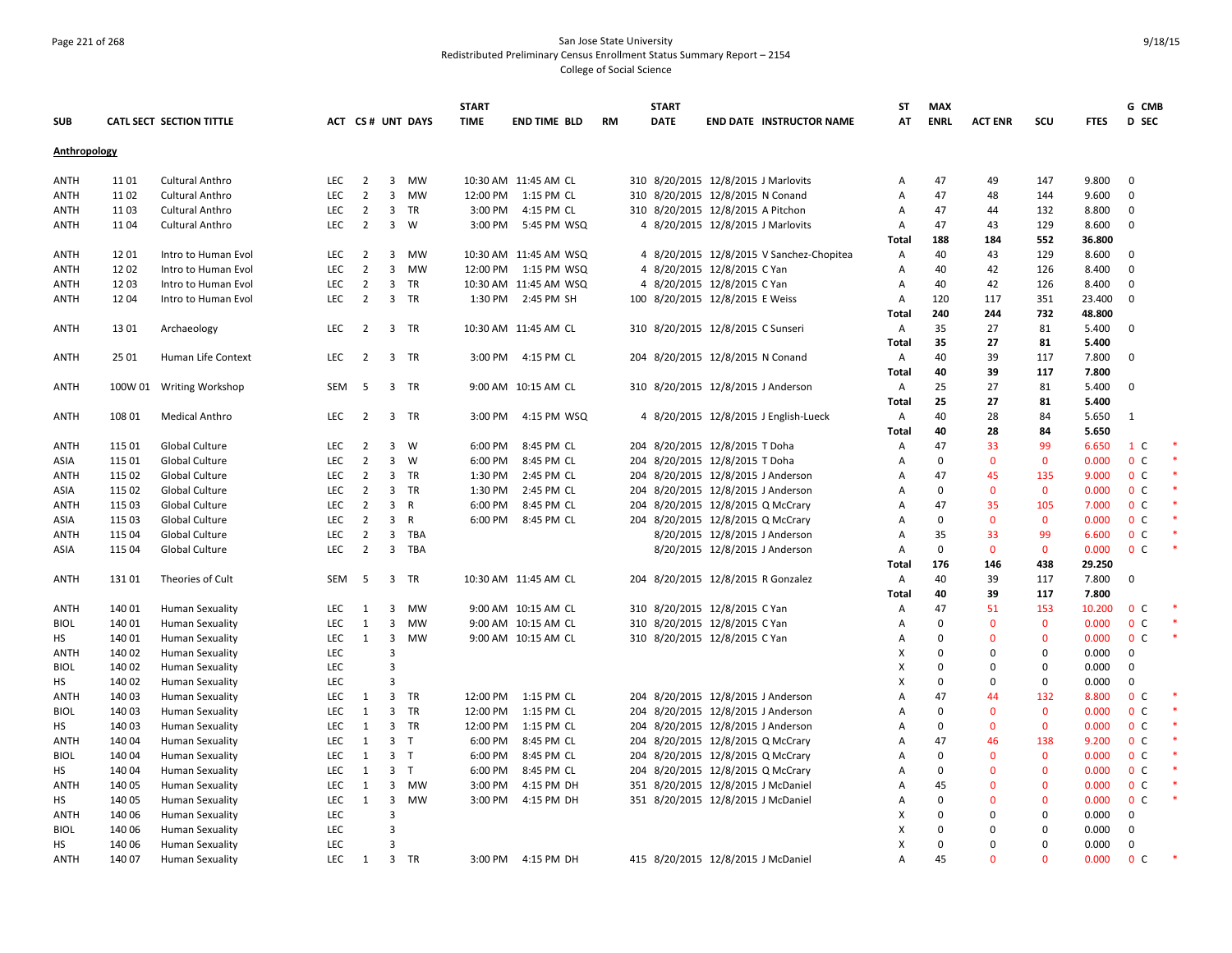# Page 222 of 268 San Jose State University Redistributed Preliminary Census Enrollment Status Summary Report – 2154 College of Social Science

|             |        |                               |            |                |                              |                   | <b>START</b> |                      |           | <b>START</b> |                                       | ST             | <b>MAX</b>  |                |                |                | G CMB          |        |
|-------------|--------|-------------------------------|------------|----------------|------------------------------|-------------------|--------------|----------------------|-----------|--------------|---------------------------------------|----------------|-------------|----------------|----------------|----------------|----------------|--------|
| <b>SUB</b>  |        | CATL SECT SECTION TITTLE      |            |                |                              | ACT CS # UNT DAYS | <b>TIME</b>  | <b>END TIME BLD</b>  | <b>RM</b> | <b>DATE</b>  | <b>END DATE INSTRUCTOR NAME</b>       | AT             | <b>ENRL</b> | <b>ACT ENR</b> | SCU            | <b>FTES</b>    | D SEC          |        |
| HS          | 140 07 | <b>Human Sexuality</b>        | LEC        | 1              |                              | 3 TR              | 3:00 PM      | 4:15 PM DH           |           |              | 415 8/20/2015 12/8/2015 J McDaniel    | А              | 0           | $\mathbf{0}$   | $\mathbf 0$    | 0.000          | 0 <sup>C</sup> |        |
| <b>ANTH</b> | 14008  | <b>Human Sexuality</b>        | <b>LEC</b> | 1              | 3                            | MW                | 1:30 PM      | 2:45 PM CL           |           |              | 310 8/20/2015 12/8/2015 J Marlovits   | Α              | 47          | 47             | 141            | 9.400          | 0 <sup>C</sup> |        |
| <b>BIOL</b> | 14008  | <b>Human Sexuality</b>        | <b>LEC</b> | 1              | 3                            | MW                | 1:30 PM      | 2:45 PM CL           |           |              | 310 8/20/2015 12/8/2015 J Marlovits   | $\overline{A}$ | $\Omega$    | $\mathbf{0}$   | $\mathbf 0$    | 0.000          | 0 <sup>C</sup> |        |
| HS          | 140 08 | <b>Human Sexuality</b>        | LEC        | 1              |                              | 3 MW              | 1:30 PM      | 2:45 PM CL           |           |              | 310 8/20/2015 12/8/2015 J Marlovits   | Α              | 0           | $\mathbf 0$    | $\mathbf 0$    | 0.000          | 0 <sup>C</sup> | $\ast$ |
|             |        |                               |            |                |                              |                   |              |                      |           |              |                                       | Total          | 278         | 188            | 564            | 37.600         |                |        |
| ANTH        | 14201  | Culture in Mind               | LEC        | $\overline{2}$ |                              | 3 MW              |              | 9:00 AM 10:15 AM WSQ |           |              | 4 8/20/2015 12/8/2015 J Marlovits     | A              | 40          | 27             | 81             | 5.450          | 1              |        |
|             |        |                               |            |                |                              |                   |              |                      |           |              |                                       | Total          | 40          | 27             | 81             | 5.450          |                |        |
| <b>ANTH</b> | 146 01 | <b>Culture &amp; Conflict</b> | LEC        | $\overline{2}$ |                              | $3 \quad M$       | 6:00 PM      | 8:45 PM CL           |           |              | 204 8/20/2015 12/8/2015 T Doha        | A              | 47          | 46             | 138            | 9.350          | 3              |        |
|             |        |                               |            |                |                              |                   |              |                      |           |              |                                       | Total          | 47          | 46             | 138            | 9.350          |                |        |
| ANTH        | 14901  | Ethnographic Meth             | <b>LEC</b> | $\overline{2}$ |                              | 3 TR              | 12:00 PM     | 1:15 PM WSQ          |           |              | 4 8/20/2015 12/8/2015 A Pitchon       | A              | 35          | 35             | 105            | 7.250          | 5              |        |
|             |        |                               |            |                |                              |                   |              |                      |           |              |                                       | Total          | 35          | 35             | 105            | 7.250          |                |        |
| <b>ANTH</b> | 152 01 | Human Origins                 | LEC        | 2              |                              | 3 MW              | 1:30 PM      | 2:45 PM WSQ          |           |              | 4 8/20/2015 12/8/2015 J Karpf         | A              | 35          | 11             | 33             | 2.200          | $\Omega$       |        |
|             |        |                               |            |                |                              |                   |              |                      |           |              |                                       | Total          | 35          | 11             | 33             | 2.200          |                |        |
| <b>ANTH</b> | 154 01 | Monkeys Apes Human            | LEC        | $\overline{2}$ | 3                            | <b>TR</b>         |              | 9:00 AM 10:15 AM CL  |           |              | 204 8/20/2015 12/8/2015 E Weiss       | A              | 35          | 23             | 69             | 4.650          | $\overline{1}$ |        |
|             |        |                               |            |                |                              |                   |              |                      |           |              |                                       | Total          | 35          | 23             | 69             | 4.650          |                |        |
| ANTH        | 160 01 | Recon Lost Civs               | LEC        | $\overline{2}$ | $\overline{3}$               | <b>MW</b>         |              | 10:30 AM 11:45 AM CL |           |              | 204 8/20/2015 12/8/2015 M Meniketti   | A              | 47          | 49             | 147            | 9.800          | $\Omega$       |        |
| ANTH        | 160 02 | Recon Lost Civs               | LEC        | $\overline{2}$ | $\mathbf{3}$                 | MW                |              | 1:30 PM 2:45 PM CL   |           |              | 204 8/20/2015 12/8/2015 M Meniketti   | Α              | 47          | 45             | 135            | 9.000          | $\Omega$       |        |
| <b>ANTH</b> | 16003  | <b>Recon Lost Civs</b>        | <b>LEC</b> | $\overline{2}$ | $\overline{3}$               | TR                | 12:00 PM     | 1:15 PM CL           |           |              | 310 8/20/2015 12/8/2015 C Sunseri     | A              | 47          | 47             | 141            | 9.400          | $\mathbf 0$    |        |
|             |        |                               |            |                |                              |                   |              |                      |           |              |                                       | Total          | 141         | 141            | 423            | 28.200         |                |        |
| <b>ANTH</b> | 16101  | Old World Civiliz             | <b>LEC</b> | 2              |                              | 3 MW              |              | 9:00 AM 10:15 AM CL  |           |              | 204 8/20/2015 12/8/2015 M Meniketti   | Α              | 40          | 25             | 75             | 5.050          | $\overline{1}$ |        |
|             |        |                               |            |                |                              |                   |              |                      |           |              |                                       | Total          | 40          | 25             | 75             | 5.050          |                |        |
| <b>ANTH</b> | 165 01 | <b>Historical Archaeology</b> | <b>LEC</b> | $\overline{2}$ |                              | 3 TR              | 4:30 PM      | 5:45 PM WSQ          |           |              | 4 8/20/2015 12/8/2015 C Sunseri       | A              | 40          | 30             | 90             | 6.400          | 8              |        |
|             |        |                               |            |                |                              |                   |              |                      |           |              |                                       | Total          | 40          | 30             | 90             | 6.400          |                |        |
| ANTH        | 18001  | <b>Individual Studies</b>     | SUP        | 36             | $\overline{\mathbf{3}}$      | TBA               |              |                      |           |              | 8/20/2015 12/8/2015 C Sunseri         | А              | 5           | $\overline{2}$ | 6              | 0.450          | 1              |        |
| ANTH        | 18002  | <b>Individual Studies</b>     | SUP        | 36             | $\overline{\mathbf{3}}$      | TBA               |              |                      |           |              | 8/20/2015 12/8/2015 A Faas            | Α              | 5           | 1              | 3              | 0.200          | $\Omega$       |        |
| <b>ANTH</b> | 18003  | <b>Individual Studies</b>     | SUP        | 36             | $\overline{\mathbf{3}}$      | TBA               |              |                      |           |              | 8/20/2015 12/8/2015 A Leventhal       | Α              | 5           | 0              | 0              | 0.000          | $\mathbf 0$    |        |
| <b>ANTH</b> | 18004  | <b>Individual Studies</b>     | SUP        | 36             | $\overline{3}$               | TBA               |              |                      |           |              | 8/20/2015 12/8/2015 J English-Lueck   | A              | 3           | $\mathbf{1}$   | $\overline{3}$ | 0.250          | $\mathbf{1}$   |        |
|             |        |                               |            |                |                              |                   |              |                      |           |              |                                       | Total          | 18          | 4              | 12             | 0.900          |                |        |
| <b>ANTH</b> | 193 01 | Beh Science in Practice       | <b>LEC</b> | $\overline{2}$ |                              | $3 \, M$          | 3:00 PM      | 5:45 PM WSQ          |           |              | 4 8/20/2015 12/8/2015 M Meniketti     | A              | 35          | 29             | 87             | 5.800          | 0 <sup>C</sup> |        |
| <b>PSYC</b> | 19301  | Beh Science in Practice       | <b>LEC</b> | $\overline{2}$ | $\overline{3}$               | M                 | 3:00 PM      | 5:45 PM WSQ          |           |              | 4 8/20/2015 12/8/2015 M Meniketti     | A              | $\Omega$    | $\mathbf{0}$   | $\mathbf{0}$   | 0.000          | 0 <sup>c</sup> |        |
| SOCI        | 193 01 | Beh Science in Practice       | LEC        | $\overline{2}$ |                              | $3 \quad M$       | 3:00 PM      | 5:45 PM WSQ          |           |              | 4 8/20/2015 12/8/2015 M Meniketti     | Α              | $\mathbf 0$ | $\mathbf 0$    | $\mathbf 0$    | 0.000          | 0 <sup>C</sup> |        |
| ANTH        | 193 02 | Beh Science in Practice       | LEC        | $\overline{2}$ | $\overline{\mathbf{3}}$      | TR                | 1:30 PM      | 2:45 PM WSQ          |           |              | 4 8/20/2015 12/8/2015 R Gonzalez      | Α              | 35          | 30             | 90             | 6.050          | $1\,c$         |        |
| <b>PSYC</b> | 193 02 | Beh Science in Practice       | <b>LEC</b> | $\overline{2}$ | $\overline{\mathbf{3}}$      | TR                | 1:30 PM      | 2:45 PM WSQ          |           |              | 4 8/20/2015 12/8/2015 R Gonzalez      | Α              | 0           | $\mathbf 0$    | $\mathbf 0$    | 0.000          | 0 <sup>C</sup> |        |
| SOCI        | 193 02 | Beh Science in Practice       | LEC        | $\overline{2}$ | $\overline{3}$               | TR                | 1:30 PM      | 2:45 PM WSQ          |           |              | 4 8/20/2015 12/8/2015 R Gonzalez      | A              | 0           | $\mathbf{0}$   | $\mathbf 0$    | 0.000          | 0 <sup>c</sup> | *      |
|             |        |                               |            |                |                              |                   |              |                      |           |              |                                       | Total          | 70          | 59             | 177            | 11.850         |                |        |
| ANTH        | 230 01 | Theory in Practice            | SEM        | 5              |                              | $3 \, M$          | 6:00 PM      | 8:45 PM WSQ          |           |              | 4 8/20/2015 12/8/2015 A Faas          | A              | 20          | 17             | 51             | 4.150          | 15             |        |
|             |        |                               |            |                |                              |                   |              |                      |           |              |                                       | Total          | 20          | 17             | 51             | 4.150          |                |        |
| <b>ANTH</b> | 23101  | <b>Applications Core</b>      | SEM        | $\overline{4}$ |                              | 3 R               | 6:00 PM      | 8:45 PM WSQ          |           |              | 4 8/20/2015 12/8/2015 A Pitchon       | Α              | 20          | 16             | 48             | 3.950          | 15             |        |
|             |        |                               |            |                |                              |                   |              |                      |           |              |                                       | Total          | 20          | 16             | 48             | 3.950          |                |        |
| <b>ANTH</b> | 23301  |                               | SEM        | $\overline{4}$ |                              | 3 <sub>T</sub>    | 6:00 PM      | 8:45 PM WSQ          |           |              | 4 8/20/2015 12/8/2015 J English-Lueck | A              | 20          | 13             | 39             | 3.250          | 13             |        |
|             |        | <b>Fields Application</b>     |            |                |                              |                   |              |                      |           |              |                                       |                |             |                |                |                |                |        |
|             |        |                               |            |                |                              |                   |              |                      |           |              |                                       | <b>Total</b>   | 20<br>5     | 13<br>3        | 39<br>9        | 3.250          |                |        |
| ANTH        | 280 01 | <b>Individual Studies</b>     | SUP<br>SUP | 25             | 3<br>$\overline{\mathbf{3}}$ | TBA               |              |                      |           |              | 8/20/2015 12/8/2015 C Sunseri         | A              | 5           |                | 9              | 0.750<br>0.750 | 3              |        |
| ANTH        | 280 02 | <b>Individual Studies</b>     |            | 25             |                              | TBA               |              |                      |           |              | 8/20/2015 12/8/2015 A Faas            | A              |             | 3              |                |                | 3              |        |
| ANTH        | 28003  | <b>Individual Studies</b>     | SUP        | 25             | $\overline{\mathbf{3}}$      | TBA               |              |                      |           |              | 8/20/2015 12/8/2015 R Gonzalez        | A              | 10          | $\overline{2}$ | 6              | 0.500          | $\overline{2}$ |        |
| <b>ANTH</b> | 280 04 | <b>Individual Studies</b>     | <b>SUP</b> | 25             |                              | 3 TBA             |              |                      |           |              | 8/20/2015 12/8/2015 M Meniketti       | A              | 3           | 1              | 3              | 0.250          | 1              |        |
|             |        |                               |            |                |                              |                   |              |                      |           |              |                                       | Total          | 23          | 9              | 27             | 2.250          |                |        |
| <b>ANTH</b> | 298 01 | Anth Project                  | SUP        | 25             |                              | 3 TBA             |              |                      |           |              | 8/20/2015 12/8/2015 R Gonzalez        | Α              | 10          | 3              | 9              | 0.750          | $\overline{3}$ |        |
|             |        |                               |            |                |                              |                   |              |                      |           |              |                                       | Total          | 10          | 3              | 9              | 0.750          |                |        |
| <b>ANTH</b> | 299 01 | Master's Thesis               |            | SUP 25         |                              | 3 TBA             |              |                      |           |              | 8/20/2015 12/8/2015 E Weiss           | A              | 3           | 1              | $\overline{3}$ | 0.250          | 1              |        |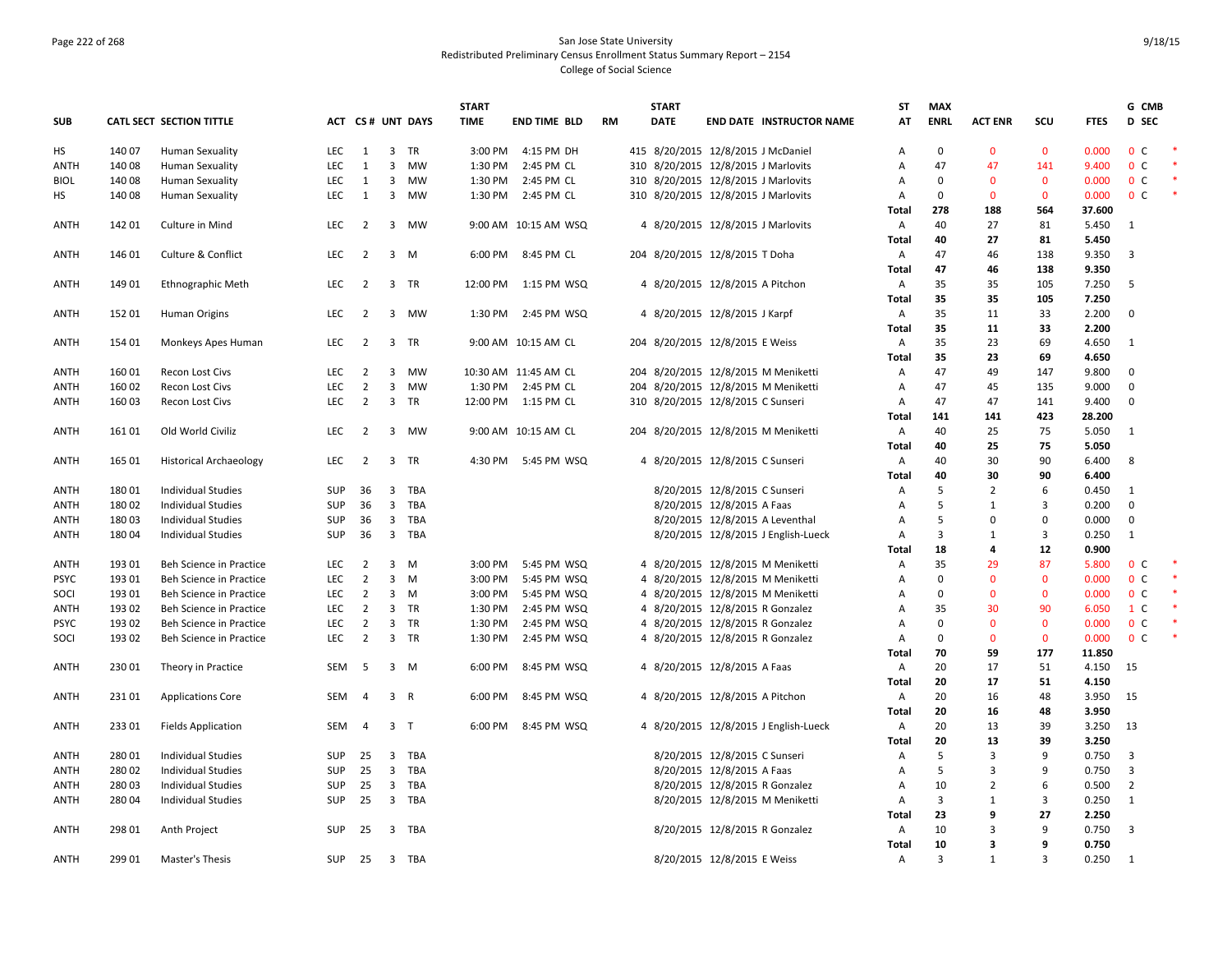# Page 223 of 268 San Jose State University Redistributed Preliminary Census Enrollment Status Summary Report – 2154 College of Social Science

|             |        |                          |     |      |                  | <b>START</b> |                         |           | <b>START</b> |                                 | ST                        | <b>MAX</b> |                |      |             | G CMB                   |
|-------------|--------|--------------------------|-----|------|------------------|--------------|-------------------------|-----------|--------------|---------------------------------|---------------------------|------------|----------------|------|-------------|-------------------------|
| <b>SUB</b>  |        | CATL SECT SECTION TITTLE |     |      | ACT CS# UNT DAYS | TIME         | END TIME BLD            | <b>RM</b> | <b>DATE</b>  | <b>END DATE INSTRUCTOR NAME</b> | AT                        | ENRL       | <b>ACT ENR</b> | scu  | <b>FTES</b> | <b>D</b> SEC            |
| <b>ANTH</b> | 299 02 | Master's Thesis          | SUP | - 25 | ` TBA            |              |                         |           |              | 8/20/2015 12/8/2015 R Gonzalez  |                           |            |                |      | 0.000       | $\overline{\mathbf{0}}$ |
|             |        |                          |     |      |                  |              |                         |           |              |                                 | Total                     | -8         |                |      | 0.250       |                         |
| ORGS        | 101 01 | People/Organzation       | LEC |      | MW               | 3:00 PM      | 4:15 PM CL              |           |              | 310 8/20/2015 12/8/2015 A Faas  |                           | 35         | 19             | 57   | 5.067       | $\overline{0}$          |
| ORGS        | 10102  | People/Organzation       | ACT |      | 0 F              |              | 10:00 AM  12:00 PM  WSQ |           |              | 4 8/20/2015 12/8/2015 A Faas    |                           | 35         | 19             | 19   | 0.000       | $\overline{\mathbf{0}}$ |
|             |        |                          |     |      |                  |              |                         |           |              |                                 | Total                     | 70         | 38             | 76   | 5.067       |                         |
|             |        |                          |     |      |                  |              |                         |           |              |                                 | <b>Anthropology Total</b> | 1734       | 1420           | 4222 | 285.467     |                         |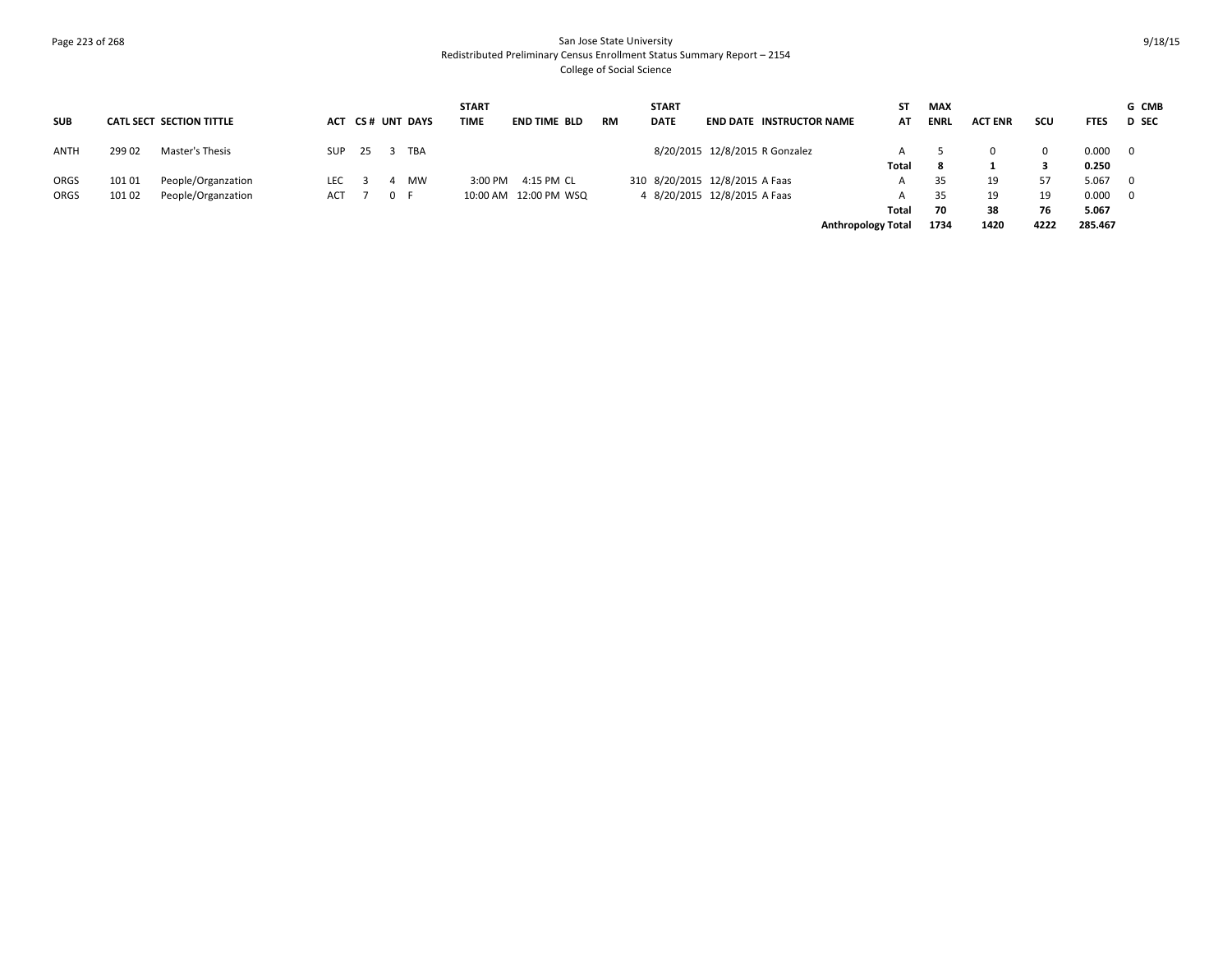# Page 224 of 268 San Jose State University Redistributed Preliminary Census Enrollment Status Summary Report – 2154

College of Social Science

|              |                              |                                                  |                          |                                  |                         |                  | <b>START</b> |                       |           |     | <b>START</b>        |                                       | <b>ST</b>           | <b>MAX</b>  |                |          |                | G CMB                      |
|--------------|------------------------------|--------------------------------------------------|--------------------------|----------------------------------|-------------------------|------------------|--------------|-----------------------|-----------|-----|---------------------|---------------------------------------|---------------------|-------------|----------------|----------|----------------|----------------------------|
| <b>SUB</b>   |                              | CATL SECT SECTION TITTLE                         |                          |                                  |                         | ACT CS# UNT DAYS | <b>TIME</b>  | <b>END TIME BLD</b>   | <b>RM</b> |     | <b>DATE</b>         | <b>END DATE INSTRUCTOR NAME</b>       | AT                  | <b>ENRL</b> | <b>ACT ENR</b> | scu      | <b>FTES</b>    | D SEC                      |
|              | <b>Communication Studies</b> |                                                  |                          |                                  |                         |                  |              |                       |           |     |                     |                                       |                     |             |                |          |                |                            |
| COMM         | 1001                         | Comm and Relations                               | <b>LEC</b>               | 1                                | $\overline{3}$          | TBA              |              |                       |           |     |                     | 8/20/2015 12/8/2015                   | Α                   | 27          | 26             | 78       | 5.200          | $\mathbf 0$                |
| COMM         | 1002                         | Comm and Relations                               | <b>LEC</b>               | 1                                | $\overline{3}$          | TR               |              | 9:00 AM 10:15 AM BBC  |           |     |                     | 223 8/20/2015 12/8/2015 K Raiff       | Α                   | 27          | 26             | 78       | 5.200          | $\mathbf 0$                |
| COMM         | 1080                         | Comm and Relations                               | <b>LEC</b>               | 1                                | $\overline{\mathbf{3}}$ | TBA              |              |                       |           |     |                     | 8/20/2015 12/8/2015 C Perez           | A                   | 27          | 26             | 78       | 5.200          | $\mathbf 0$                |
|              |                              |                                                  |                          |                                  |                         |                  |              |                       |           |     |                     |                                       | Total               | 81          | 78             | 234      | 15.600         |                            |
| COMM         | 20 01                        | <b>Public Speaking</b>                           | <b>LEC</b>               | $\overline{4}$                   | $\overline{3}$          | <b>MW</b>        |              | 7:30 AM 8:45 AM BBC   |           |     |                     | 223 8/20/2015 12/8/2015 Z Hasan       | Α                   | 27          | 27             | 81       | 5.400          | $\mathbf 0$                |
| COMM         | 20 02                        | <b>Public Speaking</b>                           | LEC                      | $\overline{4}$                   | 3                       | TBA              |              |                       |           |     |                     | 8/20/2015 12/8/2015                   | А                   | 27          | 27             | 81       | 5.400          | 0                          |
| COMM         | 20 03                        | <b>Public Speaking</b>                           | LEC                      | $\overline{4}$                   | 3                       | TBA              |              |                       |           |     |                     | 8/20/2015 12/8/2015                   | Α                   | 27          | 27             | 81       | 5.400          | 0                          |
| <b>COMM</b>  | 2004                         | <b>Public Speaking</b>                           | <b>LEC</b>               | $\overline{4}$                   | 3                       | <b>MW</b>        | 12:00 PM     | 1:15 PM BBC           |           |     |                     | 223 8/20/2015 12/8/2015 A Iyengar     | A                   | 27          | 28             | 84       | 5.600          | $\mathbf 0$                |
| COMM         | 20 05                        | <b>Public Speaking</b>                           | <b>LEC</b>               | $\overline{4}$                   | $\overline{3}$          | <b>MW</b>        | 1:30 PM      | 2:45 PM BBC           |           |     |                     | 223 8/20/2015 12/8/2015 A Iyengar     | $\overline{A}$      | 27          | 29             | 87       | 5.800          | $\mathbf 0$                |
| COMM         | 20 06                        | <b>Public Speaking</b>                           | <b>LEC</b>               | $\overline{4}$                   | $\overline{3}$          | MW               | 3:00 PM      | 4:15 PM BBC           |           |     |                     | 223 8/20/2015 12/8/2015 A Iyengar     | А                   | 27          | 28             | 84       | 5.600          | $\mathbf 0$                |
| COMM         | 20 07                        | <b>Public Speaking</b>                           | LEC                      | $\overline{4}$                   | $\overline{3}$          | MW               | 4:30 PM      | 5:45 PM BBC           |           |     |                     | 223 8/20/2015 12/8/2015 X Tan         | Α                   | 27          | 26             | 78       | 5.200          | $\mathbf 0$                |
| COMM         | 2008                         | <b>Public Speaking</b>                           | LEC                      | $\overline{4}$                   | 3                       | TBA              |              |                       |           |     |                     | 8/20/2015 12/8/2015                   | A                   | 27          | 25             | 75       | 5.000          | $\mathbf 0$                |
| COMM         | 2009                         | <b>Public Speaking</b>                           | LEC                      | $\overline{4}$                   | $\overline{3}$          | TBA              |              |                       |           |     | 8/20/2015 12/8/2015 |                                       | A                   | 27          | 27             | 81       | 5.400          | $\mathbf 0$                |
| COMM         | 20 10                        | <b>Public Speaking</b>                           | <b>LEC</b>               | $\overline{4}$                   | $\overline{3}$          | MW               |              | 9:00 AM 10:15 AM HGH  |           |     |                     | 231 8/20/2015 12/8/2015 M Dalton      | A                   | 27          | 27             | 81       | 5.400          | $\mathbf 0$                |
| COMM         | 20 11                        | <b>Public Speaking</b>                           | LEC                      | $\overline{4}$                   | 3                       | <b>MW</b>        |              | 10:30 AM 11:45 AM HGH |           |     |                     | 231 8/20/2015 12/8/2015 J Biagini     | А                   | 27          | 26             | 78       | 5.200          | $\mathbf 0$                |
| COMM         | 20 12                        | <b>Public Speaking</b>                           | <b>LEC</b>               | $\overline{4}$                   | $\mathbf{3}$            | <b>MW</b>        | 1:30 PM      | 2:45 PM HGH           |           |     |                     | 231 8/20/2015 12/8/2015 S Anderson    | Α                   | 27          | 27             | 81       | 5.400          | 0                          |
| COMM         | 20 13                        | <b>Public Speaking</b>                           | <b>LEC</b>               | $\overline{4}$                   | 3                       | TR               | 1:30 PM      | 2:45 PM IS            |           |     |                     | 215 8/20/2015 12/8/2015 S McGaffey    | Α                   | 28          | 28             | 84       | 5.600          | $\mathbf{0}$               |
| COMM         | 20 14                        | <b>Public Speaking</b>                           | <b>LEC</b>               | $\overline{4}$                   | $\overline{3}$          | <b>MW</b>        | 7:30 AM      | 8:45 AM HGH           |           | 219 |                     | 8/20/2015 12/8/2015 J Capurso         | A                   | 27          | 27             | 81       | 5.400          | $\mathbf 0$                |
| COMM         | 20 15                        | <b>Public Speaking</b>                           | LEC                      | $\overline{4}$                   | $\overline{3}$          | <b>TR</b>        | 7:30 AM      | 8:45 AM HGH           |           |     |                     | 219 8/20/2015 12/8/2015 A Gutierrez   | А                   | 27          | 26             | 78       | 5.200          | $\mathbf 0$                |
| COMM         | 20 16                        | <b>Public Speaking</b>                           | LEC                      | $\overline{4}$                   | 3                       | TBA              |              |                       |           |     |                     | 8/20/2015 12/8/2015                   | A                   | 27          | 27             | 81       | 5.400          | $\mathbf{0}$               |
| COMM         | 20 17                        | <b>Public Speaking</b>                           | <b>LEC</b>               | $\overline{4}$                   | 3                       | <b>MW</b>        | 7:30 AM      | 8:45 AM HGH           |           |     |                     | 223 8/20/2015 12/8/2015 R Flores      | A                   | 27          | 25             | 75       | 5.000          | $\mathbf 0$                |
| COMM         | 20 18                        | <b>Public Speaking</b>                           | <b>LEC</b>               | $\overline{4}$                   | 3                       | <b>MW</b>        | 4:30 PM      | 5:45 PM HGH           |           |     |                     | 223 8/20/2015 12/8/2015 K Ward        | Α                   | 27          | 26             | 78       | 5.200          | 0                          |
| COMM         | 20 19                        | <b>Public Speaking</b>                           | <b>LEC</b>               | $\overline{4}$                   | 3                       | W                | 6:00 PM      | 8:45 PM HGH           |           | 225 |                     | 8/20/2015 12/8/2015 M Lieberman       | А                   | 27          | 27             | 81       | 5.400          | 0                          |
| COMM         | 20 20                        | <b>Public Speaking</b>                           | LEC                      | $\overline{4}$                   | 3                       | TBA              |              |                       |           |     |                     | 8/20/2015 12/8/2015                   | А                   | 27          | 27             | 81       | 5.400          | $\mathbf 0$                |
| COMM         | 20 21                        | <b>Public Speaking</b>                           | <b>LEC</b>               | $\overline{4}$                   | $\mathbf{3}$            | TBA              |              |                       |           |     | 8/20/2015 12/8/2015 |                                       | A                   | 27          | 27             | 81       | 5.400          | 0                          |
| COMM         | 20 22                        | <b>Public Speaking</b>                           | <b>LEC</b>               | $\overline{4}$                   | 3                       | TBA              |              |                       |           |     | 8/20/2015 12/8/2015 |                                       | Α                   | 27          | 26             | 78       | 5.200          | $\mathbf 0$                |
| COMM         | 20 23                        | <b>Public Speaking</b>                           | <b>LEC</b>               | $\overline{4}$                   | 3                       | TBA              |              |                       |           |     |                     | 8/20/2015 12/8/2015                   | Α                   | 27          | 28             | 84       | 5.600          | $\mathbf 0$                |
| COMM         | 20 24                        | <b>Public Speaking</b>                           | LEC                      | $\overline{4}$                   | $\overline{3}$          | <b>MW</b>        | 12:00 PM     | 1:15 PM HGH           |           |     |                     | 225 8/20/2015 12/8/2015 E Harris      | А                   | 27          | 27             | 81       | 5.400          | $\mathbf 0$                |
| COMM         | 20 25                        | <b>Public Speaking</b>                           | LEC                      | $\overline{4}$                   | $\overline{3}$          | <b>MW</b>        | 4:30 PM      | 5:45 PM HGH           |           | 225 |                     | 8/20/2015 12/8/2015 M Simoes Monteiro | А                   | 27          | 27             | 81       | 5.400          | $\Omega$                   |
| COMM         | 20 26                        | <b>Public Speaking</b>                           | <b>LEC</b>               | $\overline{4}$                   | $\overline{3}$          | т                | 6:00 PM      | 8:45 PM HGH           |           |     |                     | 225 8/20/2015 12/8/2015 K Barrett     | А                   | 27          | 26             | 78       | 5.200          | $\mathsf 0$                |
| COMM         | 20 27                        | <b>Public Speaking</b>                           | LEC                      | $\overline{4}$                   | $\overline{3}$          | TBA              |              |                       |           |     |                     | 8/20/2015 12/8/2015                   | Α                   | 27          | 27             | 81       | 5.400          | 0                          |
| COMM         | 2028                         | <b>Public Speaking</b>                           | LEC                      | $\overline{4}$                   | 3                       | TR               | 7:30 AM      | 8:45 AM HGH           |           |     |                     | 223 8/20/2015 12/8/2015 P Kramer      | А                   | 27          | 27             | 81       | 5.400          | 0                          |
| COMM         | 20 29                        | <b>Public Speaking</b>                           | <b>LEC</b>               | $\overline{4}$                   | 3                       | <b>TBA</b>       |              |                       |           |     |                     | 8/20/2015 12/8/2015                   | A<br>$\overline{A}$ | 27<br>27    | 27             | 81<br>81 | 5.400          | $\mathbf 0$                |
| COMM         | 20 30                        | <b>Public Speaking</b>                           | LEC                      | $\overline{4}$                   | $\mathbf{3}$            | TBA              |              |                       |           |     |                     | 8/20/2015 12/8/2015                   |                     |             | 27             |          | 5.400          | 0                          |
| COMM<br>COMM | 20 31<br>20 32               | <b>Public Speaking</b>                           | <b>LEC</b><br><b>LEC</b> | $\overline{4}$<br>$\overline{4}$ | 3<br>$\overline{3}$     | TR<br>TBA        | 4:30 PM      | 5:45 PM BBC           |           |     | 8/20/2015 12/8/2015 | 223 8/20/2015 12/8/2015 C Lancaster   | Α<br>Α              | 27<br>27    | 27<br>27       | 81<br>81 | 5.400<br>5.400 | $\mathbf 0$<br>$\mathbf 0$ |
| COMM         | 20 33                        | <b>Public Speaking</b><br><b>Public Speaking</b> | <b>LEC</b>               | $\overline{4}$                   | 3                       | <b>MW</b>        | 12:00 PM     | 1:15 PM DMH           |           |     |                     | 353 8/20/2015 12/8/2015 A Buxi        | A                   | 27          | 27             | 81       | 5.400          | $\mathbf{0}$               |
| COMM         | 20 34                        | <b>Public Speaking</b>                           | <b>LEC</b>               | 4                                | 3                       | <b>MW</b>        |              | 9:00 AM 10:15 AM HGH  |           |     |                     | 122 8/20/2015 12/8/2015 M Mathias     | A                   | 27          | 28             | 84       | 5.600          | $\mathbf{0}$               |
| COMM         | 20 35                        | <b>Public Speaking</b>                           | LEC                      | 4                                | 3                       | MW               | 3:00 PM      | 4:15 PM DMH           |           |     |                     | 358 8/20/2015 12/8/2015 M McKnight    | А                   | 27          | 27             | 81       | 5.400          | 0                          |
| COMM         | 20 36                        | <b>Public Speaking</b>                           | LEC                      | $\overline{4}$                   | 3                       | <b>TR</b>        |              | 9:00 AM 10:15 AM DMH  | 226A      |     |                     | 8/20/2015 12/8/2015 E Sullivan        | Α                   | 27          | 27             | 81       | 5.400          | 0                          |
| COMM         | 20 37                        | <b>Public Speaking</b>                           | <b>LEC</b>               | $\overline{4}$                   | 3                       | <b>TR</b>        | 12:00 PM     | 1:15 PM DMH           |           |     |                     | 347 8/20/2015 12/8/2015 C Lancaster   | Α                   | 27          | 26             | 78       | 5.200          | 0                          |
| COMM         | 2038                         | <b>Public Speaking</b>                           | LEC.                     | $\overline{4}$                   | 3                       | <b>TR</b>        | 7:30 AM      | 8:45 AM CL            |           | 243 |                     | 8/20/2015 12/8/2015 E McMurray        | A                   | 27          | 27             | 81       | 5.400          | $\mathbf 0$                |
| <b>COMM</b>  | 20 39                        | <b>Public Speaking</b>                           | <b>LEC</b>               | $\overline{4}$                   | $\overline{3}$          | <b>MW</b>        |              | 10:30 AM 11:45 AM SH  |           | 444 |                     | 8/20/2015 12/8/2015 A Buxi            | $\overline{A}$      | 27          | 26             | 78       | 5.200          | $\mathbf 0$                |
| COMM         | 20 40                        | <b>Public Speaking</b>                           | <b>LEC</b>               | $\overline{4}$                   | $\overline{3}$          | <b>MW</b>        | 12:00 PM     | 1:15 PM HGH           |           |     |                     | 124 8/20/2015 12/8/2015 M Mathias     | А                   | 27          | 28             | 84       | 5.600          | $\mathbf 0$                |
| COMM         | 2041                         | <b>Public Speaking</b>                           | <b>LEC</b>               | $\overline{4}$                   | 3                       | TR               | 1:30 PM      | 2:45 PM HGH           |           |     |                     | 124 8/20/2015 12/8/2015 C Lancaster   | $\overline{A}$      | 27          | 27             | 81       | 5.400          | $\mathbf 0$                |
| <b>COMM</b>  | 2042                         | <b>Public Speaking</b>                           | LEC                      | $\overline{4}$                   | $\overline{\mathbf{3}}$ | TBA              |              |                       |           |     |                     | 8/20/2015 12/8/2015                   | A                   | 27          | 27             | 81       | 5.400          | $\mathbf{0}$               |
|              |                              |                                                  |                          |                                  |                         |                  |              |                       |           |     |                     |                                       | <b>Total</b>        | 1135        | 1130           | 3390     | 226.000        |                            |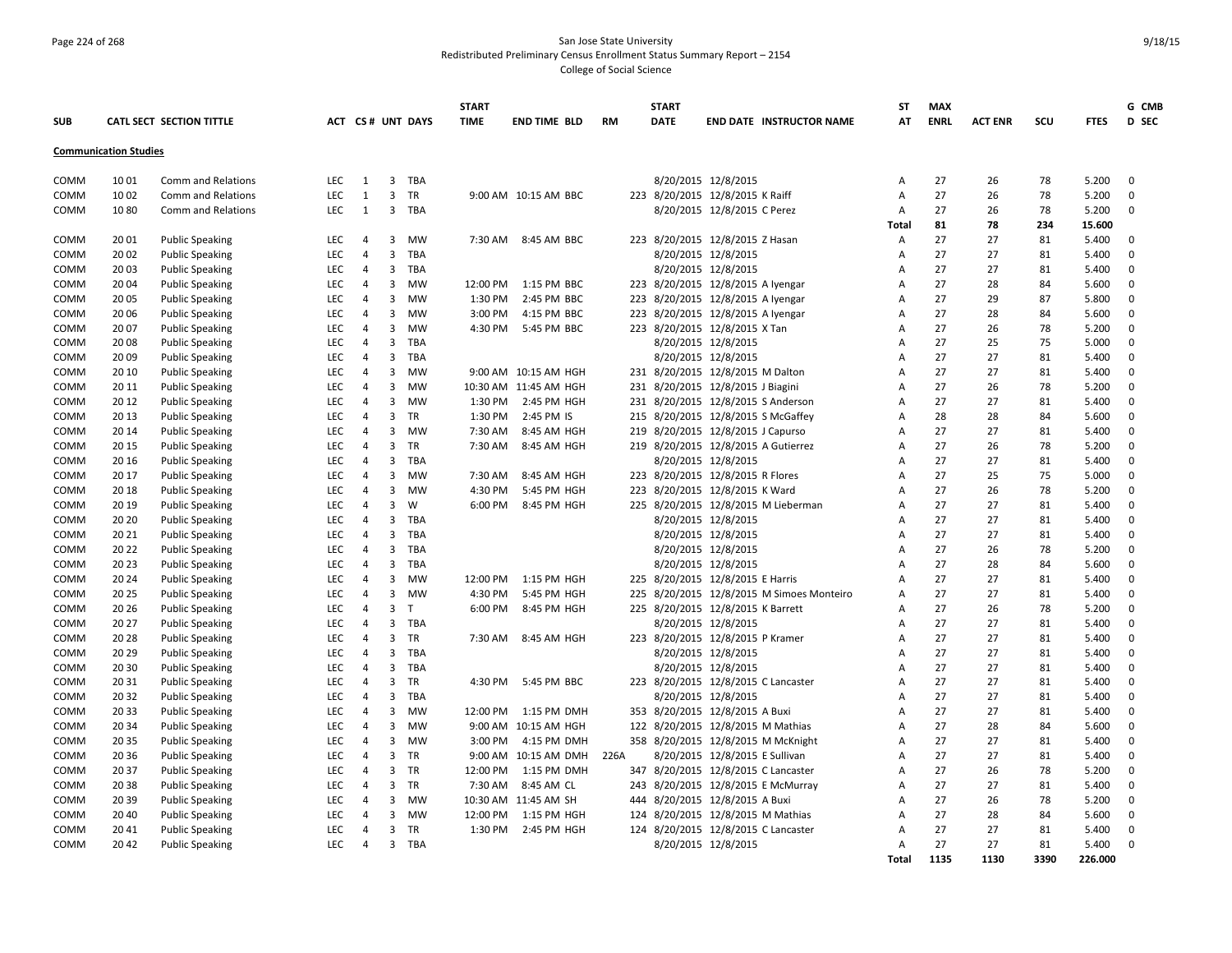# Page 225 of 268 San Jose State University Redistributed Preliminary Census Enrollment Status Summary Report – 2154 College of Social Science

|             |        |                                |            |                                  |                         |                  | <b>START</b>        |                             |    |     | <b>START</b>                       |                               |                                      | <b>ST</b>           | <b>MAX</b>  |                |              |                | G CMB                      |
|-------------|--------|--------------------------------|------------|----------------------------------|-------------------------|------------------|---------------------|-----------------------------|----|-----|------------------------------------|-------------------------------|--------------------------------------|---------------------|-------------|----------------|--------------|----------------|----------------------------|
| <b>SUB</b>  |        | CATL SECT SECTION TITTLE       |            |                                  |                         | ACT CS# UNT DAYS | <b>TIME</b>         | <b>END TIME BLD</b>         | RM |     | <b>DATE</b>                        |                               | <b>END DATE INSTRUCTOR NAME</b>      | AT                  | <b>ENRL</b> | <b>ACT ENR</b> | scu          | <b>FTES</b>    | D SEC                      |
| COMM        | 20N 01 | Pub Sp Nonn Spks               | <b>SEM</b> | $\overline{4}$                   | $\overline{3}$          | <b>MW</b>        | 4:30 PM             | 5:45 PM HGH                 |    |     | 229 8/20/2015 12/8/2015 T Teng     |                               |                                      | Α                   | 27          | 26             | 78           | 5.200          | $\mathbf 0$                |
| COMM        | 20N 02 | Pub Sp Nonn Spks               | SEM        | $\overline{4}$                   | $\overline{3}$          | TR               | 4:30 PM             | 5:45 PM HGH                 |    |     | 229 8/20/2015 12/8/2015 X Tan      |                               |                                      | А                   | 27          | 22             | 66           | 4.400          | $\mathbf 0$                |
|             |        |                                |            |                                  |                         |                  |                     |                             |    |     |                                    |                               |                                      | Total               | 54          | 48             | 144          | 9.600          |                            |
| COMM        | 21 01  | Performing Culture and Society | LEC        | $\overline{4}$                   | 3                       | <b>MW</b>        | 12:00 PM            | 1:15 PM HGH                 |    |     |                                    |                               | 231 8/20/2015 12/8/2015 S Anderson   | Α                   | 27          | 27             | 81           | 5.400          | $\mathbf 0$                |
| COMM        | 21 02  | Performing Culture and Society | <b>LEC</b> | $\overline{4}$                   | $\overline{3}$          | $\mathsf T$      | 6:00 PM             | 8:45 PM HGH                 |    |     |                                    |                               | 231 8/20/2015 12/8/2015 S McGaffey   | Α                   | 27          | 26             | 78           | 5.200          | $\mathbf 0$                |
|             |        |                                |            |                                  |                         |                  |                     |                             |    |     |                                    |                               |                                      | Total               | 54          | 53             | 159          | 10.600         |                            |
| COMM        | 40 01  | Argmnt/Advocacy                | SEM        | $\overline{4}$                   | 3                       | <b>TR</b>        | 10:30 AM            | 11:45 AM BBC                |    |     | 223 8/20/2015 12/8/2015 J Hawker   |                               |                                      | Α                   | 27          | 26             | 78           | 5.200          | 0                          |
| COMM        | 40 02  | Argmnt/Advocacy                | <b>SEM</b> | $\overline{4}$                   | $\overline{\mathbf{3}}$ | TR               | 12:00 PM            | 1:15 PM BBC                 |    |     | 223 8/20/2015 12/8/2015 J Hawker   |                               |                                      | A                   | 27          | 26             | 78           | 5.200          | $\mathbf 0$                |
| <b>COMM</b> | 40 03  | Argmnt/Advocacy                | <b>SEM</b> | 4                                | $\overline{3}$          | TR               | 3:00 PM             | 4:15 PM BBC                 |    |     | 223 8/20/2015 12/8/2015 J Hawker   |                               |                                      | Α                   | 27          | 26             | 78           | 5.200          | 0                          |
| <b>COMM</b> | 40 04  | Argmnt/Advocacy                | SEM        | $\overline{4}$<br>$\overline{4}$ | 3<br>3                  | TBA              |                     |                             |    |     |                                    | 8/20/2015 12/8/2015           |                                      | Α<br>$\overline{A}$ | 27<br>27    | 27<br>28       | 81<br>84     | 5.400          | $\mathbf 0$<br>$\mathbf 0$ |
| COMM        | 40 05  | Argmnt/Advocacy                | <b>SEM</b> |                                  |                         | <b>MW</b>        | 1:30 PM             | 2:45 PM HGH                 |    |     | 223 8/20/2015 12/8/2015 K Ward     |                               |                                      |                     |             |                |              | 5.600          |                            |
| COMM        | 40 06  | Argmnt/Advocacy                | SEM        | 4                                | $\overline{3}$          | TR<br><b>TR</b>  | 7:30 AM             | 8:45 AM HGH                 |    |     | 225 8/20/2015 12/8/2015 S Sequeira |                               |                                      | A                   | 27          | 26             | 78           | 5.200          | $\mathbf 0$<br>$\mathbf 0$ |
| COMM        | 40 07  | Argmnt/Advocacy                | SEM<br>SEM | $\overline{4}$<br>$\overline{4}$ | 3                       | TR               | 9:00 AM<br>12:00 PM | 10:15 AM DMH<br>1:15 PM DMH |    |     | 167 8/20/2015 12/8/2015 S Sequeira |                               |                                      | A                   | 27<br>27    | 27<br>26       | 81           | 5.400<br>5.200 | $\mathbf 0$                |
| <b>COMM</b> | 40 08  | Argmnt/Advocacy                |            |                                  | $\overline{\mathbf{3}}$ |                  |                     |                             |    |     | 162 8/20/2015 12/8/2015 S Sequeira |                               |                                      | Α<br>Total          | 216         | 212            | 78<br>636    | 42.400         |                            |
| COMM        | 41 01  | <b>Crit Dec Making</b>         | <b>SEM</b> | 4                                | $\overline{\mathbf{3}}$ | TR               | 7:30 AM             | 8:45 AM BBC                 |    |     | 223 8/20/2015 12/8/2015 K Raiff    |                               |                                      | A                   | 27          | 27             | 81           | 5.400          | $\mathbf 0$                |
| <b>COMM</b> | 4102   | <b>Crit Dec Making</b>         | SEM        | $\overline{4}$                   | 3                       | MW               | 12:00 PM            | 1:15 PM CL                  |    |     | 318 8/20/2015 12/8/2015 K Barrett  |                               |                                      | А                   | 25          | 25             | 75           | 5.000          | 0                          |
| COMM        | 41 03  | Crit Dec Making                | <b>SEM</b> | $\overline{4}$                   | 3                       | <b>MW</b>        | 1:30 PM             | 2:45 PM CL                  |    |     | 318 8/20/2015 12/8/2015 T Teng     |                               |                                      | A                   | 25          | 25             | 75           | 5.000          | $\mathbf 0$                |
| COMM        | 41 04  | Crit Dec Making                | SEM        | $\overline{4}$                   | 3                       | MW               | 3:00 PM             | 4:15 PM CL                  |    |     | 318 8/20/2015 12/8/2015 T Teng     |                               |                                      | Α                   | 25          | 24             | 72           | 4.800          | $\mathbf 0$                |
| COMM        | 41 05  | <b>Crit Dec Making</b>         | <b>SEM</b> |                                  | 3                       |                  |                     |                             |    |     |                                    |                               |                                      | X                   | $\mathbf 0$ | $\mathbf 0$    | $\mathbf{0}$ | 0.000          | $\mathbf 0$                |
| COMM        | 41 06  | <b>Crit Dec Making</b>         | <b>SEM</b> |                                  | 3                       |                  |                     |                             |    |     |                                    |                               |                                      | X                   | $\Omega$    | $\Omega$       | $\mathbf{0}$ | 0.000          | $\mathbf 0$                |
| COMM        | 4107   | Crit Dec Making                | SEM        | $\overline{4}$                   | $\overline{3}$          | TR               |                     | 3:00 PM 4:15 PM CL          |    |     | 318 8/20/2015 12/8/2015 S Sequeira |                               |                                      | A                   | 25          | 25             | 75           | 5.000          | 0                          |
| COMM        | 41 08  | Crit Dec Making                | <b>SEM</b> |                                  | 3                       |                  |                     |                             |    |     |                                    |                               |                                      | X                   | $\Omega$    | $\Omega$       | $\mathbf 0$  | 0.000          | $\mathbf 0$                |
| <b>COMM</b> | 41 09  | <b>Crit Dec Making</b>         | <b>SEM</b> |                                  | 3                       |                  |                     |                             |    |     |                                    |                               |                                      | X                   | $\Omega$    | $\Omega$       | $\mathbf 0$  | 0.000          | $\mathbf 0$                |
| COMM        | 41 10  | Crit Dec Making                | <b>SEM</b> |                                  | 3                       |                  |                     |                             |    |     |                                    |                               |                                      | X                   | $\Omega$    | $\Omega$       | $\mathbf 0$  | 0.000          | $\mathbf 0$                |
| COMM        | 41 11  | <b>Crit Dec Making</b>         | <b>SEM</b> |                                  | $\overline{3}$          |                  |                     |                             |    |     |                                    |                               |                                      | X                   | $\Omega$    | $\Omega$       | $\mathbf{0}$ | 0.000          | $\mathbf 0$                |
| <b>COMM</b> | 4180   | <b>Crit Dec Making</b>         | <b>SEM</b> | 4                                | $\overline{\mathbf{3}}$ | TBA              |                     |                             |    |     |                                    | 8/20/2015 12/8/2015 D Pozzi   |                                      | $\overline{A}$      | 27          | 26             | 78           | 5.200          | $\mathbf 0$                |
| <b>COMM</b> | 4181   | Crit Dec Making                | <b>SEM</b> | $\overline{4}$                   | 3                       | TBA              |                     |                             |    |     |                                    | 8/20/2015 12/8/2015 K Werking |                                      | A                   | 27          | 26             | 78           | 5.200          | $\mathbf 0$                |
|             |        |                                |            |                                  |                         |                  |                     |                             |    |     |                                    |                               |                                      | Total               | 181         | 178            | 534          | 35.600         |                            |
| COMM        | 45 01  | Media and Culture              | <b>LEC</b> | 4                                | $\overline{\mathbf{3}}$ | TR               | 1:30 PM             | 2:45 PM BBC                 |    |     | 223 8/20/2015 12/8/2015 S Sequeira |                               |                                      | Α                   | 27          | 27             | 81           | 5.400          | $\mathbf 0$                |
| <b>COMM</b> | 45 02  | Media and Culture              | <b>LEC</b> |                                  | 3                       |                  |                     |                             |    |     |                                    |                               |                                      | X                   | $\mathbf 0$ | $\mathbf 0$    | $\mathbf 0$  | 0.000          | $\mathbf 0$                |
| COMM        | 45 80  | Media and Culture              | <b>LEC</b> | 4                                | $\overline{\mathbf{3}}$ | TBA              |                     |                             |    |     |                                    | 8/20/2015 12/8/2015 G Firenzi |                                      | А                   | 27          | 27             | 81           | 5.400          | $\mathbf 0$                |
| COMM        | 45 81  | Media and Culture              | <b>LEC</b> | $\overline{4}$                   | $\overline{3}$          | TBA              |                     |                             |    |     |                                    | 8/20/2015 12/8/2015 G Firenzi |                                      | Α                   | 27          | 27             | 81           | 5.400          | $\mathbf 0$                |
|             |        |                                |            |                                  |                         |                  |                     |                             |    |     |                                    |                               |                                      | Total               | 81          | 81             | 243          | 16.200         |                            |
| COMM        | 74Q 01 | Fund Intrcult Comm             | <b>SEM</b> | 5                                | 3                       | TR               |                     | 9:00 AM 10:15 AM CL         |    | 318 |                                    |                               | 8/20/2015 12/8/2015 M Holopainen     | Α                   | 21          | 21             | 63           | 4.200          | 0                          |
| COMM        | 74Q 02 | <b>Fund Intrcult Comm</b>      | SEM        | 5                                | $\overline{3}$          | <b>TR</b>        | 1:30 PM             | 2:45 PM CL                  |    |     |                                    |                               | 318 8/20/2015 12/8/2015 M Holopainen | А                   | 21          | 21             | 63           | 4.200          | $\mathbf 0$                |
|             |        |                                |            |                                  |                         |                  |                     |                             |    |     |                                    |                               |                                      | Total               | 42          | 42             | 126          | 8.400          |                            |
| COMM        | 8001   | <b>Communication Workshop</b>  | ACT        | 12                               | 1                       | TBA              |                     |                             |    |     |                                    | 8/20/2015 12/8/2015 R Cnudde  |                                      | Α                   | 45          | 45             | 45           | 3.000          | $\mathbf 0$                |
| COMM        | 8002   | <b>Communication Workshop</b>  | ACT        | 12                               | 1                       | TBA              |                     |                             |    |     |                                    | 8/20/2015 12/8/2015 R Cnudde  |                                      | Α                   | 45          | 45             | 45           | 3.000          | 0                          |
| COMM        | 8003   | <b>Communication Workshop</b>  | ACT        | 12                               | 1                       | TBA              |                     |                             |    |     |                                    |                               | 8/20/2015 12/8/2015 S McGaffey       | Α                   | 45          | 45             | 45           | 3.000          | $\mathbf 0$                |
| COMM        | 80 04  | <b>Communication Workshop</b>  | ACT        | 12                               | 1                       | TBA              |                     |                             |    |     |                                    |                               | 8/20/2015 12/8/2015 S McGaffey       | A                   | 45          | 44             | 44           | 2.933          | $\mathbf 0$                |
| COMM        | 80 05  | <b>Communication Workshop</b>  | ACT        | 12                               | 1                       | TBA              |                     |                             |    |     |                                    | 8/20/2015 12/8/2015 M Peck    |                                      | А                   | 45          | 44             | 44           | 2.933          | $\mathbf 0$                |
| COMM        | 80 06  | <b>Communication Workshop</b>  | <b>ACT</b> | 12                               |                         | 1 TBA            |                     |                             |    |     |                                    | 8/20/2015 12/8/2015 M Peck    |                                      | A                   | 45          | 44             | 44           | 2.933          | $\mathbf 0$                |
|             |        |                                |            |                                  |                         |                  |                     |                             |    |     |                                    |                               |                                      | Total               | 270         | 267            | 267          | 17.800         |                            |
| COMM        | 91A 01 | Foren Act Debate               | <b>SUP</b> | 36                               |                         | 1 TBA            |                     |                             |    |     |                                    | 8/20/2015 12/8/2015 T Lim     |                                      | Α                   | 15          | 13             | 13           | 0.867          | $\mathbf 0$                |
|             |        |                                |            |                                  |                         |                  |                     |                             |    |     |                                    |                               |                                      | Total               | 15          | 13             | 13           | 0.867          |                            |
| <b>COMM</b> | 91J 01 | <b>Judge Training</b>          | ACT        | 12                               | 1                       | TBA              |                     |                             |    |     |                                    | 8/20/2015 12/8/2015 M Sunseri |                                      | A                   | 45          | 44             | 44           | 2.933          | 0                          |
| COMM        | 91J 02 | <b>Judge Training</b>          | <b>ACT</b> | 12                               | 1                       | TBA              |                     |                             |    |     |                                    | 8/20/2015 12/8/2015 T Teng    |                                      | $\overline{A}$      | 45          | 44             | 44           | 2.933          | $\mathbf 0$                |
| COMM        | 91J 03 | <b>Judge Training</b>          |            | ACT 12                           |                         | 1 TBA            |                     |                             |    |     |                                    | 8/20/2015 12/8/2015 O Hatton  |                                      | А                   | 45          | 43             | 43           | 2.883          | 1                          |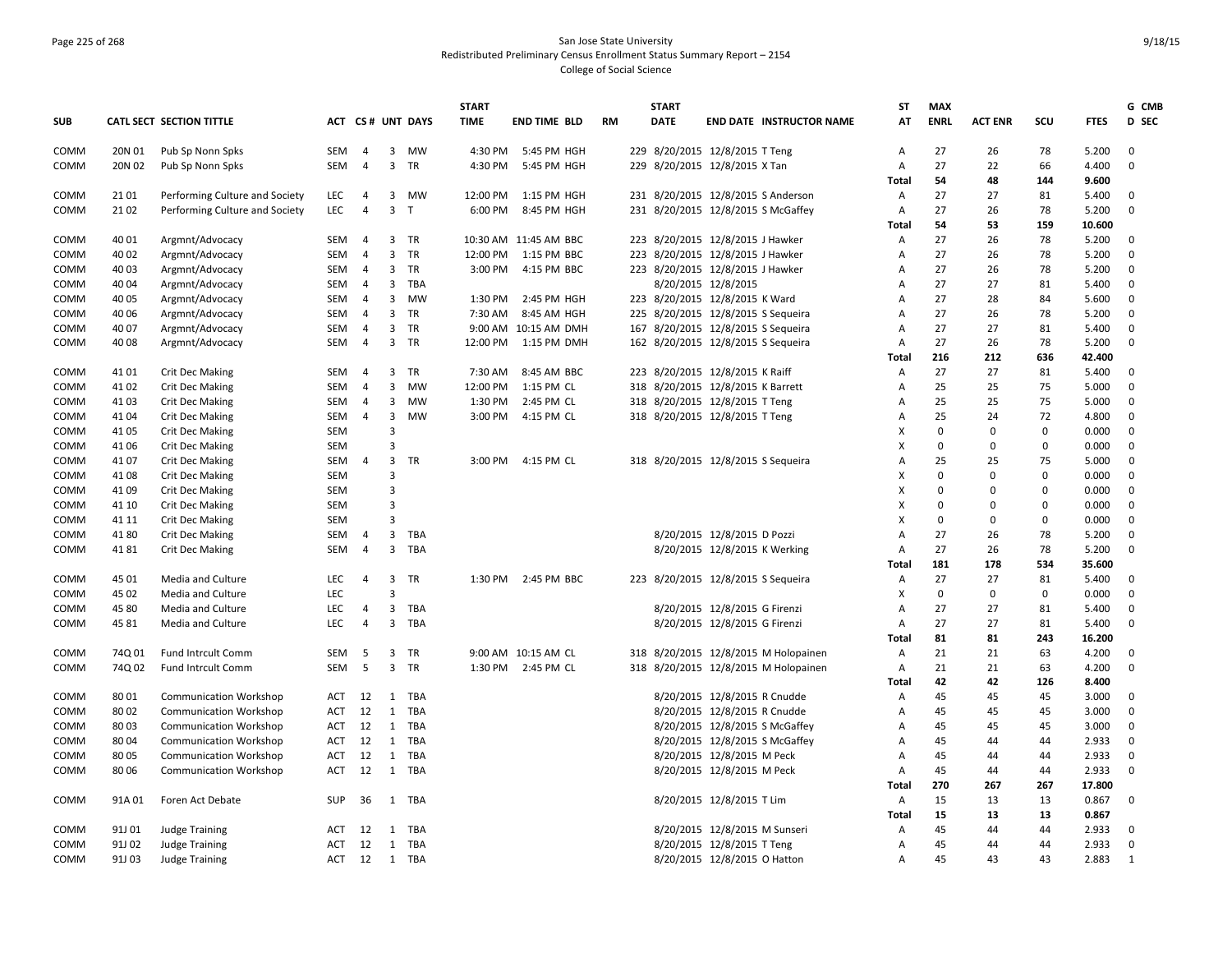# Page 226 of 268 San Jose State University Redistributed Preliminary Census Enrollment Status Summary Report – 2154 College of Social Science

| <b>SUB</b>  |         | CATL SECT SECTION TITTLE     |            |                         |                         |                  | <b>START</b> |                       |    |     | <b>START</b>        |                                    |                                 | <b>ST</b> | <b>MAX</b>  |                |             |             | G CMB        |
|-------------|---------|------------------------------|------------|-------------------------|-------------------------|------------------|--------------|-----------------------|----|-----|---------------------|------------------------------------|---------------------------------|-----------|-------------|----------------|-------------|-------------|--------------|
|             |         |                              |            |                         |                         | ACT CS# UNT DAYS | <b>TIME</b>  | <b>END TIME BLD</b>   | RM |     | <b>DATE</b>         |                                    | <b>END DATE INSTRUCTOR NAME</b> | AT        | <b>ENRL</b> | <b>ACT ENR</b> | SCU         | <b>FTES</b> | D SEC        |
|             |         |                              |            |                         |                         |                  |              |                       |    |     |                     |                                    |                                 | Total     | 135         | 131            | 131         | 8.750       |              |
| COMM        |         | 100W 01 Writing Workshop     | <b>SEM</b> | $\overline{4}$          | $\overline{3}$          | <b>TR</b>        | 7:30 AM      | 8:45 AM HGH           |    |     |                     | 231 8/20/2015 12/8/2015 M Sunseri  |                                 | A         | 27          | 27             | 81          | 5.400       | $\mathbf 0$  |
| COMM        |         | 100W 02 Writing Workshop     | SEM        | $\overline{4}$          | 3                       | TR               |              | 9:00 AM 10:15 AM HGH  |    |     |                     | 231 8/20/2015 12/8/2015 M Sunseri  |                                 | A         | 27          | 28             | 84          | 5.600       | 0            |
| COMM        |         | 100W 03 Writing Workshop     | <b>SEM</b> | $\overline{4}$          | 3                       | <b>MW</b>        | 7:30 AM      | 8:45 AM CL            |    |     |                     | 318 8/20/2015 12/8/2015 S Anderson |                                 | Α         | 25          | 25             | 75          | 5.000       | 0            |
| COMM        |         | 100W 04 Writing Workshop     | <b>SEM</b> | $\overline{4}$          | $\overline{3}$          | <b>MW</b>        |              | 9:00 AM 10:15 AM CL   |    |     |                     | 318 8/20/2015 12/8/2015 S Anderson |                                 | A         | 25          | 25             | 75          | 5.000       | $\mathbf{0}$ |
| <b>COMM</b> |         | 100W 05 Writing Workshop     | <b>SEM</b> | $\overline{4}$          | $\overline{3}$          | MW               |              | 10:30 AM 11:45 AM CL  |    | 318 |                     | 8/20/2015 12/8/2015 C Burrows      |                                 | A         | 25          | 25             | 75          | 5.000       | $\mathbf 0$  |
| COMM        |         | 100W 06 Writing Workshop     | SEM        | $\overline{4}$          | $\overline{\mathbf{3}}$ | TBA              |              |                       |    |     | 8/20/2015 12/8/2015 |                                    |                                 | A         | 25          | 25             | 75          | 5.000       | $\mathbf 0$  |
| COMM        |         | 100W 07 Writing Workshop     | SEM        | $\overline{4}$          | $\overline{\mathbf{3}}$ | TBA              |              |                       |    |     | 8/20/2015 12/8/2015 |                                    |                                 | A         | 25          | 25             | 75          | 5.000       | $\mathbf{0}$ |
| COMM        |         | 100W 08 Writing Workshop     | SEM        | 4                       | $\overline{3}$          | <b>TBA</b>       |              |                       |    |     | 8/20/2015 12/8/2015 |                                    |                                 | А         | 25          | 25             | 75          | 5.000       | 0            |
| COMM        |         | 100W 09 Writing Workshop     | SEM        | $\overline{4}$          | $\overline{3}$          | TBA              |              |                       |    |     | 8/20/2015 12/8/2015 |                                    |                                 | Α         | 25          | 25             | 75          | 5.000       | $\mathbf 0$  |
| COMM        |         | 100W 10 Writing Workshop     | <b>SEM</b> | $\overline{4}$          | 3                       | <b>MW</b>        | 12:00 PM     | 1:15 PM HGH           |    |     |                     | 223 8/20/2015 12/8/2015 K Ward     |                                 | A         | 27          | 27             | 81          | 5.400       | 0            |
| <b>COMM</b> |         | 100W 11 Writing Workshop     | SEM        | $\overline{4}$          | 3                       | <b>MW</b>        | 3:00 PM      | 4:15 PM HGH           |    |     |                     | 223 8/20/2015 12/8/2015 K Ward     |                                 | А         | 27          | 30             | 90          | 6.000       | $\mathbf 0$  |
| COMM        |         | 100W 12 Writing Workshop     | <b>SEM</b> | $\overline{4}$          | 3                       | TR               |              | 9:00 AM 10:15 AM HGH  |    | 229 |                     | 8/20/2015 12/8/2015 M Peck         |                                 | A         | 27          | 28             | 84          | 5.600       | $\mathbf 0$  |
| COMM        |         | 100W 13 Writing Workshop     | <b>SEM</b> | $\overline{4}$          | $\overline{3}$          | $\mathsf{T}$     | 6:00 PM      | 8:45 PM HGH           |    |     |                     | 223 8/20/2015 12/8/2015 S Gunner   |                                 | А         | 27          | 27             | 81          | 5.400       | $\mathbf{0}$ |
| <b>COMM</b> |         | 100W 14 Writing Workshop     | SEM        | $\overline{4}$          | $\overline{3}$          | TR               | 4:30 PM      | 5:45 PM HGH           |    |     |                     | 223 8/20/2015 12/8/2015 L Long     |                                 | Α         | 27          | 27             | 81          | 5.400       | $\mathbf 0$  |
| COMM        |         | 100W 15 Writing Workshop     | <b>SEM</b> | $\overline{4}$          | $\overline{3}$          | <b>TR</b>        |              | 10:30 AM 11:45 AM ENG |    | 327 |                     | 8/20/2015 12/8/2015 M Peck         |                                 | A         | 27          | 27             | 81          | 5.400       | $\mathbf{0}$ |
| COMM        |         | 100W 80 Writing Workshop     | SEM        | $\overline{4}$          | $\overline{\mathbf{3}}$ | TBA              |              |                       |    |     |                     |                                    | 8/20/2015 12/8/2015 B Lawhorne  | A         | 27          | 27             | 81          | 5.400       | $\mathbf 0$  |
| COMM        |         | 100W 81 Writing Workshop     | SEM        | $\overline{4}$          | $\mathbf{3}$            | TBA              |              |                       |    |     |                     |                                    | 8/20/2015 12/8/2015 B Lawhorne  | А         | 27          | 27             | 81          | 5.400       | $\mathbf 0$  |
|             |         |                              |            |                         |                         |                  |              |                       |    |     |                     |                                    |                                 | Total     | 445         | 450            | 1350        | 90.000      |              |
| COMM        | 101C 01 | Junior Seminar               | <b>LEC</b> | 3                       | $\overline{4}$          | TBA              |              |                       |    |     | 8/20/2015 12/8/2015 |                                    |                                 | A         | 25          | 27             | 108         | 7.200       | $\mathbf{0}$ |
| <b>COMM</b> | 101C02  | Junior Seminar               | LEC        | $\overline{\mathbf{3}}$ | 4                       | TBA              |              |                       |    |     | 8/20/2015 12/8/2015 |                                    |                                 | А         | 25          | 25             | 100         | 6.667       | $\mathbf 0$  |
| COMM        | 101C03  | Junior Seminar               | LEC        | 3                       | 4                       | TBA              |              |                       |    |     | 8/20/2015 12/8/2015 |                                    |                                 | A         | 25          | 29             | 116         | 7.733       | 0            |
| COMM        | 101C 04 | Junior Seminar               | <b>LEC</b> | 3                       | $\overline{4}$          | <b>TBA</b>       |              |                       |    |     | 8/20/2015 12/8/2015 |                                    |                                 | A         | 25          | 25             | 100         | 6.667       | $\mathbf 0$  |
| COMM        | 101C 05 | Junior Seminar               | LEC        | 3                       | $\overline{4}$          | TBA              |              |                       |    |     | 8/20/2015 12/8/2015 |                                    |                                 | Α         | 25          | 23             | 92          | 6.133       | 0            |
| COMM        | 101C06  | Junior Seminar               | <b>LEC</b> | 3                       | 4                       | TBA              |              |                       |    |     | 8/20/2015 12/8/2015 |                                    |                                 | А         | 25          | 25             | 100         | 6.667       | 0            |
| COMM        | 101C 80 | Junior Seminar               | <b>LEC</b> | $\overline{\mathbf{3}}$ | $\overline{4}$          | TBA              |              |                       |    |     |                     | 8/20/2015 12/8/2015 S Hinerman     |                                 | A         | 25          | 26             | 104         | 6.933       | $\mathbf 0$  |
|             |         |                              |            |                         |                         |                  |              |                       |    |     |                     |                                    |                                 | Total     | 175         | 180            | 720         | 48.000      |              |
| COMM        | 105P 01 | Comm Self & Soc              | SEM        | 3                       | 4                       | TBA              |              |                       |    |     | 8/20/2015 12/8/2015 |                                    |                                 | Α         | 25          | 25             | 100         | 6.667       | $\mathbf 0$  |
|             |         |                              |            |                         |                         |                  |              |                       |    |     |                     |                                    |                                 | Total     | 25          | 25             | 100         | 6.667       |              |
| COMM        | 110F01  | <b>Interpersonal Comm</b>    | SEM        | 3                       | 4                       | TBA              |              |                       |    |     | 8/20/2015 12/8/2015 |                                    |                                 | A         | 25          | 29             | 116         | 7.800       | 1            |
| COMM        | 110F 80 | Interpersonal Comm           | SEM        | $\overline{\mathbf{3}}$ | $\overline{4}$          | TBA              |              |                       |    |     |                     | 8/20/2015 12/8/2015 K Werking      |                                 | Α         | 25          | 27             | 108         | 7.267       | 1            |
|             |         |                              |            |                         |                         |                  |              |                       |    |     |                     |                                    |                                 | Total     | 50          | 56             | 224         | 15.067      |              |
| COMM        | 111P 80 | Interviewing                 | LEC        | 3                       |                         | 4 TBA            |              |                       |    |     |                     | 8/20/2015 12/8/2015 S Coopman      |                                 | A         | 25          | 26             | 104         | 6.933       | $\mathbf 0$  |
|             |         |                              |            |                         |                         |                  |              |                       |    |     |                     |                                    |                                 | Total     | 25          | 26             | 104         | 6.933       |              |
| COMM        | 114P 01 | <b>Bus &amp; Prof Spking</b> | <b>LEC</b> |                         | 4                       |                  |              |                       |    |     |                     |                                    |                                 | X         | $\mathbf 0$ | $\mathbf 0$    | $\mathbf 0$ | 0.000       | $\mathbf{0}$ |
| COMM        | 114P 02 | Bus & Prof Spking            | LEC        | $\overline{3}$          | $\overline{4}$          | TBA              |              |                       |    |     | 8/20/2015 12/8/2015 |                                    |                                 | А         | 25          | 25             | 100         | 6.667       | $\mathbf 0$  |
|             |         |                              |            |                         |                         |                  |              |                       |    |     |                     |                                    |                                 | Total     | 25          | 25             | 100         | 6.667       |              |
| COMM        | 115P80  | Comm and Conflict            | LEC        | 3                       | $\overline{4}$          | TBA              |              |                       |    |     |                     | 8/20/2015 12/8/2015 C Perez        |                                 | Α         | 25          | 25             | 100         | 6.667       | $\mathbf 0$  |
|             |         |                              |            |                         |                         |                  |              |                       |    |     |                     |                                    |                                 | Total     | 25          | 25             | 100         | 6.667       |              |
| <b>COMM</b> | 116P 01 | Mediation                    | LEC        | 3                       | $\overline{4}$          | TBA              |              |                       |    |     | 8/20/2015 12/8/2015 |                                    |                                 | Α         | 25          | 27             | 108         | 7.200       | $\mathbf 0$  |
|             |         |                              |            |                         |                         |                  |              |                       |    |     |                     |                                    |                                 | Total     | 25          | 27             | 108         | 7.200       |              |
| COMM        | 119180  | <b>Researching Games</b>     | LEC        | 3                       | 4                       | TBA              |              |                       |    |     |                     | 8/20/2015 12/8/2015 S Coopman      |                                 | Α         | 25          | 25             | 100         | 6.667       | 0            |
|             |         |                              |            |                         |                         |                  |              |                       |    |     |                     |                                    |                                 | Total     | 25          | 25             | 100         | 6.667       |              |
| COMM        | 120P 01 | Pers & Pres Skills           | LEC        |                         | 4                       |                  |              |                       |    |     |                     |                                    |                                 | х         | $\mathbf 0$ | 0              | $\mathbf 0$ | 0.000       | $\mathbf 0$  |
| COMM        | 120P 02 | Pers & Pres Skills           | LEC        | $\overline{3}$          | $\overline{4}$          | TBA              |              |                       |    |     | 8/20/2015 12/8/2015 |                                    |                                 | А         | 25          | 25             | 100         | 6.667       | $\mathbf 0$  |
|             |         |                              |            |                         |                         |                  |              |                       |    |     |                     |                                    |                                 | Total     | 25          | 25             | 100         | 6.667       |              |
| COMM        | 121P 01 | Perf as Practice             | LEC        | 3                       | 4                       | TBA              |              |                       |    |     | 8/20/2015 12/8/2015 |                                    |                                 | Α         | 25          | 24             | 96          | 6.400       | $\mathbf 0$  |
|             |         |                              |            |                         |                         |                  |              |                       |    |     |                     |                                    |                                 | Total     | 25          | 24             | 96          | 6.400       |              |
| COMM        | 123101  | Performance Ethno            | SEM        | 3                       |                         | 4 TR             | 12:00 PM     | 1:15 PM HGH           |    |     |                     | 231 8/20/2015 12/8/2015 O Hatton   |                                 | A         | 25          | 25             | 100         | 6.667       | $\Omega$     |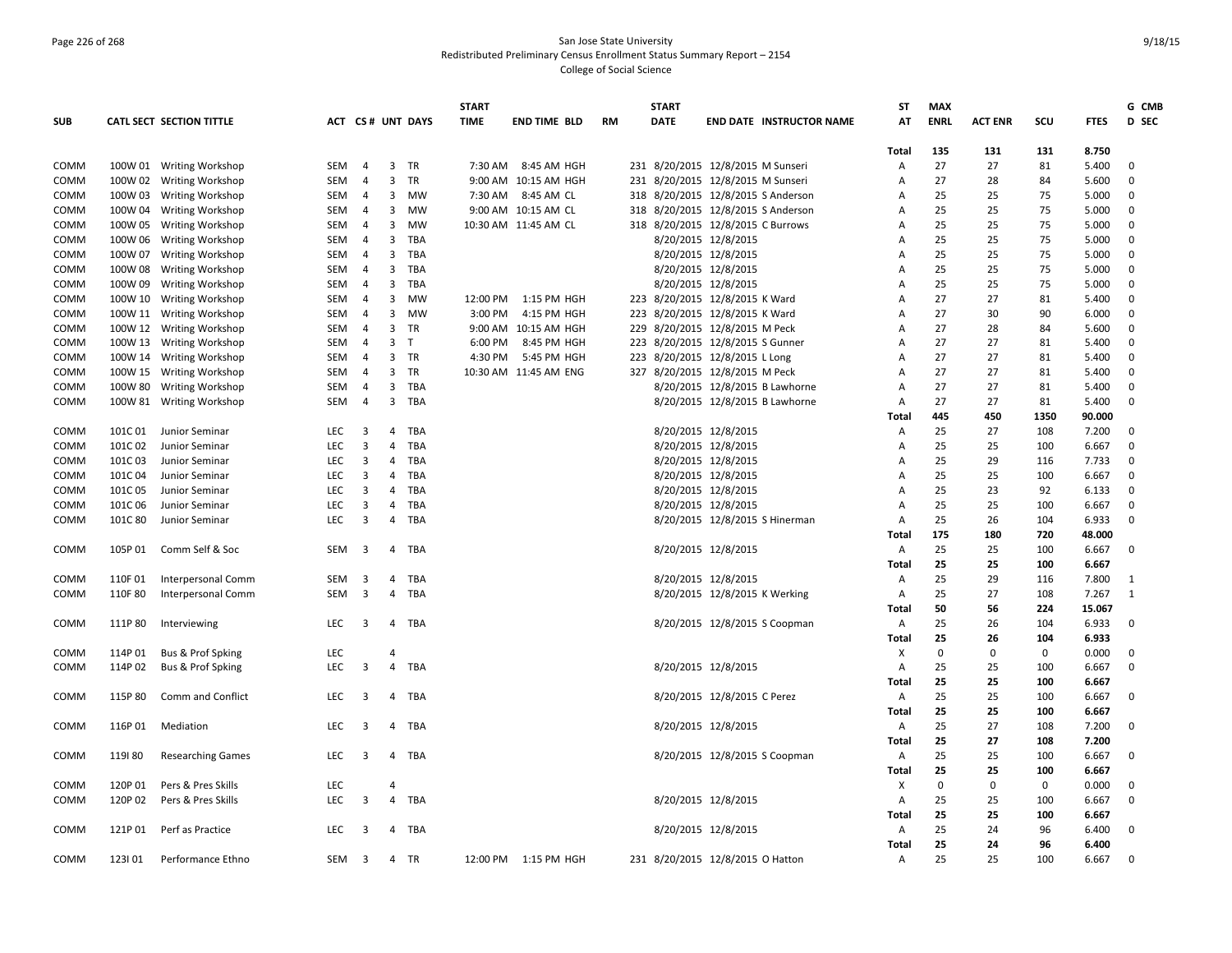### Page 227 of 268 San Jose State University Redistributed Preliminary Census Enrollment Status Summary Report – 2154 College of Social Science

|             |          |                             |            |                         |                         |                  | <b>START</b> |                       |           | <b>START</b> |                                           | <b>ST</b>    | <b>MAX</b>  |                |              |             | G CMB          |  |
|-------------|----------|-----------------------------|------------|-------------------------|-------------------------|------------------|--------------|-----------------------|-----------|--------------|-------------------------------------------|--------------|-------------|----------------|--------------|-------------|----------------|--|
| <b>SUB</b>  |          | CATL SECT SECTION TITTLE    |            |                         |                         | ACT CS# UNT DAYS | <b>TIME</b>  | <b>END TIME BLD</b>   | <b>RM</b> | <b>DATE</b>  | <b>END DATE INSTRUCTOR NAME</b>           | AT           | <b>ENRL</b> | <b>ACT ENR</b> | SCU          | <b>FTES</b> | <b>D</b> SEC   |  |
|             |          |                             |            |                         |                         |                  |              |                       |           |              |                                           |              |             |                |              |             |                |  |
|             |          |                             |            |                         |                         |                  |              |                       |           |              |                                           | <b>Total</b> | 25          | 25             | 100          | 6.667       |                |  |
| COMM        | 124P 01  | Comm Training & Dev         | <b>LEC</b> | $\overline{\mathbf{3}}$ | $\overline{4}$          | TBA              |              |                       |           |              | 8/20/2015 12/8/2015                       | A            | 25          | 26             | 104          | 6.933       | $\Omega$       |  |
|             |          |                             |            |                         |                         |                  |              |                       |           |              |                                           | Total        | 25          | 26             | 104          | 6.933       |                |  |
| COMM        | 130F 80  | <b>Social Movements</b>     | LEC.       | $\overline{\mathbf{3}}$ | $\overline{4}$          | TBA              |              |                       |           |              | 8/20/2015 12/8/2015 T Coopman             | Α            | 25          | 24             | 96           | 6.400       | $\mathbf 0$    |  |
|             |          |                             |            |                         |                         |                  |              |                       |           |              |                                           | Total        | 25          | 24             | 96           | 6.400       |                |  |
| COMM        | 131P 80  | New/You Media               | <b>LEC</b> | 4                       | 4                       | TBA              |              |                       |           |              | 8/20/2015 12/8/2015 C Perez               | A            | 27          | 27             | 108          | 7.200       | $\overline{0}$ |  |
|             |          |                             |            |                         |                         |                  |              |                       |           |              |                                           | Total        | 27          | 27             | 108          | 7.200       |                |  |
| COMM        | 133F80   | <b>Ethical Prob Comm</b>    | <b>LEC</b> | $\overline{\mathbf{3}}$ |                         | 4 TBA            |              |                       |           |              | 8/20/2015 12/8/2015 S Hinerman            | Α            | 25          | 25             | 100          | 6.733       | -1             |  |
|             |          |                             |            |                         |                         |                  |              |                       |           |              |                                           | <b>Total</b> | 25          | 25             | 100          | 6.733       |                |  |
| COMM        | 140P 01  | Argument & Debate           | LEC        | 3                       |                         | 4 TBA            |              |                       |           |              | 8/20/2015 12/8/2015                       | Α            | 25          | 26             | 104          | 6.933       | $\mathbf{0}$   |  |
|             |          |                             |            |                         |                         |                  |              |                       |           |              |                                           | <b>Total</b> | 25          | 26             | 104          | 6.933       |                |  |
| COMM        | 141P 80  | Small Group Comm            | <b>LEC</b> | $\overline{\mathbf{3}}$ |                         | 4 TBA            |              |                       |           |              | 8/20/2015 12/8/2015 C Perez               | Α            | 25          | 25             | 100          | 6.733       | -1             |  |
|             |          |                             |            |                         |                         |                  |              |                       |           |              |                                           | <b>Total</b> | 25          | 25             | 100          | 6.733       |                |  |
| COMM        | 144F 01  | Organiza Communica          | <b>LEC</b> | 3                       | $\overline{4}$          | <b>MW</b>        |              | 10:30 AM 11:45 AM HGH |           |              | 225 8/20/2015 12/8/2015 F Varona          | Α            | 25          | 26             | 104          | 6.933       | $\overline{0}$ |  |
| COMM        | 144F 02  | Organiza Communica          | <b>LEC</b> | $\overline{3}$          | $\overline{4}$          | TR               |              | 12:00 PM 1:15 PM HGH  |           |              | 223 8/20/2015 12/8/2015 R Webb            | Α            | 27          | 27             | 108          | 7.267       | 1              |  |
|             |          |                             |            |                         |                         |                  |              |                       |           |              |                                           | Total        | 52          | 53             | 212          | 14.200      |                |  |
| COMM        | 145180   | <b>Rhet Criticism</b>       | <b>LEC</b> | 3                       | $\overline{4}$          | TBA              |              |                       |           |              | 8/20/2015 12/8/2015 G Firenzi             | Α            | 25          | 25             | 100          | 6.667       | $\overline{0}$ |  |
|             |          |                             |            |                         |                         |                  |              |                       |           |              |                                           | <b>Total</b> | 25          | 25             | 100          | 6.667       |                |  |
| COMM        | 147P 80  | Arg & Pers Crts Law         | LEC        | $\overline{\mathbf{3}}$ |                         | 4 TBA            |              |                       |           |              | 8/20/2015 12/8/2015 G Firenzi             | Α            | 25          | 24             | 96           | 6.467       | -1             |  |
|             |          |                             |            |                         |                         |                  |              |                       |           |              |                                           | <b>Total</b> | 25          | 24             | 96           | 6.467       |                |  |
| COMM        | 149F 01  | <b>Rhet Public Life</b>     | <b>LEC</b> |                         | $\overline{4}$          |                  |              |                       |           |              |                                           | X            | $\Omega$    | $\mathbf 0$    | 0            | 0.000       | $\mathbf 0$    |  |
|             |          |                             |            |                         |                         |                  |              |                       |           |              |                                           | Total        | $\mathbf 0$ | $\mathbf{0}$   | 0            | 0.000       |                |  |
| <b>COMM</b> | 150101   | Org Com Inquiry             | <b>LEC</b> | $\overline{\mathbf{3}}$ | $\overline{4}$          | TBA              |              |                       |           |              | 8/20/2015 12/8/2015                       | Α            | 25          | 25             | 100          | 6.667       | $\Omega$       |  |
|             |          |                             |            |                         |                         |                  |              |                       |           |              |                                           | <b>Total</b> | 25          | 25             | 100          | 6.667       |                |  |
| COMM        | 151  01  | New Media/Methods           | <b>LEC</b> | 4                       | 4                       | TBA              |              |                       |           |              | 8/20/2015 12/8/2015                       | Α            | 25          | 25             | 100          | 6.667       | $\mathbf 0$    |  |
|             |          |                             |            |                         |                         |                  |              |                       |           |              |                                           | <b>Total</b> | 25          | 25             | 100          | 6.667       |                |  |
| COMM        | 155101   | Quantitative Comm           | LEC        | 3                       | 4                       | TBA              |              |                       |           |              | 8/20/2015 12/8/2015                       | Α            | 25          | 25             | 100          | 6.667       | $\mathbf 0$    |  |
| COMM        | 155180   | <b>Quantitative Comm</b>    | <b>LEC</b> | $\overline{3}$          | 4                       | TBA              |              |                       |           |              | 8/20/2015 12/8/2015 G Gao                 | Α            | 25          | 22             | 88           | 5.867       | $\mathbf{0}$   |  |
|             |          |                             |            |                         |                         |                  |              |                       |           |              |                                           | <b>Total</b> | 50          | 47             | 188          | 12.533      |                |  |
| <b>COMM</b> | 156180   | Observe/Interview           | LEC        | $\overline{\mathbf{3}}$ | $\overline{4}$          | TBA              |              |                       |           |              | 8/20/2015 12/8/2015 K Werking             | Α            | 25          | 28             | 112          | 7.533       | 1              |  |
|             |          |                             |            |                         |                         |                  |              |                       |           |              |                                           | Total        | 25          | 28             | 112          | 7.533       |                |  |
| COMM        |          | 157SL 01 Comm Action & Serv | <b>LEC</b> | 2                       | $\overline{3}$          | $\top$           | 3:00 PM      | 5:45 PM CL            |           |              | 226 8/20/2015 12/8/2015 T Hart            | A            | 30          | 30             | 90           | 6.000       | 0 <sup>o</sup> |  |
| <b>EDUC</b> |          | 157SL 01 Comm Action & Serv | LEC        | $\overline{2}$          | 3 <sub>T</sub>          |                  | 3:00 PM      | 5:45 PM CL            |           |              | 226 8/20/2015 12/8/2015 T Hart            | Α            | $\Omega$    | $\mathbf 0$    | $\mathbf 0$  | 0.000       | 0 <sup>C</sup> |  |
| <b>ENGR</b> |          | 157SL 01 Comm Action & Serv | LEC        | $\overline{2}$          | 3 <sub>T</sub>          |                  | 3:00 PM      | 5:45 PM CL            |           |              | 226 8/20/2015 12/8/2015 T Hart            | А            | $\Omega$    | $\Omega$       | $\mathbf 0$  | 0.000       | 0 <sup>c</sup> |  |
| НA          |          | 157SL 01 Comm Action & Serv | <b>LEC</b> | 2                       | 3 <sub>1</sub>          |                  | 3:00 PM      | 5:45 PM CL            |           |              | 226 8/20/2015 12/8/2015 T Hart            | Α            | $\Omega$    | $\Omega$       | $\mathbf{0}$ | 0.000       | 0 <sup>c</sup> |  |
| SCI         |          | 157SL 01 Comm Action & Serv | LEC        | $\overline{2}$          | 3 <sub>T</sub>          |                  | 3:00 PM      | 5:45 PM CL            |           |              | 226 8/20/2015 12/8/2015 T Hart            | А            | $\Omega$    | $\Omega$       | $\mathbf{0}$ | 0.000       | 0 <sup>c</sup> |  |
| COMM        |          | 157SL 02 Comm Action & Serv | <b>LEC</b> | 2                       | 3 <sub>T</sub>          |                  | 3:00 PM      | 5:45 PM CL            |           |              | 226 8/20/2015 12/8/2015 R Mitchell        | Α            | 30          | $\Omega$       | $\mathbf{0}$ | 0.000       | 0 <sup>c</sup> |  |
| <b>ENGR</b> |          | 157SL 02 Comm Action & Serv | <b>LEC</b> | $\overline{2}$          | 3 <sub>1</sub>          |                  | 3:00 PM      | 5:45 PM CL            |           |              | 226 8/20/2015 12/8/2015 R Mitchell        | A            | $\Omega$    | $\Omega$       | $\mathbf{0}$ | 0.000       | 0 <sup>o</sup> |  |
| НA          |          | 157SL 02 Comm Action & Serv | <b>LEC</b> | $\overline{2}$          | 3 <sub>T</sub>          |                  | 3:00 PM      | 5:45 PM CL            |           |              | 226 8/20/2015 12/8/2015 R Mitchell        | Α            | $\Omega$    | $\Omega$       | $\Omega$     | 0.000       | 0 <sup>C</sup> |  |
| SCI         |          | 157SL 02 Comm Action & Serv | <b>LEC</b> | $\overline{2}$          | 3 <sub>7</sub>          |                  | 3:00 PM      | 5:45 PM CL            |           |              | 226 8/20/2015 12/8/2015 R Mitchell        | Α            | $\Omega$    | $\Omega$       | $\mathbf{0}$ | 0.000       | 0 <sup>c</sup> |  |
| COMM        |          | 157SL 03 Comm Action & Serv | <b>LEC</b> | $\overline{2}$          | $\overline{3}$          | W                | 3:00 PM      | 5:45 PM CL            |           |              | 226 8/20/2015 12/8/2015 R Mitchell        | А            | 30          | $\Omega$       | $\mathbf{0}$ | 0.000       | 0 <sup>o</sup> |  |
| ENGR        |          | 157SL 03 Comm Action & Serv | <b>LEC</b> | $\overline{2}$          | $\mathbf{3}$            | W                | 3:00 PM      | 5:45 PM CL            |           |              | 226 8/20/2015 12/8/2015 R Mitchell        | Α            | $\Omega$    | $\mathbf{0}$   | $\mathbf 0$  | 0.000       | 0 <sup>c</sup> |  |
| HA          |          | 157SL 03 Comm Action & Serv | <b>LEC</b> | $\overline{2}$          | $\overline{3}$          | W                | 3:00 PM      | 5:45 PM CL            |           |              | 226 8/20/2015 12/8/2015 R Mitchell        | Α            | $\Omega$    | $\Omega$       | $\mathbf{0}$ | 0.000       | 0 <sup>C</sup> |  |
| SCI         |          | 157SL 03 Comm Action & Serv | <b>LEC</b> | $\overline{2}$          | 3                       | W                | 3:00 PM      | 5:45 PM CL            |           |              | 226 8/20/2015 12/8/2015 R Mitchell        | Α            | $\Omega$    | $\Omega$       | $\mathbf 0$  | 0.000       | 0 <sup>c</sup> |  |
| COMM        |          | 157SL 04 Comm Action & Serv | <b>LEC</b> | $\overline{2}$          | $\overline{\mathbf{3}}$ | W                | 3:00 PM      | 5:45 PM CL            |           |              | 226 8/20/2015 12/8/2015 V Lehmkuhl-Dakhwe | Α            | 30          | $\mathbf 0$    | $\mathbf 0$  | 0.000       | 0 <sup>c</sup> |  |
| <b>EDUC</b> |          | 157SL 04 Comm Action & Serv | <b>LEC</b> | $\overline{2}$          | $\overline{3}$          | W                | 3:00 PM      | 5:45 PM CL            |           |              | 226 8/20/2015 12/8/2015 V Lehmkuhl-Dakhwe | Α            | $\Omega$    | $\Omega$       | $\mathbf{0}$ | 0.000       | 0 <sup>c</sup> |  |
| <b>ENGR</b> | 157SL 04 | Comm Action & Serv          | <b>LEC</b> | $\overline{2}$          | $\mathbf{3}$            | W                | 3:00 PM      | 5:45 PM CL            |           |              | 226 8/20/2015 12/8/2015 V Lehmkuhl-Dakhwe | Α            | $\Omega$    | $\Omega$       | $\mathbf{0}$ | 0.000       | 0 <sup>o</sup> |  |
| HA          |          | 157SL 04 Comm Action & Serv | <b>LEC</b> | $\overline{2}$          | $\overline{3}$          | W                | 3:00 PM      | 5:45 PM CL            |           |              | 226 8/20/2015 12/8/2015 V Lehmkuhl-Dakhwe | Α            | $\Omega$    | $\Omega$       | $\mathbf{0}$ | 0.000       | 0 <sup>c</sup> |  |
|             |          |                             |            |                         |                         |                  |              |                       |           |              |                                           | Total        | 120         | 30             | 90           | 6.000       |                |  |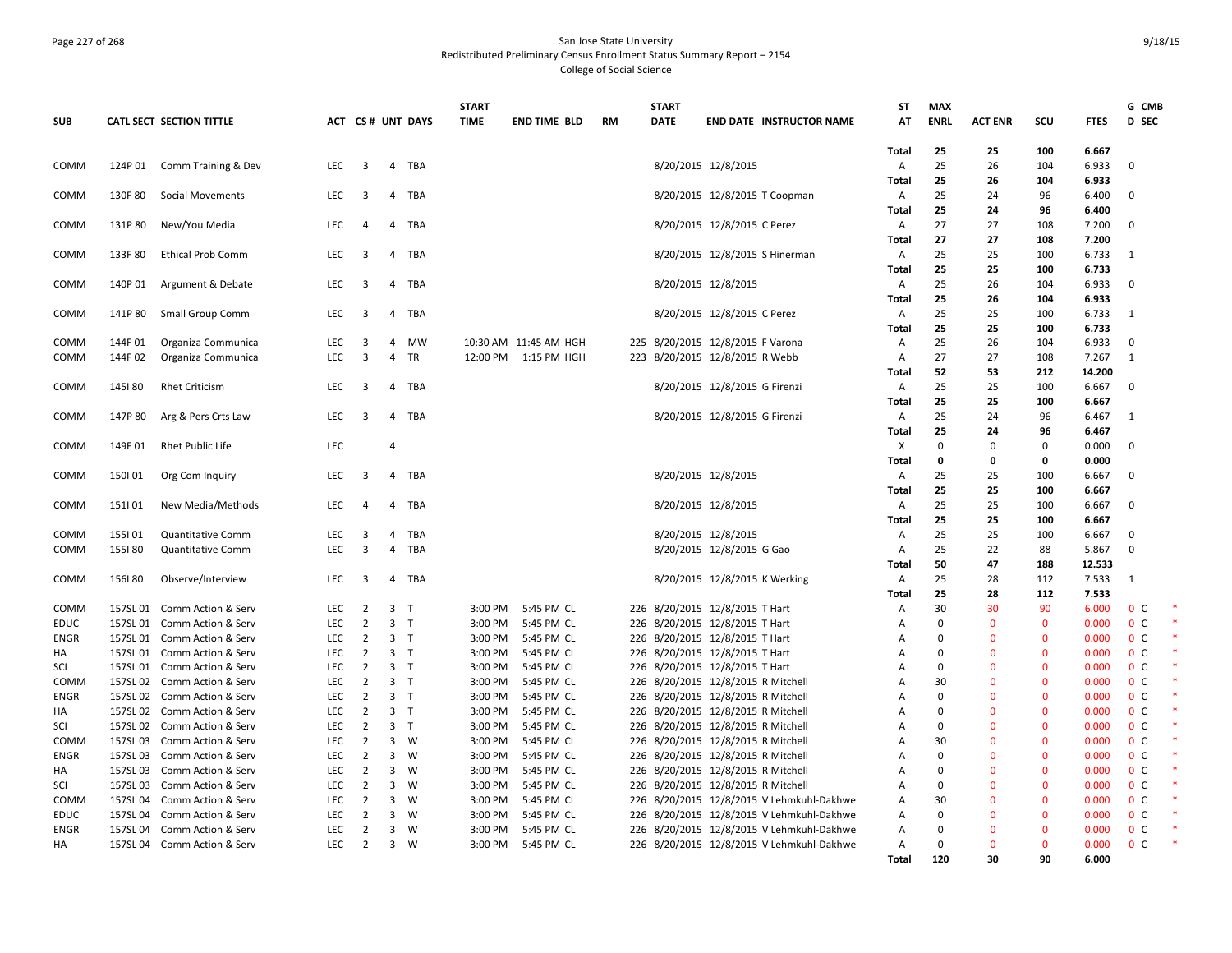# Page 228 of 268 San Jose State University Redistributed Preliminary Census Enrollment Status Summary Report – 2154 College of Social Science

|             |         |                             |            |                         |                         |                  | <b>START</b> |                     |           | <b>START</b> |                                     | ST             | <b>MAX</b>  |                |                |             | G CMB          |  |
|-------------|---------|-----------------------------|------------|-------------------------|-------------------------|------------------|--------------|---------------------|-----------|--------------|-------------------------------------|----------------|-------------|----------------|----------------|-------------|----------------|--|
| <b>SUB</b>  |         | CATL SECT SECTION TITTLE    |            |                         |                         | ACT CS# UNT DAYS | <b>TIME</b>  | <b>END TIME BLD</b> | <b>RM</b> | <b>DATE</b>  | <b>END DATE INSTRUCTOR NAME</b>     | AT             | <b>ENRL</b> | <b>ACT ENR</b> | scu            | <b>FTES</b> | <b>D</b> SEC   |  |
| COMM        | 164F 01 | Comm & Global Orgs          | <b>LEC</b> | $\overline{\mathbf{3}}$ |                         | 4 TBA            |              |                     |           |              | 8/20/2015 12/8/2015                 | Α              | 25          | 25             | 100            | 6.667       | $\mathbf 0$    |  |
|             |         |                             |            |                         |                         |                  |              |                     |           |              |                                     | <b>Total</b>   | 25          | 25             | 100            | 6.667       |                |  |
| COMM        | 168A 01 | Global Climate Change I     | <b>LEC</b> | 1                       | 6                       | <b>TR</b>        | 1:30 PM      | 4:15 PM WSQ         |           |              | 207 8/20/2015 12/8/2015 B Brockmann | A              | 120         | 37             | 222            | 14.800      | 0 <sup>c</sup> |  |
| GEOL        | 168A01  | Global Climate Change I     | <b>LEC</b> | 1                       | 6                       | TR               | 1:30 PM      | 4:15 PM WSQ         |           |              | 207 8/20/2015 12/8/2015 B Brockmann | Α              | $\mathbf 0$ | $\mathbf{0}$   | $\mathbf{0}$   | 0.000       | 0 <sup>c</sup> |  |
| ним         | 168A 01 | Global Climate Change I     | LEC        | 1                       | 6                       | TR               | 1:30 PM      | 4:15 PM WSQ         |           |              | 207 8/20/2015 12/8/2015 B Brockmann | A              | $\Omega$    | $\mathbf 0$    | $\mathbf 0$    | 0.000       | 0 <sup>c</sup> |  |
|             |         |                             |            |                         |                         |                  |              |                     |           |              |                                     | <b>Total</b>   | 120         | 37             | 222            | 14.800      |                |  |
| COMM        | 169180  | Media Respns Crit           | <b>LEC</b> | 3                       | $\overline{4}$          | TBA              |              |                     |           |              | 8/20/2015 12/8/2015 S Hinerman      | $\overline{A}$ | 25          | 24             | 96             | 6.467       | 1              |  |
|             |         |                             |            |                         |                         |                  |              |                     |           |              |                                     | Total          | 25          | 24             | 96             | 6.467       |                |  |
| COMM        | 170F 80 | Persuasion                  | LEC        | $\overline{\mathbf{3}}$ | $\overline{4}$          | TBA              |              |                     |           |              | 8/20/2015 12/8/2015 S Coopman       | A              | 25          | 25             | 100            | 6.667       | $\mathbf{0}$   |  |
|             |         |                             |            |                         |                         |                  |              |                     |           |              |                                     | Total          | 25          | 25             | 100            | 6.667       |                |  |
| COMM        | 172F01  | <b>Multicultural Comm</b>   | <b>LEC</b> | $\overline{\mathbf{3}}$ | 4                       | TBA              |              |                     |           |              | 8/20/2015 12/8/2015                 | A              | 25          | 30             | 120            | 8.000       | $\mathbf{0}$   |  |
|             |         |                             |            |                         |                         |                  |              |                     |           |              |                                     | Total          | 25          | 30             | 120            | 8.000       |                |  |
| COMM        | 173F 01 | Comm & Global Understanding | LEC        | 3                       | $\overline{4}$          | TBA              |              |                     |           |              | 8/20/2015 12/8/2015                 | A              | 25          | 25             | 100            | 6.667       | $\mathbf 0$    |  |
| COMM        | 173F 80 | Comm & Global Understanding | <b>LEC</b> | 3                       | $\overline{4}$          | TBA              |              |                     |           |              | 8/20/2015 12/8/2015 G Gao           | $\overline{A}$ | 25          | 25             | 100            | 6.667       | $\mathbf 0$    |  |
|             |         |                             |            |                         |                         |                  |              |                     |           |              |                                     | <b>Total</b>   | 50          | 50             | 200            | 13.333      |                |  |
| COMM        | 174 80  | Intercult & Inequal         | LEC        | 4                       | 3                       | TBA              |              |                     |           |              | 8/20/2015 12/8/2015 M Holopainen    | Α              | 27          | 27             | 81             | 5.400       | 0              |  |
|             |         |                             |            |                         |                         |                  |              |                     |           |              |                                     | Total          | 27          | 27             | 81             | 5.400       |                |  |
| COMM        | 175F 80 | Nonverbal Comm              | <b>LEC</b> | 3                       | 4                       | TBA              |              |                     |           |              | 8/20/2015 12/8/2015 G Gao           | A              | 25          | 26             | 104            | 6.933       | $\mathbf 0$    |  |
|             |         |                             |            |                         |                         |                  |              |                     |           |              |                                     | Total          | 25          | 26             | 104            | 6.933       |                |  |
| COMM        | 17980   | Media & Resistance          | LEC        | $\overline{4}$          |                         | 3 TBA            |              |                     |           |              | 8/20/2015 12/8/2015 T Coopman       | Α              | 27          | 26             | 78             | 5.200       | $\mathbf 0$    |  |
| COMM        | 17981   | Media & Resistance          | <b>LEC</b> | $\overline{4}$          | 3                       | TBA              |              |                     |           |              | 8/20/2015 12/8/2015 S Hinerman      | A              | 27          | 25             | 75             | 5.000       | $\mathbf{0}$   |  |
|             |         |                             |            |                         |                         |                  |              |                     |           |              |                                     | Total          | 54          | 51             | 153            | 10.200      |                |  |
| COMM        | 18001   | Individual Study            | SUP        | 36                      | 1                       | TBA              |              |                     |           |              | 8/20/2015 12/8/2015                 | Α              | 5           | 0              | 0              | 0.000       | $\mathbf 0$    |  |
| COMM        | 18002   | Individual Study            | <b>SUP</b> | 36                      | $\overline{2}$          | TBA              |              |                     |           |              | 8/20/2015 12/8/2015                 | А              | 3           | 0              | 0              | 0.000       | $\mathbf 0$    |  |
| COMM        | 18003   | Individual Study            | <b>SUP</b> | 36                      | 3                       | TBA              |              |                     |           |              | 8/20/2015 12/8/2015                 | A              | 5           | 0              | $\mathbf 0$    | 0.000       | $\mathbf 0$    |  |
| сомм        | 18004   | Individual Study            | <b>SUP</b> | 36                      |                         | 3 TBA            |              |                     |           |              | 8/20/2015 12/8/2015                 | Α              | 1           | 0              | 0              | 0.000       | 0              |  |
|             |         |                             |            |                         |                         |                  |              |                     |           |              |                                     | Total          | 14          | 0              | 0              | 0.000       |                |  |
| COMM        | 184 01  | <b>Directed Reading</b>     | <b>SUP</b> | 36                      | 1                       | TBA              |              |                     |           |              | 8/20/2015 12/8/2015                 | Α              | 5           | $\Omega$       | 0              | 0.000       | 0              |  |
| COMM        | 184 02  | <b>Directed Reading</b>     | <b>SUP</b> | 36                      |                         | 2 TBA            |              |                     |           |              | 8/20/2015 12/8/2015 T Coopman       | A              | 5           | 1              | $\overline{2}$ | 0.133       | $\mathbf 0$    |  |
|             |         |                             |            |                         |                         |                  |              |                     |           |              |                                     | Total          | 10          | $\mathbf{1}$   | $\overline{2}$ | 0.133       |                |  |
| COMM        | 190 01  | Act Proj in Speech          | SUP        | 36                      |                         | 1 TBA            |              |                     |           |              | 8/20/2015 12/8/2015 T Hart          | Α              | 5           | 5              | 5              | 0.333       | $\mathbf 0$    |  |
| COMM        | 190 02  | Act Proj in Speech          | <b>SUP</b> | 36                      | $\overline{2}$          | TBA              |              |                     |           |              | 8/20/2015 12/8/2015 T Hart          | A              | 5           | $\overline{2}$ | 4              | 0.267       | $\mathbf 0$    |  |
| COMM        | 190 03  | Act Proj in Speech          | SUP        | 36                      | $\overline{\mathbf{3}}$ | TBA              |              |                     |           |              | 8/20/2015 12/8/2015 T Hart          | A              | 5           | 0              | $\mathbf 0$    | 0.000       | $\mathbf 0$    |  |
| COMM        | 190 04  | Act Proj in Speech          | <b>SUP</b> | 36                      | $\overline{4}$          | <b>TBA</b>       |              |                     |           |              | 8/20/2015 12/8/2015 T Hart          | А              | 5           | 0              | 0              | 0.000       | 0              |  |
| COMM        | 190 05  | Act Proj in Speech          | <b>SUP</b> | 36                      | 5                       | TBA              |              |                     |           |              | 8/20/2015 12/8/2015 T Hart          | A              | 5           | $\Omega$       | $\Omega$       | 0.000       | $\mathbf{0}$   |  |
| <b>COMM</b> | 190 06  | Act Proj in Speech          | <b>SUP</b> | 36                      |                         | 6 TBA            |              |                     |           |              | 8/20/2015 12/8/2015 T Hart          | Α              | 5           | 0              | $\mathbf 0$    | 0.000       | $\mathbf 0$    |  |
|             |         |                             |            |                         |                         |                  |              |                     |           |              |                                     | Total          | 30          | 7              | 9              | 0.600       |                |  |
| COMM        | 191A 01 | Foren Act Debate            | SUP        | 36                      | 1                       | TBA              |              |                     |           |              | 8/20/2015 12/8/2015 M Sunseri       | Α              | 45          | 45             | 45             | 3.017       | 1              |  |
| COMM        | 191A 02 | Foren Act Debate            | SUP        | 36                      | 1                       | TBA              |              |                     |           |              | 8/20/2015 12/8/2015 T Lim           | Α              | 30          | 30             | 30             | 2.000       | $\mathbf 0$    |  |
|             |         |                             |            |                         |                         |                  |              |                     |           |              |                                     | Total          | 75          | 75             | 75             | 5.017       |                |  |
| COMM        | 191B 01 | Ind Evnts Plat Spk          | SUP        | 36                      |                         | 1 TBA            |              |                     |           |              | 8/20/2015 12/8/2015 M Lieberman     | Α              | 45          | 45             | 45             | 3.000       | $\mathbf 0$    |  |
| COMM        | 191B 02 | Ind Evnts Plat Spk          | <b>SUP</b> | 36                      | 1                       | TBA              |              |                     |           |              | 8/20/2015 12/8/2015 T Lim           | A              | 30          | 30             | 30             | 2.000       | 0              |  |
|             |         |                             |            |                         |                         |                  |              |                     |           |              |                                     | Total          | 75          | 75             | 75             | 5.000       |                |  |
| COMM        | 191C 01 | Ind Evnts Oral Int          | SUP        | 36                      | 1                       | TBA              |              |                     |           |              | 8/20/2015 12/8/2015 O Hatton        | A              | 45          | 41             | 41             | 2.733       | $\mathbf 0$    |  |
|             |         |                             |            |                         |                         |                  |              |                     |           |              |                                     | Total          | 45          | 41             | 41             | 2.733       |                |  |
| COMM        | 191J 01 | Speech Judging              | SUP        | 36                      | 1                       | TBA              |              |                     |           |              | 8/20/2015 12/8/2015 B Brockmann     | Α              | 45          | 45             | 45             | 3.017       | 1              |  |
| сомм        | 191J 02 | Speech Judging              | <b>SUP</b> | 36                      |                         | 1 TBA            |              |                     |           |              | 8/20/2015 12/8/2015 T Lim           | A              | 45          | 42             | 42             | 2.800       | 0              |  |
|             |         |                             |            |                         |                         |                  |              |                     |           |              |                                     | Total          | 90          | 87             | 87             | 5.817       |                |  |
| COMM        |         | 191M 01 Moot Court          | SUP        | 36                      |                         | 1 TBA            |              |                     |           |              | 8/20/2015 12/8/2015 G Firenzi       | A              | 15          | 16             | 16             | 1.067       | $\mathbf 0$    |  |
|             |         |                             |            |                         |                         |                  |              |                     |           |              |                                     |                |             |                |                |             |                |  |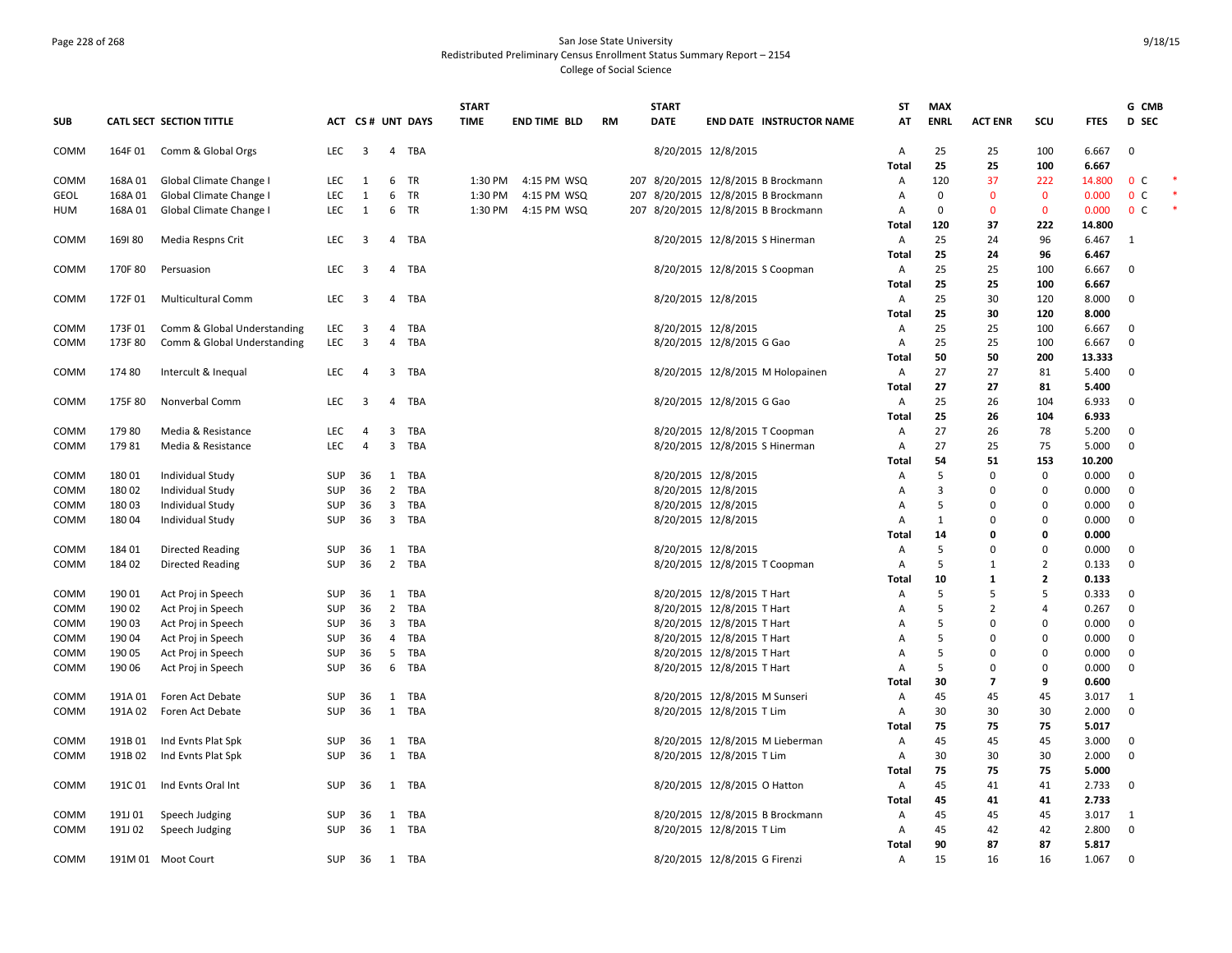# Page 229 of 268 San Jose State University Redistributed Preliminary Census Enrollment Status Summary Report – 2154 College of Social Science

|             |         |                              |            |                         |                         |                  | <b>START</b> |                     |           | <b>START</b>                       |                                 |                                 | <b>ST</b>      | <b>MAX</b>     |                |                |             | G CMB          |
|-------------|---------|------------------------------|------------|-------------------------|-------------------------|------------------|--------------|---------------------|-----------|------------------------------------|---------------------------------|---------------------------------|----------------|----------------|----------------|----------------|-------------|----------------|
| <b>SUB</b>  |         | CATL SECT SECTION TITTLE     |            |                         |                         | ACT CS# UNT DAYS | <b>TIME</b>  | <b>END TIME BLD</b> | <b>RM</b> | DATE                               |                                 | <b>END DATE INSTRUCTOR NAME</b> | AT             | <b>ENRL</b>    | <b>ACT ENR</b> | scu            | <b>FTES</b> | D SEC          |
|             |         |                              |            |                         |                         |                  |              |                     |           |                                    |                                 |                                 | Total          | 15             | 16             | 16             | 1.067       |                |
| COMM        | 198 01  | <b>Comm Applied Activity</b> | <b>SUP</b> | 36                      | 1                       | TBA              |              |                     |           |                                    | 8/20/2015 12/8/2015 R Cnudde    |                                 | А              | 35             | 31             | 31             | 2.067       | 0              |
| COMM        | 198 02  | Comm Applied Activity        | <b>SUP</b> | 36                      |                         | 2 TBA            |              |                     |           |                                    | 8/20/2015 12/8/2015 R Cnudde    |                                 | Α              | 10             | 3              | 6              | 0.400       | 0              |
| COMM        | 198 03  | Comm Applied Activity        | <b>SUP</b> | 36                      |                         | 1 TBA            |              |                     |           |                                    | 8/20/2015 12/8/2015 T Hart      |                                 | $\overline{A}$ | 10             | 15             | 15             | 1.000       | 0              |
| COMM        | 198 04  | <b>Comm Applied Activity</b> | <b>SUP</b> | 36                      | $2^{\circ}$             | TBA              |              |                     |           |                                    | 8/20/2015 12/8/2015 T Hart      |                                 | Α              | 30             | 16             | 32             | 2.133       | $\mathbf 0$    |
| COMM        | 198 05  | <b>Comm Applied Activity</b> | <b>SUP</b> | 36                      |                         | 1 TBA            |              |                     |           |                                    | 8/20/2015 12/8/2015 T Lim       |                                 | A              | 5              | 6              | 6              | 0.400       | $\mathbf 0$    |
| COMM        | 198 06  | Comm Applied Activity        | SUP        | 36                      |                         | 2 TBA            |              |                     |           |                                    | 8/20/2015 12/8/2015 T Lim       |                                 | A              | $\overline{2}$ | $\Omega$       | $\mathbf 0$    | 0.000       | $\mathbf 0$    |
| COMM        | 198 07  | Comm Applied Activity        | SUP        | 36                      | $\mathbf{1}$            | TBA              |              |                     |           |                                    | 8/20/2015 12/8/2015 T Coopman   |                                 | А              | 15             | 19             | 19             | 1.267       | $\mathbf 0$    |
| COMM        | 198 08  | Comm Applied Activity        | <b>SUP</b> | 36                      | $\overline{2}$          | TBA              |              |                     |           |                                    | 8/20/2015 12/8/2015 T Coopman   |                                 | Α              | $\overline{2}$ | $\Omega$       | $\mathbf 0$    | 0.000       | $\mathbf 0$    |
| <b>COMM</b> | 198 09  | Comm Applied Activity        | SUP        | 36                      |                         | 1 TBA            |              |                     |           |                                    | 8/20/2015 12/8/2015 O Hatton    |                                 | A              | $\mathbf{1}$   | 1              | $\mathbf{1}$   | 0.067       | $\mathbf 0$    |
|             |         |                              |            |                         |                         |                  |              |                     |           |                                    |                                 |                                 | Total          | 110            | 91             | 110            | 7.333       |                |
| COMM        | 199C 01 | <b>Senior Seminar</b>        | <b>LEC</b> | 3                       | 4                       | TBA              |              |                     |           |                                    | 8/20/2015 12/8/2015             |                                 | Α              | 25             | 19             | 76             | 5.067       | $\mathbf{0}$   |
| COMM        | 199C 02 | Senior Seminar               | LEC        | 3                       | $\overline{4}$          | TBA              |              |                     |           |                                    | 8/20/2015 12/8/2015             |                                 | A              | 25             | 18             | 72             | 4.800       | 0              |
| COMM        | 199C 03 | Senior Seminar               | <b>LEC</b> | 3                       | $\overline{4}$          | TBA              |              |                     |           |                                    | 8/20/2015 12/8/2015             |                                 | Α              | 25             | 25             | 100            | 6.667       | $\mathbf 0$    |
| COMM        | 199C 80 | Senior Seminar               | <b>LEC</b> | $\overline{\mathbf{3}}$ | $\overline{4}$          | TBA              |              |                     |           |                                    | 8/20/2015 12/8/2015 K Werking   |                                 | A              | 25             | 29             | 116            | 7.733       | $\mathbf{0}$   |
|             |         |                              |            |                         |                         |                  |              |                     |           |                                    |                                 |                                 | Total          | 100            | 91             | 364            | 24.267      |                |
| <b>COMM</b> | 200R 01 | Grad Study in Comm           | SEM        | -5                      | $\overline{4}$          | TBA              |              |                     |           |                                    | 8/20/2015 12/8/2015             |                                 | Α              | 20             | 21             | 84             | 7.000       | 21             |
|             |         |                              |            |                         |                         |                  |              |                     |           |                                    |                                 |                                 | Total          | 20             | 21             | 84             | 7.000       |                |
| COMM        | 232R 01 | Sem Perf & Culture           | SEM        | -5                      | 4                       | TBA              |              |                     |           |                                    | 8/20/2015 12/8/2015             |                                 | Α              | 15             | 19             | 76             | 6.067       | 15             |
|             |         |                              |            |                         |                         |                  |              |                     |           |                                    |                                 |                                 | Total          | 15             | 19             | 76             | 6.067       |                |
| <b>COMM</b> | 255R 01 | Sem Comm Theory              | SEM        | -5                      | 4                       | TBA              |              |                     |           |                                    | 8/20/2015 12/8/2015             |                                 | Α              | 15             | 16             | 64             | 5.200       | 14             |
|             |         |                              |            |                         |                         |                  |              |                     |           |                                    |                                 |                                 | Total          | 15             | 16             | 64             | 5.200       |                |
| COMM        | 274R 01 | Sem Intercult Comm           | <b>SEM</b> | -5                      | $\overline{4}$          | TBA              |              |                     |           |                                    | 8/20/2015 12/8/2015             |                                 | A              | 15             | 18             | 72             | 5.867       | 16             |
|             |         |                              |            |                         |                         |                  |              |                     |           |                                    |                                 |                                 | Total          | 15             | 18             | 72             | 5.867       |                |
| COMM        | 28001   | Independent Study            | <b>SUP</b> | 25                      | 1                       | TBA              |              |                     |           |                                    | 8/20/2015 12/8/2015 T Coopman   |                                 | Α              | 5              | 1              | $\mathbf{1}$   | 0.083       | 1              |
| <b>COMM</b> | 28002   | Independent Study            | SUP        | 25                      | $\overline{2}$          | TBA              |              |                     |           |                                    | 8/20/2015 12/8/2015 T Coopman   |                                 | A              | $\overline{3}$ | 1              | $\overline{2}$ | 0.167       | 1              |
| COMM        | 28003   | Independent Study            | SUP        | 25                      | $\overline{\mathbf{3}}$ | TBA              |              |                     |           |                                    | 8/20/2015 12/8/2015 R Halualani |                                 | A              | 5              | 1              | 3              | 0.250       | $\mathbf{1}$   |
| COMM        | 28004   | Independent Study            | <b>SUP</b> | 25                      | 1                       | TBA              |              |                     |           |                                    | 8/20/2015 12/8/2015 R Halualani |                                 | Α              | 1              | 1              | 1              | 0.083       | 1              |
| COMM        | 280 05  | Independent Study            | <b>SUP</b> | 25                      |                         | 1 TBA            |              |                     |           |                                    | 8/20/2015 12/8/2015 M Spangler  |                                 | A              | 1              | $\overline{4}$ | $\overline{4}$ | 0.333       | $\overline{4}$ |
| <b>COMM</b> | 280 06  | Independent Study            | <b>SUP</b> | 25                      | 1                       | TBA              |              |                     |           |                                    | 8/20/2015 12/8/2015 O Hatton    |                                 | Α              | 1              | 0              | $\mathbf 0$    | 0.000       | $\mathbf 0$    |
|             |         |                              |            |                         |                         |                  |              |                     |           |                                    |                                 |                                 | Total          | 16             | 8              | 11             | 0.917       |                |
| COMM        | 285A 01 | TA Practicum I               | <b>SUP</b> | 25                      |                         | 2 TBA            |              |                     |           |                                    | 8/20/2015 12/8/2015 S Spano     |                                 | A              | 10             | 6              | 12             | 1.000       | -6             |
|             |         |                              |            |                         |                         |                  |              |                     |           |                                    |                                 |                                 | Total          | 10             | -6             | 12             | 1.000       |                |
| COMM        | 285B 01 | <b>TA Practicum II</b>       | <b>SUP</b> | 25                      |                         | 1 TBA            |              |                     |           |                                    | 8/20/2015 12/8/2015 S Spano     |                                 | Α              | $\mathbf{1}$   | $\mathbf{1}$   | $\mathbf{1}$   | 0.083       | 1              |
|             |         |                              |            |                         |                         |                  |              |                     |           |                                    |                                 |                                 | Total          | $\mathbf{1}$   | -1             | $\mathbf{1}$   | 0.083       |                |
| COMM        | 29101   | Grad Internship              | <b>SUP</b> | 25                      |                         | 1 TBA            |              |                     |           |                                    | 8/20/2015 12/8/2015 T Hart      |                                 | Α              | 5              | 1              | 1              | 0.083       | 1              |
| <b>COMM</b> | 291 02  | Grad Internship              | SUP        | 25                      | $\overline{2}$          | TBA              |              |                     |           |                                    | 8/20/2015 12/8/2015 T Hart      |                                 | A              | 5              | $\Omega$       | $\mathbf 0$    | 0.000       | $\mathbf{0}$   |
| COMM        | 291 03  | Grad Internship              | <b>SUP</b> | 25                      | $\overline{3}$          | TBA              |              |                     |           |                                    | 8/20/2015 12/8/2015 T Hart      |                                 | А              | 5              | $\Omega$       | $\mathbf 0$    | 0.000       | $\mathbf 0$    |
| COMM        | 291 04  | Grad Internship              | <b>SUP</b> | 25                      | $\overline{4}$          | TBA              |              |                     |           |                                    | 8/20/2015 12/8/2015 T Hart      |                                 | Α              | 5              | $\Omega$       | $\mathbf 0$    | 0.000       | $\mathbf 0$    |
|             |         |                              |            |                         |                         |                  |              |                     |           |                                    |                                 |                                 | Total          | 20             | 1              | 1              | 0.083       |                |
| COMM        | 29701   | Adv Writing Workshop         | SEM        | -5                      | $\overline{2}$          | W                | 6:00 PM      | 8:45 PM HGH         |           | 124 8/20/2015 12/8/2015 M Spangler |                                 |                                 | Α              | 15             | 18             | 36             | 3.000       | 18             |
|             |         |                              |            |                         |                         |                  |              |                     |           |                                    |                                 |                                 | Total          | 15             | 18             | 36             | 3.000       |                |
| COMM        | 298 01  | Master's Project             | SUP        | 25                      |                         | 1 TBA            |              |                     |           |                                    | 8/20/2015 12/8/2015             |                                 | Α              | 5              | $\Omega$       | $\mathbf 0$    | 0.000       | $\mathbf 0$    |
| COMM        | 298 02  | Master's Project             | <b>SUP</b> | 25                      | $\overline{2}$          | TBA              |              |                     |           |                                    | 8/20/2015 12/8/2015             |                                 | Α              | $\overline{3}$ | O              | 0              | 0.000       | $\mathbf 0$    |
| COMM        | 298 03  | Master's Project             | <b>SUP</b> | 25                      | $\overline{3}$          | TBA              |              |                     |           |                                    | 8/20/2015 12/8/2015             |                                 | A              | $\overline{3}$ | $\Omega$       | $\mathbf 0$    | 0.000       | $\mathbf 0$    |
| <b>COMM</b> | 298 04  | Master's Project             | <b>SUP</b> | 25                      | $\overline{4}$          | TBA              |              |                     |           |                                    | 8/20/2015 12/8/2015             |                                 | А              | 5              | $\Omega$       | $\overline{0}$ | 0.000       | $\mathbf 0$    |
|             |         |                              |            |                         |                         |                  |              |                     |           |                                    |                                 |                                 | Total          | 16             | 0              | $\mathbf 0$    | 0.000       |                |
| COMM        | 299 01  | Master's Thesis              | <b>SUP</b> | 25                      |                         | 1 TBA            |              |                     |           |                                    | 8/20/2015 12/8/2015             |                                 | Α              | 5              | $\Omega$       | $\Omega$       | 0.000       | 0              |
| COMM        | 299 02  | Master's Thesis              | <b>SUP</b> | 25                      |                         | 2 TBA            |              |                     |           |                                    | 8/20/2015 12/8/2015             |                                 | $\overline{A}$ | 5              | $\Omega$       | $\Omega$       | 0.000       | $\mathbf 0$    |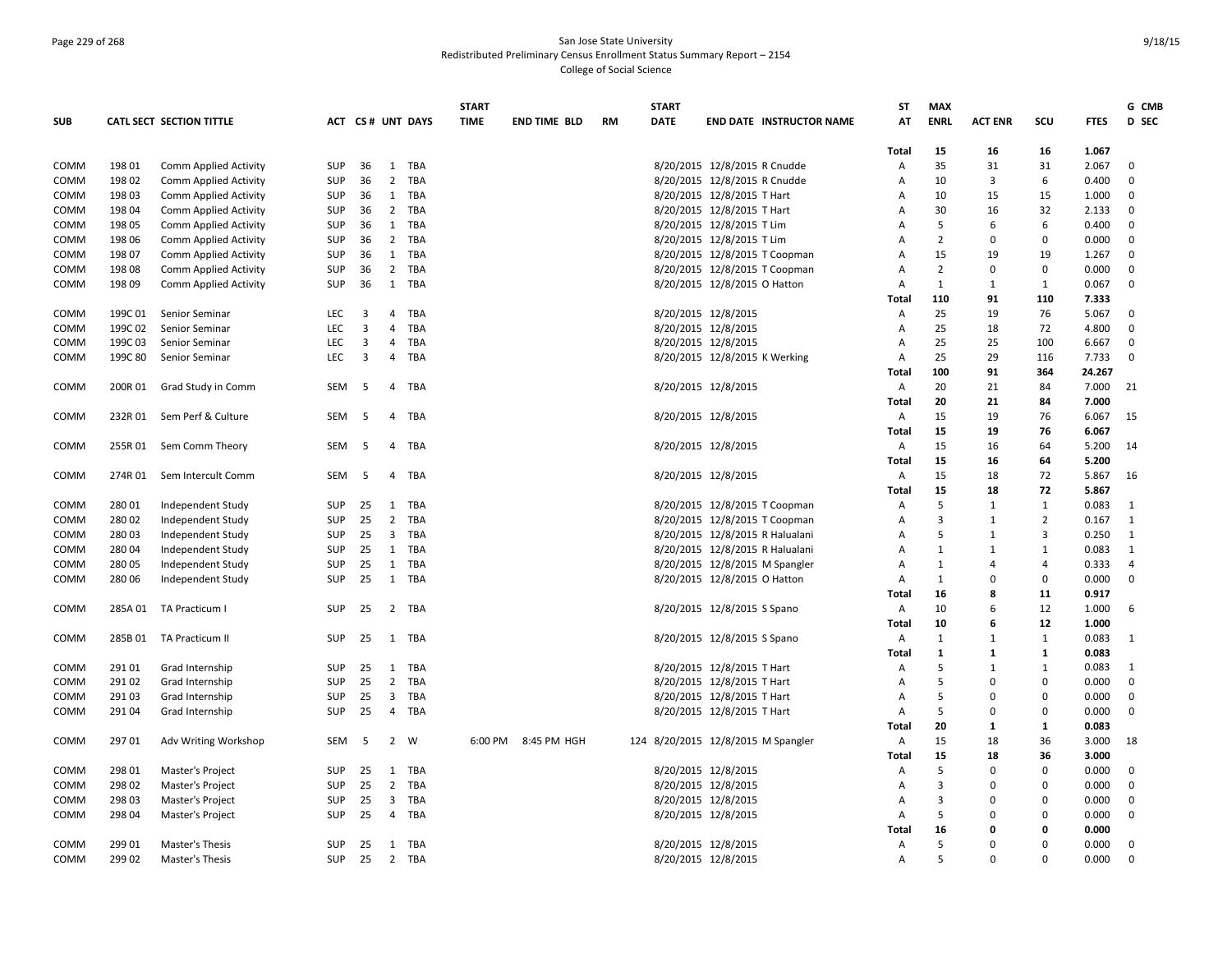# Page 230 of 268 San Jose State University Redistributed Preliminary Census Enrollment Status Summary Report – 2154 College of Social Science

|             |         |                          |            |    |   |                  | <b>START</b> |                     |           | <b>START</b> |                     |                                    | <b>ST</b> | <b>MAX</b>   |                |              |             | G CMB        |
|-------------|---------|--------------------------|------------|----|---|------------------|--------------|---------------------|-----------|--------------|---------------------|------------------------------------|-----------|--------------|----------------|--------------|-------------|--------------|
| <b>SUB</b>  |         | CATL SECT SECTION TITTLE |            |    |   | ACT CS# UNT DAYS | <b>TIME</b>  | <b>END TIME BLD</b> | <b>RM</b> | <b>DATE</b>  |                     | <b>END DATE INSTRUCTOR NAME</b>    | AT        | <b>ENRL</b>  | <b>ACT ENR</b> | scu          | <b>FTES</b> | <b>D</b> SEC |
| <b>COMM</b> | 29903   | Master's Thesis          | <b>SUP</b> | 25 | 3 | TBA              |              |                     |           |              | 8/20/2015 12/8/2015 |                                    | A         |              | $\Omega$       | $\mathbf{0}$ | 0.000       | - 0          |
| COMM        | 299 04  | Master's Thesis          | <b>SUP</b> | 25 |   | 4 TBA            |              |                     |           |              | 8/20/2015 12/8/2015 |                                    | A         |              | $\Omega$       | $\mathbf 0$  | 0.000       | $\mathbf{0}$ |
| COMM        | 299 05  | Master's Thesis          | SUP        | 25 |   | 5 TBA            |              |                     |           |              | 8/20/2015 12/8/2015 |                                    | А         | 3            | $\Omega$       | 0            | 0.000       | $\mathbf{0}$ |
| COMM        | 299 06  | Master's Thesis          | <b>SUP</b> | 25 | 6 | TBA              |              |                     |           |              | 8/20/2015 12/8/2015 |                                    | A         | 5            | $\Omega$       | $\mathbf 0$  | 0.000       | - 0          |
|             |         |                          |            |    |   |                  |              |                     |           |              |                     |                                    | Total     | 25           | 0              | 0            | 0.000       |              |
| SPED        | 184Y 01 | Stdt Tchg II             | SUP        | 25 |   | 6 TBA            |              |                     |           |              | 8/20/2015 12/8/2015 |                                    | A         | $\Omega$     | $\Omega$       | $\Omega$     | 0.000       | - 0          |
| SPED        | 184Z 01 | Stdt Tchg II             | <b>SUP</b> | 25 | 6 | TBA              |              |                     |           |              | 8/20/2015 12/8/2015 |                                    | A         | $\mathbf{0}$ | $\mathbf 0$    | $\mathbf 0$  | 0.000       | $\mathbf{0}$ |
|             |         |                          |            |    |   |                  |              |                     |           |              |                     |                                    | Total     | 0            | 0              | $\mathbf{0}$ | 0.000       |              |
| SPED        | 242C01  | Educ Internship          | SUP        | 25 |   | 6 TBA            |              |                     |           |              | 8/20/2015 12/8/2015 |                                    | A         | $\Omega$     | $\Omega$       | $\Omega$     | 0.000       | - 0          |
|             |         |                          |            |    |   |                  |              |                     |           |              |                     |                                    | Total     | 0            | 0              | $\mathbf{0}$ | 0.000       |              |
|             |         |                          |            |    |   |                  |              |                     |           |              |                     | <b>Communication Studies Total</b> |           | 4766         | 4443           | 13001        | 872.733     |              |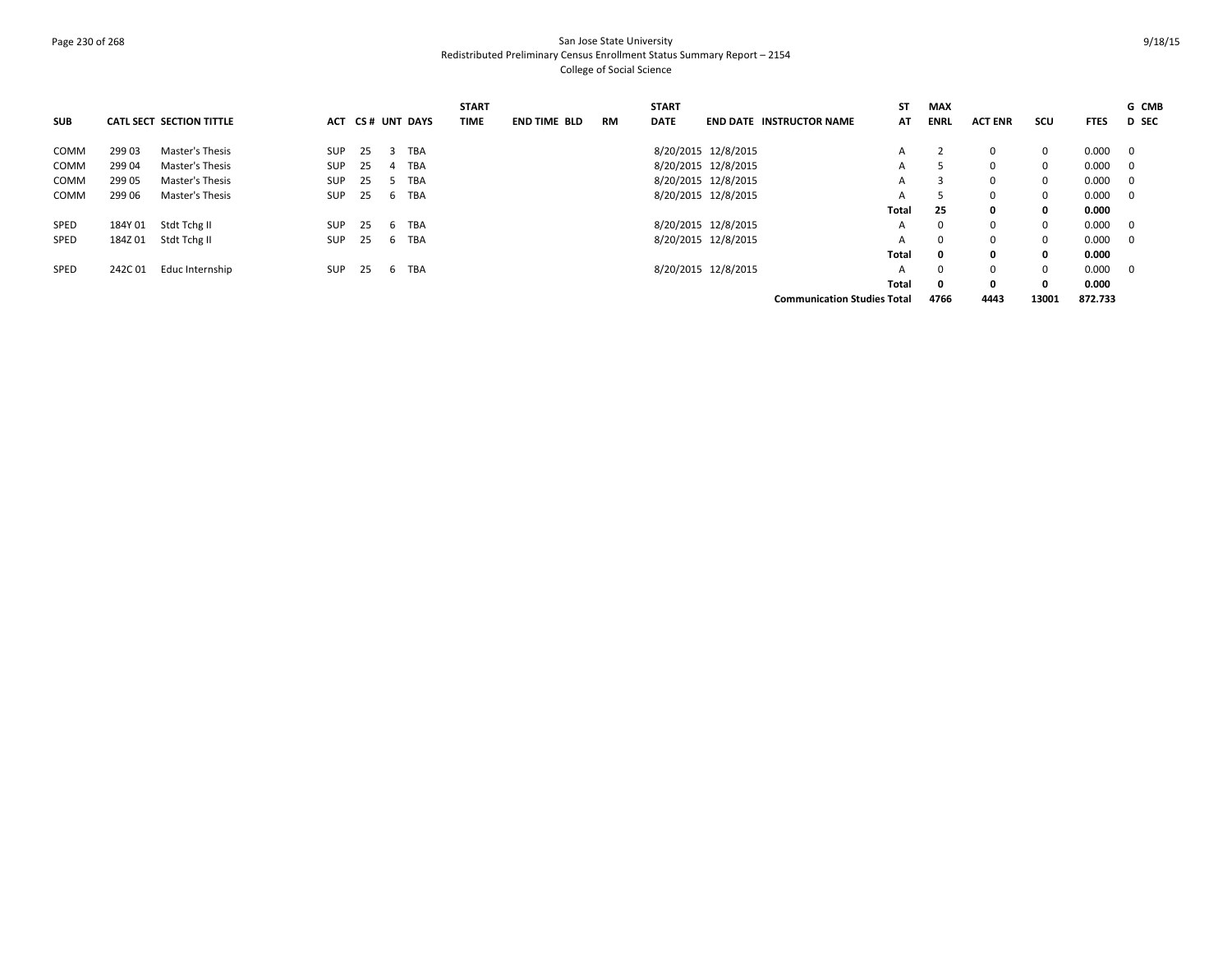### Page 231 of 268 San Jose State University Redistributed Preliminary Census Enrollment Status Summary Report – 2154 College of Social Science

|                  |                  |                          |            |                |                |                  | <b>START</b> |                       |           | <b>START</b>                       |                                |                                       | ST             | <b>MAX</b>  |                |              |             | G CMB        |
|------------------|------------------|--------------------------|------------|----------------|----------------|------------------|--------------|-----------------------|-----------|------------------------------------|--------------------------------|---------------------------------------|----------------|-------------|----------------|--------------|-------------|--------------|
| <b>SUB</b>       |                  | CATL SECT SECTION TITTLE |            |                |                | ACT CS# UNT DAYS | <b>TIME</b>  | <b>END TIME BLD</b>   | <b>RM</b> | <b>DATE</b>                        |                                | END DATE INSTRUCTOR NAME              | AT             | <b>ENRL</b> | <b>ACT ENR</b> | SCU          | <b>FTES</b> | D SEC        |
|                  |                  |                          |            |                |                |                  |              |                       |           |                                    |                                |                                       |                |             |                |              |             |              |
| <b>Economics</b> |                  |                          |            |                |                |                  |              |                       |           |                                    |                                |                                       |                |             |                |              |             |              |
| <b>ECON</b>      | 1A 01            | Prin of Econ             | <b>LEC</b> | $\overline{2}$ | $\overline{4}$ | <b>MW</b>        |              | 9:00 AM 10:15 AM WSQ  |           | 207 8/20/2015 12/8/2015 N Malek    |                                |                                       | Α              | 130         | 126            | 378          | 33.600      | $\mathbf{0}$ |
| <b>ECON</b>      | 1A 02            | Prin of Econ             | ACT        | 8              | $\mathbf 0$    | TBA              |              |                       |           |                                    | 8/20/2015 12/8/2015 N Malek    |                                       | А              | 130         | 126            | 126          | 0.000       | $\mathbf 0$  |
| <b>ECON</b>      | 1A 03            | Prin of Econ             | <b>LEC</b> | $\overline{2}$ | $\overline{4}$ | <b>MW</b>        |              | 10:30 AM 11:45 AM DMH |           | 166 8/20/2015 12/8/2015 S Jerbic   |                                |                                       | Α              | 40          | 38             | 114          | 10.133      | $\mathbf 0$  |
| <b>ECON</b>      | 1A 04            | Prin of Econ             | <b>ACT</b> | 8              | $\mathbf{0}$   | TBA              |              |                       |           |                                    | 8/20/2015 12/8/2015 S Jerbic   |                                       | A              | 40          | 38             | 38           | 0.000       | $\mathbf{0}$ |
| <b>ECON</b>      | 1A 05            | Prin of Econ             | LEC        | $\overline{2}$ | $\overline{4}$ | MW               | 12:00 PM     | 1:15 PM DMH           |           | 166 8/20/2015 12/8/2015 C Haight   |                                |                                       | А              | 40          | 42             | 126          | 11.200      | $\mathbf 0$  |
| <b>ECON</b>      | 1A 06            | Prin of Econ             | <b>ACT</b> | 8              | $\mathbf 0$    | TBA              |              |                       |           |                                    | 8/20/2015 12/8/2015 C Haight   |                                       | A              | 40          | 42             | 42           | 0.000       | $\mathbf{0}$ |
| <b>ECON</b>      | 1A 07            | Prin of Econ             | <b>LEC</b> | $\overline{2}$ | 4              | MW               | 1:30 PM      | 2:45 PM DMH           |           | 166 8/20/2015 12/8/2015 C Haight   |                                |                                       | A              | 40          | 44             | 132          | 11.800      | 1            |
| <b>ECON</b>      | 1A 08            | Prin of Econ             | <b>ACT</b> | 8              | $\mathbf{0}$   | TBA              |              |                       |           |                                    | 8/20/2015 12/8/2015 C Haight   |                                       | A              | 40          | 44             | 44           | 0.000       | 1            |
| <b>ECON</b>      | 1A 09            | Prin of Econ             | LEC        | $\overline{2}$ | $\overline{4}$ | TR               |              | 9:00 AM 10:15 AM DMH  |           | 234 8/20/2015 12/8/2015 R Liu      |                                |                                       | Α              | 64          | 64             | 192          | 17.067      | $\mathbf 0$  |
| <b>ECON</b>      | 1A 10            | Prin of Econ             | <b>ACT</b> | 8              | $\mathbf 0$    | TBA              |              |                       |           |                                    | 8/20/2015 12/8/2015 R Liu      |                                       | Α              | 64          | 64             | 64           | 0.000       | $\mathbf 0$  |
| <b>ECON</b>      | 1A 11            | Prin of Econ             | <b>LEC</b> | $\overline{2}$ | $\overline{4}$ | TR               |              | 10:30 AM 11:45 AM DMH |           | 150 8/20/2015 12/8/2015 R Liu      |                                |                                       | A              | 64          | 63             | 189          | 16.800      | $\mathbf{0}$ |
| <b>ECON</b>      | 1A 12            | Prin of Econ             | <b>ACT</b> | 8              | $\mathbf 0$    | TBA              |              |                       |           |                                    | 8/20/2015 12/8/2015 R Liu      |                                       | A              | 64          | 63             | 63           | 0.000       | $\mathbf{0}$ |
| <b>ECON</b>      | 1A 13            | Prin of Econ             | LEC        | $\overline{2}$ | $\overline{4}$ | TR               | 12:00 PM     | 1:15 PM DMH           |           |                                    |                                | 234 8/20/2015 12/8/2015 J Pogodzinski | $\overline{A}$ | 64          | 69             | 207          | 18.400      | $\mathbf 0$  |
| <b>ECON</b>      | 1A 14            | Prin of Econ             | <b>ACT</b> | 8              | $\mathbf{0}$   | TBA              |              |                       |           |                                    |                                | 8/20/2015 12/8/2015 J Pogodzinski     | Α              | 64          | 69             | 69           | 0.000       | $\mathbf{0}$ |
| <b>ECON</b>      | 1A 15            | Prin of Econ             | <b>LEC</b> | $\overline{2}$ | $\overline{4}$ | <b>TR</b>        | 1:30 PM      | 2:45 PM DMH           |           |                                    |                                | 234 8/20/2015 12/8/2015 J Pogodzinski | A              | 64          | 68             | 204          | 18.133      | $\mathbf{0}$ |
| <b>ECON</b>      | 1A 16            | Prin of Econ             | ACT        | 8              | $\mathbf 0$    | TBA              |              |                       |           |                                    |                                | 8/20/2015 12/8/2015 J Pogodzinski     | А              | 64          | 68             | 68           | 0.000       | $\mathbf 0$  |
| <b>ECON</b>      | 1A 17            | Prin of Econ             | LEC        |                | $\overline{4}$ |                  |              |                       |           |                                    |                                |                                       | X              | $\mathbf 0$ | $\mathbf 0$    | 0            | 0.000       | $\mathbf 0$  |
| <b>ECON</b>      | 1A 18            | Prin of Econ             | <b>ACT</b> |                | $\Omega$       |                  |              |                       |           |                                    |                                |                                       | X              | $\Omega$    | $\Omega$       | $\mathbf 0$  | 0.000       | $\mathbf 0$  |
| <b>ECON</b>      | 1A 43            | Prin of Econ             | <b>LEC</b> | $\overline{2}$ | $\overline{4}$ | <b>TBA</b>       |              |                       |           |                                    | 8/20/2015 12/8/2015 T Means    |                                       | A              | 12          | $\Omega$       | $\mathbf{0}$ | 0.000       | $\mathbf{0}$ |
| <b>ECON</b>      | 1A 44            | Prin of Econ             | <b>ACT</b> | 8              | $\mathbf 0$    | <b>TBA</b>       |              |                       |           |                                    | 8/20/2015 12/8/2015 T Means    |                                       | Α              | 12          | $\Omega$       | $\mathbf{0}$ | 0.000       | $\mathbf 0$  |
| <b>ECON</b>      | 1B 01            | Prin of Econ             | LEC        | $\overline{2}$ | 4              | <b>MW</b>        |              | 9:00 AM 10:15 AM DMH  |           | 348 8/20/2015 12/8/2015 G Lang     |                                |                                       | Α              | 40          | 38             | 114          | 10.133      | $\mathbf{0}$ |
| <b>ECON</b>      | 1B <sub>02</sub> | Prin of Econ             | <b>ACT</b> | 8              | $\mathbf{0}$   | TBA              |              |                       |           |                                    | 8/20/2015 12/8/2015 G Lang     |                                       | A              | 40          | 38             | 38           | 0.000       | $\mathbf 0$  |
| <b>ECON</b>      | 1B03             | Prin of Econ             | LEC        | $\overline{2}$ | 4              | <b>MW</b>        |              | 10:30 AM 11:45 AM DMH |           | 348 8/20/2015 12/8/2015 G Lang     |                                |                                       | Α              | 40          | 40             | 120          | 10.667      | $\mathbf 0$  |
| <b>ECON</b>      | 1B 04            | Prin of Econ             | ACT        | 8              | 0              | TBA              |              |                       |           |                                    | 8/20/2015 12/8/2015 G Lang     |                                       | Α              | 40          | 40             | 40           | 0.000       | 0            |
| <b>ECON</b>      | 1B05             | Prin of Econ             | <b>LEC</b> | $\overline{2}$ | $\overline{4}$ | MW               | 12:00 PM     | 1:15 PM DMH           |           | 160 8/20/2015 12/8/2015 G Cheng    |                                |                                       | Α              | 40          | 41             | 123          | 10.933      | $\mathbf 0$  |
| <b>ECON</b>      | 1B 06            | Prin of Econ             | <b>ACT</b> | 8              | $\mathbf{0}$   | TBA              |              |                       |           |                                    | 8/20/2015 12/8/2015 G Cheng    |                                       | A              | 40          | 41             | 41           | 0.000       | $\mathbf 0$  |
| <b>ECON</b>      | 1B 07            | Prin of Econ             | LEC        | $\overline{2}$ | 4              | MW               | 1:30 PM      | 2:45 PM DMH           |           | 358 8/20/2015 12/8/2015 R Ragan    |                                |                                       | A              | 40          | 40             | 120          | 10.667      | $\mathbf 0$  |
| <b>ECON</b>      | 1B 08            | Prin of Econ             | ACT        | 8              | $\mathbf{0}$   | TBA              |              |                       |           |                                    | 8/20/2015 12/8/2015 R Ragan    |                                       | Α              | 40          | 40             | 40           | 0.000       | $\mathbf{0}$ |
| <b>ECON</b>      | 1B09             | Prin of Econ             | <b>LEC</b> | $\overline{2}$ | $\overline{4}$ | <b>TR</b>        |              | 9:00 AM 10:15 AM DMH  |           | 160 8/20/2015 12/8/2015 M Brady    |                                |                                       | A              | 40          | 44             | 132          | 11.733      | $\mathbf{0}$ |
| <b>ECON</b>      | 1B 10            | Prin of Econ             | <b>ACT</b> | 8              | $\Omega$       | TBA              |              |                       |           |                                    | 8/20/2015 12/8/2015 M Brady    |                                       | Α              | 40          | 44             | 44           | 0.000       | $\mathbf 0$  |
| <b>ECON</b>      | 1B 11            | Prin of Econ             | <b>LEC</b> | $\overline{2}$ | $\overline{4}$ | TR               |              | 10:30 AM 11:45 AM DMH |           | 160 8/20/2015 12/8/2015 M Brady    |                                |                                       | Α              | 40          | 47             | 141          | 12.533      | 0            |
| <b>ECON</b>      | 1B 12            | Prin of Econ             | <b>ACT</b> | 8              | $\mathbf{0}$   | TBA              |              |                       |           |                                    | 8/20/2015 12/8/2015 M Brady    |                                       | Α              | 40          | 47             | 47           | 0.000       | $\mathbf{0}$ |
| <b>ECON</b>      | 1B 13            | Prin of Econ             | LEC        | $\overline{2}$ | $\overline{4}$ | TR               | 12:00 PM     | 1:15 PM DMH           |           | 166 8/20/2015 12/8/2015 F Foldvary |                                |                                       | Α              | 40          | 42             | 126          | 11.200      | $\mathbf{0}$ |
| <b>ECON</b>      | 1B 14            | Prin of Econ             | ACT        | 8              | $\mathbf 0$    | TBA              |              |                       |           |                                    | 8/20/2015 12/8/2015 F Foldvary |                                       | Α              | 40          | 42             | 42           | 0.000       | 0            |
| <b>ECON</b>      | 1B 15            | Prin of Econ             | <b>LEC</b> | $\overline{2}$ | 4              | TR               | 1:30 PM      | 2:45 PM DMH           |           | 160 8/20/2015 12/8/2015 M Brady    |                                |                                       | Α              | 40          | 43             | 129          | 11.467      | $\mathbf{0}$ |
| <b>ECON</b>      | 1B 16            | Prin of Econ             | <b>ACT</b> | 8              | $\mathbf 0$    | TBA              |              |                       |           |                                    | 8/20/2015 12/8/2015 M Brady    |                                       | $\overline{A}$ | 40          | 43             | 43           | 0.000       | $\mathbf{0}$ |
| <b>ECON</b>      | 1B 17            | Prin of Econ             | <b>LEC</b> | $\overline{2}$ | $\overline{4}$ | W                | 6:30 PM      | 9:15 PM CCB           |           |                                    |                                | 102 8/20/2015 12/8/2015 H Masoudnia   | Α              | 40          | 36             | 108          | 9.600       | $\mathbf{0}$ |
| <b>ECON</b>      | 1B 18            | Prin of Econ             | <b>ACT</b> | 8              | $\mathbf 0$    | TBA              |              |                       |           |                                    |                                | 8/20/2015 12/8/2015 H Masoudnia       | Α              | 40          | 36             | 36           | 0.000       | $\mathbf{0}$ |
| <b>ECON</b>      | 1B 19            | Prin of Econ             | <b>LEC</b> | $\overline{2}$ | $\overline{4}$ | F                |              | 10:00 AM 12:45 PM DMH |           | 160 8/20/2015 12/8/2015 G Hanle    |                                |                                       | A              | 43          | 41             | 123          | 10.933      | $\mathbf 0$  |
| <b>ECON</b>      | 1B 20            | Prin of Econ             | <b>ACT</b> | 8              | $\mathbf{0}$   | TBA              |              |                       |           |                                    | 8/20/2015 12/8/2015 G Hanle    |                                       | A              | 40          | 41             | 41           | 0.000       | $\mathbf{0}$ |
| <b>ECON</b>      | 1B 43            | Prin of Econ             | LEC        | $\overline{2}$ | $\overline{4}$ | TBA              |              |                       |           |                                    | 8/20/2015 12/8/2015 T Means    |                                       | A              | 40          | $\mathbf 0$    | $\mathbf 0$  | 0.000       | $\mathbf 0$  |
| <b>ECON</b>      | 1B 44            | Prin of Econ             | <b>ACT</b> | 8              |                | 0 TBA            |              |                       |           |                                    | 8/20/2015 12/8/2015 T Means    |                                       | Α              | 40          | $\Omega$       | $\mathbf 0$  | 0.000       | $\mathbf 0$  |
|                  |                  |                          |            |                |                |                  |              |                       |           |                                    |                                |                                       | Total          | 1919        | 1852           | 3704         | 247.000     |              |
| <b>ECON</b>      | 2A 81            | Macro Online Lab         | <b>ACT</b> | 8              |                | 1 TBA            |              |                       |           |                                    | 8/20/2015 12/8/2015 G Cheng    |                                       | Α              | 28          | 29             | 29           | 1.933       | $\mathbf 0$  |
|                  |                  |                          |            |                |                |                  |              |                       |           |                                    |                                |                                       | <b>Total</b>   | 28          | 29             | 29           | 1.933       |              |
| <b>ECON</b>      | 2B 81            | Micro Online Lab         | ACT        | - 8            |                | 1 TBA            |              |                       |           |                                    | 8/20/2015 12/8/2015 G Cheng    |                                       | Α              | 22          | 26             | 26           | 1.733       | $\mathbf{0}$ |
|                  |                  |                          |            |                |                |                  |              |                       |           |                                    |                                |                                       | Total          | 22          | 26             | 26           | 1.733       |              |
|                  |                  |                          |            |                |                |                  |              |                       |           |                                    |                                |                                       |                |             |                |              |             |              |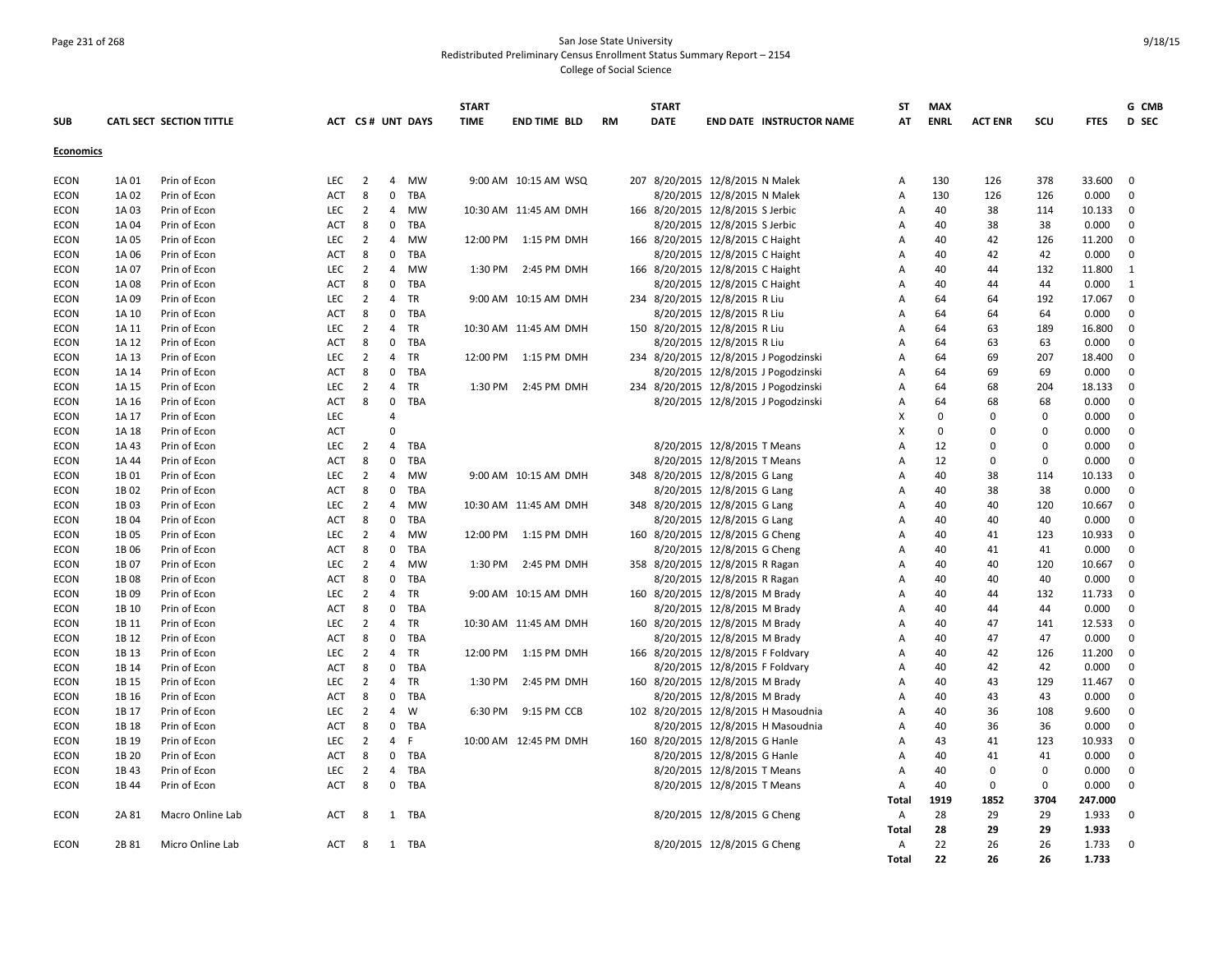# Page 232 of 268 San Jose State University Redistributed Preliminary Census Enrollment Status Summary Report – 2154 College of Social Science

|             |         |                            |            |                |                |                  | <b>START</b> |                     |    | <b>START</b> |                                   | ST           | <b>MAX</b>  |                |             |             | G CMB          |  |
|-------------|---------|----------------------------|------------|----------------|----------------|------------------|--------------|---------------------|----|--------------|-----------------------------------|--------------|-------------|----------------|-------------|-------------|----------------|--|
| <b>SUB</b>  |         | CATL SECT SECTION TITTLE   |            |                |                | ACT CS# UNT DAYS | <b>TIME</b>  | <b>END TIME BLD</b> | RM | <b>DATE</b>  | <b>END DATE INSTRUCTOR NAME</b>   | AT           | <b>ENRL</b> | <b>ACT ENR</b> | SCU         | <b>FTES</b> | <b>D</b> SEC   |  |
| <b>ECON</b> | 301     | <b>Econ Statistics</b>     | <b>SEM</b> | - 5            | $\overline{4}$ | <b>TR</b>        | 3:00 PM      | 4:15 PM DMH         |    |              | 160 8/20/2015 12/8/2015 T Means   | Α            | 40          | 36             | 108         | 9.600       | $\mathbf 0$    |  |
| <b>ECON</b> | 302     | <b>Econ Statistics</b>     | LAB        | 15             | $\mathbf 0$    | TR               | 4:30 PM      | 5:45 PM DMH         |    |              | 236 8/20/2015 12/8/2015 T Means   | А            | 40          | 36             | 36          | 0.000       | $\Omega$       |  |
|             |         |                            |            |                |                |                  |              |                     |    |              |                                   | Total        | 80          | 72             | 144         | 9.600       |                |  |
| <b>ECON</b> |         | 100W 01 Wrtg Wsh/Econ Reps | SEM        | $\overline{4}$ |                | 4 MW             |              | 1:30 PM 2:45 PM DMH |    |              | 160 8/20/2015 12/8/2015 S Jerbic  | Α            | 25          | 23             | 92          | 6.133       | $\overline{0}$ |  |
|             |         |                            |            |                |                |                  |              |                     |    |              |                                   | <b>Total</b> | 25          | 23             | 92          | 6.133       |                |  |
| <b>ECON</b> | 101 01  | Micr-Econ Analysis         | SEM        | - 5            |                | 4 TBA            |              |                     |    |              | 8/20/2015 12/8/2015               | Α            | 45          | 47             | 188         | 12.600 1    |                |  |
|             |         |                            |            |                |                |                  |              |                     |    |              |                                   | <b>Total</b> | 45          | 47             | 188         | 12.600      |                |  |
| ECON        | 102 01  | Macr-Econ Analysis         | SEM        | - 5            |                | 4 TBA            |              |                     |    |              | 8/20/2015 12/8/2015               | Α            | 50          | 50             | 200         | 13.467 2    |                |  |
|             |         |                            |            |                |                |                  |              |                     |    |              |                                   | <b>Total</b> | 50          | 50             | 200         | 13.467      |                |  |
| <b>ECON</b> | 103 01  | Intro Econometrics         | SEM        | 4              | 4              | TR               | 1:30 PM      | 2:45 PM DMH         |    |              | 358 8/20/2015 12/8/2015 M Holian  | Α            | 39          | 36             | 108         | 9.600       | $\mathbf 0$    |  |
| <b>ECON</b> | 103 02  | Intro Econometrics         | ACT        | 13             | $\mathbf 0$    | TR               | 3:00 PM      | 4:15 PM DMH         |    |              | 358 8/20/2015 12/8/2015 M Holian  | А            | 39          | 36             | 36          | 0.000       | $\overline{0}$ |  |
|             |         |                            |            |                |                |                  |              |                     |    |              |                                   | <b>Total</b> | 78          | 72             | 144         | 9.600       |                |  |
| <b>ECON</b> | 104 01  | Math Meth for Econ         | SEM        | - 5            |                | 4 TBA            |              |                     |    |              | 8/20/2015 12/8/2015               | Α            | 40          | 36             | 144         | 10.067      | $\overline{7}$ |  |
|             |         |                            |            |                |                |                  |              |                     |    |              |                                   | <b>Total</b> | 40          | 36             | 144         | 10.067      |                |  |
| <b>ECON</b> | 106 01  | Managerial Econ            | SEM        | 5              |                | 4 TBA            |              |                     |    |              | 8/20/2015 12/8/2015               | Α            | 31          | 34             | 136         | 9.067       | $\mathbf 0$    |  |
|             |         |                            |            |                |                |                  |              |                     |    |              |                                   | <b>Total</b> | 31          | 34             | 136         | 9.067       |                |  |
| <b>ECON</b> | 108 01  | Cost-Benefit Analy         | SEM        | - 5            | 4              | TBA              |              |                     |    |              | 8/20/2015 12/8/2015               | Α            | 35          | 34             | 136         | 9.133       | 1 C            |  |
| <b>ENVS</b> | 108 01  | Cost-Benefit Analy         | SEM        | 5              | $\overline{4}$ | TBA              |              |                     |    |              | 8/20/2015 12/8/2015               | Α            | $\mathbf 0$ | $\mathbf 0$    | $\mathbf 0$ | 0.000       | 0 <sup>c</sup> |  |
|             |         |                            |            |                |                |                  |              |                     |    |              |                                   | <b>Total</b> | 35          | 34             | 136         | 9.133       |                |  |
| <b>ECON</b> | 11201   | <b>Econ Development</b>    | SEM        | 5              |                | 4 TBA            |              |                     |    |              | 8/20/2015 12/8/2015               | Α            | 40          | 43             | 172         | 11.533      | $\overline{1}$ |  |
|             |         |                            |            |                |                |                  |              |                     |    |              |                                   | Total        | 40          | 43             | 172         | 11.533      |                |  |
| <b>ECON</b> | 113A 01 | Econ Hist of US            | SEM        | 5              | 4              | TBA              |              |                     |    |              | 8/20/2015 12/8/2015               | А            | 35          | 33             | 132         | 8.867       | 1 C            |  |
| <b>HIST</b> | 113A 01 | Econ Hist of US            | SEM        | 5              | 4              | TBA              |              |                     |    |              | 8/20/2015 12/8/2015               | Α            | $\Omega$    | $\mathbf{0}$   | $\mathbf 0$ | 0.000       | 0 <sup>C</sup> |  |
|             |         |                            |            |                |                |                  |              |                     |    |              |                                   | <b>Total</b> | 35          | 33             | 132         | 8.867       |                |  |
| <b>ECON</b> | 13201   | <b>Public Finance</b>      | SEM        | 5              |                | 4 TBA            |              |                     |    |              | 8/20/2015 12/8/2015               | Α            | 40          | 41             | 164         | 11.067      | $\overline{2}$ |  |
|             |         |                            |            |                |                |                  |              |                     |    |              |                                   | <b>Total</b> | 40          | 41             | 164         | 11.067      |                |  |
| <b>ECON</b> | 136 01  | Internatl Econ             | SEM        | - 5            | $\overline{4}$ | TBA              |              |                     |    |              | 8/20/2015 12/8/2015               | А            | 39          | 37             | 148         | 9.867       | $\mathbf 0$    |  |
| <b>ECON</b> | 136 02  | Internatl Econ             | SEM        | 5              | $\overline{4}$ | TBA              |              |                     |    |              | 8/20/2015 12/8/2015               | Α            | 19          | 21             | 84          | 5.600       | $\mathbf 0$    |  |
|             |         |                            |            |                |                |                  |              |                     |    |              |                                   | Total        | 58          | 58             | 232         | 15.467      |                |  |
| ECON        | 137A 01 | Fund Corp Finance          | SEM        | 5              | 4              | TBA              |              |                     |    |              | 8/20/2015 12/8/2015               | Α            | 30          | 34             | 136         | 9.067       | $\mathbf 0$    |  |
|             |         |                            |            |                |                |                  |              |                     |    |              |                                   | Total        | 30          | 34             | 136         | 9.067       |                |  |
| <b>ECON</b> | 137B 01 | <b>Topic Corp Finance</b>  | SEM        | 5              | $\overline{4}$ | TBA              |              |                     |    |              | 8/20/2015 12/8/2015               | Α            | 14          | 14             | 56          | 3.733       | $\mathbf 0$    |  |
|             |         |                            |            |                |                |                  |              |                     |    |              |                                   | <b>Total</b> | 14          | 14             | 56          | 3.733       |                |  |
| <b>ECON</b> | 13901   | Prin of Invest             | SEM        | -5             | 4 R            |                  |              | 6:30 PM 9:15 PM DMH |    |              | 160 8/20/2015 12/8/2015 P Verbica | Α            | 40          | 40             | 160         | 10.800      | $\overline{2}$ |  |
|             |         |                            |            |                |                |                  |              |                     |    |              |                                   | Total        | 40          | 40             | 160         | 10.800      |                |  |
| <b>ECON</b> | 14101   | Law and Economics          | SEM        | - 5            |                | 4 TBA            |              |                     |    |              | 8/20/2015 12/8/2015               | Α            | 22          | 25             | 100         | 6.800       | $\overline{2}$ |  |
|             |         |                            |            |                |                |                  |              |                     |    |              |                                   | <b>Total</b> | 22          | 25             | 100         | 6.800       |                |  |
| ECON        | 158 01  | Econ of Entrepr            | SEM        | - 5            | 4              | TBA              |              |                     |    |              | 8/20/2015 12/8/2015               | Α            | 30          | 26             | 104         | 6.933       | $\mathbf 0$    |  |
|             |         |                            |            |                |                |                  |              |                     |    |              |                                   | <b>Total</b> | 30          | 26             | 104         | 6.933       |                |  |
| <b>ECON</b> | 166 01  | Urban Economics            | SEM        | 5              | $\overline{4}$ | TBA              |              |                     |    |              | 8/20/2015 12/8/2015               | Α            | 40          | 45             | 180         | 12.200 3    |                |  |
|             |         |                            |            |                |                |                  |              |                     |    |              |                                   | Total        | 40          | 45             | 180         | 12.200      |                |  |
| <b>ECON</b> | 18001   | <b>Indiv Studies</b>       | <b>SUP</b> | 36             | 4              | TBA              |              |                     |    |              | 8/20/2015 12/8/2015               | Α            | $\Omega$    | $\mathbf 0$    | $\pmb{0}$   | 0.000       | $\mathbf 0$    |  |
| <b>ECON</b> | 18002   | <b>Indiv Studies</b>       | SUP        | 36             | 1              | TBA              |              |                     |    |              | 8/20/2015 12/8/2015 T Means       | Α            | 5           | 14             | 14          | 0.933       | $\mathbf 0$    |  |
| <b>ECON</b> | 18003   | <b>Indiv Studies</b>       | SUP        | 36             | $\overline{3}$ | TBA              |              |                     |    |              | 8/20/2015 12/8/2015 C Haight      | A            | .5          | $\overline{2}$ | 6           | 0.400       | $\mathbf 0$    |  |
| <b>ECON</b> | 18004   | <b>Indiv Studies</b>       | SUP        | 36             | $\overline{3}$ | TBA              |              |                     |    |              | 8/20/2015 12/8/2015               | Α            | 5           | $\Omega$       | $\pmb{0}$   | 0.000       | 0              |  |
| <b>ECON</b> | 18005   | <b>Indiv Studies</b>       | SUP        | 36             |                | 3 TBA            |              |                     |    |              | 8/20/2015 12/8/2015               | Α            | 5           | $\Omega$       | $\mathbf 0$ | 0.000       | $\mathbf 0$    |  |
|             |         |                            |            |                |                |                  |              |                     |    |              |                                   | <b>Total</b> | 20          | 16             | 20          | 1.333       |                |  |
| <b>ECON</b> | 185 01  | Appld Econ Intrn           | <b>SUP</b> | 36             |                | 3 TBA            |              |                     |    |              | 8/20/2015 12/8/2015 C Haight      | Α            | $\Omega$    | 1              | 3           | 0.200       | $\mathbf 0$    |  |
| ECON        | 185 02  | Appld Econ Intrn           | SUP        | 36             |                | 3 TBA            |              |                     |    |              | 8/20/2015 12/8/2015 C Haight      | A            | 5           | $\Omega$       | $\Omega$    | 0.000       | $\mathbf 0$    |  |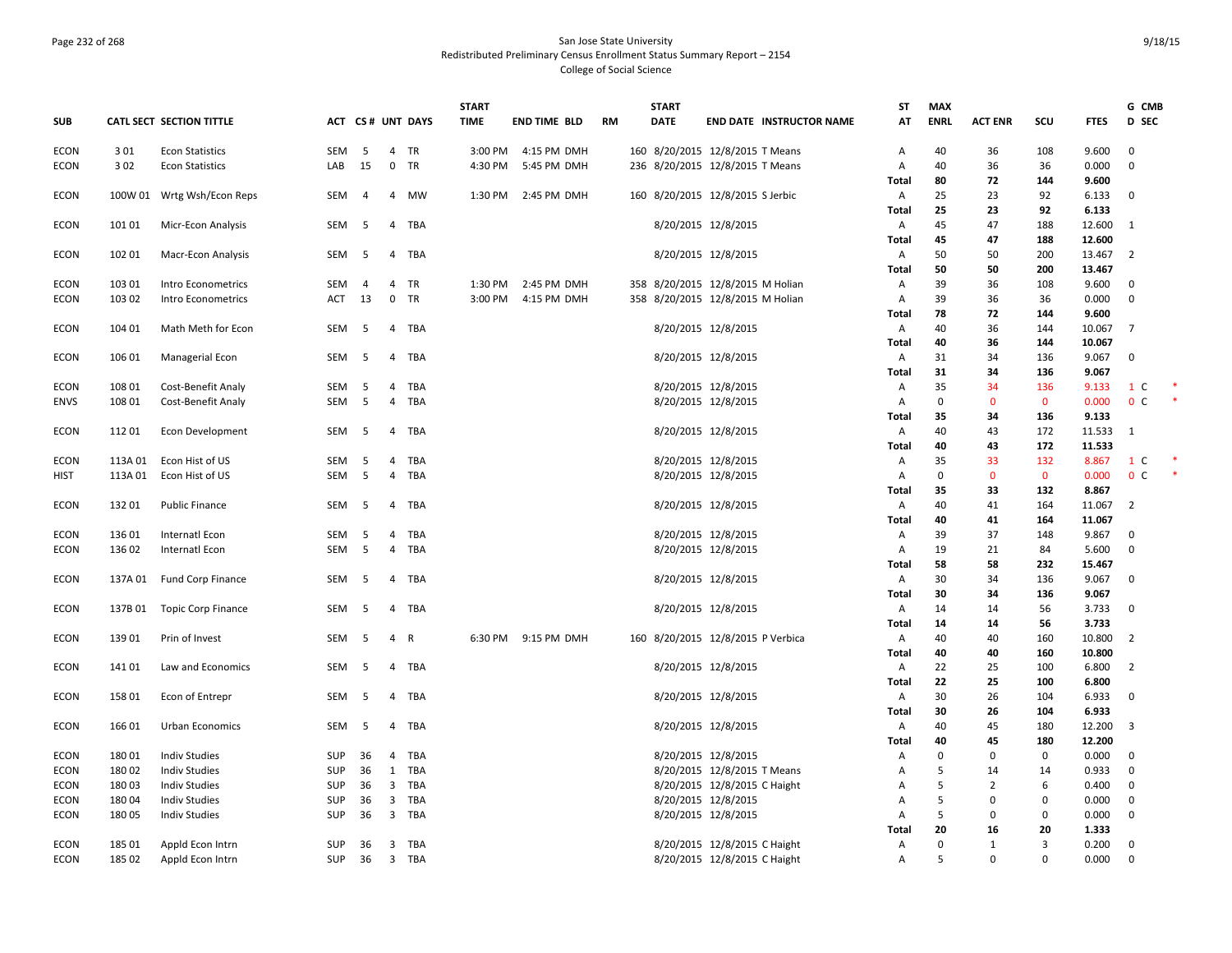# Page 233 of 268 San Jose State University Redistributed Preliminary Census Enrollment Status Summary Report – 2154 College of Social Science

| <b>SUB</b>  |         | CATL SECT SECTION TITTLE  |            |    |   | <b>ACT CS# UNT DAYS</b> | <b>START</b><br><b>TIME</b> | <b>END TIME BLD</b> | <b>RM</b> | <b>START</b><br><b>DATE</b> | <b>END DATE INSTRUCTOR NAME</b>    | ST<br>AT               | <b>MAX</b><br><b>ENRL</b> | <b>ACT ENR</b> | scu            | <b>FTES</b>    | G CMB<br>D SEC |
|-------------|---------|---------------------------|------------|----|---|-------------------------|-----------------------------|---------------------|-----------|-----------------------------|------------------------------------|------------------------|---------------------------|----------------|----------------|----------------|----------------|
|             |         |                           |            |    |   |                         |                             |                     |           |                             |                                    | Total                  | 5                         | 1              | 3              | 0.200          |                |
| <b>ECON</b> | 193 01  | New Institutional Econ    | SEM        | -5 | 4 | TBA                     |                             |                     |           |                             | 8/20/2015 12/8/2015                | A                      | 22                        | 23             | 92             | 6.200          | - 1            |
|             |         |                           |            |    |   |                         |                             |                     |           |                             |                                    | Total                  | 22                        | 23             | 92             | 6.200          |                |
| <b>ECON</b> | 201 01  | Sem Micro-Econ Ana        | SEM        | -5 | 3 | MW                      | 5:00 PM                     | 6:15 PM DMH         |           |                             | 160 8/20/2015 12/8/2015 R Ragan    | A                      | 20                        | 16             | 48             | 4.000          | 16             |
|             |         |                           |            |    |   |                         |                             |                     |           |                             |                                    | Total                  | 20                        | 16             | 48             | 4.000          |                |
| ECON        | 203A 01 | Econ Res Meth             | SEM        | -5 | 3 | R                       | 6:30 PM                     | 9:15 PM DMH         |           |                             | 358 8/20/2015 12/8/2015 M Holian   | A                      | 20                        | 14             | 42             | 3.450          | 13             |
|             |         |                           | SEM        |    |   |                         |                             |                     |           |                             |                                    | Total                  | 20<br>$\mathbf 0$         | 14<br>$\Omega$ | 42             | 3.450<br>0.000 |                |
| <b>ECON</b> | 205A 01 | <b>Econ Decsion Makng</b> |            |    | 3 |                         |                             |                     |           |                             |                                    | Х<br>Total             | 0                         | 0              | 0<br>0         | 0.000          | $\mathbf 0$    |
| ECON        | 23201   | Sem Pub Finance           | <b>SEM</b> | -5 | 3 | M                       | 6:30 PM                     | 9:15 PM DMH         |           |                             | 160 8/20/2015 12/8/2015 F Foldvary | A                      | 20                        | 14             | 42             | 3.500          | - 14           |
|             |         |                           |            |    |   |                         |                             |                     |           |                             |                                    | Total                  | 20                        | 14             | 42             | 3.500          |                |
| <b>ECON</b> | 235 01  | Monet Theor & Pol         | SEM        | -5 | 3 | $\top$                  | 6:30 PM                     | 9:15 PM DMH         |           |                             | 166 8/20/2015 12/8/2015 J Hummel   | A                      | 15                        | 8              | 24             | 1.950          | 7              |
|             |         |                           |            |    |   |                         |                             |                     |           |                             |                                    | Total                  | 15                        | 8              | 24             | 1.950          |                |
| <b>ECON</b> | 285 01  | Applied Econ Intrn        | SUP        | 25 | 6 | TBA                     |                             |                     |           |                             | 8/20/2015 12/8/2015                | A                      | $\Omega$                  | $\Omega$       | $\mathbf 0$    | 0.000          | $\mathbf 0$    |
| <b>ECON</b> | 285 02  | Applied Econ Intrn        | SUP        | 25 | 3 | TBA                     |                             |                     |           |                             | 8/20/2015 12/8/2015 C Haight       | A                      | 5                         | $\overline{2}$ | 6              | 0.500          | $\overline{2}$ |
| <b>ECON</b> | 285 03  | Applied Econ Intrn        | SUP        | 25 | 6 | TBA                     |                             |                     |           |                             | 8/20/2015 12/8/2015                | A                      | 5                         | 0              | 0              | 0.000          | $\mathbf 0$    |
|             |         |                           |            |    |   |                         |                             |                     |           |                             |                                    | Total                  | 10                        | $\overline{2}$ | 6              | 0.500          |                |
| <b>ECON</b> | 298 01  | Spec Study                | SUP        | 25 | 3 | TBA                     |                             |                     |           |                             | 8/20/2015 12/8/2015                | A                      | $\Omega$                  | $\Omega$       | 0              | 0.000          | $\mathbf 0$    |
| <b>ECON</b> | 298 02  | Spec Study                | SUP        | 25 | 3 | TBA                     |                             |                     |           |                             | 8/20/2015 12/8/2015                | A                      | 5                         | $\Omega$       | 0              | 0.000          | $\mathbf{0}$   |
| <b>ECON</b> | 298 03  | Spec Study                | SUP        | 25 | 3 | TBA                     |                             |                     |           |                             | 8/20/2015 12/8/2015                | A                      | 5                         | 0              | 0              | 0.000          | $\mathbf 0$    |
| <b>ECON</b> | 298 04  | Spec Study                | SUP        | 25 | 3 | TBA                     |                             |                     |           |                             | 8/20/2015 12/8/2015                | A                      | 5                         | $\Omega$       | $\mathbf 0$    | 0.000          | $\mathbf 0$    |
| <b>ECON</b> | 298 05  | Spec Study                | SUP        | 25 | 3 | TBA                     |                             |                     |           |                             | 8/20/2015 12/8/2015                | A                      | 5                         | $\Omega$       | $\mathbf 0$    | 0.000          | $\mathbf 0$    |
| <b>ECON</b> | 298 06  | Spec Study                | SUP        | 25 | 3 | TBA                     |                             |                     |           |                             | 8/20/2015 12/8/2015                | A                      | 5                         | $\Omega$       | 0              | 0.000          | $\mathbf 0$    |
| ECON        | 298 07  | Spec Study                | SUP        | 25 |   | 1 TBA                   |                             |                     |           |                             | 8/20/2015 12/8/2015                | A                      | 5                         | 0              | 0              | 0.000          | $\mathbf 0$    |
|             |         |                           |            |    |   |                         |                             |                     |           |                             |                                    | <b>Total</b>           | 30                        | Ω              | 0              | 0.000          |                |
| <b>ECON</b> | 298E 01 | Comp Exam                 | SUP        | 25 | 1 | TBA                     |                             |                     |           |                             | 8/20/2015 12/8/2015 J Hummel       | A                      | 25                        | 7              | 7              | 0.583          | 7              |
|             |         |                           |            |    |   |                         |                             |                     |           |                             |                                    | Total                  | 25                        | $\overline{7}$ | $\overline{7}$ | 0.583          |                |
| <b>ECON</b> | 299 02  | MA Thesis Project         | SUP        | 25 | 6 | TBA                     |                             |                     |           |                             | 8/20/2015 12/8/2015                | A                      | 1                         | 0              | $\mathbf 0$    | 0.000          | $\mathbf{0}$   |
|             |         |                           |            |    |   |                         |                             |                     |           |                             |                                    | Total                  | 1                         | 0              | 0              | 0.000          |                |
|             |         |                           |            |    |   |                         |                             |                     |           |                             |                                    | <b>Economics Total</b> | 2890                      | 2735           | 6663           | 448.517        |                |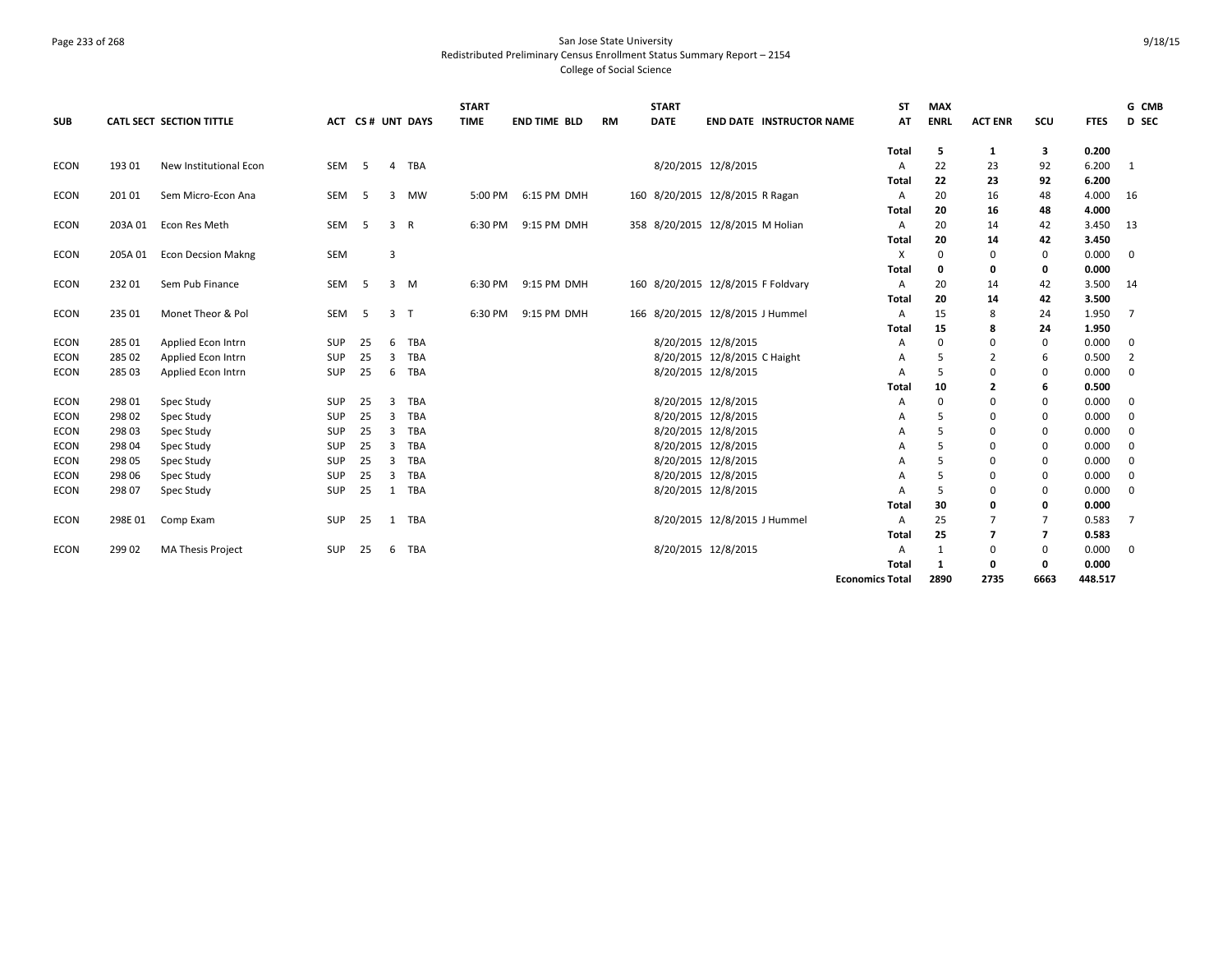# Page 234 of 268 San Jose State University Redistributed Preliminary Census Enrollment Status Summary Report – 2154 College of Social Science

|             |                              |                              |            |                |                         |                         | <b>START</b> |                       |           | <b>START</b> |                                         | <b>ST</b>      | <b>MAX</b>  |                |              |             | G CMB                   |   |
|-------------|------------------------------|------------------------------|------------|----------------|-------------------------|-------------------------|--------------|-----------------------|-----------|--------------|-----------------------------------------|----------------|-------------|----------------|--------------|-------------|-------------------------|---|
| <b>SUB</b>  |                              | CATL SECT SECTION TITTLE     |            |                |                         | <b>ACT CS# UNT DAYS</b> | <b>TIME</b>  | <b>END TIME BLD</b>   | <b>RM</b> | <b>DATE</b>  | <b>END DATE INSTRUCTOR NAME</b>         | AT             | <b>ENRL</b> | <b>ACT ENR</b> | scu          | <b>FTES</b> | <b>D</b> SEC            |   |
|             | <b>Environmental Studies</b> |                              |            |                |                         |                         |              |                       |           |              |                                         |                |             |                |              |             |                         |   |
|             |                              |                              |            |                |                         |                         |              |                       |           |              |                                         |                |             |                |              |             |                         |   |
| <b>ENVS</b> | 101                          | Intro Environ Iss            | LEC.       | 1              | $\overline{3}$          | MW                      |              | 10:30 AM 11:45 AM WSQ |           |              | 207 8/20/2015 12/8/2015 J Denver        | $\overline{A}$ | 120         | 119            | 357          | 23.800      | 0                       |   |
| <b>ENVS</b> | 102                          | Intro Environ Iss            | <b>LEC</b> | 1              | $\overline{3}$          | <b>TR</b>               |              | 10:30 AM 11:45 AM DMH |           |              | 164 8/20/2015 12/8/2015 J Douglas       | A              | 40          | 38             | 114          | 7.600       | $\Omega$                |   |
| <b>ENVS</b> | 103                          | Intro Environ Iss            | LEC        |                | $\overline{3}$          |                         |              |                       |           |              |                                         | х              | 0           | 0              | $\mathsf 0$  | 0.000       | $\mathbf{0}$            |   |
| <b>ENVS</b> | 104                          | Intro Environ Iss            | <b>LEC</b> | 1              |                         | 3 TR                    |              | 12:00 PM 1:15 PM DMH  |           |              | 164 8/20/2015 12/8/2015 J Douglas       | Α              | 40          | 40             | 120          | 8.000       | $\Omega$                |   |
|             |                              |                              |            |                |                         |                         |              |                       |           |              |                                         | <b>Total</b>   | 200         | 197            | 591          | 39.400      |                         |   |
| <b>ENVS</b> | 1001                         | Life Chang Planet            | LEC        | 1              |                         | 3 TR                    |              | 10:30 AM 11:45 AM SH  |           |              | 100 8/20/2015 12/8/2015 R Lazzeri-Aerts | Α              | 120         | 118            | 354          | 23.600      | $\Omega$                |   |
| <b>ENVS</b> | 1002                         | Life Chang Planet            | LEC        | $\mathbf{1}$   | $\overline{3}$          | TR                      |              | 12:00 PM 1:15 PM DMH  |           |              | 163 8/20/2015 12/8/2015 G Bacigalupi    | Α              | 40          | 41             | 123          | 8.200       | $\Omega$                |   |
|             |                              |                              |            |                |                         |                         |              |                       |           |              |                                         | Total          | 160         | 159            | 477          | 31.800      |                         |   |
| <b>ENVS</b> |                              | 100W 01 Env Res and Writ     | <b>SEM</b> | $\overline{4}$ | $\overline{\mathbf{3}}$ | <b>TR</b>               | 12:00 PM     | 1:15 PM CL            |           |              | 234 8/20/2015 12/8/2015 S Bane          | $\overline{A}$ | 25          | 25             | 75           | 5.000       | $\Omega$                |   |
| <b>ENVS</b> |                              | 100W 02 Env Res and Writ     | SEM        | $\overline{4}$ | $\overline{3}$          | TR                      | 1:30 PM      | 2:45 PM CL            |           |              | 234 8/20/2015 12/8/2015 S Bane          | A              | 25          | 25             | 75           | 5.000       | $\Omega$                |   |
|             |                              |                              |            |                |                         |                         |              |                       |           |              |                                         | <b>Total</b>   | 50          | 50             | 150          | 10.000      |                         |   |
| <b>ENVS</b> | 10701                        | Env Econ & Policy            | <b>LEC</b> | 1              | $\overline{\mathbf{3}}$ | <b>TR</b>               |              | 10:30 AM 11:45 AM CL  |           |              | 234 8/20/2015 12/8/2015 D Fiack         | $\overline{A}$ | 35          | 34             | 102          | 6.900       | 2 <sub>c</sub>          |   |
| ECON        | 10701                        | Env Econ & Policy            | LEC        | $\mathbf{1}$   | $\overline{3}$          | TR                      |              | 10:30 AM 11:45 AM CL  |           |              | 234 8/20/2015 12/8/2015 D Fiack         | Α              | $\Omega$    | $\mathbf 0$    | $\mathbf 0$  | 0.000       | 0 <sup>c</sup>          |   |
|             |                              |                              |            |                |                         |                         |              |                       |           |              |                                         | Total          | 35          | 34             | 102          | 6.900       |                         |   |
| <b>ENVS</b> | 11001                        | <b>Resource Analysis</b>     | LEC        | $\overline{2}$ | $\overline{4}$          | M                       | 3:00 PM      | 5:45 PM CL            |           |              | 303 8/20/2015 12/8/2015 R Lazzeri-Aerts | Α              | 40          | 40             | 120          | 10.867      | $\overline{\mathbf{3}}$ |   |
| <b>ENVS</b> | 11002                        | Resource Analysis            | LAB        |                | $\Omega$                |                         |              |                       |           |              |                                         | Χ              | $\Omega$    | $\Omega$       | $\mathbf 0$  | 0.000       | $\Omega$                |   |
| <b>ENVS</b> | 11003                        | <b>Resource Analysis</b>     | LAB        |                | $\mathbf 0$             |                         |              |                       |           |              |                                         | X              | $\Omega$    | $\mathbf 0$    | $\mathbf 0$  | 0.000       | $\Omega$                |   |
| <b>ENVS</b> | 11004                        | <b>Resource Analysis</b>     | LAB        |                | $\Omega$                |                         |              |                       |           |              |                                         | х              | $\Omega$    | 0              | $\mathbf 0$  | 0.000       | $\Omega$                |   |
| <b>ENVS</b> | 11005                        | <b>Resource Analysis</b>     | LAB        |                | $\Omega$                |                         |              |                       |           |              |                                         | X              | $\Omega$    | $\mathbf 0$    | $\mathbf 0$  | 0.000       | $\mathbf{0}$            |   |
| <b>ENVS</b> | 11006                        | Resource Analysis            | LAB        | 16             |                         | $0$ TR                  | 12:00 PM     | 1:15 PM WSQ           |           |              | 113 8/20/2015 12/8/2015 R Lazzeri-Aerts | Α              | 20          | 19             | 19           | 0.000       | 1                       |   |
| <b>ENVS</b> | 11007                        | <b>Resource Analysis</b>     | LAB        | 16             | $\mathbf{0}$            | <b>TR</b>               | 1:30 PM      | 2:45 PM WSQ           |           |              | 113 8/20/2015 12/8/2015 R Lazzeri-Aerts | A              | 20          | 21             | 21           | 0.000       | $\overline{2}$          |   |
|             |                              |                              |            |                |                         |                         |              |                       |           |              |                                         | Total          | 80          | 80             | 160          | 10.867      |                         |   |
| <b>ENVS</b> | 116 01                       | Solar Energy Analysis        | LEC        |                | $\overline{3}$          |                         |              |                       |           |              |                                         | X              | $\Omega$    | $\Omega$       | $\mathbf{0}$ | 0.000       | $\Omega$                |   |
| <b>DSIT</b> | 11601                        | <b>Solar Energy Analysis</b> | <b>LEC</b> |                | $\overline{3}$          |                         |              |                       |           |              |                                         | X              | $\Omega$    | 0              | $\mathbf 0$  | 0.000       | $\Omega$                |   |
| <b>ENVS</b> | 11602                        | Solar Energy Analysis        | <b>LEC</b> | $\overline{2}$ | $\overline{3}$          | TR                      |              | 9:00 AM 10:15 AM CL   |           |              | 111 8/20/2015 12/8/2015 D Mulvaney      | $\overline{A}$ | 25          | 19             | 57           | 3.800       | 0 <sup>c</sup>          |   |
| <b>DSIT</b> | 11602                        | Solar Energy Analysis        | <b>LEC</b> | $\overline{2}$ | $\overline{3}$          | <b>TR</b>               |              | 9:00 AM 10:15 AM CL   |           |              | 111 8/20/2015 12/8/2015 D Mulvaney      | A              | 0           | $\mathbf{0}$   | $\mathbf{0}$ | 0.000       | 0 <sup>C</sup>          |   |
|             |                              |                              |            |                |                         |                         |              |                       |           |              |                                         | <b>Total</b>   | 25          | 19             | 57           | 3.800       |                         |   |
| <b>ENVS</b> | 11701                        | Human Ecology                | SEM        | 5              | 3                       | MW                      |              | 10:30 AM 11:45 AM CL  |           |              | 234 8/20/2015 12/8/2015 G Klee          | Α              | 20          | 22             | 66           | 4.450       | 1                       |   |
| <b>ENVS</b> | 11702                        | Human Ecology                | <b>SEM</b> | 5              | $\overline{3}$          | <b>TR</b>               |              | 12:00 PM 1:15 PM CL   |           |              | 224 8/20/2015 12/8/2015 M Davis         | $\overline{A}$ | 20          | 24             | 72           | 4.900       | $\overline{2}$          |   |
|             |                              |                              |            |                |                         |                         |              |                       |           |              |                                         | Total          | 40          | 46             | 138          | 9.350       |                         |   |
| <b>ENVS</b> | 11901                        | Energy & Environ             | LEC        |                | $\overline{\mathbf{3}}$ |                         |              |                       |           |              |                                         | X              | $\Omega$    | $\mathbf 0$    | $\mathsf 0$  | 0.000       | $\mathbf 0$             |   |
| <b>ENGR</b> | 11901                        | Energy & Environ             | <b>LEC</b> |                | $\overline{\mathbf{3}}$ |                         |              |                       |           |              |                                         | х              | $\Omega$    | 0              | $\mathbf 0$  | 0.000       | $\Omega$                |   |
| <b>ENVS</b> | 11902                        | Energy & Environ             | <b>LEC</b> |                | $\overline{3}$          |                         |              |                       |           |              |                                         | X              | $\Omega$    | 0              | $\mathbf{0}$ | 0.000       | $\Omega$                |   |
| <b>ENGR</b> | 11902                        | Energy & Environ             | <b>LEC</b> |                | $\overline{3}$          |                         |              |                       |           |              |                                         | X              | 0           | $\mathbf 0$    | $\mathbf 0$  | 0.000       | $\mathbf 0$             |   |
| <b>ENVS</b> | 11903                        | Energy & Environ             | LEC        | $\overline{2}$ | $\overline{\mathbf{3}}$ | TR                      |              | 10:30 AM 11:45 AM SH  |           |              | 435 8/20/2015 12/8/2015 B Delaveau      | A              | 40          | 44             | 132          | 8.800       | 0 <sup>C</sup>          |   |
| <b>ENGR</b> | 11903                        | Energy & Environ             | <b>LEC</b> | $\overline{2}$ | $\overline{3}$          | <b>TR</b>               |              | 10:30 AM 11:45 AM SH  |           |              | 435 8/20/2015 12/8/2015 B Delaveau      | Α              | $\Omega$    | $\mathbf{0}$   | $\mathbf 0$  | 0.000       | 0 <sup>C</sup>          |   |
| <b>ENVS</b> | 11904                        | Energy & Environ             | <b>LEC</b> | $\overline{2}$ | $\overline{3}$          | TR                      | 7:30 AM      | 8:45 AM CL            |           |              | 111 8/20/2015 12/8/2015 D Mulvaney      | A              | 40          | 40             | 120          | 8.000       | 0 <sup>c</sup>          |   |
| <b>ENGR</b> | 11904                        | Energy & Environ             | LEC        | $\overline{2}$ |                         | 3 TR                    | 7:30 AM      | 8:45 AM CL            |           |              | 111 8/20/2015 12/8/2015 D Mulvaney      | А              | $\Omega$    | $\mathbf 0$    | $\mathbf 0$  | 0.000       | 0 <sup>C</sup>          |   |
|             |                              |                              |            |                |                         |                         |              |                       |           |              |                                         | Total          | 80          | 84             | 252          | 16.800      |                         |   |
| <b>ENVS</b> | 124 01                       | Intro Env Law                | <b>LEC</b> | 1              | 3                       | MW                      | 1:30 PM      | 2:45 PM DMH           |           |              | 164 8/20/2015 12/8/2015 T Trumbull      | Α              | 40          | 37             | 111          | 7.550       | 3 <sup>c</sup>          |   |
| <b>POLS</b> | 124 01                       | Intro Env Law                | LEC        | 1              | $\overline{3}$          | <b>MW</b>               | 1:30 PM      | 2:45 PM DMH           |           |              | 164 8/20/2015 12/8/2015 T Trumbull      | $\overline{A}$ | 0           | $\mathbf{0}$   | $\mathbf{0}$ | 0.000       | 0 <sup>C</sup>          |   |
| <b>ENVS</b> | 124 02                       | Intro Env Law                | <b>LEC</b> | 1              | $\overline{3}$          | - F                     |              | 9:30 AM 12:15 PM SH   |           |              | 311 8/20/2015 12/8/2015 T Trumbull      | A              | 40          | 18             | 54           | 3.600       | 0 <sup>c</sup>          | * |
| POLS        | 124 02                       | Intro Env Law                | <b>LEC</b> | 1              | 3 F                     |                         |              | 9:30 AM 12:15 PM SH   |           |              | 311 8/20/2015 12/8/2015 T Trumbull      | Α              | 0           | $\mathbf{0}$   | $\mathbf 0$  | 0.000       | 0 <sup>C</sup>          |   |
|             |                              |                              |            |                |                         |                         |              |                       |           |              |                                         | Total          | 80          | 55             | 165          | 11.150      |                         |   |
| <b>ENVS</b> | 125 01                       | Adv Environmental Law        | LEC        | 1              |                         | 3 W                     | 3:00 PM      | 5:45 PM CL            |           |              | 204 8/20/2015 12/8/2015 T Trumbull      | A              | 25          | 10             | 30           | 2.050       | 1                       |   |
|             |                              |                              |            | 2              |                         |                         |              |                       |           |              |                                         | Total          | 25          | 10<br>24       | 30<br>72     | 2.050       |                         |   |
| <b>ENVS</b> | 128 01                       | <b>Water Res Mgt</b>         | <b>LEC</b> |                |                         | 3 TR                    | 1:30 PM      | 2:45 PM DMH           |           |              | 164 8/20/2015 12/8/2015 P Ferraro       | A              | 25          |                |              | 4.850       | 1                       |   |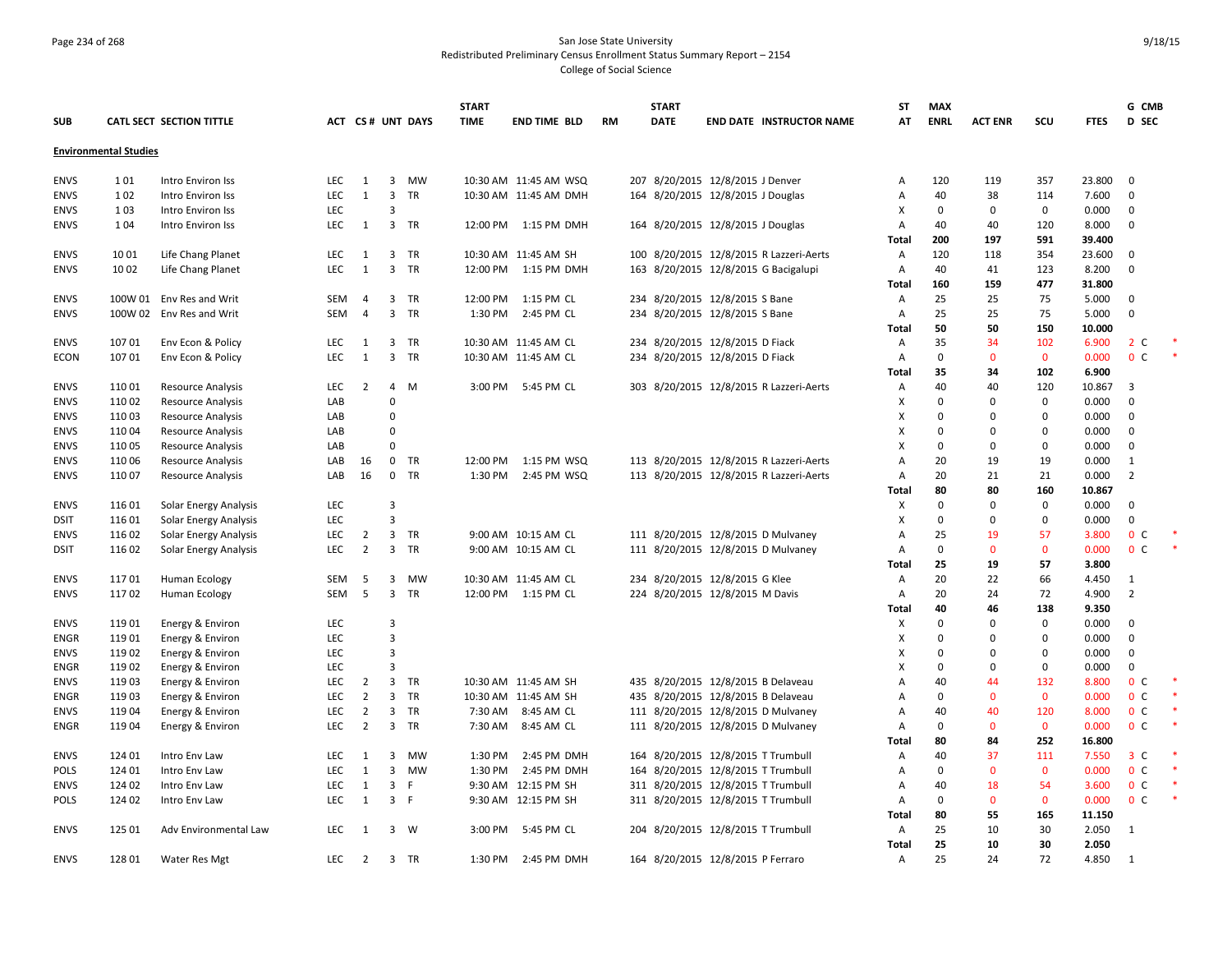# Page 235 of 268 San Jose State University Redistributed Preliminary Census Enrollment Status Summary Report – 2154 College of Social Science

|             |        |                                |            |                         |                         |                  | <b>START</b> |                       |           | <b>START</b> |                                      | ST           | MAX            |                |                |             | G CMB             |        |
|-------------|--------|--------------------------------|------------|-------------------------|-------------------------|------------------|--------------|-----------------------|-----------|--------------|--------------------------------------|--------------|----------------|----------------|----------------|-------------|-------------------|--------|
| <b>SUB</b>  |        | CATL SECT SECTION TITTLE       |            |                         |                         | ACT CS# UNT DAYS | <b>TIME</b>  | <b>END TIME BLD</b>   | <b>RM</b> | <b>DATE</b>  | <b>END DATE INSTRUCTOR NAME</b>      | AT           | <b>ENRL</b>    | <b>ACT ENR</b> | scu            | <b>FTES</b> | D SEC             |        |
|             |        |                                |            |                         |                         |                  |              |                       |           |              |                                      | Total        | 25             | 24             | 72             | 4.850       |                   |        |
| <b>ENVS</b> | 129 01 | Water Policy in the West       | <b>LEC</b> |                         | $\overline{3}$          |                  |              |                       |           |              |                                      | X            | $\Omega$       | $\mathbf 0$    | $\mathbf 0$    | 0.000       | $\Omega$          |        |
| <b>ENVS</b> | 129 02 | Water Policy in the West       | LEC        | $\overline{2}$          | 3 <sup>7</sup>          | $\mathsf{R}$     |              | 4:30 PM 7:15 PM BBC   |           |              | 225 8/20/2015 12/8/2015 P Ferraro    | Α            | 25             | 22             | 66             | 4.400       | $\Omega$          |        |
|             |        |                                |            |                         |                         |                  |              |                       |           |              |                                      | Total        | 25             | 22             | 66             | 4.400       |                   |        |
| <b>ENVS</b> | 13001  | <b>Energy Policy Anal</b>      | LEC        | $\overline{\mathbf{3}}$ | 3 <sub>T</sub>          |                  |              | 3:00 PM 5:45 PM CL    |           |              | 303 8/20/2015 12/8/2015 T Trumbull   | Α            | 30             | 28             | 84             | 5.700       | $\overline{2}$    |        |
|             |        |                                |            |                         |                         |                  |              |                       |           |              |                                      | Total        | 30             | 28             | 84             | 5.700       |                   |        |
| <b>ENVS</b> | 13201  | Solar Home Design              | LEC        |                         | $\overline{3}$          |                  |              |                       |           |              |                                      | х            | 0              | 0              | $\mathbf 0$    | 0.000       | $\Omega$          |        |
| <b>DSIT</b> | 13201  | Solar Home Design              | <b>LEC</b> |                         | $\overline{3}$          |                  |              |                       |           |              |                                      | X            | $\Omega$       | $\mathbf 0$    | $\mathbf{0}$   | 0.000       | $\mathbf 0$       |        |
| <b>ENVS</b> | 132 02 | Solar Home Design              | <b>LEC</b> | $\overline{2}$          | $\overline{3}$          | -F               | 12:30 PM     | 3:15 PM CL            |           |              | 243 8/20/2015 12/8/2015 B Delaveau   | Α            | 30             | 28             | 84             | 5.650       | 1 C               |        |
| <b>DSIT</b> | 13202  | Solar Home Design              | <b>LEC</b> | $\overline{2}$          | $\overline{3}$          | -F               | 12:30 PM     | 3:15 PM CL            |           |              | 243 8/20/2015 12/8/2015 B Delaveau   | Α            | $\Omega$       | $\mathbf{0}$   | $\mathbf 0$    | 0.000       | 0 <sup>c</sup>    |        |
|             |        |                                |            |                         |                         |                  |              |                       |           |              |                                      | Total        | 30             | 28             | 84             | 5.650       |                   |        |
| <b>ENVS</b> | 144 01 | <b>Calif Wetland Controv</b>   | <b>LEC</b> | $\overline{2}$          | 4                       | MW               |              | 1:00 PM 1:50 PM CL    |           |              | 234 8/20/2015 12/8/2015 G Klee       | Α            | 25             | 23             | 46             | 6.133       | $\mathbf 0$       |        |
| <b>ENVS</b> | 144 02 | <b>Calif Wetland Controv</b>   | <b>ACT</b> | 13                      | $\mathsf 0$             | TBA              |              |                       |           |              | 8/20/2015 12/8/2015 G Klee           | A            | 25             | 23             | 46             | 0.000       | $\Omega$          |        |
|             |        |                                |            |                         |                         |                  |              |                       |           |              |                                      | Total        | 50             | 46             | 92             | 6.133       |                   |        |
| <b>ENVS</b> | 15001  | Intro Env Thought              | SEM        | 5                       |                         | $3 \, M$         | 3:00 PM      | 5:45 PM DMH           |           |              | 164 8/20/2015 12/8/2015 W Russell    | Α            | 25             | 24             | 72             | 4.800       | $\Omega$          |        |
|             |        |                                |            |                         |                         |                  |              |                       |           |              |                                      | Total        | 25             | 24             | 72             | 4.800       |                   |        |
| <b>ENVS</b> | 15102  | Race Poverty Env               | <b>LEC</b> | $\overline{2}$          | 3 <sub>7</sub>          |                  | 4:30 PM      | 7:15 PM DMH           |           |              | 164 8/20/2015 12/8/2015 J Douglas    | Α            | $\Omega$       | 22             | 66             | 4.450       | C<br>$\mathbf{1}$ |        |
|             |        |                                |            |                         |                         |                  |              |                       |           |              |                                      | <b>Total</b> | 0              | 22             | 66             | 4.450       |                   |        |
| <b>ENVS</b> | 152 80 | <b>Global Environment</b>      | LEC        | $\overline{2}$          |                         | 3 TBA            |              |                       |           |              | 8/20/2015 12/8/2015 B Olszewski      | A            | 35             | 33             | 99             | 6.600       | 0 <sup>C</sup>    |        |
| PKG         | 152 80 | <b>Global Environment</b>      | <b>LEC</b> | $\overline{2}$          | $\mathbf{3}$            | TBA              |              |                       |           |              | 8/20/2015 12/8/2015 B Olszewski      | Α            | $\Omega$       | $\mathbf{0}$   | $\mathbf{0}$   | 0.000       | 0 <sup>C</sup>    |        |
| <b>ENVS</b> | 152 81 | <b>Global Environment</b>      | <b>LEC</b> | $\overline{2}$          | $\overline{3}$          | TBA              |              |                       |           |              | 8/20/2015 12/8/2015 B Olszewski      | A            | 35             | 29             | 87             | 5.800       | 0 <sup>C</sup>    |        |
| <b>PKG</b>  | 152 81 | Global Environment             | <b>LEC</b> | $\overline{2}$          |                         | 3 TBA            |              |                       |           |              | 8/20/2015 12/8/2015 B Olszewski      | Α            | 0              | $\mathbf{0}$   | $\mathbf 0$    | 0.000       | 0 <sup>C</sup>    | *      |
|             |        |                                |            |                         |                         |                  |              |                       |           |              |                                      | <b>Total</b> | 70             | 62             | 186            | 12.400      |                   |        |
| <b>ENVS</b> | 154 01 | Sustainable Agriculture        | <b>LEC</b> | 3                       | 4                       | MW               | 1:30 PM      | 2:45 PM MH            |           |              | 235 8/20/2015 12/8/2015 G Bacigalupi | Α            | 25             | 25             | 75             | 6.733       | 1                 |        |
| <b>ENVS</b> | 154 02 | Sustainable Agriculture        | <b>ACT</b> | $\overline{7}$          | $\mathbf 0$             | W                | 3:00 PM      | 5:50 PM SH            |           |              | 414 8/20/2015 12/8/2015 G Bacigalupi | A            | 25             | 25             | 25             | 0.000       | 1                 |        |
|             |        |                                |            |                         |                         |                  |              |                       |           |              |                                      | Total        | 50             | 50             | 100            | 6.733       |                   |        |
| <b>ENVS</b> | 15801  | <b>Environmental Education</b> | <b>LEC</b> | $\overline{2}$          | $\overline{\mathbf{3}}$ | MW               |              | 10:30 AM 11:45 AM DMH |           |              | 164 8/20/2015 12/8/2015 G Bacigalupi | Α            | 30             | 30             | 90             | 6.000       | $\Omega$          |        |
| <b>ENVS</b> | 15802  | <b>Environmental Education</b> | <b>LEC</b> | $\overline{2}$          | $\overline{3}$          | $\mathsf{T}$     | 3:00 PM      | 5:45 PM DMH           |           |              | 163 8/20/2015 12/8/2015 G Bacigalupi | A            | 30             | 28             | 84             | 5.600       | $\Omega$          |        |
|             |        |                                |            |                         |                         |                  |              |                       |           |              |                                      | Total        | 60             | 58             | 174            | 11.600      |                   |        |
| <b>ENVS</b> | 16601  | Nature Photography             | <b>LEC</b> | $\overline{2}$          | $\overline{4}$          | MW               |              | 12:00 PM 12:50 PM CL  |           |              | 234 8/20/2015 12/8/2015 G Klee       | A            | 25             | 22             | 44             | 5.933       | 1                 |        |
| <b>ENVS</b> | 166 02 | Nature Photography             | <b>ACT</b> | 13                      | $\mathbf 0$             | TBA              |              |                       |           |              | 8/20/2015 12/8/2015 G Klee           | A            | 25             | 22             | 44             | 0.000       | $\mathbf{1}$      |        |
|             |        |                                |            |                         |                         |                  |              |                       |           |              |                                      | <b>Total</b> | 50             | 44             | 88             | 5.933       |                   |        |
| <b>ENVS</b> | 168A01 | Global Climate Change I        | LEC        | 1                       |                         | 6 TR             | 1:30 PM      | 4:15 PM WSQ           |           |              | 207 8/20/2015 12/8/2015 B Brockmann  | Α            | $\Omega$       | 37             | 222            | 14.800      | 0 <sup>C</sup>    |        |
|             |        |                                |            |                         |                         |                  |              |                       |           |              |                                      | Total        | 0              | 37             | 222            | 14.800      |                   |        |
| <b>ENVS</b> | 18101  | <b>Envir Res Center</b>        | <b>ACT</b> | 13                      | 1                       | <b>MW</b>        | 12:00 PM     | 1:15 PM DMH           |           |              | 164 8/20/2015 12/8/2015 K Cushing    | Α            | 8              | $\overline{7}$ | $\overline{7}$ | 0.467       | $\Omega$          |        |
| ENVS        | 18102  | <b>Envir Res Center</b>        | <b>ACT</b> | 13                      | $\overline{2}$          | MW               | 12:00 PM     | 1:15 PM DMH           |           |              | 164 8/20/2015 12/8/2015 K Cushing    | A            | 8              | 8              | 16             | 1.067       | $\Omega$          |        |
| <b>ENVS</b> | 18103  | <b>Envir Res Center</b>        | <b>ACT</b> | 13                      | $\overline{\mathbf{3}}$ | <b>MW</b>        | 12:00 PM     | 1:15 PM DMH           |           |              | 164 8/20/2015 12/8/2015 K Cushing    | A            | 8              | 5              | 15             | 1.000       | $\Omega$          |        |
|             |        |                                |            |                         |                         |                  |              |                       |           |              |                                      | <b>Total</b> | 24             | 20             | 38             | 2.533       |                   |        |
| <b>ENVS</b> | 185 02 | Envir Impact Anal              | ACT        |                         | $\mathbf 0$             |                  |              |                       |           |              |                                      | X            | $\Omega$       | $\Omega$       | $\mathbf 0$    | 0.000       | $\Omega$          |        |
| <b>URBP</b> | 185 02 | Envir Impact Anal              | <b>ACT</b> |                         | $\mathbf 0$             |                  |              |                       |           |              |                                      | х            | $\Omega$       | 0              | $\mathbf 0$    | 0.000       | $\Omega$          |        |
| <b>ENVS</b> | 185 03 | Envir Impact Anal              | <b>LEC</b> |                         | $\overline{4}$          |                  |              |                       |           |              |                                      | X            | $\Omega$       | $\Omega$       | $\mathbf{0}$   | 0.000       | $\Omega$          |        |
| <b>URBP</b> | 185 03 | Envir Impact Anal              | <b>LEC</b> |                         | $\overline{4}$          |                  |              |                       |           |              |                                      | Χ            | $\Omega$       | $\mathbf 0$    | $\mathbf 0$    | 0.000       | $\Omega$          |        |
| <b>ENVS</b> | 185 04 | <b>Envir Impact Anal</b>       | <b>ACT</b> |                         | $\Omega$                |                  |              |                       |           |              |                                      | x            | $\Omega$       | $\Omega$       | $\mathbf 0$    | 0.000       | $\Omega$          |        |
| URBP        | 185 04 | Envir Impact Anal              | <b>ACT</b> |                         | $\Omega$                |                  |              |                       |           |              |                                      | х            | $\Omega$       | 0              | $\pmb{0}$      | 0.000       | $\Omega$          |        |
| <b>ENVS</b> | 185 05 | Envir Impact Anal              | LEC        | $\overline{2}$          | $\overline{4}$          | F                |              | 9:30 AM 12:15 PM CL   |           |              | 303 8/20/2015 12/8/2015 A Marquez    | Α            | 25             | 25             | 75             | 6.800       | 2 <sub>c</sub>    | $\ast$ |
| <b>URBP</b> | 185 05 | Envir Impact Anal              | <b>LEC</b> | $\overline{2}$          | $\overline{4}$          | F                |              | 9:30 AM 12:15 PM CL   |           |              | 303 8/20/2015 12/8/2015 A Marquez    | Α            | $\Omega$       | $\mathbf 0$    | $\mathbf 0$    | 0.000       | 0 <sup>c</sup>    |        |
| <b>ENVS</b> | 185 06 | Envir Impact Anal              | <b>ACT</b> | 13                      |                         | 0 TBA            |              |                       |           |              | 8/20/2015 12/8/2015 A Marquez        | A            | 25             | 26             | 26             | 0.000       | 2 <sub>c</sub>    |        |
| URBP        | 185 06 | Envir Impact Anal              | ACT        | 13                      | $\bf{0}$                | TBA              |              |                       |           |              | 8/20/2015 12/8/2015 A Marquez        | Α            | $\Omega$       | $\mathbf{0}$   | $\mathbf{0}$   | 0.000       | 0 <sup>c</sup>    |        |
| <b>ENVS</b> | 185 07 | Envir Impact Anal              | <b>LEC</b> | 2                       | $\overline{4}$          | -F               | 12:30 PM     | 3:15 PM CL            |           |              | 205 8/20/2015 12/8/2015 A Marquez    | A            | $\overline{7}$ | $\overline{7}$ | 21             | 1.933       | 1 C               |        |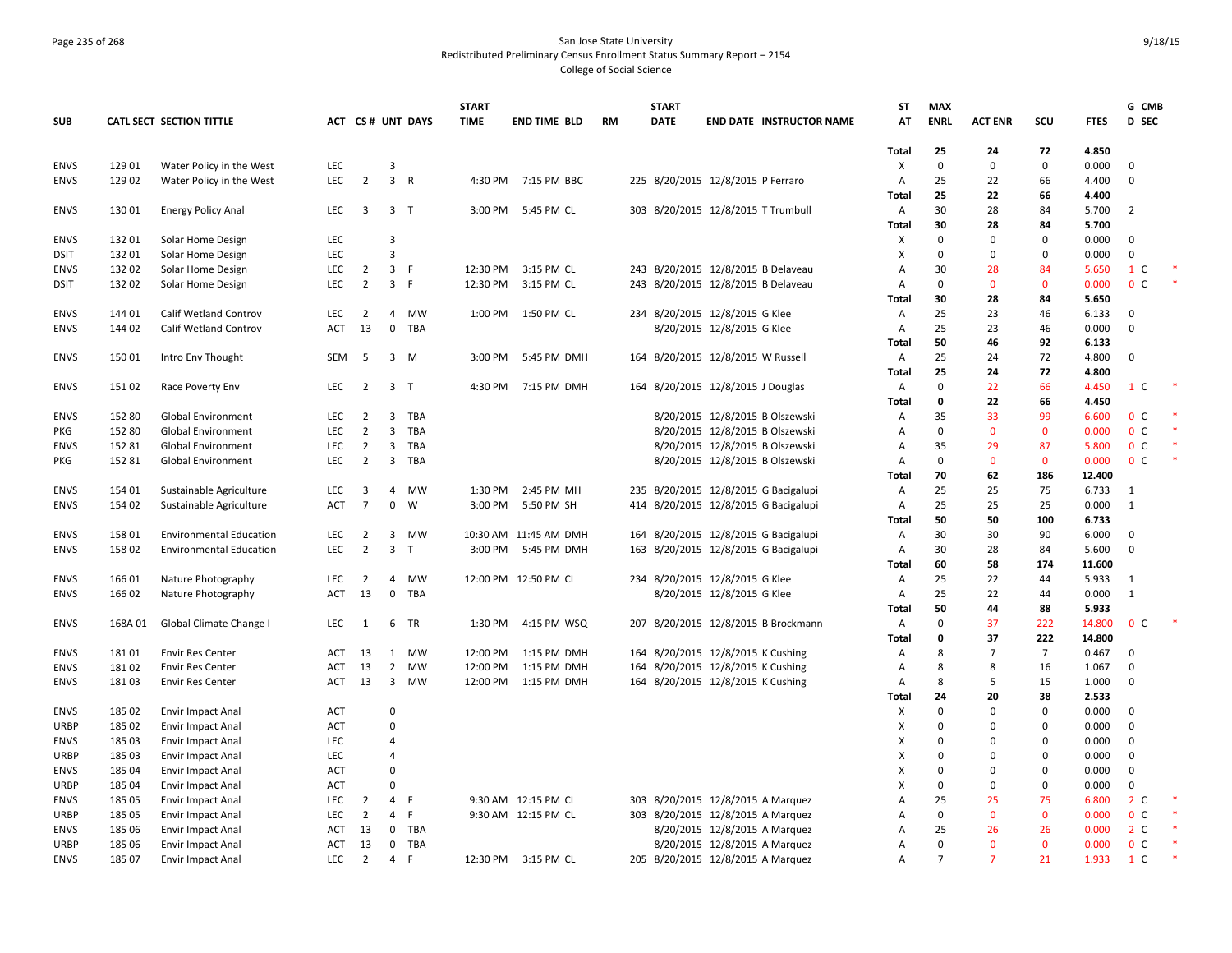# Page 236 of 268 San Jose State University Redistributed Preliminary Census Enrollment Status Summary Report – 2154 College of Social Science

|             |        |                           |            |                |                          |                  | <b>START</b> |                     |           | <b>START</b>                       |                                 |                                 | ST           | <b>MAX</b>     |                |                |             | G CMB                   |  |
|-------------|--------|---------------------------|------------|----------------|--------------------------|------------------|--------------|---------------------|-----------|------------------------------------|---------------------------------|---------------------------------|--------------|----------------|----------------|----------------|-------------|-------------------------|--|
| <b>SUB</b>  |        | CATL SECT SECTION TITTLE  |            |                |                          | ACT CS# UNT DAYS | <b>TIME</b>  | <b>END TIME BLD</b> | <b>RM</b> | <b>DATE</b>                        |                                 | <b>END DATE INSTRUCTOR NAME</b> | AT           | <b>ENRL</b>    | <b>ACT ENR</b> | SCU            | <b>FTES</b> | D SEC                   |  |
| <b>URBP</b> | 185 07 | Envir Impact Anal         | LEC        | $\overline{2}$ | $\overline{4}$           | F                |              | 12:30 PM 3:15 PM CL |           | 205 8/20/2015 12/8/2015 A Marquez  |                                 |                                 | Α            | $\mathbf 0$    | 0              | $\mathbf 0$    | 0.000       | 0 <sup>c</sup>          |  |
| <b>ENVS</b> | 18508  | Envir Impact Anal         | <b>ACT</b> | 13             | $\mathbf 0$              | TBA              |              |                     |           |                                    | 8/20/2015 12/8/2015 A Marquez   |                                 | А            | $\overline{7}$ | 6              | 6              | 0.000       | 1 C                     |  |
| URBP        | 18508  | Envir Impact Anal         | <b>ACT</b> | 13             | $\mathbf 0$              | TBA              |              |                     |           |                                    | 8/20/2015 12/8/2015 A Marquez   |                                 | Α            | $\mathbf 0$    | $\Omega$       | $\mathbf 0$    | 0.000       | 0 <sup>c</sup>          |  |
|             |        |                           |            |                |                          |                  |              |                     |           |                                    |                                 |                                 | <b>Total</b> | 64             | 64             | 128            | 8.733       |                         |  |
| <b>ENVS</b> | 18701  | <b>Environ Restor</b>     | <b>LEC</b> |                | $\overline{\mathcal{L}}$ |                  |              |                     |           |                                    |                                 |                                 | X            | $\mathbf 0$    | 0              | 0              | 0.000       | 0                       |  |
| <b>ENVS</b> | 18702  | <b>Environ Restor</b>     | ACT        | 13             | $\mathbf 0$              | TBA              |              |                     |           |                                    | 8/20/2015 12/8/2015 M Melen     |                                 | Α            | 25             | 25             | 25             | 0.000       | $\Omega$                |  |
| <b>ENVS</b> | 18703  | <b>Environ Restor</b>     | <b>LEC</b> | $\overline{2}$ | $\overline{4}$           | <b>TR</b>        |              | 9:00 AM 10:15 AM DH |           | 415 8/20/2015 12/8/2015 M Melen    |                                 |                                 | A            | 25             | 25             | 75             | 6.667       | $\mathbf{0}$            |  |
|             |        |                           |            |                |                          |                  |              |                     |           |                                    |                                 |                                 | Total        | 50             | 50             | 100            | 6.667       |                         |  |
| <b>ENVS</b> | 19001  | Adv EIA                   | <b>LEC</b> |                | $\overline{4}$           |                  |              |                     |           |                                    |                                 |                                 | X            | $\Omega$       | 0              | $\mathbf 0$    | 0.000       | $\mathbf 0$             |  |
| <b>URBP</b> | 190 01 | Adv EIA                   | LEC        |                | $\overline{4}$           |                  |              |                     |           |                                    |                                 |                                 | x            | $\mathbf 0$    | 0              | 0              | 0.000       | $\mathbf 0$             |  |
| <b>ENVS</b> | 190 02 | Adv EIA                   | <b>ACT</b> | 13             | $\mathbf 0$              | TBA              |              |                     |           |                                    | 8/20/2015 12/8/2015 A Marquez   |                                 | А            | 13             | 9              | 9              | 0.000       | 0 <sup>c</sup>          |  |
| <b>URBP</b> | 190 02 | Adv EIA                   | <b>ACT</b> | 13             | $\mathbf 0$              | TBA              |              |                     |           |                                    | 8/20/2015 12/8/2015 A Marquez   |                                 | Α            | $\mathbf 0$    | $\mathbf{0}$   | $\mathbf 0$    | 0.000       | 0 <sup>c</sup>          |  |
| <b>ENVS</b> | 19003  | Adv EIA                   | <b>LEC</b> | $\overline{2}$ | 4                        | E                | 12:30 PM     | 3:15 PM CL          |           | 205 8/20/2015 12/8/2015 A Marquez  |                                 |                                 | A            | 13             | 9              | 27             | 2.400       | 0 <sup>c</sup>          |  |
| URBP        | 190 03 | Adv EIA                   | <b>LEC</b> | $\overline{2}$ | $\overline{4}$           | -F               | 12:30 PM     | 3:15 PM CL          |           | 205 8/20/2015 12/8/2015 A Marquez  |                                 |                                 | Α            | $\mathbf 0$    | $\mathbf{0}$   | $\mathbf 0$    | 0.000       | 0 <sup>c</sup>          |  |
|             |        |                           |            |                |                          |                  |              |                     |           |                                    |                                 |                                 | <b>Total</b> | 26             | 18             | 36             | 2.400       |                         |  |
| <b>ENVS</b> | 193 01 | Supr Proj & Res           | SUP        | 36             | 1                        | TBA              |              |                     |           |                                    | 8/20/2015 12/8/2015 B Olszewski |                                 | Α            | 10             | 5              | 5              | 0.350       | 1                       |  |
| <b>ENVS</b> | 193 02 | Supr Proj & Res           | <b>SUP</b> | 36             | $\overline{2}$           | TBA              |              |                     |           |                                    | 8/20/2015 12/8/2015 B Olszewski |                                 | Α            | 10             | 6              | 12             | 0.800       | $\mathbf 0$             |  |
| <b>ENVS</b> | 19303  | Supr Proj & Res           | <b>SUP</b> | 36             | $\overline{\mathbf{3}}$  | TBA              |              |                     |           |                                    | 8/20/2015 12/8/2015 B Olszewski |                                 | А            | 10             | 5              | 15             | 1.000       | $\mathbf 0$             |  |
| <b>ENVS</b> | 193 04 | Supr Proj & Res           | SUP        | 36             | $\overline{4}$           | TBA              |              |                     |           |                                    | 8/20/2015 12/8/2015 B Olszewski |                                 | Α            | 3              | 3              | 12             | 0.800       | $\mathbf 0$             |  |
| <b>ENVS</b> | 193 05 | Supr Proj & Res           | <b>SUP</b> | 36             | 5                        | TBA              |              |                     |           |                                    | 8/20/2015 12/8/2015 B Olszewski |                                 | Α            | 3              | 0              | $\mathbf 0$    | 0.000       | $\mathbf 0$             |  |
| <b>ENVS</b> | 193 06 | Supr Proj & Res           | <b>SUP</b> | 36             | 6                        | TBA              |              |                     |           |                                    | 8/20/2015 12/8/2015 B Olszewski |                                 | A            | 3              | 1              | 6              | 0.400       | 0                       |  |
|             |        |                           |            |                |                          |                  |              |                     |           |                                    |                                 |                                 | Total        | 39             | 20             | 50             | 3.350       |                         |  |
| <b>ENVS</b> | 194 01 | Environment Intern        | SUP        | 36             |                          | 1 TBA            |              |                     |           |                                    | 8/20/2015 12/8/2015 G Klee      |                                 | Α            | $\mathbf{R}$   | 6              | 6              | 0.400       | $\Omega$                |  |
| <b>ENVS</b> | 194 02 | <b>Environment Intern</b> | SUP        | 36             | $\overline{2}$           | TBA              |              |                     |           |                                    | 8/20/2015 12/8/2015 G Klee      |                                 | Α            | 3              | $\overline{7}$ | 14             | 0.933       | $\mathbf 0$             |  |
| <b>ENVS</b> | 194 03 | Environment Intern        | <b>SUP</b> | 36             | $\overline{\mathbf{3}}$  | TBA              |              |                     |           |                                    | 8/20/2015 12/8/2015 G Klee      |                                 | Α            | $\overline{3}$ | 11             | 33             | 2.200       | $\mathbf 0$             |  |
| <b>ENVS</b> | 194 04 | Environment Intern        | SUP        | 36             | $\overline{4}$           | TBA              |              |                     |           |                                    | 8/20/2015 12/8/2015 G Klee      |                                 | А            | 3              | $\overline{7}$ | 28             | 1.867       | $\mathbf 0$             |  |
| <b>ENVS</b> | 194 05 | Environment Intern        | SUP        | 36             | 5                        | TBA              |              |                     |           |                                    | 8/20/2015 12/8/2015 G Klee      |                                 | Α            | 3              | 5              | 25             | 1.667       | $\mathbf 0$             |  |
| <b>ENVS</b> | 194 06 | Environment Intern        | <b>SUP</b> | 36             | 6                        | TBA              |              |                     |           |                                    | 8/20/2015 12/8/2015 R O'Malley  |                                 | А            | 3              | 0              | 0              | 0.000       | $\mathbf{0}$            |  |
| <b>ENVS</b> | 194 07 | Environment Intern        | <b>SUP</b> | 36             |                          | 7 TBA            |              |                     |           |                                    | 8/20/2015 12/8/2015 R O'Malley  |                                 | А            | 3              | $\overline{2}$ | 14             | 0.933       | $\mathbf 0$             |  |
| <b>ENVS</b> | 194 08 | <b>Environment Intern</b> | <b>SUP</b> | 36             | 8                        | TBA              |              |                     |           |                                    | 8/20/2015 12/8/2015 R O'Malley  |                                 | A            | 3              | $\overline{2}$ | 16             | 1.067       | $\mathbf 0$             |  |
| <b>ENVS</b> | 194 09 | Environment Intern        | SUP        | 36             |                          | 9 TBA            |              |                     |           |                                    | 8/20/2015 12/8/2015 R O'Malley  |                                 | Α            | 3              | 4              | 36             | 2.400       | $\Omega$                |  |
|             |        |                           |            |                |                          |                  |              |                     |           |                                    |                                 |                                 | <b>Total</b> | 27             | 44             | 172            | 11.467      |                         |  |
| <b>ENVS</b> | 195 01 | Inst Asst Env Stud        | <b>SUP</b> | 36             |                          | 3 TBA            |              |                     |           |                                    | 8/20/2015 12/8/2015 R O'Malley  |                                 | $\mathsf{A}$ | $\overline{2}$ | 8              | 24             | 1.600       | $\mathbf{0}$            |  |
|             |        |                           |            |                |                          |                  |              |                     |           |                                    |                                 |                                 | <b>Total</b> | $\overline{2}$ | 8              | 24             | 1.600       |                         |  |
| <b>ENVS</b> | 198 01 | Sr Sem                    | SEM        | 5              | 3                        | M                | 3:00 PM      | 5:45 PM DMH         |           | 163 8/20/2015 12/8/2015 R O'Malley |                                 |                                 | Α            | 25             | 22             | 66             | 4.400       | $\mathbf 0$             |  |
| <b>ENVS</b> | 19802  | Sr Sem                    | <b>SEM</b> | 5              | $\overline{\mathbf{3}}$  | $\mathsf{R}$     | 4:30 PM      | 7:15 PM CCB         |           | 100 8/20/2015 12/8/2015 D Mulvaney |                                 |                                 | Α            | 25             | 19             | 57             | 3.800       | $\mathbf{0}$            |  |
|             |        |                           |            |                |                          |                  |              |                     |           |                                    |                                 |                                 | Total        | 50             | 41             | 123            | 8.200       |                         |  |
| <b>ENVS</b> | 21001  | <b>Environ Topics</b>     | <b>SUP</b> | 25             |                          | 1 TBA            |              |                     |           |                                    | 8/20/2015 12/8/2015 D Mulvaney  |                                 | Α            | 5              | $\overline{2}$ | $\overline{2}$ | 0.167       | $\overline{2}$          |  |
| <b>ENVS</b> | 21002  | <b>Environ Topics</b>     | SUP        | 25             | $\overline{2}$           | TBA              |              |                     |           |                                    | 8/20/2015 12/8/2015 D Mulvaney  |                                 | Α            | 5              | $\mathbf{1}$   | $\overline{2}$ | 0.167       | 1                       |  |
| <b>ENVS</b> | 21003  | <b>Environ Topics</b>     | <b>SUP</b> | 25             |                          | 3 TBA            |              |                     |           |                                    | 8/20/2015 12/8/2015 D Mulvaney  |                                 | A            | 5              | 9              | 27             | 2.250       | 9                       |  |
|             |        |                           |            |                |                          |                  |              |                     |           |                                    |                                 |                                 | <b>Total</b> | 15             | 12             | 31             | 2.583       |                         |  |
| <b>ENVS</b> | 25001  | <b>Environ Thought</b>    | <b>SEM</b> | -5             |                          | 3 W              | 3:00 PM      | 5:45 PM WSQ         |           | 111 8/20/2015 12/8/2015 W Russell  |                                 |                                 | Α            | 15             | 11             | 33             | 2.750       | 11                      |  |
|             |        |                           |            |                |                          |                  |              |                     |           |                                    |                                 |                                 | Total        | 15             | 11             | 33             | 2.750       |                         |  |
| <b>ENVS</b> | 285 01 | Grad Internship           | <b>SUP</b> | 25             |                          | 3 TBA            |              |                     |           |                                    | 8/20/2015 12/8/2015 W Russell   |                                 | A            | 3              | 8              | 24             | 2.000       | 8                       |  |
|             |        |                           |            |                |                          |                  |              |                     |           |                                    |                                 |                                 | <b>Total</b> | 3              | 8              | 24             | 2.000       |                         |  |
| <b>ENVS</b> | 295 01 | Grad Teach Asst           | <b>SUP</b> | 25             | $\overline{3}$           | TBA              |              |                     |           |                                    | 8/20/2015 12/8/2015 W Russell   |                                 | Α            | 5              | 3              | 9              | 0.750       | $\overline{\mathbf{3}}$ |  |
|             |        |                           |            |                |                          |                  |              |                     |           |                                    |                                 |                                 | <b>Total</b> | 5              | 3              | 9              | 0.750       |                         |  |
| <b>ENVS</b> | 298 01 | <b>Special Study</b>      | <b>SUP</b> | 25             |                          | 3 TBA            |              |                     |           |                                    | 8/20/2015 12/8/2015 W Russell   |                                 | Α            | 5              | 1              | $\overline{3}$ | 0.250       | 1                       |  |
|             |        |                           |            |                |                          |                  |              |                     |           |                                    |                                 |                                 | <b>Total</b> | 5              | $\mathbf{1}$   | 3              | 0.250       |                         |  |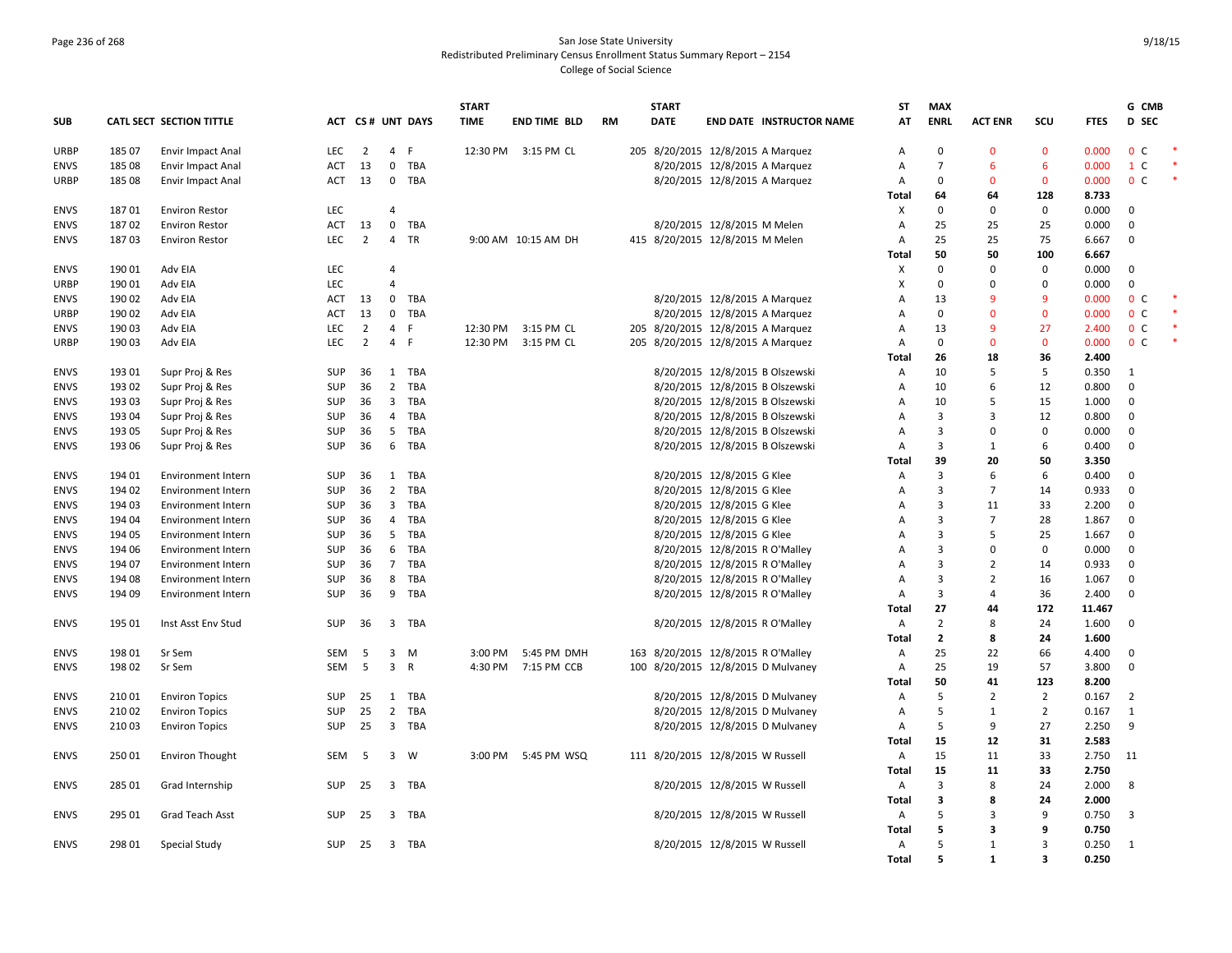### Page 237 of 268 San Jose State University Redistributed Preliminary Census Enrollment Status Summary Report – 2154 College of Social Science

|             |        |                          |            |    |                  | <b>START</b> |                     |           | <b>START</b> |                                    | SΤ    | <b>MAX</b>  |                |              |             | G CMB        |
|-------------|--------|--------------------------|------------|----|------------------|--------------|---------------------|-----------|--------------|------------------------------------|-------|-------------|----------------|--------------|-------------|--------------|
| <b>SUB</b>  |        | CATL SECT SECTION TITTLE |            |    | ACT CS# UNT DAYS | TIME         | <b>END TIME BLD</b> | <b>RM</b> | <b>DATE</b>  | <b>END DATE INSTRUCTOR NAME</b>    | AT    | <b>ENRL</b> | <b>ACT ENR</b> | scu          | <b>FTES</b> | <b>D</b> SEC |
| <b>ENVS</b> | 299 01 | MS Thesis/Project        | <b>SUP</b> | 25 | TBA              |              |                     |           |              | 8/20/2015 12/8/2015 W Russell      |       |             |                |              | 0.083       |              |
| <b>ENVS</b> | 299 02 | MS Thesis/Project        | <b>SUP</b> | 25 | 2 TBA            |              |                     |           |              | 8/20/2015 12/8/2015 W Russell      |       |             |                | $\Omega$     | 0.000       | - 0          |
| <b>ENVS</b> | 299 03 | MS Thesis/Project        | <b>SUP</b> | 25 | TBA              |              |                     |           |              | 8/20/2015 12/8/2015 W Russell      | А     |             |                |              | 0.250       |              |
| <b>ENVS</b> | 299 04 | MS Thesis/Project        | <b>SUP</b> | 25 | TBA              |              |                     |           |              | 8/20/2015 12/8/2015 W Russell      |       |             |                | $\Omega$     | 0.000       | - 0          |
| <b>ENVS</b> | 299 05 | MS Thesis/Project        | <b>SUP</b> | 25 | TBA              |              |                     |           |              | 8/20/2015 12/8/2015 W Russell      | А     |             | $\Omega$       | $\Omega$     | 0.000       | - 0          |
| <b>ENVS</b> | 299 06 | MS Thesis/Project        | <b>SUP</b> | 25 | 6 TBA            |              |                     |           |              | 8/20/2015 12/8/2015 W Russell      |       |             |                | <sub>b</sub> | 0.500       |              |
|             |        |                          |            |    |                  |              |                     |           |              |                                    | Total | 30          |                | 10           | 0.833       |              |
|             |        |                          |            |    |                  |              |                     |           |              | <b>Environmental Studies Total</b> |       | 1545        | 1482           | 4209         | 283.683     |              |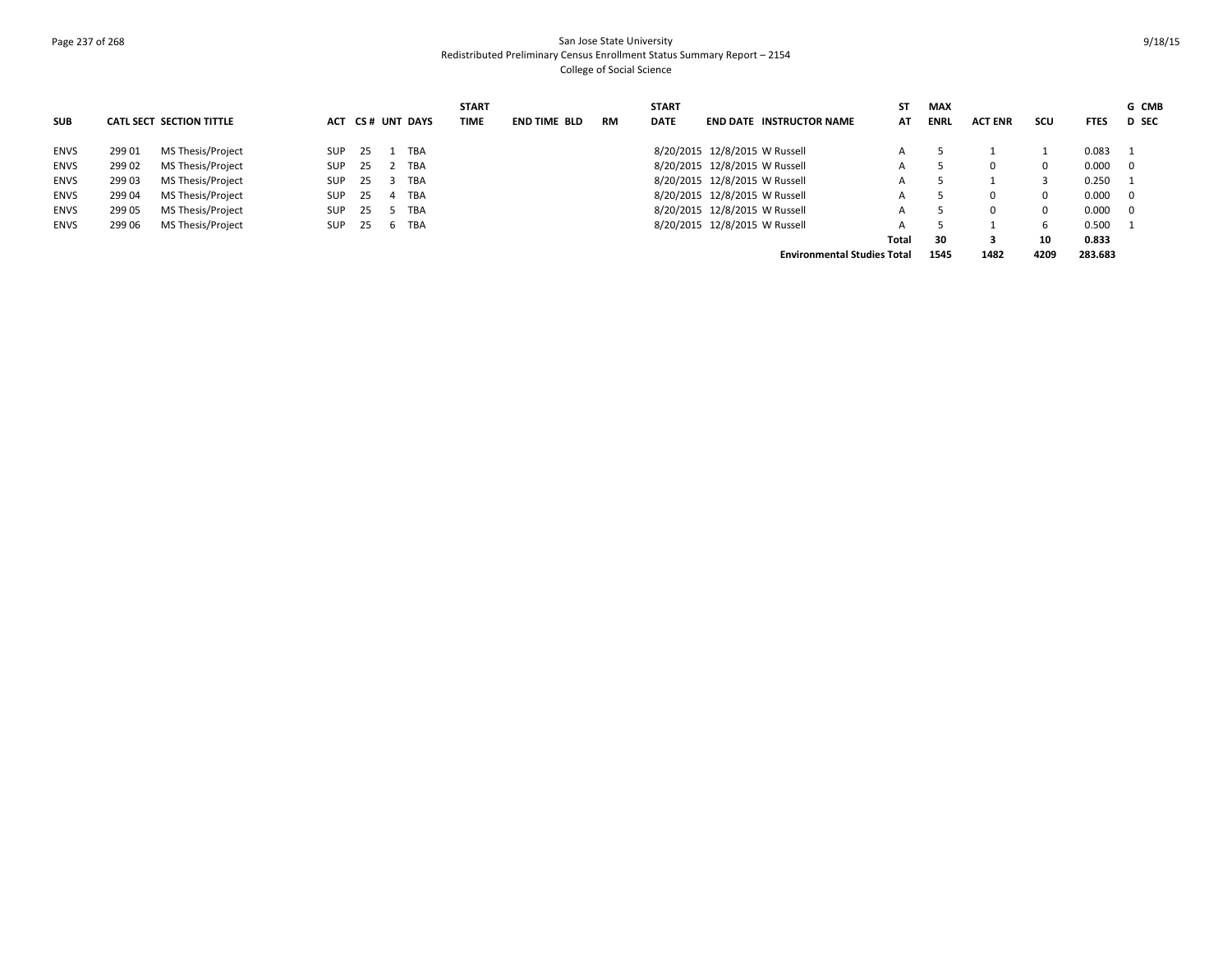# Page 238 of 268 San Jose State University Redistributed Preliminary Census Enrollment Status Summary Report – 2154

College of Social Science

|             |         |                            |            |                |                |                  | <b>START</b> |                      |           | <b>START</b> |                                     | ST           | <b>MAX</b>              |                |              |                | G CMB          |  |
|-------------|---------|----------------------------|------------|----------------|----------------|------------------|--------------|----------------------|-----------|--------------|-------------------------------------|--------------|-------------------------|----------------|--------------|----------------|----------------|--|
| <b>SUB</b>  |         | CATL SECT SECTION TITTLE   |            |                |                | ACT CS# UNT DAYS | <b>TIME</b>  | <b>END TIME BLD</b>  | <b>RM</b> | <b>DATE</b>  | <b>END DATE INSTRUCTOR NAME</b>     | AT           | <b>ENRL</b>             | <b>ACT ENR</b> | scu          | <b>FTES</b>    | <b>D</b> SEC   |  |
| Geography   |         |                            |            |                |                |                  |              |                      |           |              |                                     |              |                         |                |              |                |                |  |
| GEOG        | 101     | Geog Natural Env           | <b>LEC</b> |                | 3              |                  |              |                      |           |              |                                     | X            | 0                       | $\mathbf 0$    | $\mathbf 0$  | 0.000          | $\overline{0}$ |  |
| GEOG        | 102     | Geog Natural Env           | <b>LEC</b> | $\overline{2}$ | $\overline{3}$ | TR               |              | 9:00 AM 10:15 AM CL  |           |              | 224 8/20/2015 12/8/2015 T Seeley    | Α            | 50                      | 48             | 144          | 9.600          | $\mathbf 0$    |  |
| GEOG        | 103     | Geog Natural Env           | <b>LEC</b> | $\overline{2}$ | 3              | <b>TR</b>        |              | 1:30 PM 2:45 PM CL   |           |              | 224 8/20/2015 12/8/2015 T Seeley    | A            | 50                      | 47             | 141          | 9.400          | $\mathbf 0$    |  |
| GEOG        | 104     | Geog Natural Env           | <b>LEC</b> | $\overline{2}$ | $\overline{3}$ | TBA              |              |                      |           |              | 8/20/2015 12/8/2015 D Sengupta      | Α            | 50                      | 49             | 147          | 9.800          | $\mathbf{0}$   |  |
| GEOG        | 105     | Geog Natural Env           | LEC        | $\overline{2}$ | 3              | MW               |              | 9:00 AM 10:15 AM CL  |           |              | 224 8/20/2015 12/8/2015 M Kelley    | Α            | 30                      | 31             | 93           | 6.200          | $\mathbf 0$    |  |
|             |         |                            |            |                |                |                  |              |                      |           |              |                                     | Total        | 180                     | 175            | 525          | 35.000         |                |  |
| GEOG        | 1001    | <b>Cultural Geography</b>  | <b>LEC</b> | $\overline{2}$ | 3              | <b>MW</b>        |              | 12:00 PM 1:15 PM CL  |           |              | 303 8/20/2015 12/8/2015 M Kelley    | Α            | 50                      | 48             | 144          | 9.600          | $\mathbf{0}$   |  |
| GEOG        | 1002    | <b>Cultural Geography</b>  | <b>LEC</b> | $\overline{2}$ | $\overline{3}$ | TR               |              | 10:30 AM 11:45 AM CL |           |              | 117 8/20/2015 12/8/2015 J Hasty     | Α            | 50                      | 49             | 147          | 9.800          | $\mathbf 0$    |  |
| GEOG        | 1003    | <b>Cultural Geography</b>  | LEC        | $\overline{2}$ | 3              | TBA              |              |                      |           |              | 8/20/2015 12/8/2015 E Pena          | Α            | 50                      | 45             | 135          | 9.000          | $\mathbf 0$    |  |
|             |         |                            |            |                |                |                  |              |                      |           |              |                                     | Total        | 150                     | 142            | 426          | 28.400         |                |  |
| GEOG        | 12 01   | Global Geography           | <b>LEC</b> |                | 3              |                  |              |                      |           |              |                                     | х            | $\mathbf 0$             | $\mathbf 0$    | $\mathbf 0$  | 0.000          | $\overline{0}$ |  |
| GEOG        | 12 02   | Global Geography           | <b>LEC</b> | 1              | $\overline{3}$ | <b>MW</b>        | 1:30 PM      | 2:45 PM CL           |           |              | 226 8/20/2015 12/8/2015 E Collins   | A            | 50                      | 46             | 138          | 9.200          | $\mathbf{0}$   |  |
| GEOG        | 1203    | Global Geography           | LEC        | 1              | 3              | TR               | 12:00 PM     | 1:15 PM CL           |           |              | 202 8/20/2015 12/8/2015 T Seeley    | Α            | 50                      | 47             | 141          | 9.400          | $\mathbf{0}$   |  |
| GEOG        | 1204    | Global Geography           | <b>LEC</b> | 1              | 3              | TBA              |              |                      |           |              | 8/20/2015 12/8/2015 T Orf           | Α            | 50                      | 43             | 129          | 8.600          | $\mathbf 0$    |  |
| GEOG        | 1205    | Global Geography           | <b>LEC</b> |                | 3              |                  |              |                      |           |              |                                     | X            | $\mathbf 0$             | $\Omega$       | $\mathbf 0$  | 0.000          | $\mathbf 0$    |  |
|             |         |                            |            |                |                |                  |              |                      |           |              |                                     | Total        | 150                     | 136            | 408          | 27.200         |                |  |
| GEOG        | 100W 01 | <b>Writing Workshop</b>    | SEM        | -5             | 3 <sub>7</sub> |                  | 3:00 PM      | 5:45 PM CL           |           |              | 224 8/20/2015 12/8/2015 J Goodman   | Α            | 11                      | 27             | 81           | 5.400          | 0 <sup>c</sup> |  |
| <b>GLST</b> | 100W 01 | <b>Writing Workshop</b>    | <b>SEM</b> | -5             |                | 3 <sub>T</sub>   | 3:00 PM      | 5:45 PM CL           |           |              | 224 8/20/2015 12/8/2015 J Goodman   | Α            | $\mathbf 0$             | $\Omega$       | $\mathbf 0$  | 0.000          | 0 <sup>C</sup> |  |
|             |         |                            |            |                |                |                  |              |                      |           |              |                                     | Total        | 11                      | 27             | 81           | 5.400          |                |  |
| GEOG        | 105 01  | Urban Geog                 | LEC        |                | 3              |                  |              |                      |           |              |                                     | x            | $\mathbf 0$             | $\Omega$       | $\mathbf 0$  | 0.000          | $\mathbf 0$    |  |
| GEOG        | 105 02  | Urban Geog                 | LEC        |                | 3              |                  |              |                      |           |              |                                     | X            | $\Omega$                | $\Omega$       | $\mathbf 0$  | 0.000          | $\mathbf 0$    |  |
|             |         |                            |            |                |                |                  |              |                      |           |              |                                     | Total        | 0                       | $\Omega$       | 0            | 0.000          |                |  |
| GEOG        | 112 01  | Nat Cult Terr Disp         | <b>LEC</b> | $\overline{2}$ | 3              | MW               | 1:30 PM      | 2:45 PM CL           |           |              | 224 8/20/2015 12/8/2015 M Kelley    | Α            | 40                      | 37             | 111          | 7.400          | $\mathbf 0$    |  |
| GEOG        | 112 02  | Nat Cult Terr Disp         | LEC        |                | 3              |                  |              |                      |           |              |                                     | X            | $\mathbf 0$             | $\Omega$       | $\mathbf 0$  | 0.000          | $\mathbf 0$    |  |
| GEOG        | 112 03  | Nat Cult Terr Disp         | <b>LEC</b> | $\overline{2}$ | 3              | TBA              |              |                      |           |              | 8/20/2015 12/8/2015 K Rohrmeier     | Α            | 30                      | 38             | 114          | 7.600          | $\mathbf 0$    |  |
|             |         |                            |            |                |                |                  |              |                      |           |              |                                     | Total        | 70                      | 75             | 225          | 15.000         |                |  |
| GEOG        | 12101   | Pop & Global Change        | <b>LEC</b> | 2              | 3              | TR               |              | 10:30 AM 11:45 AM CL |           |              | 224 8/20/2015 12/8/2015 G Pereira   | Α            | 30                      | 29             | 87           | 5.950          | 3 <sup>c</sup> |  |
| ENVS        | 12101   | Pop & Global Change        | <b>LEC</b> | $\overline{2}$ | $\overline{3}$ | TR               |              | 10:30 AM 11:45 AM CL |           |              | 224 8/20/2015 12/8/2015 G Pereira   | Α            | $\mathbf 0$             | $\mathbf{0}$   | $\mathbf 0$  | 0.000          | 0 <sup>c</sup> |  |
|             |         |                            |            |                |                |                  |              |                      |           |              |                                     | Total        | 30                      | 29             | 87           | 5.950          |                |  |
| GEOG        | 125 01  | <b>Topics Hum Geog</b>     | LEC        | 2              | 3              | MW               | 12:00 PM     | 1:15 PM CL           |           |              | 224 8/20/2015 12/8/2015 K Rohrmeier | Α            | 30                      | 20             | 60           | 4.050          | $\overline{1}$ |  |
|             |         |                            |            |                |                |                  |              |                      |           |              |                                     | Total        | 30                      | 20             | 60           | 4.050          |                |  |
| GEOG        | 130 01  | <b>Natural Resources</b>   | LEC        | $\overline{2}$ | 3              | TR               | 1:30 PM      | 2:45 PM CL           |           |              | 310 8/20/2015 12/8/2015 G Pereira   | Α            | 30                      | 22             | 66           | 4.500          | $\overline{2}$ |  |
|             |         |                            |            |                |                |                  |              |                      |           |              |                                     | Total        | 30                      | 22             | 66           | 4.500          |                |  |
| GEOG        | 135 01  | <b>Qualitative Methods</b> | LEC        | $\overline{2}$ | 3              | TBA              |              |                      |           |              | 8/20/2015 12/8/2015                 | Α            | 30                      | 20             | 60           | 4.050          | $\overline{1}$ |  |
|             |         |                            |            |                |                |                  |              |                      |           |              |                                     | Total        | 30                      | 20             | 60           | 4.050          |                |  |
| GEOG        | 15001   | Latin-Amer & Carib         | <b>LEC</b> | $\overline{2}$ |                | 3 TBA            |              |                      |           |              | 8/20/2015 12/8/2015                 | Α            | 30<br>30                | 26             | 78<br>78     | 5.200          | $\mathbf 0$    |  |
| GEOG        | 17001   | Intro Map & GIS            | LEC        | $\overline{2}$ | $\overline{3}$ | R                | 4:30 PM      | 6:20 PM WSQ          |           |              | 111 8/20/2015 12/8/2015 G Pereira   | <b>Total</b> | 15                      | 26<br>21       | 42           | 5.200<br>4.500 | 6              |  |
|             |         |                            | LAB        | 15             | $\mathbf 0$    | R                | 6:30 PM      |                      |           |              |                                     | Α            | 15                      | 21             |              | 0.000          | 6              |  |
| GEOG        | 17002   | Intro Map & GIS            |            |                |                |                  |              | 9:15 PM WSQ          |           |              | 113 8/20/2015 12/8/2015 G Pereira   | Α            | 30                      | 42             | 21<br>63     | 4.500          |                |  |
| GEOG        | 18001   | <b>Indiv Studies</b>       | <b>SUP</b> | 36             | 3              | TBA              |              |                      |           |              | 8/20/2015 12/8/2015 M Davis         | Total<br>Α   | $\overline{2}$          | 1              | 3            | 0.200          | $\mathbf 0$    |  |
| GEOG        | 18002   | <b>Indiv Studies</b>       | <b>SUP</b> | 36             | 4              | TBA              |              |                      |           |              |                                     | Α            | $\overline{2}$          | $\mathbf 0$    | $\mathbf 0$  | 0.000          | $\mathbf 0$    |  |
|             |         |                            |            |                |                |                  |              |                      |           |              | 8/20/2015 12/8/2015 M Davis         | Total        | 4                       | 1              | 3            | 0.200          |                |  |
| GEOG        | 19701   | Geog Internship            | <b>SUP</b> | 36             | $\overline{3}$ | TBA              |              |                      |           |              | 8/20/2015 12/8/2015 M Davis         | Α            | $\mathbf{1}$            | $\Omega$       | $\mathbf 0$  | 0.000          | $\mathbf 0$    |  |
| GEOG        | 19702   | Geog Internship            | SUP        | 36             |                | 1 TBA            |              |                      |           |              | 8/20/2015 12/8/2015 M Davis         | Α            | $\mathbf{1}$            | 1              | $\mathbf{1}$ | 0.067          | $\mathbf 0$    |  |
| GEOG        | 19703   | Geog Internship            | <b>SUP</b> | 36             |                | 2 TBA            |              |                      |           |              | 8/20/2015 12/8/2015 M Davis         | A            | $\mathbf{1}$            | $\Omega$       | $\Omega$     | 0.000          | $\mathbf 0$    |  |
|             |         |                            |            |                |                |                  |              |                      |           |              |                                     | Total        | $\overline{\mathbf{3}}$ | 1              | $\mathbf{1}$ | 0.067          |                |  |
|             |         |                            |            |                |                |                  |              |                      |           |              |                                     |              |                         |                |              |                |                |  |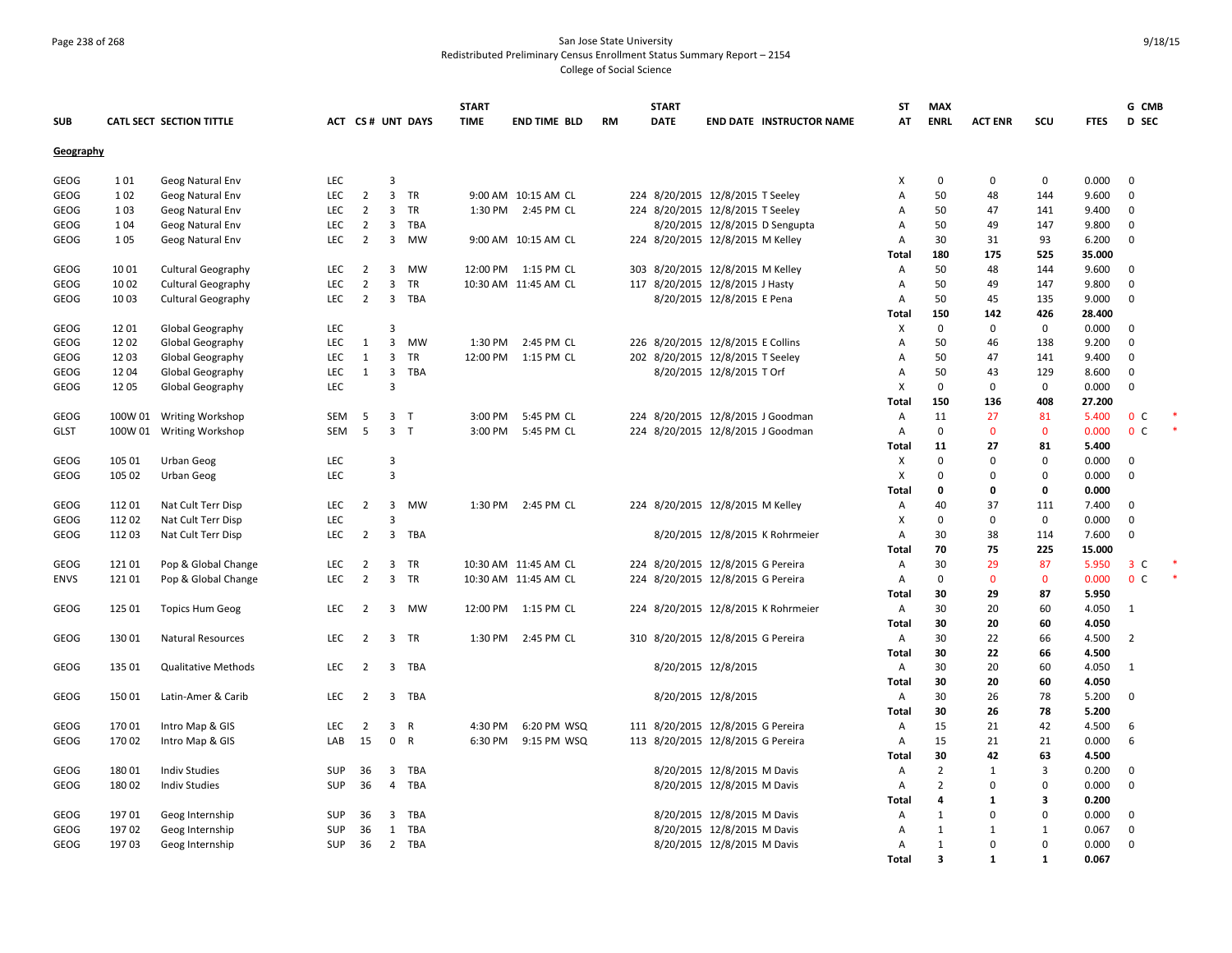# Page 239 of 268 San Jose State University Redistributed Preliminary Census Enrollment Status Summary Report – 2154 College of Social Science

|            |        |                          |            |             |    |                  | <b>START</b> |              |           | <b>START</b> |                                     | ST              | <b>MAX</b>  |                |      |             | G CMB                      |
|------------|--------|--------------------------|------------|-------------|----|------------------|--------------|--------------|-----------|--------------|-------------------------------------|-----------------|-------------|----------------|------|-------------|----------------------------|
| <b>SUB</b> |        | CATL SECT SECTION TITTLE |            |             |    | ACT CS# UNT DAYS | TIME         | END TIME BLD | <b>RM</b> | <b>DATE</b>  | <b>END DATE INSTRUCTOR NAME</b>     | AT              | <b>ENRL</b> | <b>ACT ENR</b> | scu  | <b>FTES</b> | <b>D</b> SEC               |
| GEOG       | 28201  | Adv Geog Tech            | SEM        | $5^{\circ}$ | -3 |                  | 6:00 PM      | 8:45 PM WSQ  |           |              | 111 8/20/2015 12/8/2015 K Rohrmeier | A               | 12          | 13             | 39   | 3.000       | - 8                        |
|            |        |                          |            |             |    |                  |              |              |           |              |                                     | Total           | 12          | 13             | 39   | 3.000       |                            |
| GEOG       | 298 01 | Special Study            | <b>SUP</b> | 25          |    | TBA              |              |              |           |              | 8/20/2015 12/8/2015 M Davis         | A               |             |                | 3    | 0.250       |                            |
| GEOG       | 298 02 | Special Study            | <b>SUP</b> | 25          |    | TBA              |              |              |           |              | 8/20/2015 12/8/2015 M Davis         | А               |             | $\Omega$       | 0    | 0.000       | $\mathbf{0}$               |
|            |        |                          |            |             |    |                  |              |              |           |              |                                     | Total           |             |                | 3    | 0.250       |                            |
| GEOG       | 299 01 | <b>MA Thesis/Project</b> | <b>SUP</b> | 25          |    | TBA              |              |              |           |              | 8/20/2015 12/8/2015 M Davis         | A               |             |                | 6.   | 0.500       | $\overline{\phantom{0}}^2$ |
| GEOG       | 299 02 | MA Thesis/Project        | <b>SUP</b> | 25          |    | TBA              |              |              |           |              | 8/20/2015 12/8/2015 M Davis         | А               |             |                | 6    | 0.500       | - 1                        |
|            |        |                          |            |             |    |                  |              |              |           |              |                                     | Total           | 4           | З              | 12   | 1.000       |                            |
|            |        |                          |            |             |    |                  |              |              |           |              |                                     | Geography Total | 766         | 733            | 2137 | 143.767     |                            |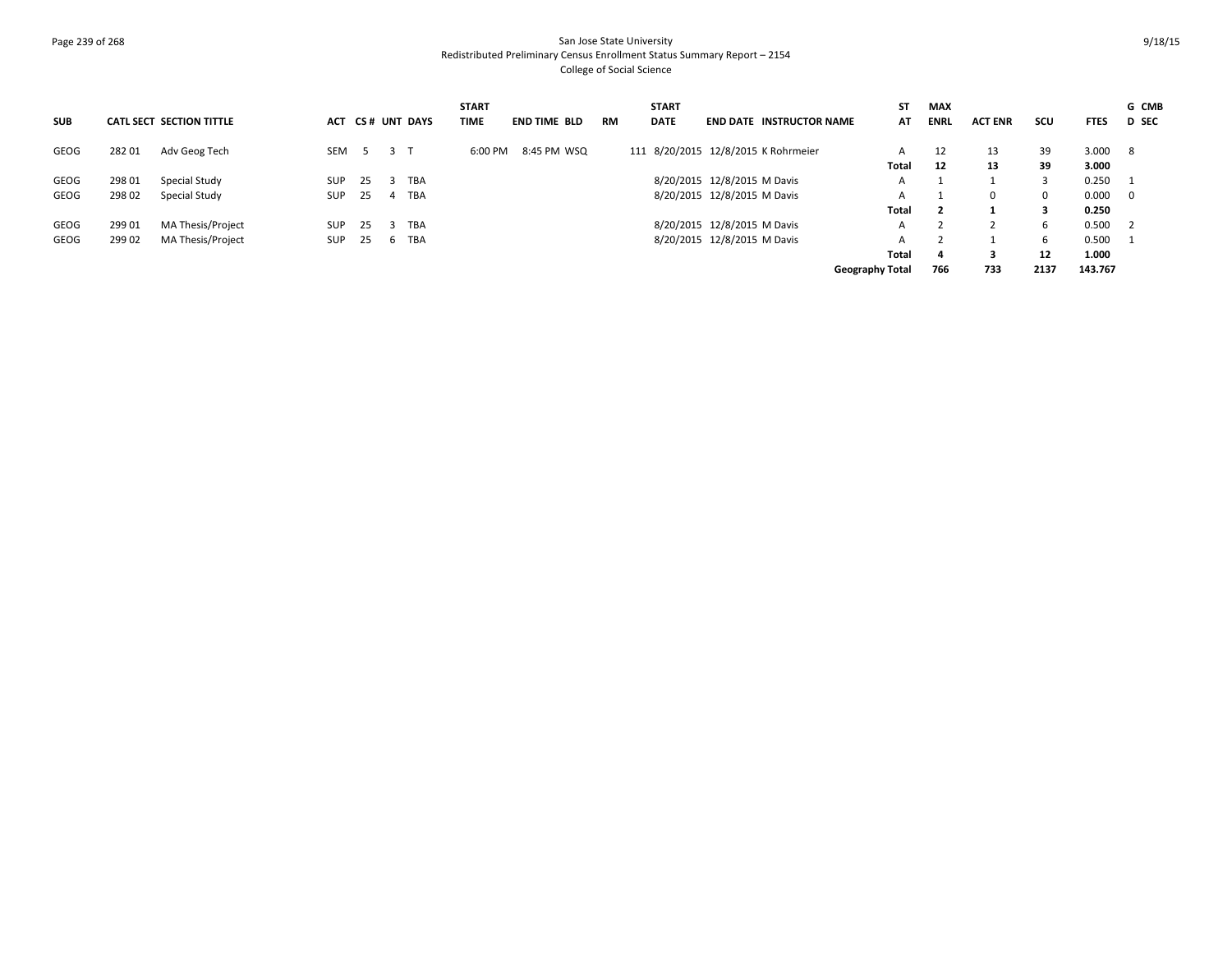### Page 240 of 268 San Jose State University Redistributed Preliminary Census Enrollment Status Summary Report – 2154 College of Social Science

|                |         |                             |            |                |                         |                  | <b>START</b> |                       |      | <b>START</b> |                                       | ST             | <b>MAX</b>  |                |              |             | G CMB          |  |
|----------------|---------|-----------------------------|------------|----------------|-------------------------|------------------|--------------|-----------------------|------|--------------|---------------------------------------|----------------|-------------|----------------|--------------|-------------|----------------|--|
| <b>SUB</b>     |         | CATL SECT SECTION TITTLE    |            |                |                         | ACT CS# UNT DAYS | <b>TIME</b>  | <b>END TIME BLD</b>   | RM   | DATE         | <b>END DATE INSTRUCTOR NAME</b>       | AT             | <b>ENRL</b> | <b>ACT ENR</b> | scu          | <b>FTES</b> | D SEC          |  |
| <b>History</b> |         |                             |            |                |                         |                  |              |                       |      |              |                                       |                |             |                |              |             |                |  |
| <b>HIST</b>    | 1A 01   | World History to 1500       | <b>LEC</b> | 2              |                         | 3 MW             |              | 10:30 AM 11:45 AM ENG |      |              | 327 8/20/2015 12/8/2015 A Katsev      | A              | 25          | 24             | 72           | 4.800       | $\mathbf{0}$   |  |
|                |         |                             |            |                |                         |                  |              |                       |      |              |                                       | Total          | 25          | 24             | 72           | 4.800       |                |  |
| <b>HIST</b>    | 1B 01   | World History from 1500     | LEC        | 2              |                         | 3 MW             |              | 1:30 PM 2:45 PM DMH   |      |              | 163 8/20/2015 12/8/2015 A Katsev      | A              | 25          | 22             | 66           | 4.400       | $\mathbf{0}$   |  |
|                |         |                             |            |                |                         |                  |              |                       |      |              |                                       | Total          | 25          | 22             | 66           | 4.400       |                |  |
| HIST           | 10A 01  | Western Civilizatn          | <b>LEC</b> | 2              |                         | 3 TR             |              | 9:00 AM 10:15 AM DMH  |      |              | 165 8/20/2015 12/8/2015 R Cirivilleri | A              | 25          | 24             | 72           | 4.800       | $\mathbf 0$    |  |
| <b>HIST</b>    | 10B 01  | Western Civilizatn          | <b>LEC</b> | $\overline{2}$ |                         | 3 TR             |              | 10:30 AM 11:45 AM DMH |      |              | 165 8/20/2015 12/8/2015 R Cirivilleri | A              | 25          | 24             | 72           | 4.800       | $\Omega$       |  |
|                |         |                             |            |                |                         |                  |              |                       |      |              |                                       | Total          | 50          | 48             | 144          | 9.600       |                |  |
| HIST           | 15A 01  | Essen. US History           | <b>LEC</b> | 1              | 3                       | MW               |              | 10:30 AM 11:45 AM DMH |      |              | 150 8/20/2015 12/8/2015 K Chilton     | Α              | 45          | 45             | 135          | 9.000       | 0 <sup>c</sup> |  |
| <b>POLS</b>    | 15A 01  | Essen. US History           | LEC        | 1              | 3                       | MW               |              | 10:30 AM 11:45 AM DMH |      |              | 150 8/20/2015 12/8/2015 K Chilton     | Α              | 0           | $\mathbf 0$    | $\mathbf 0$  | 0.000       | 0 <sup>c</sup> |  |
| HIST           | 15A 02  | Essen. US History           | LEC        | 1              | $\overline{3}$          | MW               |              | 12:00 PM 1:15 PM DMH  |      |              | 150 8/20/2015 12/8/2015 M Wilson      | Α              | 45          | 45             | 135          | 9.000       | 0 <sup>c</sup> |  |
| <b>POLS</b>    | 15A 02  | Essen. US History           | <b>LEC</b> | 1              | 3                       | MW               | 12:00 PM     | 1:15 PM DMH           |      |              | 150 8/20/2015 12/8/2015 M Wilson      | A              | 0           | $\mathbf{0}$   | $\mathbf{0}$ | 0.000       | 0 <sup>c</sup> |  |
| <b>HIST</b>    | 15A 03  | Essen. US History           | <b>LEC</b> | 1              | 3                       | <b>MW</b>        | 1:30 PM      | 2:45 PM DMH           |      |              | 150 8/20/2015 12/8/2015 K Chilton     | Α              | 45          | 48             | 144          | 9.600       | 0 <sup>c</sup> |  |
| POLS           | 15A 03  | Essen. US History           | LEC        | 1              | $\overline{3}$          | MW               | 1:30 PM      | 2:45 PM DMH           |      |              | 150 8/20/2015 12/8/2015 K Chilton     | Α              | $\mathbf 0$ | $\mathbf{0}$   | $\mathbf 0$  | 0.000       | 0 <sup>c</sup> |  |
| <b>HIST</b>    | 15A 04  | Essen. US History           | <b>LEC</b> | 1              | 3                       | <b>MW</b>        | 3:00 PM      | 4:15 PM WSQ           |      |              | 207 8/20/2015 12/8/2015 M McBane      | Α              | 125         | 124            | 372          | 24.800      | 0 <sup>o</sup> |  |
| <b>POLS</b>    | 15A 04  | Essen. US History           | LEC        | 1              | $\overline{3}$          | MW               | 3:00 PM      | 4:15 PM WSQ           |      |              | 207 8/20/2015 12/8/2015 M McBane      | А              | 0           | $\mathbf 0$    | $\mathbf 0$  | 0.000       | 0 <sup>c</sup> |  |
| <b>HIST</b>    | 15A 05  | Essen. US History           | LEC        | 1              | 3                       | TR               |              | 9:00 AM 10:15 AM DMH  |      |              | 150 8/20/2015 12/8/2015 R Buyco       | Α              | 45          | 41             | 123          | 8.200       | 0 <sup>c</sup> |  |
| <b>POLS</b>    | 15A 05  | Essen. US History           | LEC        | 1              |                         | 3 TR             |              | 9:00 AM 10:15 AM DMH  |      |              | 150 8/20/2015 12/8/2015 R Buyco       | Α              | $\mathbf 0$ | $\mathbf{0}$   | $\mathbf{0}$ | 0.000       | 0 <sup>c</sup> |  |
| HIST           | 15A 06  | Essen. US History           | <b>LEC</b> | 1              | 3                       | TR               | 12:00 PM     | 1:15 PM CL            |      |              | 238 8/20/2015 12/8/2015 L Guardino    | A              | 45          | 42             | 126          | 8.400       | 0 <sup>c</sup> |  |
| <b>POLS</b>    | 15A 06  | Essen. US History           | LEC        | 1              | 3                       | <b>TR</b>        | 12:00 PM     | 1:15 PM CL            |      |              | 238 8/20/2015 12/8/2015 L Guardino    | A              | $\mathbf 0$ | $\mathbf{0}$   | $\mathbf{0}$ | 0.000       | 0 <sup>c</sup> |  |
| <b>HIST</b>    | 15A 07  | Essen. US History           | LEC        | 1              |                         | 3 TR             | 1:30 PM      | 2:45 PM CL            |      |              | 238 8/20/2015 12/8/2015 L Guardino    | Α              | 45          | 44             | 132          | 8.800       | 0 <sup>c</sup> |  |
| <b>POLS</b>    | 15A 07  | Essen. US History           | <b>LEC</b> | 1              | 3                       | <b>TR</b>        | 1:30 PM      | 2:45 PM CL            |      |              | 238 8/20/2015 12/8/2015 L Guardino    | А              | 0           | $\mathbf{0}$   | $\mathbf 0$  | 0.000       | 0 <sup>c</sup> |  |
| <b>HIST</b>    | 15A 08  | Essen. US History           | <b>LEC</b> | 1              | $\overline{3}$          | <b>TR</b>        | 3:00 PM      | 4:15 PM SCI           |      |              | 164 8/20/2015 12/8/2015 R Cirivilleri | $\overline{A}$ | 125         | 124            | 372          | 24.800      | 0 <sup>c</sup> |  |
| POLS           | 15A 08  | Essen. US History           | <b>LEC</b> | 1              | $\overline{\mathbf{3}}$ | TR               | 3:00 PM      | 4:15 PM SCI           |      |              | 164 8/20/2015 12/8/2015 R Cirivilleri | Α              | 0           | $\mathbf 0$    | $\mathbf 0$  | 0.000       | 0 <sup>c</sup> |  |
|                |         |                             |            |                |                         |                  |              |                       |      |              |                                       | Total          | 520         | 513            | 1539         | 102.600     |                |  |
| <b>HIST</b>    | 20A 01  | Hist of Amer Peopl          | LEC        | $\overline{2}$ |                         | 3 MW             |              | 10:30 AM 11:45 AM IS  |      |              | 215 8/20/2015 12/8/2015 M Wilson      | A              | 25          | 24             | 72           | 4.800       | $\mathbf{0}$   |  |
|                |         |                             |            |                |                         |                  |              |                       |      |              |                                       | Total          | 25          | 24             | 72           | 4.800       |                |  |
| <b>HIST</b>    | 50 01   | <b>Historical Process</b>   | <b>SEM</b> |                | $\overline{3}$          |                  |              |                       |      |              |                                       | Х              | $\mathbf 0$ | $\mathbf 0$    | $\mathbf{0}$ | 0.000       | $\mathbf{0}$   |  |
| <b>HIST</b>    | 50 02   | <b>Historical Process</b>   | SEM        | $\overline{4}$ | $\overline{\mathbf{3}}$ | MW               |              | 9:00 AM 10:15 AM DMH  |      |              | 167 8/20/2015 12/8/2015 A Katsev      | Α              | 25          | 24             | 72           | 4.800       | $\mathbf 0$    |  |
| HIST           | 5003    | <b>Historical Process</b>   | SEM        | $\overline{4}$ | 3                       | M                | 3:00 PM      | 5:45 PM DMH           |      |              | 167 8/20/2015 12/8/2015 A Katsev      | $\overline{A}$ | 25          | 24             | 72           | 4.800       | $\mathbf{0}$   |  |
| <b>HIST</b>    | 5004    | <b>Historical Process</b>   | <b>SEM</b> | 4              | 3                       | W                | 3:00 PM      | 5:45 PM DMH           |      |              | 167 8/20/2015 12/8/2015 E Narveson    | Α              | 25          | 25             | 75           | 5.000       | $\mathbf 0$    |  |
| HIST           | 50 05   | <b>Historical Process</b>   | SEM        | -4             |                         | 3 MW             |              | 12:00 PM 1:15 PM DMH  | 226A |              | 8/20/2015 12/8/2015 R Buyco           | Α              | 25          | 25             | 75           | 5.000       | $\mathbf 0$    |  |
|                |         |                             |            |                |                         |                  |              |                       |      |              |                                       | Total          | 100         | 98             | 294          | 19.600      |                |  |
| <b>HIST</b>    | 99 01   | <b>History Fundamentals</b> | SEM        | 5              |                         | 3 TR             |              | 10:30 AM 11:45 AM DMH |      |              | 167 8/20/2015 12/8/2015 M Wilson      | Α              | 25          | 23             | 69           | 4.600       | 0              |  |
| <b>HIST</b>    | 99 02   | <b>History Fundamentals</b> | <b>SEM</b> | 5              |                         | 3 TR             | 3:00 PM      | 4:15 PM DMH           |      |              | 167 8/20/2015 12/8/2015 L Guardino    | A              | 25          | 18             | 54           | 3.600       | $\mathbf 0$    |  |
|                |         |                             |            |                |                         |                  |              |                       |      |              |                                       | Total          | 50          | 41             | 123          | 8.200       |                |  |
| HIST           | 100W 01 | History Writers' Workshop   | SEM        | $\overline{4}$ |                         | 3 TR             |              | 1:30 PM 2:45 PM DMH   |      |              | 167 8/20/2015 12/8/2015 M Wilson      | A              | 25          | 24             | 72           | 4.800       | $\mathbf{0}$   |  |
|                |         |                             |            |                |                         |                  |              |                       |      |              |                                       | Total          | 25          | 24             | 72           | 4.800       |                |  |
| <b>HIST</b>    | 102 01  | Historiography              | LEC        | 2              |                         | 4 TBA            |              |                       |      |              | 8/20/2015 12/8/2015                   | A              | 20          | 24             | 96           | 6.400       | $\mathbf{0}$   |  |
|                |         |                             |            |                |                         |                  |              |                       |      |              |                                       | Total          | 20          | 24             | 96           | 6.400       |                |  |
| <b>HIST</b>    | 103 01  | Modern Mid East             | <b>LEC</b> | $\overline{2}$ | $\overline{4}$          | TBA              |              |                       |      |              | 8/20/2015 12/8/2015                   | A              | 25          | 22             | 88           | 5.933       | 1              |  |
|                |         |                             |            |                |                         |                  |              |                       |      |              |                                       | Total          | 25          | 22             | 88           | 5.933       |                |  |
| HIST           | 109B 01 | Hist China Fr 1800          | <b>LEC</b> | 2              | 4                       | TBA              |              |                       |      |              | 8/20/2015 12/8/2015                   | A              | 25          | 23             | 92           | 6.133       | 0 <sup>c</sup> |  |
| ASIA           | 109B 01 | Hist China Fr 1800          | <b>LEC</b> | $\overline{2}$ | $\overline{4}$          | TBA              |              |                       |      |              | 8/20/2015 12/8/2015                   | A              | $\mathbf 0$ | $\mathbf{0}$   | $\mathbf{0}$ | 0.000       | 0 <sup>c</sup> |  |
|                |         |                             |            |                |                         |                  |              |                       |      |              |                                       | Total          | 25          | 23             | 92           | 6.133       |                |  |
| <b>HIST</b>    | 13201   | Adv Topics World            | LEC        | 2              |                         | 4 TBA            |              |                       |      |              | 8/20/2015 12/8/2015                   | A              | 25          | 26             | 104          | 6.933       | 0              |  |
|                |         |                             |            |                |                         |                  |              |                       |      |              |                                       | Total          | 25          | 26             | 104          | 6.933       |                |  |
| <b>HIST</b>    | 144 01  | Europe 1900-1945            | <b>LEC</b> | $\overline{2}$ |                         | 4 TBA            |              |                       |      |              | 8/20/2015 12/8/2015                   | $\overline{A}$ | 25          | 26             | 104          | 6.933       | $\mathbf{0}$   |  |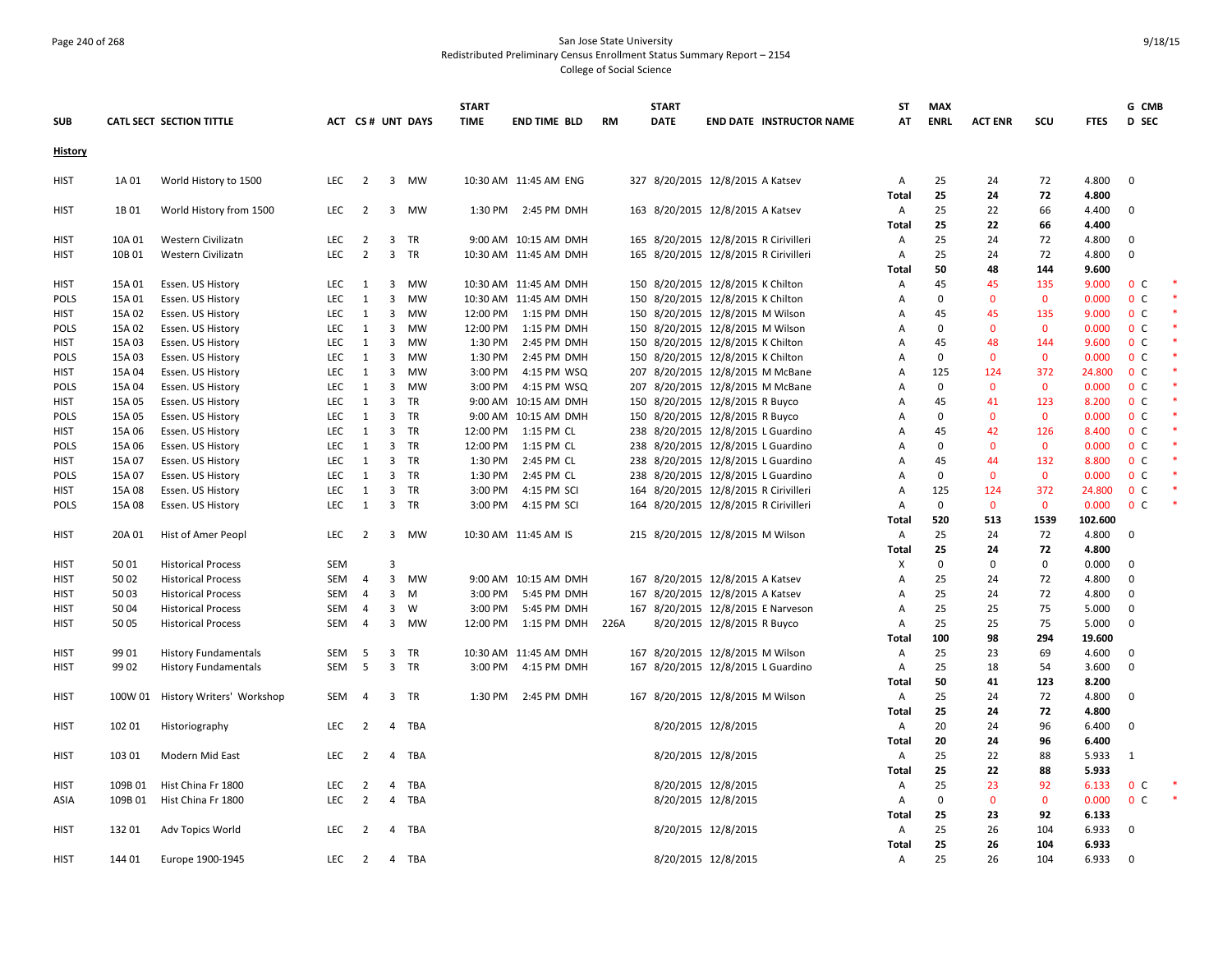# Page 241 of 268 San Jose State University Redistributed Preliminary Census Enrollment Status Summary Report – 2154 College of Social Science

|             |         |                          |            |                |                |                  | <b>START</b> |                       |           |     | <b>START</b> |                                    | <b>ST</b>            | <b>MAX</b>     |                |                |                 | G CMB          |
|-------------|---------|--------------------------|------------|----------------|----------------|------------------|--------------|-----------------------|-----------|-----|--------------|------------------------------------|----------------------|----------------|----------------|----------------|-----------------|----------------|
| <b>SUB</b>  |         | CATL SECT SECTION TITTLE |            |                |                | ACT CS# UNT DAYS | <b>TIME</b>  | <b>END TIME BLD</b>   | <b>RM</b> |     | DATE         | <b>END DATE INSTRUCTOR NAME</b>    | AT                   | <b>ENRL</b>    | <b>ACT ENR</b> | <b>SCU</b>     | <b>FTES</b>     | D SEC          |
|             |         |                          |            |                |                |                  |              |                       |           |     |              |                                    |                      |                |                |                |                 |                |
|             | 146 01  |                          | <b>LEC</b> | $\overline{2}$ | 4              | TBA              |              |                       |           |     |              |                                    | Total<br>Α           | 25<br>25       | 26<br>24       | 104<br>96      | 6.933<br>6.467  | 1              |
| <b>HIST</b> |         | Adv Topic Euro Hist      |            |                |                |                  |              |                       |           |     |              | 8/20/2015 12/8/2015                | Total                | 25             | 24             | 96             | 6.467           |                |
| <b>HIST</b> | 155 01  | 20th Century World       | <b>LEC</b> | $\overline{2}$ | 3              | <b>MW</b>        |              | 9:00 AM 10:15 AM DMH  |           |     |              | 163 8/20/2015 12/8/2015 E Reynolds | Α                    | 25             | 24             | 72             | 4.800           | $\mathbf{0}$   |
| HIST        | 155 02  | 20th Century World       | LEC        | $\overline{2}$ | $\mathbf{3}$   | TR               |              | 9:00 AM 10:15 AM DMH  |           |     |              | 163 8/20/2015 12/8/2015 E Reynolds | Α                    | 25             | 23             | 69             | 4.600           | $\mathbf 0$    |
|             |         |                          |            |                |                |                  |              |                       |           |     |              |                                    | Total                | 50             | 47             | 141            | 9.400           |                |
| <b>HIST</b> | 163 01  | Modern Latin Am          | LEC        | $\overline{2}$ |                | 4 TBA            |              |                       |           |     |              | 8/20/2015 12/8/2015 M Conniff      | Α                    | 25             | 23             | 92             | 6.200           | 1              |
|             |         |                          |            |                |                |                  |              |                       |           |     |              |                                    | <b>Total</b>         | 25             | 23             | 92             | 6.200           |                |
| <b>HIST</b> | 16701   | Topics Lat Am Hist       | LEC        | $\overline{2}$ |                | 4 TBA            |              |                       |           |     |              | 8/20/2015 12/8/2015                | Α                    | 25             | 13             | 52             | 3.467           | $\mathbf 0$    |
|             |         |                          |            |                |                |                  |              |                       |           |     |              |                                    | Total                | 25             | 13             | 52             | 3.467           |                |
| <b>HIST</b> | 17001   | <b>Topics Amer Hist</b>  | <b>LEC</b> | 2              | 3              | MW               |              | 10:30 AM 11:45 AM DMH |           |     |              | 163 8/20/2015 12/8/2015 M McBane   | Α                    | 25             | 28             | 84             | 5.600           | $\mathbf 0$    |
| HIST        | 170 02  | <b>Topics Amer Hist</b>  | <b>LEC</b> | $\overline{2}$ | $\overline{3}$ | <b>MW</b>        | 12:00 PM     | 1:15 PM DMH           |           | 355 |              | 8/20/2015 12/8/2015 M McBane       | А                    | 25             | 24             | 72             | 4.800           | $\mathbf 0$    |
| HIST        | 17003   | <b>Topics Amer Hist</b>  | LEC        | $\overline{2}$ |                | $3 \quad M$      | 3:00 PM      | 5:45 PM DMH           |           |     |              | 165 8/20/2015 12/8/2015 K Chilton  | Α                    | 25             | 24             | 72             | 4.800           | $\mathbf{0}$   |
|             |         |                          |            |                |                |                  |              |                       |           |     |              |                                    | Total                | 75             | 76             | 228            | 15.200          |                |
| <b>HIST</b> | 170S 01 | <b>Topics Am History</b> | <b>LEC</b> | 3              | 3 <sub>1</sub> |                  | 3:00 PM      | 5:45 PM CL            |           |     |              | 324 8/20/2015 12/8/2015 P Hill     | Α                    | 25             | 24             | 72             | 4.800           | $\mathbf{0}$   |
|             |         |                          |            |                |                |                  |              |                       |           |     |              |                                    | <b>Total</b>         | 25             | 24             | 72             | 4.800           |                |
| <b>HIST</b> | 174 01  | Col & Rev America        | LEC        |                | 4              |                  |              |                       |           |     |              |                                    | X                    | $\mathbf 0$    | $\Omega$       | $\mathbf 0$    | 0.000           | $\mathbf{0}$   |
|             |         |                          |            |                |                |                  |              |                       |           |     |              |                                    | Total                | $\mathbf 0$    | Ω              | 0              | 0.000           |                |
| <b>HIST</b> | 175 01  | Invent America 1800-1860 | <b>LEC</b> | 2              | 4              | TBA              |              |                       |           |     |              | 8/20/2015 12/8/2015                | Α                    | 25             | 19             | 76             | 5.067           | $\mathbf{0}$   |
|             |         |                          |            |                |                |                  |              |                       |           |     |              |                                    | Total                | 25             | 19             | 76             | 5.067           |                |
| <b>HIST</b> | 179 01  | <b>U.S. 1950-Present</b> | LEC        | $\overline{2}$ | $\overline{4}$ | TBA              |              |                       |           |     |              | 8/20/2015 12/8/2015                | Α                    | 25             | 24             | 96             | 6.533           | $\overline{2}$ |
|             |         |                          |            |                |                |                  |              |                       |           |     |              |                                    | Total                | 25             | 24             | 96             | 6.533           |                |
| <b>HIST</b> | 18001   | <b>Indiv Studies</b>     | SUP        | 36             | 4              | TBA              |              |                       |           |     |              | 8/20/2015 12/8/2015                | Α                    | $\mathbf 0$    | $\Omega$       | $\mathbf 0$    | 0.000           | $\mathbf 0$    |
| HIST        | 18002   | <b>Indiv Studies</b>     | <b>SUP</b> | 36             | 4              | TBA              |              |                       |           |     |              | 8/20/2015 12/8/2015 P Hill         | A                    | 1              | -1             | $\overline{4}$ | 0.267           | $\mathbf 0$    |
| <b>HIST</b> | 18003   | <b>Indiv Studies</b>     | SUP        | 36             | 4              | TBA              |              |                       |           |     |              | 8/20/2015 12/8/2015 G Vasquez      | А                    | $\mathbf{1}$   | 1              | 4              | 0.267           | $\mathbf 0$    |
|             |         |                          |            |                |                |                  |              |                       |           |     |              |                                    | Total                | $\overline{2}$ | $\overline{2}$ | 8              | 0.533           |                |
| <b>HIST</b> | 18101   | Adv Topics Am Hist       | LEC        | $\overline{2}$ | 4              | TBA              |              |                       |           |     |              | 8/20/2015 12/8/2015                | Α                    | 25<br>25       | 26             | 104            | 7.000           | 1              |
| <b>HIST</b> | 18102   | Adv Topics Am Hist       | LEC        | $\overline{2}$ | 4              | TBA              |              |                       |           |     |              | 8/20/2015 12/8/2015                | Α<br>Total           | 50             | 15<br>41       | 60<br>164      | 4.067           | 1              |
| <b>HIST</b> | 184 01  |                          | <b>SUP</b> | 36             | 4              | TBA              |              |                       |           |     |              |                                    | Α                    | $\mathbf 0$    | $\Omega$       | $\mathbf 0$    | 11.067<br>0.000 | $\mathbf{0}$   |
|             |         | <b>Directed Reading</b>  |            |                |                |                  |              |                       |           |     |              | 8/20/2015 12/8/2015                | Total                | 0              | 0              | $\mathbf 0$    | 0.000           |                |
| HIST        | 189A 01 | Ca Hist to 1900          | LEC.       | $\overline{2}$ | 4              | TBA              |              |                       |           |     |              | 8/20/2015 12/8/2015                | Α                    | 25             | 24             | 96             | 6.467           | 1              |
|             |         |                          |            |                |                |                  |              |                       |           |     |              |                                    | Total                | 25             | 24             | 96             | 6.467           |                |
| HIST        | 210A 01 | Colloq Colon Am          | <b>SEM</b> | -5             | $\overline{4}$ | $\top$           | 6:00 PM      | 8:45 PM CL            |           |     |              | 205 8/20/2015 12/8/2015 R Chopra   | Α                    | 15             | 13             | 52             | 4.333           | -13            |
|             |         |                          |            |                |                |                  |              |                       |           |     |              |                                    | <b>Total</b>         | 15             | 13             | 52             | 4.333           |                |
| HIST        | 22001   | Colloq World Hist        | <b>SEM</b> | -5             | 4              | TBA              |              |                       |           |     |              | 8/20/2015 12/8/2015                | $\mathsf{A}$         | 15             | 9              | 36             | 3.000           | 9              |
|             |         |                          |            |                |                |                  |              |                       |           |     |              |                                    | <b>Total</b>         | 15             | 9              | 36             | 3.000           |                |
| HIST        | 24101   | Sem 20th Cent Eur        | <b>LEC</b> | 2              | 4              | TBA              |              |                       |           |     |              | 8/20/2015 12/8/2015                | Α                    | 15             | 11             | 44             | 3.600           | - 10           |
|             |         |                          |            |                |                |                  |              |                       |           |     |              |                                    | Total                | 15             | 11             | 44             | 3.600           |                |
| <b>HIST</b> | 27601   | Sem Early Am Hist        | LEC        | 2              |                | 4 TBA            |              |                       |           |     |              | 8/20/2015 12/8/2015                | Α                    | 15             | 14             | 56             | 4.667           | -14            |
|             |         |                          |            |                |                |                  |              |                       |           |     |              |                                    | Total                | 15             | 14             | 56             | 4.667           |                |
| HIST        | 298 01  | <b>Spec Studies</b>      | <b>SUP</b> | 25             | 2 R            |                  | 6:00 PM      | 8:45 PM DMH           | 226A      |     |              | 8/20/2015 12/8/2015 L Hilde        | Α                    | 8              | 8              | 16             | 1.333           | 8              |
| HIST        | 298 02  | <b>Spec Studies</b>      | SUP        | 25             | $\overline{2}$ | R                | 6:00 PM      | 8:45 PM DMH           | 226A      |     |              | 8/20/2015 12/8/2015 L Hilde        | Α                    | 8              | 3              | 6              | 0.467           | $\overline{2}$ |
|             |         |                          |            |                |                |                  |              |                       |           |     |              |                                    | Total                | 16             | 11             | 22             | 1.800           |                |
| <b>HIST</b> | 299 01  | <b>Masters Thesis</b>    | SUP        | 25             |                | 3 TBA            |              |                       |           |     |              | 8/20/2015 12/8/2015 M Pickering    | Α                    | 1              | 1              | 3              | 0.250           | 1              |
|             |         |                          |            |                |                |                  |              |                       |           |     |              |                                    | <b>Total</b>         | 1              | 1              | 3              | 0.250           |                |
|             |         |                          |            |                |                |                  |              |                       |           |     |              |                                    | <b>History Total</b> | 1369           | 1291           | 4200           | 283.983         |                |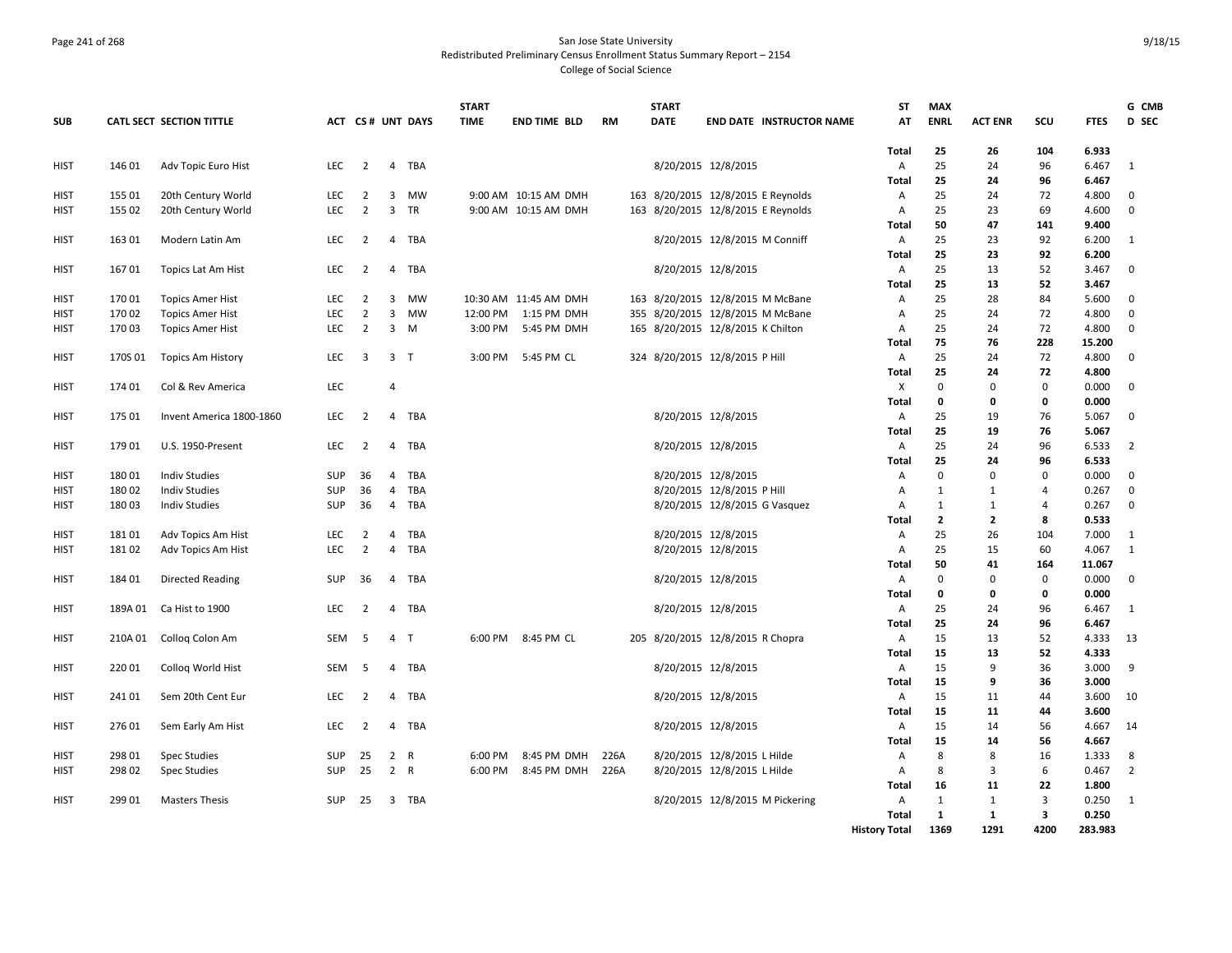# Page 242 of 268 San Jose State University Redistributed Preliminary Census Enrollment Status Summary Report – 2154 College of Social Science

| <b>SUB</b>                  |        | CATL SECT SECTION TITTLE |            |              |     | ACT CS# UNT DAYS | <b>START</b><br><b>TIME</b> | <b>END TIME BLD</b> | <b>RM</b> | <b>START</b><br><b>DATE</b>     |  | <b>END DATE INSTRUCTOR NAME</b>           | <b>ST</b><br>AT | <b>MAX</b><br><b>ENRL</b> | <b>ACT ENR</b> | scu         | <b>FTES</b> | G CMB<br><b>D</b> SEC   |
|-----------------------------|--------|--------------------------|------------|--------------|-----|------------------|-----------------------------|---------------------|-----------|---------------------------------|--|-------------------------------------------|-----------------|---------------------------|----------------|-------------|-------------|-------------------------|
| <b>Int'l Global Studies</b> |        |                          |            |              |     |                  |                             |                     |           |                                 |  |                                           |                 |                           |                |             |             |                         |
| GLST                        | 1A 01  | Intro to Global Studies  | <b>LEC</b> | $\mathbf{R}$ | 3   | <b>TR</b>        | 10:30 AM 11:45 AM HGH       |                     |           | 122 8/20/2015 12/8/2015 C Cox   |  |                                           | A               | 50                        | 28             | 84          | 5.600       | $\overline{0}$          |
|                             |        |                          |            |              |     |                  |                             |                     |           |                                 |  |                                           | Total           | 50                        | 28             | 84          | 5.600       |                         |
| <b>GLST</b>                 | 162 01 | Global Issues            | <b>LEC</b> | 4            | 3   | W                | 3:00 PM                     | 5:45 PM CL          |           |                                 |  | 224 8/20/2015 12/8/2015 K Antosik-Parsons | A               | 30                        | 21             | 63          | 4.200       | $\overline{0}$          |
|                             |        |                          |            |              |     |                  |                             |                     |           |                                 |  |                                           | Total           | 30                        | 21             | 63          | 4.200       |                         |
| <b>GLST</b>                 | 18701  | Topics in Global Studies | LEC        |              | 3 R |                  | 3:00 PM                     | 5:45 PM CL          |           | 224 8/20/2015 12/8/2015 M Davis |  |                                           |                 | 20                        | 28             | 84          | 5.650       | - 1                     |
|                             |        |                          |            |              |     |                  |                             |                     |           |                                 |  |                                           | Total           | 20                        | 28             | 84          | 5.650       |                         |
| <b>GLST</b>                 | 18901  | Global Experience        | <b>SUP</b> | 48           | -3  | TBA              |                             |                     |           | 8/20/2015 12/8/2015 M Davis     |  |                                           | A               | D.                        | 0              | $\mathbf 0$ | 0.000       | $\overline{\mathbf{0}}$ |
|                             |        |                          |            |              |     |                  |                             |                     |           |                                 |  |                                           | Total           | 5                         | $\mathbf{0}$   | $\mathbf 0$ | 0.000       |                         |
|                             |        |                          |            |              |     |                  |                             |                     |           |                                 |  | Int'l Global Studies Total                |                 | 105                       | 77             | 231         | 15.450      |                         |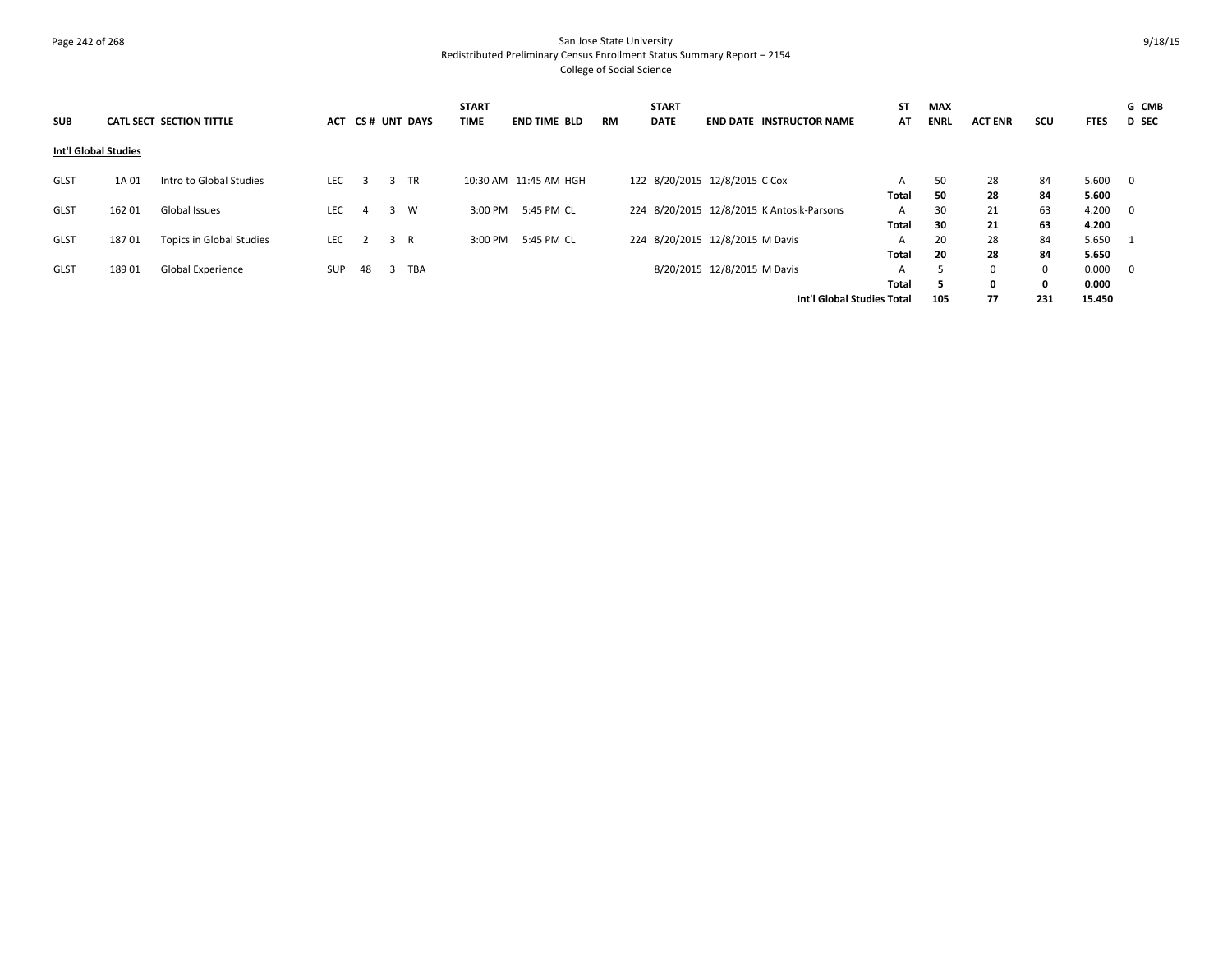#### Page 243 of 268 San Jose State University Redistributed Preliminary Census Enrollment Status Summary Report – 2154 College of Social Science

**SUB CATL SECT SECTION TITTLE ACT CS # UNT DAYS START TIME END TIME BLD RM START DATE END DATE INSTRUCTOR NAME ST AT MAX ENRL ACT ENR SCU FTES G CMB D SEC Mexican American Studies** MAS 10A 01 Mex Am US Hist/Gov LEC 2 3 MW 9:00 AM 10:15 AM CL 226 8/20/2015 12/8/2015 J Covarrubias A 36 38 114 7.600 0 MAS 10A 02 Mex Am US Hist/Gov LEC 2 3 MW 9:00 AM 10:15 AM CL 226 8/20/2015 12/8/2015 J Gamboa A 36 36 108 7.200 0 MAS 10A 03 Mex Am US Hist/Gov LEC 2 3 MW 10:30 AM 11:45 AM CL 226 8/20/2015 12/8/2015 J Covarrubias A 36 38 114 7.600 0 MAS 10A 04 Mex Am US Hist/Gov LEC 2 3 MW 10:30 AM 11:45 AM CL 226 8/20/2015 12/8/2015 J Gamboa A 36 38 114 7.600 0 MAS 10A 05 Mex Am US Hist/Gov LEC 3 X 0 0 0 0.000 0 MAS 10A 06 Mex Am US Hist/Gov LEC 3 X 0 0 0 0.000 0 MAS 10A 07 Mex Am US Hist/Gov LEC 2 3 TR 9:00 AM 10:15 AM CL 226 8/20/2015 12/8/2015 G Mora-Torres A 36 40 120 8.000 0 MAS 10A 08 Mex Am US Hist/Gov LEC 2 3 TR 9:00 AM 10:15 AM CL 226 8/20/2015 12/8/2015 P Tabera A 36 36 108 7.200 0 MAS 10A 09 Mex Am US Hist/Gov LEC 2 3 TR 10:30 AM 11:45 AM CL 226 8/20/2015 12/8/2015 G Mora-Torres A 36 44 132 8.800 0 MAS 10A 10 Mex Am US Hist/Gov LEC 2 3 TR 10:30 AM 11:45 AM CL 226 8/20/2015 12/8/2015 P Tabera A 36 32 96 6.400 0 MAS 10A 11 Mex Am US Hist/Gov LEC 2 3 TR 12:00 PM 1:15 PM CL 226 8/20/2015 12/8/2015 M Callahan A 40 42 126 8.400 0 MAS 10A 12 Mex Am US Hist/Gov LEC 2 3 TR 1:30 PM 2:45 PM CL 226 8/20/2015 12/8/2015 M Callahan A 40 42 126 8.400 0 MAS 10A 13 Mex Am US Hist/Gov LEC 2 3 TR 3:00 PM 4:15 PM SH 346 8/20/2015 12/8/2015 M Callahan A 40 39 117 7.800 0 **Total 408 425 1275 85.000** MAS 30 01 Race and Ethnicity SEM 5 3 TR 10:30 AM 11:45 AM BBC 103 8/20/2015 12/8/2015 J Curry-Rodriguez A 30 29 87 5.800 0 MAS 30 02 Race and Ethnicity SEM 3 X 0 0 0 0.000 0 MAS 30 03 Race and Ethnicity SEM 5 3 TR 9:00 AM 10:15 AM SH 435 8/20/2015 12/8/2015 J Curry-Rodriguez A 30 29 87 5.800 0 **Total 60 58 174 11.600** MAS 74 01 Public Address SEM 4 3 MW 9:00 AM 10:15 AM CL 243 8/20/2015 12/8/2015 P Tabera A 25 25 75 5.000 0 MAS 74 02 Public Address SEM 4 3 MW 10:30 AM 11:45 AM CL 243 8/20/2015 12/8/2015 P Tabera A 25 24 72 4.800 0 MAS 74 03 Public Address SEM 4 3 MW 10:30 AM 11:45 AM DMH 162 8/20/2015 12/8/2015 M Martinez A 25 25 75 5.000 0 MAS 7404 Public Address SEM 4 3 MW 10:30 AM 11:45 AM HGH 118 8/20/2015 12/8/2015 K Rios A 25 25 75 5.000 0 MAS 74 05 Public Address SEM 4 3 TR 9:00 AM 10:15 AM CL 243 8/20/2015 12/8/2015 L Juarez A 25 27 81 5.400 0 MAS 74 06 Public Address SEM 4 3 TR 10:30 AM 11:45 AM CL 243 8/20/2015 12/8/2015 L Juarez A 25 26 78 5.200 0 MAS 74 07 Public Address SEM 4 3 TR 12:00 PM 1:15 PM CL 243 8/20/2015 12/8/2015 L Juarez A 25 27 81 5.400 0 MAS 74 08 Public Address SEM 4 3 TR 1:30 PM 2:45 PM CL 243 8/20/2015 12/8/2015 K Rios A 25 25 75 5.000 0 MAS 74 09 Public Address SEM 4 3 TR 3:00 PM 4:15 PM CL 234 8/20/2015 12/8/2015 K Rios A 25 23 69 4.600 0 MAS 74 10 Public Address SEM 4 3 TR 9:00 AM 10:15 AM ENG 327 8/20/2015 12/8/2015 F Ponce A 25 24 72 4.800 0 MAS 74 11 Public Address SEM 4 3 TR 4:30 PM 5:45 PM ENG 327 8/20/2015 12/8/2015 R Alvarez A 25 24 72 4.800 0 **Total 275 275 825 55.000** MAS 105 01 Chicn: US/Mex Relt LEC 2 3 MW 9:00 AM 10:15 AM DMH 164 8/20/2015 12/8/2015 G Mora-Torres A 30 14 42 2.800 0 **Total 30 14 42 2.800** MAS 11501 Chicana/o Families LEC 2 3 MW 1:30 PM 2:45 PM SH 435 8/20/2015 12/8/2015 M Barrera A 35 35 105 7.000 0 **Total 35 35 105 7.000** MAS 130 01 Chicna/o Amer Soc LEC 2 3 TR 9:00 AM 10:15 AM HGH 217 8/20/2015 12/8/2015 J Troncoso A 30 29 87 5.850 1 MAS 130 02 Chicna/o Amer Soc LEC 3 X 0 0 0 0.000 0 **Total 30 29 87 5.850** MAS 135 01 Con Chicana/o Iss LEC 1 3 MW 12:00 PM 1:15 PM CL 243 8/20/2015 12/8/2015 M Pizarro A 30 28 84 5.600 0 **Total 30 28 84 5.600** MAS 160 01 Gender and Sexuality LEC 2 3 MW 9:00 AM 10:15 AM CL 234 8/20/2015 12/8/2015 K Rios A 30 26 78 5.200 0 **Total 30 26 78 5.200** MAS 170 01 Hollywoods Latino LEC 2 3 M 3:00 PM 5:45 PM SH 435 8/20/2015 12/8/2015 M Barrera A 30 32 96 6.450 1 **Total 30 32 96 6.450** MAS 180 01 Indiv Studies 6 SUP 36 3 TBA 8/20/2015 12/8/2015 12/8/2015 17roncoso A 20 0 000 0 MAS 18002 Indiv Studies 6 SUP 36 3 TBA 8/20/2015 12/8/2015 17000050 A 20 0 0000 0 **Total 40 0 0 0.000** MAS 200 01 Ideology & Ch Exp SEM 5 3 W 6:00 PM 8:45 PM CL 243 8/20/2015 12/8/2015 M Barrera A 15 12 36 3.000 12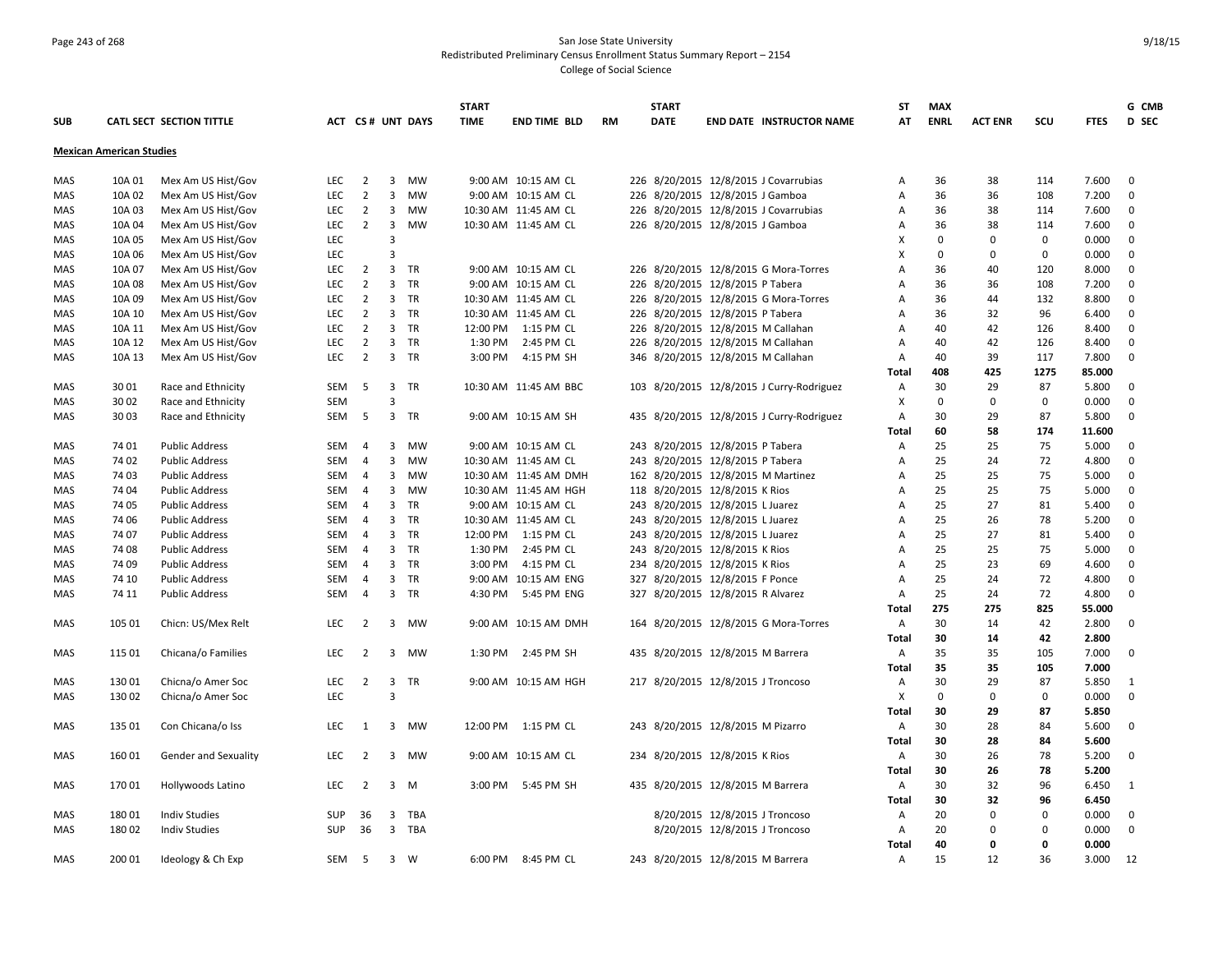# Page 244 of 268 San Jose State University Redistributed Preliminary Census Enrollment Status Summary Report – 2154 College of Social Science

| <b>SUB</b> |        | CATL SECT SECTION TITTLE |            |    |   | ACT CS# UNT DAYS | <b>START</b><br><b>TIME</b> | <b>END TIME BLD</b> | <b>RM</b> | <b>START</b><br><b>DATE</b> | <b>END DATE INSTRUCTOR NAME</b>           | <b>ST</b><br>AT | <b>MAX</b><br><b>ENRL</b> | <b>ACT ENR</b> | scu         | <b>FTES</b> | G CMB<br>D SEC |
|------------|--------|--------------------------|------------|----|---|------------------|-----------------------------|---------------------|-----------|-----------------------------|-------------------------------------------|-----------------|---------------------------|----------------|-------------|-------------|----------------|
|            |        |                          |            |    |   |                  |                             |                     |           |                             |                                           | Total           | 15                        | 12             | 36          | 3.000       |                |
| MAS        | 205 01 | Chicana/o History        | SEM        | -5 | 3 |                  | 6:00 PM                     | 8:45 PM CL          |           |                             | 243 8/20/2015 12/8/2015 G Mora-Torres     | A               | 15                        | 9              | 27          | 2.250       | -9             |
|            |        |                          |            |    |   |                  |                             |                     |           |                             |                                           | Total           | 15                        |                | 27          | 2.250       |                |
| MAS        | 21001  | Foundatns in Ch St       | SEM        | 5  | 3 | -S               | 10:30 AM                    | 3:00 PM CL          |           |                             | 243 8/20/2015 12/8/2015 J Curry-Rodriguez | A               | 15                        | ╮              | 15          | 1.250       | -5             |
|            |        |                          |            |    |   |                  |                             |                     |           |                             |                                           | Total           | 15                        | ь              | 15          | 1.250       |                |
| MAS        | 23001  | <b>Policy Analysis</b>   | <b>SEM</b> | 5  | 3 | R                | 6:00 PM                     | 8:45 PM CL          |           |                             | 243 8/20/2015 12/8/2015 J Troncoso        | A               | 15                        | 13             | 39          | 3.250       | - 13           |
|            |        |                          |            |    |   |                  |                             |                     |           |                             |                                           | Total           | 15                        | 13             | 39          | 3.250       |                |
| MAS        | 240 01 | Applied CS Seminar       | SEM        | 5  | 3 | M                | 6:00 PM                     | 8:45 PM CL          |           |                             | 243 8/20/2015 12/8/2015 M Pizarro         | A               | 15                        | 8              | 24          | 2.000       | 8              |
|            |        |                          |            |    |   |                  |                             |                     |           |                             |                                           | Total           | 15                        | 8              | 24          | 2.000       |                |
| MAS        | 298 01 | <b>Special Studies</b>   | SUP        | 25 | 6 | TBA              |                             |                     |           |                             | 8/20/2015 12/8/2015 J Troncoso            | A               | 0                         | 0              | $\mathbf 0$ | 0.000       | $\mathbf 0$    |
| <b>MAS</b> | 298 02 | <b>Special Studies</b>   | SUP        | 25 | 3 | <b>TBA</b>       |                             |                     |           |                             | 8/20/2015 12/8/2015 J Troncoso            | A               | 10                        | 5              | 15          | 1.250       | -5             |
| MAS        | 298 03 | <b>Special Studies</b>   | SUP        |    | 6 |                  |                             |                     |           |                             |                                           | X               | $\Omega$                  | $\Omega$       | $\Omega$    | 0.000       | $\Omega$       |
|            |        |                          |            |    |   |                  |                             |                     |           |                             |                                           | Total           | 10                        | ь              | 15          | 1.250       |                |
| MAS        | 299 01 | <b>MA Thesis</b>         | <b>SUP</b> | 25 | 6 | <b>TBA</b>       |                             |                     |           |                             | 8/20/2015 12/8/2015 J Troncoso            | A               | $\Omega$                  |                | $\mathbf 0$ | 0.000       | $\mathbf 0$    |
| <b>MAS</b> | 299 02 | MA Thesis                | <b>SUP</b> | 25 | 3 | <b>TBA</b>       |                             |                     |           |                             | 8/20/2015 12/8/2015 J Troncoso            | A               | 5                         | $\Omega$       | $\mathbf 0$ | 0.000       | $\mathbf{0}$   |
|            |        |                          |            |    |   |                  |                             |                     |           |                             |                                           | Total           | 5                         | 0              | $\mathbf 0$ | 0.000       |                |
|            |        |                          |            |    |   |                  |                             |                     |           |                             | <b>Mexican American Studies Total</b>     |                 | 1058                      | 974            | 2922        | 197.500     |                |

9/18/15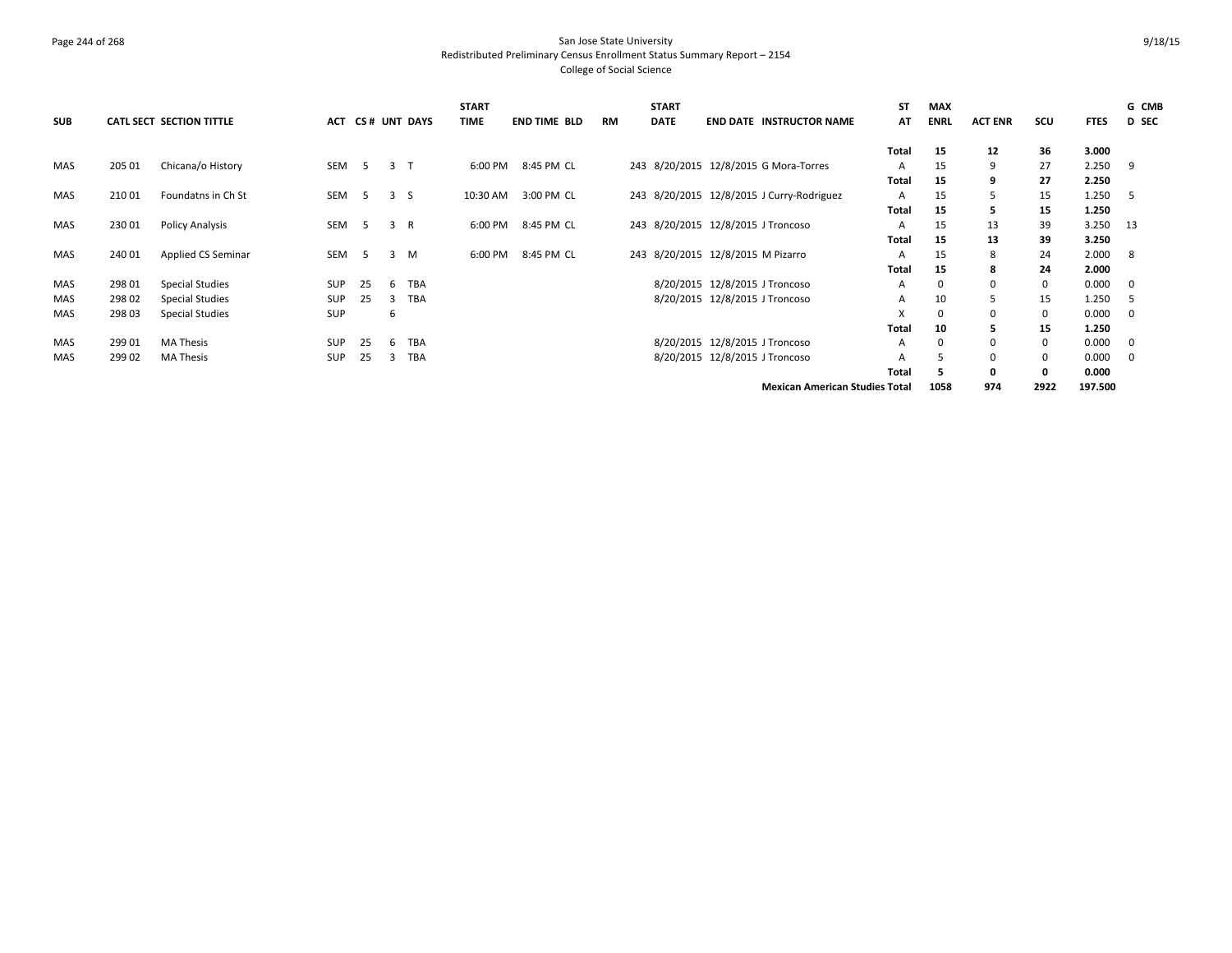# Page 245 of 268 San Jose State University Redistributed Preliminary Census Enrollment Status Summary Report – 2154 College of Social Science

|                          |        |                            |            |                |                         |                  | <b>START</b> |                        |           | <b>START</b> |                                     | ST           | <b>MAX</b>   |                |             |                 | G CMB          |  |
|--------------------------|--------|----------------------------|------------|----------------|-------------------------|------------------|--------------|------------------------|-----------|--------------|-------------------------------------|--------------|--------------|----------------|-------------|-----------------|----------------|--|
| <b>SUB</b>               |        | CATL SECT SECTION TITTLE   |            |                |                         | ACT CS# UNT DAYS | <b>TIME</b>  | <b>END TIME BLD</b>    | <b>RM</b> | <b>DATE</b>  | <b>END DATE INSTRUCTOR NAME</b>     | AT           | <b>ENRL</b>  | <b>ACT ENR</b> | scu         | <b>FTES</b>     | D SEC          |  |
| <b>Political Science</b> |        |                            |            |                |                         |                  |              |                        |           |              |                                     |              |              |                |             |                 |                |  |
|                          |        |                            |            |                |                         |                  |              |                        |           |              |                                     |              |              |                |             | 4.000           |                |  |
| PADM                     | 202 01 | <b>Regional Governance</b> | SEM        | - 5            |                         | 3 M              | 6:00 PM      | 8:45 PM HGH            |           |              | 223 8/20/2015 12/8/2015 F Keeley    | A<br>Total   | 20<br>20     | 16<br>16       | 48<br>48    | 4.000           | 16             |  |
| PADM                     | 210 01 | Intro Pub Admin            | SEM        | 5              | 3 <sub>1</sub>          |                  | 6:00 PM      | 8:45 PM CL             |           |              | 318 8/20/2015 12/8/2015 F Edwards   | A            | 20           | 16             | 48          | 4.000           | 16             |  |
|                          |        |                            |            |                |                         |                  |              |                        |           |              |                                     | Total        | 20           | 16             | 48          | 4.000           |                |  |
| PADM                     | 21201  | Admin Research             | SEM        | -5             |                         | $3 \, M$         | 6:00 PM      | 8:45 PM CL             |           |              | 306 8/20/2015 12/8/2015 Y No        | Α            | 20           | 14             | 42          | 3.500           | -14            |  |
|                          |        |                            |            |                |                         |                  |              |                        |           |              |                                     | <b>Total</b> | 20           | 14             | 42          | 3.500           |                |  |
| PADM                     | 213 01 | Pol Analysis & Eval        | SEM        | -5             | 3 <sub>1</sub>          |                  | 6:00 PM      | 8:45 PM DMH            | 149A      |              | 8/20/2015 12/8/2015 P Haas          | Α            | 20           | 11             | 33          | 2.750           | -11            |  |
|                          |        |                            |            |                |                         |                  |              |                        |           |              |                                     | Total        | 20           | 11             | 33          | 2.750           |                |  |
| PADM                     | 214 01 | Intro to Public Management | SEM        | 5              | $\overline{\mathbf{3}}$ | $\mathsf R$      | 6:00 PM      | 8:45 PM CL             |           |              | 306 8/20/2015 12/8/2015 G Larson    | Α            | 20           | 17             | 51          | 4.250           | 17 C           |  |
| <b>URBP</b>              | 214 01 | Intro to Public Management | SEM        | 5              | 3 R                     |                  | 6:00 PM      | 8:45 PM CL             |           |              | 306 8/20/2015 12/8/2015 G Larson    | Α            | $\mathbf 0$  | $\mathbf{0}$   | $\mathbf 0$ | 0.000           | 0 <sup>c</sup> |  |
|                          |        |                            |            |                |                         |                  |              |                        |           |              |                                     | Total        | 20           | 17             | 51          | 4.250           |                |  |
| PADM                     | 215 01 | Public Pers Admin          | SEM        | 5              | 3 R                     |                  | 6:00 PM      | 8:45 PM DMH            | 149A      |              | 8/20/2015 12/8/2015 E Ramones       | Α            | 20           | 19             | 57          | 4.750           | 19             |  |
|                          |        |                            |            |                |                         |                  |              |                        |           |              |                                     | Total        | 20           | 19             | 57          | 4.750           |                |  |
| PADM                     | 21801  | <b>Public Budgeting</b>    | <b>SEM</b> |                | $\overline{\mathbf{3}}$ |                  |              |                        |           |              |                                     | X            | $\Omega$     | $\Omega$       | $\Omega$    | 0.000           | $\Omega$       |  |
|                          |        |                            |            |                |                         |                  |              |                        |           |              |                                     | Total        | 0            | 0              | 0           | 0.000           |                |  |
| PADM                     | 28101  | Pub Adm Internship         | <b>SUP</b> |                | $\overline{3}$          |                  |              |                        |           |              |                                     | X            | $\Omega$     | $\mathbf 0$    | 0           | 0.000           | 0              |  |
| PADM                     | 28102  | Pub Adm Internship         | SUP        | 25             |                         | 3 TBA            |              |                        |           |              | 8/20/2015 12/8/2015 G Percival      | Α            | 5<br>5       | 3<br>3         | 9<br>9      | 0.750<br>0.750  | 3              |  |
| PADM                     | 295 01 | Topics Public Admn         | SEM        |                | $\overline{3}$          |                  |              |                        |           |              |                                     | Total<br>X   | $\Omega$     | $\Omega$       | $\mathbf 0$ | 0.000           | $\mathbf{0}$   |  |
|                          |        |                            |            |                |                         |                  |              |                        |           |              |                                     | <b>Total</b> | $\mathbf{0}$ | $\mathbf{0}$   | 0           | 0.000           |                |  |
| PADM                     | 29701  | <b>Advanced Seminar</b>    | SEM        | -5             |                         | 3 M              | 6:00 PM      | 8:45 PM CL             |           |              | 318 8/20/2015 12/8/2015 F Edwards   | Α            | 20           | 21             | 63          | 5.250           | 21             |  |
|                          |        |                            |            |                |                         |                  |              |                        |           |              |                                     | Total        | 20           | 21             | 63          | 5.250           |                |  |
| PADM                     | 298 01 | <b>Special Problems</b>    | <b>SUP</b> | 25             | $\overline{\mathbf{3}}$ | TBA              |              |                        |           |              | 8/20/2015 12/8/2015 F Edwards       | Α            | 20           | 10             | 30          | 2.500           | 10             |  |
| PADM                     | 298 02 | <b>Special Problems</b>    | <b>SUP</b> | 25             | $\overline{\mathbf{3}}$ | TBA              |              |                        |           |              | 8/20/2015 12/8/2015 P Haas          | Α            | 20           | 1              | 3           | 0.250           | 1              |  |
| PADM                     | 298 03 | <b>Special Problems</b>    | <b>SUP</b> | 25             | $\overline{\mathbf{3}}$ | TBA              |              |                        |           |              | 8/20/2015 12/8/2015                 | Α            | 20           | $\Omega$       | 0           | 0.000           | $\mathbf{0}$   |  |
| PADM                     | 298 04 | <b>Special Problems</b>    | <b>SUP</b> | 25             | $\overline{3}$          | TBA              |              |                        |           |              | 8/20/2015 12/8/2015                 | Α            | 20           | $\mathbf 0$    | $\mathbf 0$ | 0.000           | $\mathbf 0$    |  |
| PADM                     | 298 05 | <b>Special Problems</b>    | <b>SUP</b> | 25             |                         | 3 TBA            |              |                        |           |              | 8/20/2015 12/8/2015                 | Α            | 20           | $\mathbf 0$    | 0           | 0.000           | $\mathbf 0$    |  |
|                          |        |                            |            |                |                         |                  |              |                        |           |              |                                     | <b>Total</b> | 100          | 11             | 33          | 2.750           |                |  |
| POLS                     | 101    | Amer Govt                  | LEC        | $\overline{2}$ | 3                       | <b>MW</b>        |              | 9:00 AM 10:15 AM DMH   |           |              | 161 8/20/2015 12/8/2015 F Edwards   | Α            | 38           | 37             | 111         | 7.400           | $\mathbf{0}$   |  |
| <b>POLS</b>              | 102    | Amer Govt                  | <b>LEC</b> | $\overline{2}$ | $\overline{\mathbf{3}}$ | M                | 6:00 PM      | 8:45 PM DMH            |           |              | 161 8/20/2015 12/8/2015 K Nuger     | Α            | 38           | 40             | 120         | 8.000           | $\mathbf 0$    |  |
| POLS                     | 103    | Amer Govt                  | LEC        | $\overline{2}$ | $\overline{\mathbf{3}}$ | TR               | 12:00 PM     | 1:15 PM HGH            |           |              | 116 8/20/2015 12/8/2015 Z Barnes    | Α            | 38           | 41             | 123         | 8.200           | $\mathbf 0$    |  |
| POLS                     | 1 1 0  | Amer Govt                  | LEC        | $\overline{2}$ | 3                       | <b>MTW</b>       | 8:30 AM      | 9:20 AM OFF            | CAMPUS    |              | 8/20/2015 12/8/2015 G Percival      | Α            | 36           | 26             | 78          | 5.200           | $\mathbf 0$    |  |
| <b>POLS</b>              | 180    | Amer Govt                  | <b>LEC</b> | $\overline{2}$ | 3                       | TBA              |              |                        |           |              | 8/20/2015 12/8/2015 J Brent         | Α            | 38           | 33             | 99          | 6.600           | $\mathbf{0}$   |  |
| <b>POLS</b>              | 181    | Amer Govt                  | <b>LEC</b> | 2              | $\overline{3}$          | TBA              |              |                        |           |              | 8/20/2015 12/8/2015 J Brent         | Α            | 38           | 33             | 99          | 6.600<br>42.000 | $\mathbf 0$    |  |
| <b>POLS</b>              | 201    | Intro Comp Pol             | <b>LEC</b> | $\overline{2}$ |                         | 3 TR             |              | 9:00 AM 10:15 AM DMH   | 149A      |              | 8/20/2015 12/8/2015 S Bejar Lopez   | Total<br>Α   | 226<br>38    | 210<br>36      | 630<br>108  | 7.200           | $\mathbf{0}$   |  |
| <b>POLS</b>              | 202    | Intro Comp Pol             | <b>LEC</b> | $\overline{2}$ | $\overline{3}$          | TR               | 12:00 PM     | 1:15 PM DMH            | 149A      |              | 8/20/2015 12/8/2015 S Bejar Lopez   | Α            | 38           | 37             | 111         | 7.400           | $\mathbf 0$    |  |
|                          |        |                            |            |                |                         |                  |              |                        |           |              |                                     | Total        | 76           | 73             | 219         | 14.600          |                |  |
| <b>POLS</b>              | 301    | Intro Pol Thought          | <b>LEC</b> | 3              | 3                       | TR               |              | 10:30 AM 11:45 AM DMH  | 149A      |              | 8/20/2015 12/8/2015 L Quill         | Α            | 38           | 40             | 120         | 8.000           | $\mathbf{0}$   |  |
| <b>POLS</b>              | 302    | Intro Pol Thought          | LEC        | 3              | 3                       | MW               |              | 10:30 AM 11:45 AM DMH  | 149A      |              | 8/20/2015 12/8/2015 A Schendan      | Α            | 38           | 39             | 117         | 7.800           | $\Omega$       |  |
|                          |        |                            |            |                |                         |                  |              |                        |           |              |                                     | Total        | 76           | 79             | 237         | 15.800          |                |  |
| <b>POLS</b>              | 401    | Intro Intl Rel             | <b>LEC</b> | $\overline{2}$ | $\overline{\mathbf{3}}$ | <b>MW</b>        |              | 12:00 PM 1:15 PM SH    |           |              | 413 8/20/2015 12/8/2015 K Sasikumar | Α            | 38           | 39             | 117         | 7.800           | $\mathbf 0$    |  |
| POLS                     | 480    | Intro Intl Rel             | <b>LEC</b> | $\overline{2}$ |                         | 3 TBA            |              |                        |           |              | 8/20/2015 12/8/2015 K Sasikumar     | Α            | 38           | 36             | 108         | 7.200           | $\mathbf 0$    |  |
|                          |        |                            |            |                |                         |                  |              |                        |           |              |                                     | Total        | 76           | 75             | 225         | 15.000          |                |  |
| <b>POLS</b>              | 15B 01 | Essen. US & CA Gov         | <b>LEC</b> | 3              |                         | 3 TR             |              | 9:00 AM 10:15 AM HGH   |           |              | 122 8/20/2015 12/8/2015 P McKenzie  | Α            | 45           | 46             | 138         | 9.200           | 0 <sup>o</sup> |  |
| HIST                     | 15B 01 | Essen. US & CA Gov         | <b>LEC</b> | $\overline{3}$ | $\overline{3}$          | TR               |              | 9:00 AM 10:15 AM HGH   |           |              | 122 8/20/2015 12/8/2015 P McKenzie  | Α            | $\Omega$     | $\mathbf 0$    | $\mathbf 0$ | 0.000           | 0 <sup>c</sup> |  |
| <b>POLS</b>              | 15B 02 | Essen. US & CA Gov         | <b>LEC</b> | $\overline{3}$ |                         | 3 TR             |              | 12:00 PM   1:15 PM DMH |           |              | 353 8/20/2015 12/8/2015 P McKenzie  | A            | 45           | 41             | 123         | 8.200           | 0 <sup>C</sup> |  |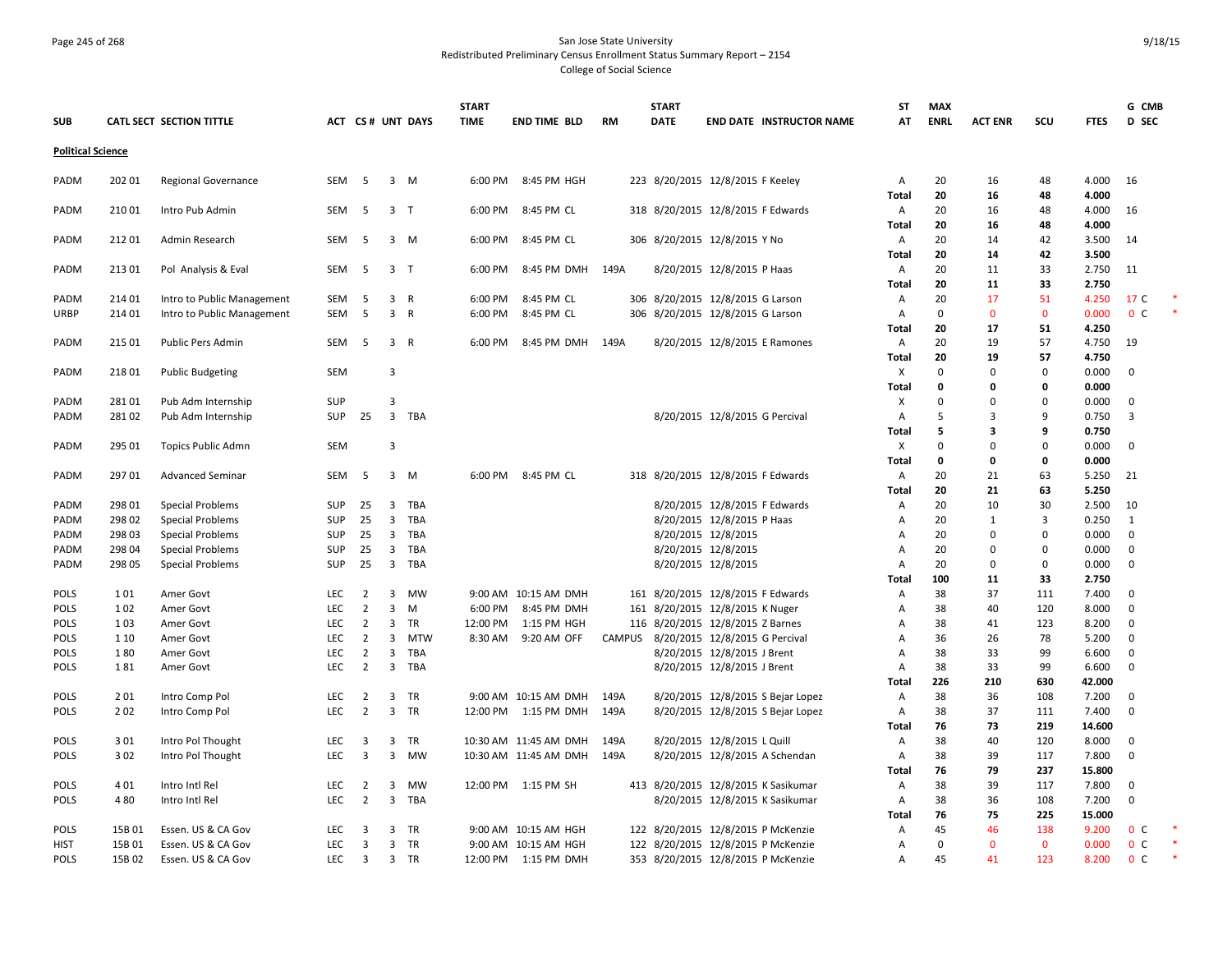# Page 246 of 268 San Jose State University Redistributed Preliminary Census Enrollment Status Summary Report – 2154 College of Social Science

| ACT CS# UNT DAYS<br><b>RM</b><br>AT<br><b>ENRL</b><br><b>ACT ENR</b><br>SCU<br><b>FTES</b><br>D SEC<br>CATL SECT SECTION TITTLE<br>TIME<br><b>END TIME BLD</b><br>DATE<br><b>END DATE INSTRUCTOR NAME</b><br>$\mathbf 0$<br>15B 02<br>Essen. US & CA Gov<br><b>LEC</b><br>$\overline{\mathbf{3}}$<br>3 TR<br>12:00 PM 1:15 PM DMH<br>353 8/20/2015 12/8/2015 P McKenzie<br>$\mathbf 0$<br>$\mathbf{0}$<br>0.000<br>0 <sup>C</sup><br><b>HIST</b><br>A<br><b>LEC</b><br>$\overline{3}$<br>$\overline{3}$<br><b>MW</b><br>100 8/20/2015 12/8/2015 A Schendan<br>45<br>123<br>8.200<br>0 <sup>o</sup><br><b>POLS</b><br>15B 03<br>Essen. US & CA Gov<br>1:30 PM<br>2:45 PM SH<br>A<br>41<br>100 8/20/2015 12/8/2015 A Schendan<br>$\mathbf 0$<br>0 <sup>c</sup><br>15B03<br>Essen. US & CA Gov<br>LEC<br>$\overline{3}$<br>3 MW<br>1:30 PM<br>2:45 PM SH<br>$\mathbf 0$<br>$\mathbf 0$<br>0.000<br><b>HIST</b><br>Α<br>$\overline{3}$<br>$\overline{3}$<br>234 8/20/2015 12/8/2015 M Currin-Percival<br>132<br>8.800<br>0 <sup>c</sup><br><b>POLS</b><br>15B 05<br>Essen. US & CA Gov<br><b>LEC</b><br>TR<br>10:30 AM 11:45 AM DMH<br>45<br>44<br>Α<br>15B 05<br>Essen. US & CA Gov<br>LEC<br>$\overline{3}$<br>$\overline{3}$<br>TR<br>10:30 AM 11:45 AM DMH<br>234 8/20/2015 12/8/2015 M Currin-Percival<br>$\Omega$<br>$\mathbf{0}$<br>0.000<br>0 <sup>c</sup><br><b>HIST</b><br>A<br>$\mathbf{0}$<br>3<br>$\overline{3}$<br><b>TR</b><br>122 8/20/2015 12/8/2015 M Currin-Percival<br>123<br>0 <sup>c</sup><br>15B 06<br>Essen. US & CA Gov<br><b>LEC</b><br>3:00 PM<br>4:15 PM HGH<br>45<br>41<br>8.200<br>POLS<br>Α<br>15B 06<br>LEC<br>$\overline{3}$<br>$\overline{3}$<br><b>TR</b><br>3:00 PM<br>4:15 PM HGH<br>122 8/20/2015 12/8/2015 M Currin-Percival<br>$\Omega$<br>$\mathbf{0}$<br>0.000<br>0 <sup>o</sup><br><b>HIST</b><br>Essen. US & CA Gov<br>$\mathbf{0}$<br>Α<br>0 <sup>c</sup><br><b>POLS</b><br>15B 07<br>Essen. US & CA Gov<br><b>LEC</b><br>$\overline{3}$<br>$\overline{3}$<br>MW<br>9:00 AM 10:15 AM SH<br>100 8/20/2015 12/8/2015 C Danopoulos<br>45<br>49<br>147<br>9.800<br>A<br>$\overline{3}$<br>$\overline{3}$<br><b>MW</b><br>100 8/20/2015 12/8/2015 C Danopoulos<br>$\Omega$<br>$\mathbf{0}$<br>0.000<br>0 <sup>c</sup><br><b>HIST</b><br>15B 07<br>Essen. US & CA Gov<br><b>LEC</b><br>9:00 AM 10:15 AM SH<br>$\mathbf{0}$<br>A<br>$\overline{3}$<br>3 <sup>1</sup><br>$\mathsf{R}$<br>208 8/20/2015 12/8/2015 D Dudley<br>37<br>111<br>7.400<br>0 <sup>c</sup><br>POLS<br>15B 08<br>Essen. US & CA Gov<br>LEC<br>6:00 PM<br>8:45 PM DMH<br>45<br>Α<br>$\overline{3}$<br>$\overline{3}$<br>208 8/20/2015 12/8/2015 D Dudley<br>$\mathbf 0$<br>0.000<br>0 <sup>c</sup><br>15B 08<br>Essen. US & CA Gov<br><b>LEC</b><br>R<br>6:00 PM<br>8:45 PM DMH<br>$\Omega$<br>$\mathbf{0}$<br>HIST<br>Α<br>3 <sub>T</sub><br>15B 09<br>Essen. US & CA Gov<br>LEC<br>$\overline{3}$<br>4:30 PM<br>207 8/20/2015 12/8/2015 R Ovetz<br>45<br>37<br>111<br>7.400<br>0 <sup>c</sup><br><b>POLS</b><br>7:15 PM WSQ<br>Α<br>$\overline{3}$<br>$\overline{3}$<br>$\mathsf{T}$<br>207 8/20/2015 12/8/2015 R Ovetz<br>$\mathbf 0$<br>$\mathbf{0}$<br>$\mathbf{0}$<br>0.000<br>0 <sup>c</sup><br>15B 09<br>Essen. US & CA Gov<br><b>LEC</b><br>4:30 PM<br>7:15 PM WSQ<br>HIST<br>A<br><b>LEC</b><br>$\overline{3}$<br>$\overline{3}$<br><b>MW</b><br>9:00 AM 10:15 AM SH<br>100 8/20/2015 12/8/2015 C Danopoulos<br>45<br>45<br>135<br>9.000<br>0 <sup>o</sup><br><b>POLS</b><br>15B 10<br>Essen. US & CA Gov<br>Α<br>0 <sup>c</sup><br>15B 10<br>Essen. US & CA Gov<br><b>LEC</b><br>$\overline{3}$<br>$\overline{3}$<br>MW<br>9:00 AM 10:15 AM SH<br>100 8/20/2015 12/8/2015 C Danopoulos<br>$\mathbf 0$<br>$\mathbf{0}$<br>$\mathbf{0}$<br>0.000<br><b>HIST</b><br>A<br>100 8/20/2015 12/8/2015 A Schendan<br>0 <sup>c</sup><br><b>LEC</b><br>$\overline{3}$<br>$\overline{3}$<br><b>MW</b><br>45<br>49<br>147<br>9.800<br><b>POLS</b><br>15B 11<br>Essen. US & CA Gov<br>1:30 PM<br>2:45 PM SH<br>A<br>$\overline{\mathbf{3}}$<br>3 <sup>7</sup><br>100 8/20/2015 12/8/2015 A Schendan<br>$\mathbf 0$<br>0.000<br>0 <sup>c</sup><br>15B 11<br>Essen. US & CA Gov<br>LEC<br>MW<br>1:30 PM<br>$\mathbf 0$<br>$\mathbf 0$<br><b>HIST</b><br>2:45 PM SH<br>Α<br>$\overline{3}$<br>$\overline{3}$<br>207 8/20/2015 12/8/2015 R Ovetz<br>0 <sup>c</sup><br><b>POLS</b><br>15B 12<br>Essen. US & CA Gov<br><b>LEC</b><br>$\top$<br>4:30 PM<br>7:15 PM WSQ<br>Α<br>45<br>38<br>114<br>7.600<br>$\overline{3}$<br>15B 12<br>Essen. US & CA Gov<br>LEC<br>$\overline{3}$<br>T<br>4:30 PM<br>7:15 PM WSQ<br>207 8/20/2015 12/8/2015 R Ovetz<br>$\Omega$<br>$\Omega$<br>$\mathbf 0$<br>0.000<br>0 <sup>c</sup><br>HIST<br>Α<br>3<br>$\overline{\mathbf{3}}$<br>MW<br>166 8/20/2015 12/8/2015 G Stern<br>132<br>8.800<br>0 <sup>c</sup><br><b>POLS</b><br>15B 13<br>Essen. US & CA Gov<br><b>LEC</b><br>3:00 PM<br>4:15 PM DMH<br>45<br>44<br>Α<br>0.000<br>0 <sup>c</sup><br>15B 13<br>Essen. US & CA Gov<br><b>LEC</b><br>$\overline{3}$<br>$\overline{3}$<br><b>MW</b><br>3:00 PM<br>4:15 PM DMH<br>166 8/20/2015 12/8/2015 G Stern<br>$\Omega$<br>$\mathbf{0}$<br>$\mathbf{0}$<br><b>HIST</b><br>Α<br>1536<br>Total<br>540<br>512<br>102.400<br>25<br>30<br>SEM<br>$\overline{3}$<br>7:30 AM<br>303 8/20/2015 12/8/2015 S Benson<br>A<br>10<br>2.000<br>$\mathbf{0}$<br><b>POLS</b><br>100W 01 Writing Workshop<br>4<br>TR<br>8:45 AM CL<br>$\overline{3}$<br>TR<br>116 8/20/2015 12/8/2015 S Benson<br>25<br>25<br>75<br>5.000<br>$\pmb{0}$<br>POLS<br>100W 02<br><b>Writing Workshop</b><br>SEM<br>4<br>1:30 PM<br>2:45 PM HGH<br>А<br>$\overline{3}$<br><b>MW</b><br>8:45 AM CL<br>303 8/20/2015 12/8/2015 S Benson<br>25<br>54<br>3.600<br>0<br><b>POLS</b><br>100W 03<br><b>Writing Workshop</b><br>SEM<br>4<br>7:30 AM<br>Α<br>18<br>75<br>53<br>159<br>10.600<br>Total<br>38<br>12<br>36<br>$\overline{0}$<br><b>POLS</b><br>101 01<br>Teaching US Govt.<br><b>LEC</b><br>3<br>3 M<br>6:00 PM<br>8:45 PM HGH<br>116 8/20/2015 12/8/2015 C Fowler<br>Α<br>2.400<br>38<br><b>Total</b><br>12<br>36<br>2.400<br><b>POLS</b><br>102 01<br><b>State Politics</b><br><b>LEC</b><br>2<br>3 MW<br>3:00 PM<br>4:15 PM DMH<br>149A<br>8/20/2015 12/8/2015 D Caserta<br>Α<br>38<br>36<br>108<br>7.200<br>$\mathbf 0$<br>38<br>108<br>7.200<br>Total<br>36<br>$\overline{3}$<br>161 8/20/2015 12/8/2015 R Brownstein<br>38<br>93<br>3 <sup>c</sup><br>POLS<br>103 01<br>LEC<br>$\overline{2}$<br>W<br>6:00 PM<br>8:45 PM DMH<br>А<br>31<br>6.350<br>Local Politics<br>$\overline{2}$<br>$\overline{3}$<br><b>LEC</b><br>W<br>161 8/20/2015 12/8/2015 R Brownstein<br>$\mathbf 0$<br>$\mathbf{0}$<br>0.000<br>0 <sup>c</sup><br><b>URBP</b><br>103 01<br><b>Local Politics</b><br>6:00 PM<br>8:45 PM DMH<br>Α<br>$\mathbf{0}$<br>38<br>31<br>93<br>6.350<br>Total<br>149A<br>8/20/2015 12/8/2015 J Brent<br>38<br>42<br>2.800<br>$\mathbf{0}$<br><b>POLS</b><br>105 01<br>Legisl Process<br><b>LEC</b><br>2<br>3 MW<br>1:30 PM<br>2:45 PM DMH<br>Α<br>14<br><b>Total</b><br>38<br>42<br>2.800<br>14<br>96<br><b>POLS</b><br>106 01<br>U S Presidency<br><b>LEC</b><br>$\overline{2}$<br>3 TR<br>1:30 PM<br>2:45 PM DMH<br>149A<br>8/20/2015 12/8/2015 M Currin-Percival<br>Α<br>38<br>32<br>6.400<br>$\mathbf{0}$<br>38<br>32<br>96<br>6.400<br>Total<br>$\overline{2}$<br>9:00 AM 10:15 AM HGH<br>38<br>27<br>81<br>POLS<br>108 01<br>Poli Participation<br>LEC<br>3 TR<br>116 8/20/2015 12/8/2015 M Currin-Percival<br>Α<br>5.450<br>1<br>38<br>27<br>Total<br>81<br>5.450<br>93<br>LEC<br>$\overline{2}$<br>3 TR<br>303 8/20/2015 12/8/2015 S Benson<br>38<br>31<br>6.200<br>$\mathbf 0$<br><b>POLS</b><br>11001<br><b>Ethnic Politics</b><br>10:30 AM 11:45 AM CL<br>Α<br>38<br>31<br>93<br>6.200<br>Total<br>114 01<br>Intro Pub Admin<br><b>LEC</b><br>3<br>X<br>$\Omega$<br>$\Omega$<br>$\Omega$<br>0.000<br>$\Omega$<br><b>POLS</b><br><b>Total</b><br>0<br>0<br>0<br>0.000<br>303 8/20/2015 12/8/2015 K Nuger<br>38<br>33<br>99<br>6.600<br>$\mathbf{0}$<br><b>POLS</b><br>12001<br>U S Law and Society<br><b>LEC</b><br>2<br>3<br><b>MW</b><br>9:00 AM 10:15 AM CL<br>$\overline{A}$<br>$\overline{2}$<br>3 MW<br>116 8/20/2015 12/8/2015 K Nuger<br>4.200<br>$\pmb{0}$<br><b>POLS</b><br>12002<br>U S Law and Society<br><b>LEC</b><br>3:00 PM 4:15 PM HGH<br>38<br>21<br>63<br>Α<br>76<br>162<br>10.800<br><b>Total</b><br>54<br>8/20/2015 12/8/2015 J Brent<br>38<br>21<br>63<br>4.200<br>$\mathbf 0$<br><b>POLS</b><br>121A 01<br><b>Institutional Powers</b><br><b>LEC</b><br>3<br>3 MW<br>12:00 PM<br>1:15 PM DMH<br>149A<br>Α<br>38<br>21<br>63<br>4.200<br>Total<br>LEC<br>38<br>63<br>4.200<br>POLS<br>121B 01 Civil Liberties<br>$\overline{\mathbf{3}}$<br>3 MW<br>1:30 PM 2:45 PM HGH<br>116 8/20/2015 12/8/2015 K Nuger<br>А<br>21<br>$\mathbf{0}$ |            |  |  |  | <b>START</b> |  | <b>START</b> | ST | <b>MAX</b> |  | G CMB |  |
|----------------------------------------------------------------------------------------------------------------------------------------------------------------------------------------------------------------------------------------------------------------------------------------------------------------------------------------------------------------------------------------------------------------------------------------------------------------------------------------------------------------------------------------------------------------------------------------------------------------------------------------------------------------------------------------------------------------------------------------------------------------------------------------------------------------------------------------------------------------------------------------------------------------------------------------------------------------------------------------------------------------------------------------------------------------------------------------------------------------------------------------------------------------------------------------------------------------------------------------------------------------------------------------------------------------------------------------------------------------------------------------------------------------------------------------------------------------------------------------------------------------------------------------------------------------------------------------------------------------------------------------------------------------------------------------------------------------------------------------------------------------------------------------------------------------------------------------------------------------------------------------------------------------------------------------------------------------------------------------------------------------------------------------------------------------------------------------------------------------------------------------------------------------------------------------------------------------------------------------------------------------------------------------------------------------------------------------------------------------------------------------------------------------------------------------------------------------------------------------------------------------------------------------------------------------------------------------------------------------------------------------------------------------------------------------------------------------------------------------------------------------------------------------------------------------------------------------------------------------------------------------------------------------------------------------------------------------------------------------------------------------------------------------------------------------------------------------------------------------------------------------------------------------------------------------------------------------------------------------------------------------------------------------------------------------------------------------------------------------------------------------------------------------------------------------------------------------------------------------------------------------------------------------------------------------------------------------------------------------------------------------------------------------------------------------------------------------------------------------------------------------------------------------------------------------------------------------------------------------------------------------------------------------------------------------------------------------------------------------------------------------------------------------------------------------------------------------------------------------------------------------------------------------------------------------------------------------------------------------------------------------------------------------------------------------------------------------------------------------------------------------------------------------------------------------------------------------------------------------------------------------------------------------------------------------------------------------------------------------------------------------------------------------------------------------------------------------------------------------------------------------------------------------------------------------------------------------------------------------------------------------------------------------------------------------------------------------------------------------------------------------------------------------------------------------------------------------------------------------------------------------------------------------------------------------------------------------------------------------------------------------------------------------------------------------------------------------------------------------------------------------------------------------------------------------------------------------------------------------------------------------------------------------------------------------------------------------------------------------------------------------------------------------------------------------------------------------------------------------------------------------------------------------------------------------------------------------------------------------------------------------------------------------------------------------------------------------------------------------------------------------------------------------------------------------------------------------------------------------------------------------------------------------------------------------------------------------------------------------------------------------------------------------------------------------------------------------------------------------------------------------------------------------------------------------------------------------------------------------------------------------------------------------------------------------------------------------------------------------------------------------------------------------------------------------------------------------------------------------------------------------------------------------------------------------------------------------------------------------------------------------------------------------------------------------------------------------------------------------------------------------------------------------------------------------------------------------------------------------------------------------------------------------------------------------------------------------------------------------------------------------------------------------------------------------------------------------------------------------------------------------------------------------------------------------------------------------------------------------------------------------------------------------------------------------------------------------------------------------------------------------------------------------------------------------------------------------------------------------------------------------------------------------------------------------------------------------------------------------------------------------------------------------------------------------------------------------------------------------------------------------------------------------------------------------------------------------------------------------------------------------------------------------------------------------------------------------------------------------------------------------------------------------------------------------------------------------------------------------------------------------------------------------------------------------------------------------------------------------------------------------------------------------------------------------------------------------------------------------------------------------------------------------------------------------------------------------------------------------------------------------------------------------------------------------------------------------------------------------------------|------------|--|--|--|--------------|--|--------------|----|------------|--|-------|--|
| $\ast$                                                                                                                                                                                                                                                                                                                                                                                                                                                                                                                                                                                                                                                                                                                                                                                                                                                                                                                                                                                                                                                                                                                                                                                                                                                                                                                                                                                                                                                                                                                                                                                                                                                                                                                                                                                                                                                                                                                                                                                                                                                                                                                                                                                                                                                                                                                                                                                                                                                                                                                                                                                                                                                                                                                                                                                                                                                                                                                                                                                                                                                                                                                                                                                                                                                                                                                                                                                                                                                                                                                                                                                                                                                                                                                                                                                                                                                                                                                                                                                                                                                                                                                                                                                                                                                                                                                                                                                                                                                                                                                                                                                                                                                                                                                                                                                                                                                                                                                                                                                                                                                                                                                                                                                                                                                                                                                                                                                                                                                                                                                                                                                                                                                                                                                                                                                                                                                                                                                                                                                                                                                                                                                                                                                                                                                                                                                                                                                                                                                                                                                                                                                                                                                                                                                                                                                                                                                                                                                                                                                                                                                                                                                                                                                                                                                                                                                                                                                                                                                                                                                                                                                                                                                                                                                                                                                                                                                                                                                                                                                                                                                                                                                                                                                                                                                                                                                                                                                                                                                                                                                                                                                                                                                                                                                                                                                                                                                                     | <b>SUB</b> |  |  |  |              |  |              |    |            |  |       |  |
|                                                                                                                                                                                                                                                                                                                                                                                                                                                                                                                                                                                                                                                                                                                                                                                                                                                                                                                                                                                                                                                                                                                                                                                                                                                                                                                                                                                                                                                                                                                                                                                                                                                                                                                                                                                                                                                                                                                                                                                                                                                                                                                                                                                                                                                                                                                                                                                                                                                                                                                                                                                                                                                                                                                                                                                                                                                                                                                                                                                                                                                                                                                                                                                                                                                                                                                                                                                                                                                                                                                                                                                                                                                                                                                                                                                                                                                                                                                                                                                                                                                                                                                                                                                                                                                                                                                                                                                                                                                                                                                                                                                                                                                                                                                                                                                                                                                                                                                                                                                                                                                                                                                                                                                                                                                                                                                                                                                                                                                                                                                                                                                                                                                                                                                                                                                                                                                                                                                                                                                                                                                                                                                                                                                                                                                                                                                                                                                                                                                                                                                                                                                                                                                                                                                                                                                                                                                                                                                                                                                                                                                                                                                                                                                                                                                                                                                                                                                                                                                                                                                                                                                                                                                                                                                                                                                                                                                                                                                                                                                                                                                                                                                                                                                                                                                                                                                                                                                                                                                                                                                                                                                                                                                                                                                                                                                                                                                                            |            |  |  |  |              |  |              |    |            |  |       |  |
|                                                                                                                                                                                                                                                                                                                                                                                                                                                                                                                                                                                                                                                                                                                                                                                                                                                                                                                                                                                                                                                                                                                                                                                                                                                                                                                                                                                                                                                                                                                                                                                                                                                                                                                                                                                                                                                                                                                                                                                                                                                                                                                                                                                                                                                                                                                                                                                                                                                                                                                                                                                                                                                                                                                                                                                                                                                                                                                                                                                                                                                                                                                                                                                                                                                                                                                                                                                                                                                                                                                                                                                                                                                                                                                                                                                                                                                                                                                                                                                                                                                                                                                                                                                                                                                                                                                                                                                                                                                                                                                                                                                                                                                                                                                                                                                                                                                                                                                                                                                                                                                                                                                                                                                                                                                                                                                                                                                                                                                                                                                                                                                                                                                                                                                                                                                                                                                                                                                                                                                                                                                                                                                                                                                                                                                                                                                                                                                                                                                                                                                                                                                                                                                                                                                                                                                                                                                                                                                                                                                                                                                                                                                                                                                                                                                                                                                                                                                                                                                                                                                                                                                                                                                                                                                                                                                                                                                                                                                                                                                                                                                                                                                                                                                                                                                                                                                                                                                                                                                                                                                                                                                                                                                                                                                                                                                                                                                                            |            |  |  |  |              |  |              |    |            |  |       |  |
|                                                                                                                                                                                                                                                                                                                                                                                                                                                                                                                                                                                                                                                                                                                                                                                                                                                                                                                                                                                                                                                                                                                                                                                                                                                                                                                                                                                                                                                                                                                                                                                                                                                                                                                                                                                                                                                                                                                                                                                                                                                                                                                                                                                                                                                                                                                                                                                                                                                                                                                                                                                                                                                                                                                                                                                                                                                                                                                                                                                                                                                                                                                                                                                                                                                                                                                                                                                                                                                                                                                                                                                                                                                                                                                                                                                                                                                                                                                                                                                                                                                                                                                                                                                                                                                                                                                                                                                                                                                                                                                                                                                                                                                                                                                                                                                                                                                                                                                                                                                                                                                                                                                                                                                                                                                                                                                                                                                                                                                                                                                                                                                                                                                                                                                                                                                                                                                                                                                                                                                                                                                                                                                                                                                                                                                                                                                                                                                                                                                                                                                                                                                                                                                                                                                                                                                                                                                                                                                                                                                                                                                                                                                                                                                                                                                                                                                                                                                                                                                                                                                                                                                                                                                                                                                                                                                                                                                                                                                                                                                                                                                                                                                                                                                                                                                                                                                                                                                                                                                                                                                                                                                                                                                                                                                                                                                                                                                                            |            |  |  |  |              |  |              |    |            |  |       |  |
|                                                                                                                                                                                                                                                                                                                                                                                                                                                                                                                                                                                                                                                                                                                                                                                                                                                                                                                                                                                                                                                                                                                                                                                                                                                                                                                                                                                                                                                                                                                                                                                                                                                                                                                                                                                                                                                                                                                                                                                                                                                                                                                                                                                                                                                                                                                                                                                                                                                                                                                                                                                                                                                                                                                                                                                                                                                                                                                                                                                                                                                                                                                                                                                                                                                                                                                                                                                                                                                                                                                                                                                                                                                                                                                                                                                                                                                                                                                                                                                                                                                                                                                                                                                                                                                                                                                                                                                                                                                                                                                                                                                                                                                                                                                                                                                                                                                                                                                                                                                                                                                                                                                                                                                                                                                                                                                                                                                                                                                                                                                                                                                                                                                                                                                                                                                                                                                                                                                                                                                                                                                                                                                                                                                                                                                                                                                                                                                                                                                                                                                                                                                                                                                                                                                                                                                                                                                                                                                                                                                                                                                                                                                                                                                                                                                                                                                                                                                                                                                                                                                                                                                                                                                                                                                                                                                                                                                                                                                                                                                                                                                                                                                                                                                                                                                                                                                                                                                                                                                                                                                                                                                                                                                                                                                                                                                                                                                                            |            |  |  |  |              |  |              |    |            |  |       |  |
|                                                                                                                                                                                                                                                                                                                                                                                                                                                                                                                                                                                                                                                                                                                                                                                                                                                                                                                                                                                                                                                                                                                                                                                                                                                                                                                                                                                                                                                                                                                                                                                                                                                                                                                                                                                                                                                                                                                                                                                                                                                                                                                                                                                                                                                                                                                                                                                                                                                                                                                                                                                                                                                                                                                                                                                                                                                                                                                                                                                                                                                                                                                                                                                                                                                                                                                                                                                                                                                                                                                                                                                                                                                                                                                                                                                                                                                                                                                                                                                                                                                                                                                                                                                                                                                                                                                                                                                                                                                                                                                                                                                                                                                                                                                                                                                                                                                                                                                                                                                                                                                                                                                                                                                                                                                                                                                                                                                                                                                                                                                                                                                                                                                                                                                                                                                                                                                                                                                                                                                                                                                                                                                                                                                                                                                                                                                                                                                                                                                                                                                                                                                                                                                                                                                                                                                                                                                                                                                                                                                                                                                                                                                                                                                                                                                                                                                                                                                                                                                                                                                                                                                                                                                                                                                                                                                                                                                                                                                                                                                                                                                                                                                                                                                                                                                                                                                                                                                                                                                                                                                                                                                                                                                                                                                                                                                                                                                                            |            |  |  |  |              |  |              |    |            |  |       |  |
|                                                                                                                                                                                                                                                                                                                                                                                                                                                                                                                                                                                                                                                                                                                                                                                                                                                                                                                                                                                                                                                                                                                                                                                                                                                                                                                                                                                                                                                                                                                                                                                                                                                                                                                                                                                                                                                                                                                                                                                                                                                                                                                                                                                                                                                                                                                                                                                                                                                                                                                                                                                                                                                                                                                                                                                                                                                                                                                                                                                                                                                                                                                                                                                                                                                                                                                                                                                                                                                                                                                                                                                                                                                                                                                                                                                                                                                                                                                                                                                                                                                                                                                                                                                                                                                                                                                                                                                                                                                                                                                                                                                                                                                                                                                                                                                                                                                                                                                                                                                                                                                                                                                                                                                                                                                                                                                                                                                                                                                                                                                                                                                                                                                                                                                                                                                                                                                                                                                                                                                                                                                                                                                                                                                                                                                                                                                                                                                                                                                                                                                                                                                                                                                                                                                                                                                                                                                                                                                                                                                                                                                                                                                                                                                                                                                                                                                                                                                                                                                                                                                                                                                                                                                                                                                                                                                                                                                                                                                                                                                                                                                                                                                                                                                                                                                                                                                                                                                                                                                                                                                                                                                                                                                                                                                                                                                                                                                                            |            |  |  |  |              |  |              |    |            |  |       |  |
|                                                                                                                                                                                                                                                                                                                                                                                                                                                                                                                                                                                                                                                                                                                                                                                                                                                                                                                                                                                                                                                                                                                                                                                                                                                                                                                                                                                                                                                                                                                                                                                                                                                                                                                                                                                                                                                                                                                                                                                                                                                                                                                                                                                                                                                                                                                                                                                                                                                                                                                                                                                                                                                                                                                                                                                                                                                                                                                                                                                                                                                                                                                                                                                                                                                                                                                                                                                                                                                                                                                                                                                                                                                                                                                                                                                                                                                                                                                                                                                                                                                                                                                                                                                                                                                                                                                                                                                                                                                                                                                                                                                                                                                                                                                                                                                                                                                                                                                                                                                                                                                                                                                                                                                                                                                                                                                                                                                                                                                                                                                                                                                                                                                                                                                                                                                                                                                                                                                                                                                                                                                                                                                                                                                                                                                                                                                                                                                                                                                                                                                                                                                                                                                                                                                                                                                                                                                                                                                                                                                                                                                                                                                                                                                                                                                                                                                                                                                                                                                                                                                                                                                                                                                                                                                                                                                                                                                                                                                                                                                                                                                                                                                                                                                                                                                                                                                                                                                                                                                                                                                                                                                                                                                                                                                                                                                                                                                                            |            |  |  |  |              |  |              |    |            |  |       |  |
|                                                                                                                                                                                                                                                                                                                                                                                                                                                                                                                                                                                                                                                                                                                                                                                                                                                                                                                                                                                                                                                                                                                                                                                                                                                                                                                                                                                                                                                                                                                                                                                                                                                                                                                                                                                                                                                                                                                                                                                                                                                                                                                                                                                                                                                                                                                                                                                                                                                                                                                                                                                                                                                                                                                                                                                                                                                                                                                                                                                                                                                                                                                                                                                                                                                                                                                                                                                                                                                                                                                                                                                                                                                                                                                                                                                                                                                                                                                                                                                                                                                                                                                                                                                                                                                                                                                                                                                                                                                                                                                                                                                                                                                                                                                                                                                                                                                                                                                                                                                                                                                                                                                                                                                                                                                                                                                                                                                                                                                                                                                                                                                                                                                                                                                                                                                                                                                                                                                                                                                                                                                                                                                                                                                                                                                                                                                                                                                                                                                                                                                                                                                                                                                                                                                                                                                                                                                                                                                                                                                                                                                                                                                                                                                                                                                                                                                                                                                                                                                                                                                                                                                                                                                                                                                                                                                                                                                                                                                                                                                                                                                                                                                                                                                                                                                                                                                                                                                                                                                                                                                                                                                                                                                                                                                                                                                                                                                                            |            |  |  |  |              |  |              |    |            |  |       |  |
|                                                                                                                                                                                                                                                                                                                                                                                                                                                                                                                                                                                                                                                                                                                                                                                                                                                                                                                                                                                                                                                                                                                                                                                                                                                                                                                                                                                                                                                                                                                                                                                                                                                                                                                                                                                                                                                                                                                                                                                                                                                                                                                                                                                                                                                                                                                                                                                                                                                                                                                                                                                                                                                                                                                                                                                                                                                                                                                                                                                                                                                                                                                                                                                                                                                                                                                                                                                                                                                                                                                                                                                                                                                                                                                                                                                                                                                                                                                                                                                                                                                                                                                                                                                                                                                                                                                                                                                                                                                                                                                                                                                                                                                                                                                                                                                                                                                                                                                                                                                                                                                                                                                                                                                                                                                                                                                                                                                                                                                                                                                                                                                                                                                                                                                                                                                                                                                                                                                                                                                                                                                                                                                                                                                                                                                                                                                                                                                                                                                                                                                                                                                                                                                                                                                                                                                                                                                                                                                                                                                                                                                                                                                                                                                                                                                                                                                                                                                                                                                                                                                                                                                                                                                                                                                                                                                                                                                                                                                                                                                                                                                                                                                                                                                                                                                                                                                                                                                                                                                                                                                                                                                                                                                                                                                                                                                                                                                                            |            |  |  |  |              |  |              |    |            |  |       |  |
|                                                                                                                                                                                                                                                                                                                                                                                                                                                                                                                                                                                                                                                                                                                                                                                                                                                                                                                                                                                                                                                                                                                                                                                                                                                                                                                                                                                                                                                                                                                                                                                                                                                                                                                                                                                                                                                                                                                                                                                                                                                                                                                                                                                                                                                                                                                                                                                                                                                                                                                                                                                                                                                                                                                                                                                                                                                                                                                                                                                                                                                                                                                                                                                                                                                                                                                                                                                                                                                                                                                                                                                                                                                                                                                                                                                                                                                                                                                                                                                                                                                                                                                                                                                                                                                                                                                                                                                                                                                                                                                                                                                                                                                                                                                                                                                                                                                                                                                                                                                                                                                                                                                                                                                                                                                                                                                                                                                                                                                                                                                                                                                                                                                                                                                                                                                                                                                                                                                                                                                                                                                                                                                                                                                                                                                                                                                                                                                                                                                                                                                                                                                                                                                                                                                                                                                                                                                                                                                                                                                                                                                                                                                                                                                                                                                                                                                                                                                                                                                                                                                                                                                                                                                                                                                                                                                                                                                                                                                                                                                                                                                                                                                                                                                                                                                                                                                                                                                                                                                                                                                                                                                                                                                                                                                                                                                                                                                                            |            |  |  |  |              |  |              |    |            |  |       |  |
|                                                                                                                                                                                                                                                                                                                                                                                                                                                                                                                                                                                                                                                                                                                                                                                                                                                                                                                                                                                                                                                                                                                                                                                                                                                                                                                                                                                                                                                                                                                                                                                                                                                                                                                                                                                                                                                                                                                                                                                                                                                                                                                                                                                                                                                                                                                                                                                                                                                                                                                                                                                                                                                                                                                                                                                                                                                                                                                                                                                                                                                                                                                                                                                                                                                                                                                                                                                                                                                                                                                                                                                                                                                                                                                                                                                                                                                                                                                                                                                                                                                                                                                                                                                                                                                                                                                                                                                                                                                                                                                                                                                                                                                                                                                                                                                                                                                                                                                                                                                                                                                                                                                                                                                                                                                                                                                                                                                                                                                                                                                                                                                                                                                                                                                                                                                                                                                                                                                                                                                                                                                                                                                                                                                                                                                                                                                                                                                                                                                                                                                                                                                                                                                                                                                                                                                                                                                                                                                                                                                                                                                                                                                                                                                                                                                                                                                                                                                                                                                                                                                                                                                                                                                                                                                                                                                                                                                                                                                                                                                                                                                                                                                                                                                                                                                                                                                                                                                                                                                                                                                                                                                                                                                                                                                                                                                                                                                                            |            |  |  |  |              |  |              |    |            |  |       |  |
|                                                                                                                                                                                                                                                                                                                                                                                                                                                                                                                                                                                                                                                                                                                                                                                                                                                                                                                                                                                                                                                                                                                                                                                                                                                                                                                                                                                                                                                                                                                                                                                                                                                                                                                                                                                                                                                                                                                                                                                                                                                                                                                                                                                                                                                                                                                                                                                                                                                                                                                                                                                                                                                                                                                                                                                                                                                                                                                                                                                                                                                                                                                                                                                                                                                                                                                                                                                                                                                                                                                                                                                                                                                                                                                                                                                                                                                                                                                                                                                                                                                                                                                                                                                                                                                                                                                                                                                                                                                                                                                                                                                                                                                                                                                                                                                                                                                                                                                                                                                                                                                                                                                                                                                                                                                                                                                                                                                                                                                                                                                                                                                                                                                                                                                                                                                                                                                                                                                                                                                                                                                                                                                                                                                                                                                                                                                                                                                                                                                                                                                                                                                                                                                                                                                                                                                                                                                                                                                                                                                                                                                                                                                                                                                                                                                                                                                                                                                                                                                                                                                                                                                                                                                                                                                                                                                                                                                                                                                                                                                                                                                                                                                                                                                                                                                                                                                                                                                                                                                                                                                                                                                                                                                                                                                                                                                                                                                                            |            |  |  |  |              |  |              |    |            |  |       |  |
|                                                                                                                                                                                                                                                                                                                                                                                                                                                                                                                                                                                                                                                                                                                                                                                                                                                                                                                                                                                                                                                                                                                                                                                                                                                                                                                                                                                                                                                                                                                                                                                                                                                                                                                                                                                                                                                                                                                                                                                                                                                                                                                                                                                                                                                                                                                                                                                                                                                                                                                                                                                                                                                                                                                                                                                                                                                                                                                                                                                                                                                                                                                                                                                                                                                                                                                                                                                                                                                                                                                                                                                                                                                                                                                                                                                                                                                                                                                                                                                                                                                                                                                                                                                                                                                                                                                                                                                                                                                                                                                                                                                                                                                                                                                                                                                                                                                                                                                                                                                                                                                                                                                                                                                                                                                                                                                                                                                                                                                                                                                                                                                                                                                                                                                                                                                                                                                                                                                                                                                                                                                                                                                                                                                                                                                                                                                                                                                                                                                                                                                                                                                                                                                                                                                                                                                                                                                                                                                                                                                                                                                                                                                                                                                                                                                                                                                                                                                                                                                                                                                                                                                                                                                                                                                                                                                                                                                                                                                                                                                                                                                                                                                                                                                                                                                                                                                                                                                                                                                                                                                                                                                                                                                                                                                                                                                                                                                                            |            |  |  |  |              |  |              |    |            |  |       |  |
|                                                                                                                                                                                                                                                                                                                                                                                                                                                                                                                                                                                                                                                                                                                                                                                                                                                                                                                                                                                                                                                                                                                                                                                                                                                                                                                                                                                                                                                                                                                                                                                                                                                                                                                                                                                                                                                                                                                                                                                                                                                                                                                                                                                                                                                                                                                                                                                                                                                                                                                                                                                                                                                                                                                                                                                                                                                                                                                                                                                                                                                                                                                                                                                                                                                                                                                                                                                                                                                                                                                                                                                                                                                                                                                                                                                                                                                                                                                                                                                                                                                                                                                                                                                                                                                                                                                                                                                                                                                                                                                                                                                                                                                                                                                                                                                                                                                                                                                                                                                                                                                                                                                                                                                                                                                                                                                                                                                                                                                                                                                                                                                                                                                                                                                                                                                                                                                                                                                                                                                                                                                                                                                                                                                                                                                                                                                                                                                                                                                                                                                                                                                                                                                                                                                                                                                                                                                                                                                                                                                                                                                                                                                                                                                                                                                                                                                                                                                                                                                                                                                                                                                                                                                                                                                                                                                                                                                                                                                                                                                                                                                                                                                                                                                                                                                                                                                                                                                                                                                                                                                                                                                                                                                                                                                                                                                                                                                                            |            |  |  |  |              |  |              |    |            |  |       |  |
|                                                                                                                                                                                                                                                                                                                                                                                                                                                                                                                                                                                                                                                                                                                                                                                                                                                                                                                                                                                                                                                                                                                                                                                                                                                                                                                                                                                                                                                                                                                                                                                                                                                                                                                                                                                                                                                                                                                                                                                                                                                                                                                                                                                                                                                                                                                                                                                                                                                                                                                                                                                                                                                                                                                                                                                                                                                                                                                                                                                                                                                                                                                                                                                                                                                                                                                                                                                                                                                                                                                                                                                                                                                                                                                                                                                                                                                                                                                                                                                                                                                                                                                                                                                                                                                                                                                                                                                                                                                                                                                                                                                                                                                                                                                                                                                                                                                                                                                                                                                                                                                                                                                                                                                                                                                                                                                                                                                                                                                                                                                                                                                                                                                                                                                                                                                                                                                                                                                                                                                                                                                                                                                                                                                                                                                                                                                                                                                                                                                                                                                                                                                                                                                                                                                                                                                                                                                                                                                                                                                                                                                                                                                                                                                                                                                                                                                                                                                                                                                                                                                                                                                                                                                                                                                                                                                                                                                                                                                                                                                                                                                                                                                                                                                                                                                                                                                                                                                                                                                                                                                                                                                                                                                                                                                                                                                                                                                                            |            |  |  |  |              |  |              |    |            |  |       |  |
|                                                                                                                                                                                                                                                                                                                                                                                                                                                                                                                                                                                                                                                                                                                                                                                                                                                                                                                                                                                                                                                                                                                                                                                                                                                                                                                                                                                                                                                                                                                                                                                                                                                                                                                                                                                                                                                                                                                                                                                                                                                                                                                                                                                                                                                                                                                                                                                                                                                                                                                                                                                                                                                                                                                                                                                                                                                                                                                                                                                                                                                                                                                                                                                                                                                                                                                                                                                                                                                                                                                                                                                                                                                                                                                                                                                                                                                                                                                                                                                                                                                                                                                                                                                                                                                                                                                                                                                                                                                                                                                                                                                                                                                                                                                                                                                                                                                                                                                                                                                                                                                                                                                                                                                                                                                                                                                                                                                                                                                                                                                                                                                                                                                                                                                                                                                                                                                                                                                                                                                                                                                                                                                                                                                                                                                                                                                                                                                                                                                                                                                                                                                                                                                                                                                                                                                                                                                                                                                                                                                                                                                                                                                                                                                                                                                                                                                                                                                                                                                                                                                                                                                                                                                                                                                                                                                                                                                                                                                                                                                                                                                                                                                                                                                                                                                                                                                                                                                                                                                                                                                                                                                                                                                                                                                                                                                                                                                                            |            |  |  |  |              |  |              |    |            |  |       |  |
|                                                                                                                                                                                                                                                                                                                                                                                                                                                                                                                                                                                                                                                                                                                                                                                                                                                                                                                                                                                                                                                                                                                                                                                                                                                                                                                                                                                                                                                                                                                                                                                                                                                                                                                                                                                                                                                                                                                                                                                                                                                                                                                                                                                                                                                                                                                                                                                                                                                                                                                                                                                                                                                                                                                                                                                                                                                                                                                                                                                                                                                                                                                                                                                                                                                                                                                                                                                                                                                                                                                                                                                                                                                                                                                                                                                                                                                                                                                                                                                                                                                                                                                                                                                                                                                                                                                                                                                                                                                                                                                                                                                                                                                                                                                                                                                                                                                                                                                                                                                                                                                                                                                                                                                                                                                                                                                                                                                                                                                                                                                                                                                                                                                                                                                                                                                                                                                                                                                                                                                                                                                                                                                                                                                                                                                                                                                                                                                                                                                                                                                                                                                                                                                                                                                                                                                                                                                                                                                                                                                                                                                                                                                                                                                                                                                                                                                                                                                                                                                                                                                                                                                                                                                                                                                                                                                                                                                                                                                                                                                                                                                                                                                                                                                                                                                                                                                                                                                                                                                                                                                                                                                                                                                                                                                                                                                                                                                                            |            |  |  |  |              |  |              |    |            |  |       |  |
|                                                                                                                                                                                                                                                                                                                                                                                                                                                                                                                                                                                                                                                                                                                                                                                                                                                                                                                                                                                                                                                                                                                                                                                                                                                                                                                                                                                                                                                                                                                                                                                                                                                                                                                                                                                                                                                                                                                                                                                                                                                                                                                                                                                                                                                                                                                                                                                                                                                                                                                                                                                                                                                                                                                                                                                                                                                                                                                                                                                                                                                                                                                                                                                                                                                                                                                                                                                                                                                                                                                                                                                                                                                                                                                                                                                                                                                                                                                                                                                                                                                                                                                                                                                                                                                                                                                                                                                                                                                                                                                                                                                                                                                                                                                                                                                                                                                                                                                                                                                                                                                                                                                                                                                                                                                                                                                                                                                                                                                                                                                                                                                                                                                                                                                                                                                                                                                                                                                                                                                                                                                                                                                                                                                                                                                                                                                                                                                                                                                                                                                                                                                                                                                                                                                                                                                                                                                                                                                                                                                                                                                                                                                                                                                                                                                                                                                                                                                                                                                                                                                                                                                                                                                                                                                                                                                                                                                                                                                                                                                                                                                                                                                                                                                                                                                                                                                                                                                                                                                                                                                                                                                                                                                                                                                                                                                                                                                                            |            |  |  |  |              |  |              |    |            |  |       |  |
|                                                                                                                                                                                                                                                                                                                                                                                                                                                                                                                                                                                                                                                                                                                                                                                                                                                                                                                                                                                                                                                                                                                                                                                                                                                                                                                                                                                                                                                                                                                                                                                                                                                                                                                                                                                                                                                                                                                                                                                                                                                                                                                                                                                                                                                                                                                                                                                                                                                                                                                                                                                                                                                                                                                                                                                                                                                                                                                                                                                                                                                                                                                                                                                                                                                                                                                                                                                                                                                                                                                                                                                                                                                                                                                                                                                                                                                                                                                                                                                                                                                                                                                                                                                                                                                                                                                                                                                                                                                                                                                                                                                                                                                                                                                                                                                                                                                                                                                                                                                                                                                                                                                                                                                                                                                                                                                                                                                                                                                                                                                                                                                                                                                                                                                                                                                                                                                                                                                                                                                                                                                                                                                                                                                                                                                                                                                                                                                                                                                                                                                                                                                                                                                                                                                                                                                                                                                                                                                                                                                                                                                                                                                                                                                                                                                                                                                                                                                                                                                                                                                                                                                                                                                                                                                                                                                                                                                                                                                                                                                                                                                                                                                                                                                                                                                                                                                                                                                                                                                                                                                                                                                                                                                                                                                                                                                                                                                                            |            |  |  |  |              |  |              |    |            |  |       |  |
|                                                                                                                                                                                                                                                                                                                                                                                                                                                                                                                                                                                                                                                                                                                                                                                                                                                                                                                                                                                                                                                                                                                                                                                                                                                                                                                                                                                                                                                                                                                                                                                                                                                                                                                                                                                                                                                                                                                                                                                                                                                                                                                                                                                                                                                                                                                                                                                                                                                                                                                                                                                                                                                                                                                                                                                                                                                                                                                                                                                                                                                                                                                                                                                                                                                                                                                                                                                                                                                                                                                                                                                                                                                                                                                                                                                                                                                                                                                                                                                                                                                                                                                                                                                                                                                                                                                                                                                                                                                                                                                                                                                                                                                                                                                                                                                                                                                                                                                                                                                                                                                                                                                                                                                                                                                                                                                                                                                                                                                                                                                                                                                                                                                                                                                                                                                                                                                                                                                                                                                                                                                                                                                                                                                                                                                                                                                                                                                                                                                                                                                                                                                                                                                                                                                                                                                                                                                                                                                                                                                                                                                                                                                                                                                                                                                                                                                                                                                                                                                                                                                                                                                                                                                                                                                                                                                                                                                                                                                                                                                                                                                                                                                                                                                                                                                                                                                                                                                                                                                                                                                                                                                                                                                                                                                                                                                                                                                                            |            |  |  |  |              |  |              |    |            |  |       |  |
|                                                                                                                                                                                                                                                                                                                                                                                                                                                                                                                                                                                                                                                                                                                                                                                                                                                                                                                                                                                                                                                                                                                                                                                                                                                                                                                                                                                                                                                                                                                                                                                                                                                                                                                                                                                                                                                                                                                                                                                                                                                                                                                                                                                                                                                                                                                                                                                                                                                                                                                                                                                                                                                                                                                                                                                                                                                                                                                                                                                                                                                                                                                                                                                                                                                                                                                                                                                                                                                                                                                                                                                                                                                                                                                                                                                                                                                                                                                                                                                                                                                                                                                                                                                                                                                                                                                                                                                                                                                                                                                                                                                                                                                                                                                                                                                                                                                                                                                                                                                                                                                                                                                                                                                                                                                                                                                                                                                                                                                                                                                                                                                                                                                                                                                                                                                                                                                                                                                                                                                                                                                                                                                                                                                                                                                                                                                                                                                                                                                                                                                                                                                                                                                                                                                                                                                                                                                                                                                                                                                                                                                                                                                                                                                                                                                                                                                                                                                                                                                                                                                                                                                                                                                                                                                                                                                                                                                                                                                                                                                                                                                                                                                                                                                                                                                                                                                                                                                                                                                                                                                                                                                                                                                                                                                                                                                                                                                                            |            |  |  |  |              |  |              |    |            |  |       |  |
|                                                                                                                                                                                                                                                                                                                                                                                                                                                                                                                                                                                                                                                                                                                                                                                                                                                                                                                                                                                                                                                                                                                                                                                                                                                                                                                                                                                                                                                                                                                                                                                                                                                                                                                                                                                                                                                                                                                                                                                                                                                                                                                                                                                                                                                                                                                                                                                                                                                                                                                                                                                                                                                                                                                                                                                                                                                                                                                                                                                                                                                                                                                                                                                                                                                                                                                                                                                                                                                                                                                                                                                                                                                                                                                                                                                                                                                                                                                                                                                                                                                                                                                                                                                                                                                                                                                                                                                                                                                                                                                                                                                                                                                                                                                                                                                                                                                                                                                                                                                                                                                                                                                                                                                                                                                                                                                                                                                                                                                                                                                                                                                                                                                                                                                                                                                                                                                                                                                                                                                                                                                                                                                                                                                                                                                                                                                                                                                                                                                                                                                                                                                                                                                                                                                                                                                                                                                                                                                                                                                                                                                                                                                                                                                                                                                                                                                                                                                                                                                                                                                                                                                                                                                                                                                                                                                                                                                                                                                                                                                                                                                                                                                                                                                                                                                                                                                                                                                                                                                                                                                                                                                                                                                                                                                                                                                                                                                                            |            |  |  |  |              |  |              |    |            |  |       |  |
|                                                                                                                                                                                                                                                                                                                                                                                                                                                                                                                                                                                                                                                                                                                                                                                                                                                                                                                                                                                                                                                                                                                                                                                                                                                                                                                                                                                                                                                                                                                                                                                                                                                                                                                                                                                                                                                                                                                                                                                                                                                                                                                                                                                                                                                                                                                                                                                                                                                                                                                                                                                                                                                                                                                                                                                                                                                                                                                                                                                                                                                                                                                                                                                                                                                                                                                                                                                                                                                                                                                                                                                                                                                                                                                                                                                                                                                                                                                                                                                                                                                                                                                                                                                                                                                                                                                                                                                                                                                                                                                                                                                                                                                                                                                                                                                                                                                                                                                                                                                                                                                                                                                                                                                                                                                                                                                                                                                                                                                                                                                                                                                                                                                                                                                                                                                                                                                                                                                                                                                                                                                                                                                                                                                                                                                                                                                                                                                                                                                                                                                                                                                                                                                                                                                                                                                                                                                                                                                                                                                                                                                                                                                                                                                                                                                                                                                                                                                                                                                                                                                                                                                                                                                                                                                                                                                                                                                                                                                                                                                                                                                                                                                                                                                                                                                                                                                                                                                                                                                                                                                                                                                                                                                                                                                                                                                                                                                                            |            |  |  |  |              |  |              |    |            |  |       |  |
|                                                                                                                                                                                                                                                                                                                                                                                                                                                                                                                                                                                                                                                                                                                                                                                                                                                                                                                                                                                                                                                                                                                                                                                                                                                                                                                                                                                                                                                                                                                                                                                                                                                                                                                                                                                                                                                                                                                                                                                                                                                                                                                                                                                                                                                                                                                                                                                                                                                                                                                                                                                                                                                                                                                                                                                                                                                                                                                                                                                                                                                                                                                                                                                                                                                                                                                                                                                                                                                                                                                                                                                                                                                                                                                                                                                                                                                                                                                                                                                                                                                                                                                                                                                                                                                                                                                                                                                                                                                                                                                                                                                                                                                                                                                                                                                                                                                                                                                                                                                                                                                                                                                                                                                                                                                                                                                                                                                                                                                                                                                                                                                                                                                                                                                                                                                                                                                                                                                                                                                                                                                                                                                                                                                                                                                                                                                                                                                                                                                                                                                                                                                                                                                                                                                                                                                                                                                                                                                                                                                                                                                                                                                                                                                                                                                                                                                                                                                                                                                                                                                                                                                                                                                                                                                                                                                                                                                                                                                                                                                                                                                                                                                                                                                                                                                                                                                                                                                                                                                                                                                                                                                                                                                                                                                                                                                                                                                                            |            |  |  |  |              |  |              |    |            |  |       |  |
|                                                                                                                                                                                                                                                                                                                                                                                                                                                                                                                                                                                                                                                                                                                                                                                                                                                                                                                                                                                                                                                                                                                                                                                                                                                                                                                                                                                                                                                                                                                                                                                                                                                                                                                                                                                                                                                                                                                                                                                                                                                                                                                                                                                                                                                                                                                                                                                                                                                                                                                                                                                                                                                                                                                                                                                                                                                                                                                                                                                                                                                                                                                                                                                                                                                                                                                                                                                                                                                                                                                                                                                                                                                                                                                                                                                                                                                                                                                                                                                                                                                                                                                                                                                                                                                                                                                                                                                                                                                                                                                                                                                                                                                                                                                                                                                                                                                                                                                                                                                                                                                                                                                                                                                                                                                                                                                                                                                                                                                                                                                                                                                                                                                                                                                                                                                                                                                                                                                                                                                                                                                                                                                                                                                                                                                                                                                                                                                                                                                                                                                                                                                                                                                                                                                                                                                                                                                                                                                                                                                                                                                                                                                                                                                                                                                                                                                                                                                                                                                                                                                                                                                                                                                                                                                                                                                                                                                                                                                                                                                                                                                                                                                                                                                                                                                                                                                                                                                                                                                                                                                                                                                                                                                                                                                                                                                                                                                                            |            |  |  |  |              |  |              |    |            |  |       |  |
|                                                                                                                                                                                                                                                                                                                                                                                                                                                                                                                                                                                                                                                                                                                                                                                                                                                                                                                                                                                                                                                                                                                                                                                                                                                                                                                                                                                                                                                                                                                                                                                                                                                                                                                                                                                                                                                                                                                                                                                                                                                                                                                                                                                                                                                                                                                                                                                                                                                                                                                                                                                                                                                                                                                                                                                                                                                                                                                                                                                                                                                                                                                                                                                                                                                                                                                                                                                                                                                                                                                                                                                                                                                                                                                                                                                                                                                                                                                                                                                                                                                                                                                                                                                                                                                                                                                                                                                                                                                                                                                                                                                                                                                                                                                                                                                                                                                                                                                                                                                                                                                                                                                                                                                                                                                                                                                                                                                                                                                                                                                                                                                                                                                                                                                                                                                                                                                                                                                                                                                                                                                                                                                                                                                                                                                                                                                                                                                                                                                                                                                                                                                                                                                                                                                                                                                                                                                                                                                                                                                                                                                                                                                                                                                                                                                                                                                                                                                                                                                                                                                                                                                                                                                                                                                                                                                                                                                                                                                                                                                                                                                                                                                                                                                                                                                                                                                                                                                                                                                                                                                                                                                                                                                                                                                                                                                                                                                                            |            |  |  |  |              |  |              |    |            |  |       |  |
|                                                                                                                                                                                                                                                                                                                                                                                                                                                                                                                                                                                                                                                                                                                                                                                                                                                                                                                                                                                                                                                                                                                                                                                                                                                                                                                                                                                                                                                                                                                                                                                                                                                                                                                                                                                                                                                                                                                                                                                                                                                                                                                                                                                                                                                                                                                                                                                                                                                                                                                                                                                                                                                                                                                                                                                                                                                                                                                                                                                                                                                                                                                                                                                                                                                                                                                                                                                                                                                                                                                                                                                                                                                                                                                                                                                                                                                                                                                                                                                                                                                                                                                                                                                                                                                                                                                                                                                                                                                                                                                                                                                                                                                                                                                                                                                                                                                                                                                                                                                                                                                                                                                                                                                                                                                                                                                                                                                                                                                                                                                                                                                                                                                                                                                                                                                                                                                                                                                                                                                                                                                                                                                                                                                                                                                                                                                                                                                                                                                                                                                                                                                                                                                                                                                                                                                                                                                                                                                                                                                                                                                                                                                                                                                                                                                                                                                                                                                                                                                                                                                                                                                                                                                                                                                                                                                                                                                                                                                                                                                                                                                                                                                                                                                                                                                                                                                                                                                                                                                                                                                                                                                                                                                                                                                                                                                                                                                                            |            |  |  |  |              |  |              |    |            |  |       |  |
|                                                                                                                                                                                                                                                                                                                                                                                                                                                                                                                                                                                                                                                                                                                                                                                                                                                                                                                                                                                                                                                                                                                                                                                                                                                                                                                                                                                                                                                                                                                                                                                                                                                                                                                                                                                                                                                                                                                                                                                                                                                                                                                                                                                                                                                                                                                                                                                                                                                                                                                                                                                                                                                                                                                                                                                                                                                                                                                                                                                                                                                                                                                                                                                                                                                                                                                                                                                                                                                                                                                                                                                                                                                                                                                                                                                                                                                                                                                                                                                                                                                                                                                                                                                                                                                                                                                                                                                                                                                                                                                                                                                                                                                                                                                                                                                                                                                                                                                                                                                                                                                                                                                                                                                                                                                                                                                                                                                                                                                                                                                                                                                                                                                                                                                                                                                                                                                                                                                                                                                                                                                                                                                                                                                                                                                                                                                                                                                                                                                                                                                                                                                                                                                                                                                                                                                                                                                                                                                                                                                                                                                                                                                                                                                                                                                                                                                                                                                                                                                                                                                                                                                                                                                                                                                                                                                                                                                                                                                                                                                                                                                                                                                                                                                                                                                                                                                                                                                                                                                                                                                                                                                                                                                                                                                                                                                                                                                                            |            |  |  |  |              |  |              |    |            |  |       |  |
|                                                                                                                                                                                                                                                                                                                                                                                                                                                                                                                                                                                                                                                                                                                                                                                                                                                                                                                                                                                                                                                                                                                                                                                                                                                                                                                                                                                                                                                                                                                                                                                                                                                                                                                                                                                                                                                                                                                                                                                                                                                                                                                                                                                                                                                                                                                                                                                                                                                                                                                                                                                                                                                                                                                                                                                                                                                                                                                                                                                                                                                                                                                                                                                                                                                                                                                                                                                                                                                                                                                                                                                                                                                                                                                                                                                                                                                                                                                                                                                                                                                                                                                                                                                                                                                                                                                                                                                                                                                                                                                                                                                                                                                                                                                                                                                                                                                                                                                                                                                                                                                                                                                                                                                                                                                                                                                                                                                                                                                                                                                                                                                                                                                                                                                                                                                                                                                                                                                                                                                                                                                                                                                                                                                                                                                                                                                                                                                                                                                                                                                                                                                                                                                                                                                                                                                                                                                                                                                                                                                                                                                                                                                                                                                                                                                                                                                                                                                                                                                                                                                                                                                                                                                                                                                                                                                                                                                                                                                                                                                                                                                                                                                                                                                                                                                                                                                                                                                                                                                                                                                                                                                                                                                                                                                                                                                                                                                                            |            |  |  |  |              |  |              |    |            |  |       |  |
|                                                                                                                                                                                                                                                                                                                                                                                                                                                                                                                                                                                                                                                                                                                                                                                                                                                                                                                                                                                                                                                                                                                                                                                                                                                                                                                                                                                                                                                                                                                                                                                                                                                                                                                                                                                                                                                                                                                                                                                                                                                                                                                                                                                                                                                                                                                                                                                                                                                                                                                                                                                                                                                                                                                                                                                                                                                                                                                                                                                                                                                                                                                                                                                                                                                                                                                                                                                                                                                                                                                                                                                                                                                                                                                                                                                                                                                                                                                                                                                                                                                                                                                                                                                                                                                                                                                                                                                                                                                                                                                                                                                                                                                                                                                                                                                                                                                                                                                                                                                                                                                                                                                                                                                                                                                                                                                                                                                                                                                                                                                                                                                                                                                                                                                                                                                                                                                                                                                                                                                                                                                                                                                                                                                                                                                                                                                                                                                                                                                                                                                                                                                                                                                                                                                                                                                                                                                                                                                                                                                                                                                                                                                                                                                                                                                                                                                                                                                                                                                                                                                                                                                                                                                                                                                                                                                                                                                                                                                                                                                                                                                                                                                                                                                                                                                                                                                                                                                                                                                                                                                                                                                                                                                                                                                                                                                                                                                                            |            |  |  |  |              |  |              |    |            |  |       |  |
|                                                                                                                                                                                                                                                                                                                                                                                                                                                                                                                                                                                                                                                                                                                                                                                                                                                                                                                                                                                                                                                                                                                                                                                                                                                                                                                                                                                                                                                                                                                                                                                                                                                                                                                                                                                                                                                                                                                                                                                                                                                                                                                                                                                                                                                                                                                                                                                                                                                                                                                                                                                                                                                                                                                                                                                                                                                                                                                                                                                                                                                                                                                                                                                                                                                                                                                                                                                                                                                                                                                                                                                                                                                                                                                                                                                                                                                                                                                                                                                                                                                                                                                                                                                                                                                                                                                                                                                                                                                                                                                                                                                                                                                                                                                                                                                                                                                                                                                                                                                                                                                                                                                                                                                                                                                                                                                                                                                                                                                                                                                                                                                                                                                                                                                                                                                                                                                                                                                                                                                                                                                                                                                                                                                                                                                                                                                                                                                                                                                                                                                                                                                                                                                                                                                                                                                                                                                                                                                                                                                                                                                                                                                                                                                                                                                                                                                                                                                                                                                                                                                                                                                                                                                                                                                                                                                                                                                                                                                                                                                                                                                                                                                                                                                                                                                                                                                                                                                                                                                                                                                                                                                                                                                                                                                                                                                                                                                                            |            |  |  |  |              |  |              |    |            |  |       |  |
|                                                                                                                                                                                                                                                                                                                                                                                                                                                                                                                                                                                                                                                                                                                                                                                                                                                                                                                                                                                                                                                                                                                                                                                                                                                                                                                                                                                                                                                                                                                                                                                                                                                                                                                                                                                                                                                                                                                                                                                                                                                                                                                                                                                                                                                                                                                                                                                                                                                                                                                                                                                                                                                                                                                                                                                                                                                                                                                                                                                                                                                                                                                                                                                                                                                                                                                                                                                                                                                                                                                                                                                                                                                                                                                                                                                                                                                                                                                                                                                                                                                                                                                                                                                                                                                                                                                                                                                                                                                                                                                                                                                                                                                                                                                                                                                                                                                                                                                                                                                                                                                                                                                                                                                                                                                                                                                                                                                                                                                                                                                                                                                                                                                                                                                                                                                                                                                                                                                                                                                                                                                                                                                                                                                                                                                                                                                                                                                                                                                                                                                                                                                                                                                                                                                                                                                                                                                                                                                                                                                                                                                                                                                                                                                                                                                                                                                                                                                                                                                                                                                                                                                                                                                                                                                                                                                                                                                                                                                                                                                                                                                                                                                                                                                                                                                                                                                                                                                                                                                                                                                                                                                                                                                                                                                                                                                                                                                                            |            |  |  |  |              |  |              |    |            |  |       |  |
|                                                                                                                                                                                                                                                                                                                                                                                                                                                                                                                                                                                                                                                                                                                                                                                                                                                                                                                                                                                                                                                                                                                                                                                                                                                                                                                                                                                                                                                                                                                                                                                                                                                                                                                                                                                                                                                                                                                                                                                                                                                                                                                                                                                                                                                                                                                                                                                                                                                                                                                                                                                                                                                                                                                                                                                                                                                                                                                                                                                                                                                                                                                                                                                                                                                                                                                                                                                                                                                                                                                                                                                                                                                                                                                                                                                                                                                                                                                                                                                                                                                                                                                                                                                                                                                                                                                                                                                                                                                                                                                                                                                                                                                                                                                                                                                                                                                                                                                                                                                                                                                                                                                                                                                                                                                                                                                                                                                                                                                                                                                                                                                                                                                                                                                                                                                                                                                                                                                                                                                                                                                                                                                                                                                                                                                                                                                                                                                                                                                                                                                                                                                                                                                                                                                                                                                                                                                                                                                                                                                                                                                                                                                                                                                                                                                                                                                                                                                                                                                                                                                                                                                                                                                                                                                                                                                                                                                                                                                                                                                                                                                                                                                                                                                                                                                                                                                                                                                                                                                                                                                                                                                                                                                                                                                                                                                                                                                                            |            |  |  |  |              |  |              |    |            |  |       |  |
|                                                                                                                                                                                                                                                                                                                                                                                                                                                                                                                                                                                                                                                                                                                                                                                                                                                                                                                                                                                                                                                                                                                                                                                                                                                                                                                                                                                                                                                                                                                                                                                                                                                                                                                                                                                                                                                                                                                                                                                                                                                                                                                                                                                                                                                                                                                                                                                                                                                                                                                                                                                                                                                                                                                                                                                                                                                                                                                                                                                                                                                                                                                                                                                                                                                                                                                                                                                                                                                                                                                                                                                                                                                                                                                                                                                                                                                                                                                                                                                                                                                                                                                                                                                                                                                                                                                                                                                                                                                                                                                                                                                                                                                                                                                                                                                                                                                                                                                                                                                                                                                                                                                                                                                                                                                                                                                                                                                                                                                                                                                                                                                                                                                                                                                                                                                                                                                                                                                                                                                                                                                                                                                                                                                                                                                                                                                                                                                                                                                                                                                                                                                                                                                                                                                                                                                                                                                                                                                                                                                                                                                                                                                                                                                                                                                                                                                                                                                                                                                                                                                                                                                                                                                                                                                                                                                                                                                                                                                                                                                                                                                                                                                                                                                                                                                                                                                                                                                                                                                                                                                                                                                                                                                                                                                                                                                                                                                                            |            |  |  |  |              |  |              |    |            |  |       |  |
|                                                                                                                                                                                                                                                                                                                                                                                                                                                                                                                                                                                                                                                                                                                                                                                                                                                                                                                                                                                                                                                                                                                                                                                                                                                                                                                                                                                                                                                                                                                                                                                                                                                                                                                                                                                                                                                                                                                                                                                                                                                                                                                                                                                                                                                                                                                                                                                                                                                                                                                                                                                                                                                                                                                                                                                                                                                                                                                                                                                                                                                                                                                                                                                                                                                                                                                                                                                                                                                                                                                                                                                                                                                                                                                                                                                                                                                                                                                                                                                                                                                                                                                                                                                                                                                                                                                                                                                                                                                                                                                                                                                                                                                                                                                                                                                                                                                                                                                                                                                                                                                                                                                                                                                                                                                                                                                                                                                                                                                                                                                                                                                                                                                                                                                                                                                                                                                                                                                                                                                                                                                                                                                                                                                                                                                                                                                                                                                                                                                                                                                                                                                                                                                                                                                                                                                                                                                                                                                                                                                                                                                                                                                                                                                                                                                                                                                                                                                                                                                                                                                                                                                                                                                                                                                                                                                                                                                                                                                                                                                                                                                                                                                                                                                                                                                                                                                                                                                                                                                                                                                                                                                                                                                                                                                                                                                                                                                                            |            |  |  |  |              |  |              |    |            |  |       |  |
|                                                                                                                                                                                                                                                                                                                                                                                                                                                                                                                                                                                                                                                                                                                                                                                                                                                                                                                                                                                                                                                                                                                                                                                                                                                                                                                                                                                                                                                                                                                                                                                                                                                                                                                                                                                                                                                                                                                                                                                                                                                                                                                                                                                                                                                                                                                                                                                                                                                                                                                                                                                                                                                                                                                                                                                                                                                                                                                                                                                                                                                                                                                                                                                                                                                                                                                                                                                                                                                                                                                                                                                                                                                                                                                                                                                                                                                                                                                                                                                                                                                                                                                                                                                                                                                                                                                                                                                                                                                                                                                                                                                                                                                                                                                                                                                                                                                                                                                                                                                                                                                                                                                                                                                                                                                                                                                                                                                                                                                                                                                                                                                                                                                                                                                                                                                                                                                                                                                                                                                                                                                                                                                                                                                                                                                                                                                                                                                                                                                                                                                                                                                                                                                                                                                                                                                                                                                                                                                                                                                                                                                                                                                                                                                                                                                                                                                                                                                                                                                                                                                                                                                                                                                                                                                                                                                                                                                                                                                                                                                                                                                                                                                                                                                                                                                                                                                                                                                                                                                                                                                                                                                                                                                                                                                                                                                                                                                                            |            |  |  |  |              |  |              |    |            |  |       |  |
|                                                                                                                                                                                                                                                                                                                                                                                                                                                                                                                                                                                                                                                                                                                                                                                                                                                                                                                                                                                                                                                                                                                                                                                                                                                                                                                                                                                                                                                                                                                                                                                                                                                                                                                                                                                                                                                                                                                                                                                                                                                                                                                                                                                                                                                                                                                                                                                                                                                                                                                                                                                                                                                                                                                                                                                                                                                                                                                                                                                                                                                                                                                                                                                                                                                                                                                                                                                                                                                                                                                                                                                                                                                                                                                                                                                                                                                                                                                                                                                                                                                                                                                                                                                                                                                                                                                                                                                                                                                                                                                                                                                                                                                                                                                                                                                                                                                                                                                                                                                                                                                                                                                                                                                                                                                                                                                                                                                                                                                                                                                                                                                                                                                                                                                                                                                                                                                                                                                                                                                                                                                                                                                                                                                                                                                                                                                                                                                                                                                                                                                                                                                                                                                                                                                                                                                                                                                                                                                                                                                                                                                                                                                                                                                                                                                                                                                                                                                                                                                                                                                                                                                                                                                                                                                                                                                                                                                                                                                                                                                                                                                                                                                                                                                                                                                                                                                                                                                                                                                                                                                                                                                                                                                                                                                                                                                                                                                                            |            |  |  |  |              |  |              |    |            |  |       |  |
|                                                                                                                                                                                                                                                                                                                                                                                                                                                                                                                                                                                                                                                                                                                                                                                                                                                                                                                                                                                                                                                                                                                                                                                                                                                                                                                                                                                                                                                                                                                                                                                                                                                                                                                                                                                                                                                                                                                                                                                                                                                                                                                                                                                                                                                                                                                                                                                                                                                                                                                                                                                                                                                                                                                                                                                                                                                                                                                                                                                                                                                                                                                                                                                                                                                                                                                                                                                                                                                                                                                                                                                                                                                                                                                                                                                                                                                                                                                                                                                                                                                                                                                                                                                                                                                                                                                                                                                                                                                                                                                                                                                                                                                                                                                                                                                                                                                                                                                                                                                                                                                                                                                                                                                                                                                                                                                                                                                                                                                                                                                                                                                                                                                                                                                                                                                                                                                                                                                                                                                                                                                                                                                                                                                                                                                                                                                                                                                                                                                                                                                                                                                                                                                                                                                                                                                                                                                                                                                                                                                                                                                                                                                                                                                                                                                                                                                                                                                                                                                                                                                                                                                                                                                                                                                                                                                                                                                                                                                                                                                                                                                                                                                                                                                                                                                                                                                                                                                                                                                                                                                                                                                                                                                                                                                                                                                                                                                                            |            |  |  |  |              |  |              |    |            |  |       |  |
|                                                                                                                                                                                                                                                                                                                                                                                                                                                                                                                                                                                                                                                                                                                                                                                                                                                                                                                                                                                                                                                                                                                                                                                                                                                                                                                                                                                                                                                                                                                                                                                                                                                                                                                                                                                                                                                                                                                                                                                                                                                                                                                                                                                                                                                                                                                                                                                                                                                                                                                                                                                                                                                                                                                                                                                                                                                                                                                                                                                                                                                                                                                                                                                                                                                                                                                                                                                                                                                                                                                                                                                                                                                                                                                                                                                                                                                                                                                                                                                                                                                                                                                                                                                                                                                                                                                                                                                                                                                                                                                                                                                                                                                                                                                                                                                                                                                                                                                                                                                                                                                                                                                                                                                                                                                                                                                                                                                                                                                                                                                                                                                                                                                                                                                                                                                                                                                                                                                                                                                                                                                                                                                                                                                                                                                                                                                                                                                                                                                                                                                                                                                                                                                                                                                                                                                                                                                                                                                                                                                                                                                                                                                                                                                                                                                                                                                                                                                                                                                                                                                                                                                                                                                                                                                                                                                                                                                                                                                                                                                                                                                                                                                                                                                                                                                                                                                                                                                                                                                                                                                                                                                                                                                                                                                                                                                                                                                                            |            |  |  |  |              |  |              |    |            |  |       |  |
|                                                                                                                                                                                                                                                                                                                                                                                                                                                                                                                                                                                                                                                                                                                                                                                                                                                                                                                                                                                                                                                                                                                                                                                                                                                                                                                                                                                                                                                                                                                                                                                                                                                                                                                                                                                                                                                                                                                                                                                                                                                                                                                                                                                                                                                                                                                                                                                                                                                                                                                                                                                                                                                                                                                                                                                                                                                                                                                                                                                                                                                                                                                                                                                                                                                                                                                                                                                                                                                                                                                                                                                                                                                                                                                                                                                                                                                                                                                                                                                                                                                                                                                                                                                                                                                                                                                                                                                                                                                                                                                                                                                                                                                                                                                                                                                                                                                                                                                                                                                                                                                                                                                                                                                                                                                                                                                                                                                                                                                                                                                                                                                                                                                                                                                                                                                                                                                                                                                                                                                                                                                                                                                                                                                                                                                                                                                                                                                                                                                                                                                                                                                                                                                                                                                                                                                                                                                                                                                                                                                                                                                                                                                                                                                                                                                                                                                                                                                                                                                                                                                                                                                                                                                                                                                                                                                                                                                                                                                                                                                                                                                                                                                                                                                                                                                                                                                                                                                                                                                                                                                                                                                                                                                                                                                                                                                                                                                                            |            |  |  |  |              |  |              |    |            |  |       |  |
|                                                                                                                                                                                                                                                                                                                                                                                                                                                                                                                                                                                                                                                                                                                                                                                                                                                                                                                                                                                                                                                                                                                                                                                                                                                                                                                                                                                                                                                                                                                                                                                                                                                                                                                                                                                                                                                                                                                                                                                                                                                                                                                                                                                                                                                                                                                                                                                                                                                                                                                                                                                                                                                                                                                                                                                                                                                                                                                                                                                                                                                                                                                                                                                                                                                                                                                                                                                                                                                                                                                                                                                                                                                                                                                                                                                                                                                                                                                                                                                                                                                                                                                                                                                                                                                                                                                                                                                                                                                                                                                                                                                                                                                                                                                                                                                                                                                                                                                                                                                                                                                                                                                                                                                                                                                                                                                                                                                                                                                                                                                                                                                                                                                                                                                                                                                                                                                                                                                                                                                                                                                                                                                                                                                                                                                                                                                                                                                                                                                                                                                                                                                                                                                                                                                                                                                                                                                                                                                                                                                                                                                                                                                                                                                                                                                                                                                                                                                                                                                                                                                                                                                                                                                                                                                                                                                                                                                                                                                                                                                                                                                                                                                                                                                                                                                                                                                                                                                                                                                                                                                                                                                                                                                                                                                                                                                                                                                                            |            |  |  |  |              |  |              |    |            |  |       |  |
|                                                                                                                                                                                                                                                                                                                                                                                                                                                                                                                                                                                                                                                                                                                                                                                                                                                                                                                                                                                                                                                                                                                                                                                                                                                                                                                                                                                                                                                                                                                                                                                                                                                                                                                                                                                                                                                                                                                                                                                                                                                                                                                                                                                                                                                                                                                                                                                                                                                                                                                                                                                                                                                                                                                                                                                                                                                                                                                                                                                                                                                                                                                                                                                                                                                                                                                                                                                                                                                                                                                                                                                                                                                                                                                                                                                                                                                                                                                                                                                                                                                                                                                                                                                                                                                                                                                                                                                                                                                                                                                                                                                                                                                                                                                                                                                                                                                                                                                                                                                                                                                                                                                                                                                                                                                                                                                                                                                                                                                                                                                                                                                                                                                                                                                                                                                                                                                                                                                                                                                                                                                                                                                                                                                                                                                                                                                                                                                                                                                                                                                                                                                                                                                                                                                                                                                                                                                                                                                                                                                                                                                                                                                                                                                                                                                                                                                                                                                                                                                                                                                                                                                                                                                                                                                                                                                                                                                                                                                                                                                                                                                                                                                                                                                                                                                                                                                                                                                                                                                                                                                                                                                                                                                                                                                                                                                                                                                                            |            |  |  |  |              |  |              |    |            |  |       |  |
|                                                                                                                                                                                                                                                                                                                                                                                                                                                                                                                                                                                                                                                                                                                                                                                                                                                                                                                                                                                                                                                                                                                                                                                                                                                                                                                                                                                                                                                                                                                                                                                                                                                                                                                                                                                                                                                                                                                                                                                                                                                                                                                                                                                                                                                                                                                                                                                                                                                                                                                                                                                                                                                                                                                                                                                                                                                                                                                                                                                                                                                                                                                                                                                                                                                                                                                                                                                                                                                                                                                                                                                                                                                                                                                                                                                                                                                                                                                                                                                                                                                                                                                                                                                                                                                                                                                                                                                                                                                                                                                                                                                                                                                                                                                                                                                                                                                                                                                                                                                                                                                                                                                                                                                                                                                                                                                                                                                                                                                                                                                                                                                                                                                                                                                                                                                                                                                                                                                                                                                                                                                                                                                                                                                                                                                                                                                                                                                                                                                                                                                                                                                                                                                                                                                                                                                                                                                                                                                                                                                                                                                                                                                                                                                                                                                                                                                                                                                                                                                                                                                                                                                                                                                                                                                                                                                                                                                                                                                                                                                                                                                                                                                                                                                                                                                                                                                                                                                                                                                                                                                                                                                                                                                                                                                                                                                                                                                                            |            |  |  |  |              |  |              |    |            |  |       |  |
|                                                                                                                                                                                                                                                                                                                                                                                                                                                                                                                                                                                                                                                                                                                                                                                                                                                                                                                                                                                                                                                                                                                                                                                                                                                                                                                                                                                                                                                                                                                                                                                                                                                                                                                                                                                                                                                                                                                                                                                                                                                                                                                                                                                                                                                                                                                                                                                                                                                                                                                                                                                                                                                                                                                                                                                                                                                                                                                                                                                                                                                                                                                                                                                                                                                                                                                                                                                                                                                                                                                                                                                                                                                                                                                                                                                                                                                                                                                                                                                                                                                                                                                                                                                                                                                                                                                                                                                                                                                                                                                                                                                                                                                                                                                                                                                                                                                                                                                                                                                                                                                                                                                                                                                                                                                                                                                                                                                                                                                                                                                                                                                                                                                                                                                                                                                                                                                                                                                                                                                                                                                                                                                                                                                                                                                                                                                                                                                                                                                                                                                                                                                                                                                                                                                                                                                                                                                                                                                                                                                                                                                                                                                                                                                                                                                                                                                                                                                                                                                                                                                                                                                                                                                                                                                                                                                                                                                                                                                                                                                                                                                                                                                                                                                                                                                                                                                                                                                                                                                                                                                                                                                                                                                                                                                                                                                                                                                                            |            |  |  |  |              |  |              |    |            |  |       |  |
|                                                                                                                                                                                                                                                                                                                                                                                                                                                                                                                                                                                                                                                                                                                                                                                                                                                                                                                                                                                                                                                                                                                                                                                                                                                                                                                                                                                                                                                                                                                                                                                                                                                                                                                                                                                                                                                                                                                                                                                                                                                                                                                                                                                                                                                                                                                                                                                                                                                                                                                                                                                                                                                                                                                                                                                                                                                                                                                                                                                                                                                                                                                                                                                                                                                                                                                                                                                                                                                                                                                                                                                                                                                                                                                                                                                                                                                                                                                                                                                                                                                                                                                                                                                                                                                                                                                                                                                                                                                                                                                                                                                                                                                                                                                                                                                                                                                                                                                                                                                                                                                                                                                                                                                                                                                                                                                                                                                                                                                                                                                                                                                                                                                                                                                                                                                                                                                                                                                                                                                                                                                                                                                                                                                                                                                                                                                                                                                                                                                                                                                                                                                                                                                                                                                                                                                                                                                                                                                                                                                                                                                                                                                                                                                                                                                                                                                                                                                                                                                                                                                                                                                                                                                                                                                                                                                                                                                                                                                                                                                                                                                                                                                                                                                                                                                                                                                                                                                                                                                                                                                                                                                                                                                                                                                                                                                                                                                                            |            |  |  |  |              |  |              |    |            |  |       |  |
|                                                                                                                                                                                                                                                                                                                                                                                                                                                                                                                                                                                                                                                                                                                                                                                                                                                                                                                                                                                                                                                                                                                                                                                                                                                                                                                                                                                                                                                                                                                                                                                                                                                                                                                                                                                                                                                                                                                                                                                                                                                                                                                                                                                                                                                                                                                                                                                                                                                                                                                                                                                                                                                                                                                                                                                                                                                                                                                                                                                                                                                                                                                                                                                                                                                                                                                                                                                                                                                                                                                                                                                                                                                                                                                                                                                                                                                                                                                                                                                                                                                                                                                                                                                                                                                                                                                                                                                                                                                                                                                                                                                                                                                                                                                                                                                                                                                                                                                                                                                                                                                                                                                                                                                                                                                                                                                                                                                                                                                                                                                                                                                                                                                                                                                                                                                                                                                                                                                                                                                                                                                                                                                                                                                                                                                                                                                                                                                                                                                                                                                                                                                                                                                                                                                                                                                                                                                                                                                                                                                                                                                                                                                                                                                                                                                                                                                                                                                                                                                                                                                                                                                                                                                                                                                                                                                                                                                                                                                                                                                                                                                                                                                                                                                                                                                                                                                                                                                                                                                                                                                                                                                                                                                                                                                                                                                                                                                                            |            |  |  |  |              |  |              |    |            |  |       |  |
|                                                                                                                                                                                                                                                                                                                                                                                                                                                                                                                                                                                                                                                                                                                                                                                                                                                                                                                                                                                                                                                                                                                                                                                                                                                                                                                                                                                                                                                                                                                                                                                                                                                                                                                                                                                                                                                                                                                                                                                                                                                                                                                                                                                                                                                                                                                                                                                                                                                                                                                                                                                                                                                                                                                                                                                                                                                                                                                                                                                                                                                                                                                                                                                                                                                                                                                                                                                                                                                                                                                                                                                                                                                                                                                                                                                                                                                                                                                                                                                                                                                                                                                                                                                                                                                                                                                                                                                                                                                                                                                                                                                                                                                                                                                                                                                                                                                                                                                                                                                                                                                                                                                                                                                                                                                                                                                                                                                                                                                                                                                                                                                                                                                                                                                                                                                                                                                                                                                                                                                                                                                                                                                                                                                                                                                                                                                                                                                                                                                                                                                                                                                                                                                                                                                                                                                                                                                                                                                                                                                                                                                                                                                                                                                                                                                                                                                                                                                                                                                                                                                                                                                                                                                                                                                                                                                                                                                                                                                                                                                                                                                                                                                                                                                                                                                                                                                                                                                                                                                                                                                                                                                                                                                                                                                                                                                                                                                                            |            |  |  |  |              |  |              |    |            |  |       |  |
|                                                                                                                                                                                                                                                                                                                                                                                                                                                                                                                                                                                                                                                                                                                                                                                                                                                                                                                                                                                                                                                                                                                                                                                                                                                                                                                                                                                                                                                                                                                                                                                                                                                                                                                                                                                                                                                                                                                                                                                                                                                                                                                                                                                                                                                                                                                                                                                                                                                                                                                                                                                                                                                                                                                                                                                                                                                                                                                                                                                                                                                                                                                                                                                                                                                                                                                                                                                                                                                                                                                                                                                                                                                                                                                                                                                                                                                                                                                                                                                                                                                                                                                                                                                                                                                                                                                                                                                                                                                                                                                                                                                                                                                                                                                                                                                                                                                                                                                                                                                                                                                                                                                                                                                                                                                                                                                                                                                                                                                                                                                                                                                                                                                                                                                                                                                                                                                                                                                                                                                                                                                                                                                                                                                                                                                                                                                                                                                                                                                                                                                                                                                                                                                                                                                                                                                                                                                                                                                                                                                                                                                                                                                                                                                                                                                                                                                                                                                                                                                                                                                                                                                                                                                                                                                                                                                                                                                                                                                                                                                                                                                                                                                                                                                                                                                                                                                                                                                                                                                                                                                                                                                                                                                                                                                                                                                                                                                                            |            |  |  |  |              |  |              |    |            |  |       |  |
|                                                                                                                                                                                                                                                                                                                                                                                                                                                                                                                                                                                                                                                                                                                                                                                                                                                                                                                                                                                                                                                                                                                                                                                                                                                                                                                                                                                                                                                                                                                                                                                                                                                                                                                                                                                                                                                                                                                                                                                                                                                                                                                                                                                                                                                                                                                                                                                                                                                                                                                                                                                                                                                                                                                                                                                                                                                                                                                                                                                                                                                                                                                                                                                                                                                                                                                                                                                                                                                                                                                                                                                                                                                                                                                                                                                                                                                                                                                                                                                                                                                                                                                                                                                                                                                                                                                                                                                                                                                                                                                                                                                                                                                                                                                                                                                                                                                                                                                                                                                                                                                                                                                                                                                                                                                                                                                                                                                                                                                                                                                                                                                                                                                                                                                                                                                                                                                                                                                                                                                                                                                                                                                                                                                                                                                                                                                                                                                                                                                                                                                                                                                                                                                                                                                                                                                                                                                                                                                                                                                                                                                                                                                                                                                                                                                                                                                                                                                                                                                                                                                                                                                                                                                                                                                                                                                                                                                                                                                                                                                                                                                                                                                                                                                                                                                                                                                                                                                                                                                                                                                                                                                                                                                                                                                                                                                                                                                                            |            |  |  |  |              |  |              |    |            |  |       |  |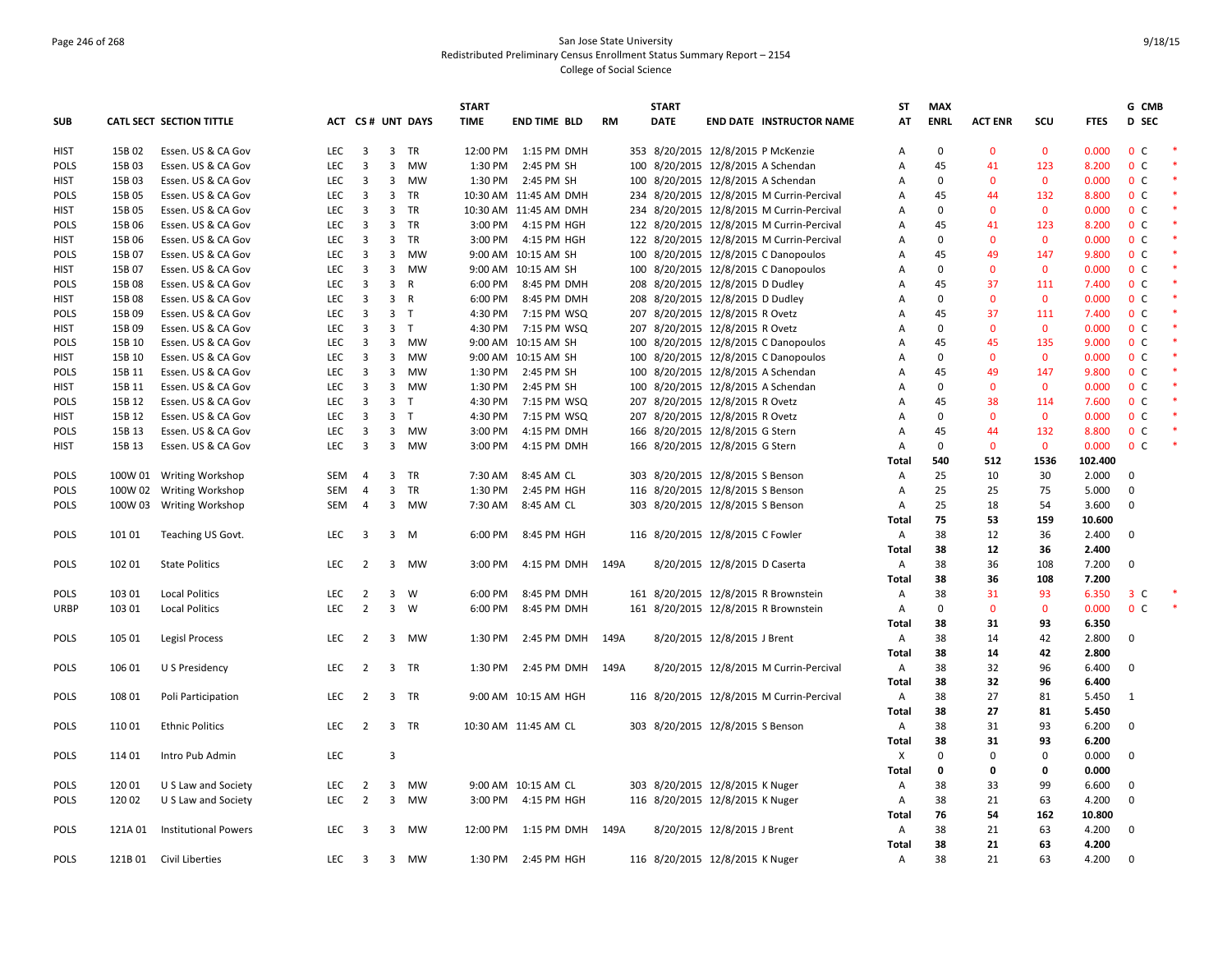### Page 247 of 268 San Jose State University Redistributed Preliminary Census Enrollment Status Summary Report – 2154 College of Social Science

|             |         |                          |            |                         |                         |                  | <b>START</b> |                       |           | <b>START</b> |                                      | ST             | MAX         |                |                                |                | G CMB             |  |
|-------------|---------|--------------------------|------------|-------------------------|-------------------------|------------------|--------------|-----------------------|-----------|--------------|--------------------------------------|----------------|-------------|----------------|--------------------------------|----------------|-------------------|--|
| <b>SUB</b>  |         | CATL SECT SECTION TITTLE |            |                         |                         | ACT CS# UNT DAYS | <b>TIME</b>  | <b>END TIME BLD</b>   | <b>RM</b> | <b>DATE</b>  | END DATE INSTRUCTOR NAME             | AT             | <b>ENRL</b> | <b>ACT ENR</b> | scu                            | <b>FTES</b>    | D SEC             |  |
|             |         |                          |            |                         |                         |                  |              |                       |           |              |                                      | Total          | 38          | 21             | 63                             | 4.200          |                   |  |
| <b>POLS</b> | 13001   | <b>Public Policy</b>     | <b>LEC</b> | $\overline{2}$          | 3                       | MW               |              | 9:00 AM 10:15 AM DMH  |           |              | 356 8/20/2015 12/8/2015 L Gerston    | Α              | 38          | 19             | 57                             | 3.800          | $\mathbf 0$       |  |
|             |         |                          |            |                         |                         |                  |              |                       |           |              |                                      | Total          | 38          | 19             | 57                             | 3.800          |                   |  |
| <b>POLS</b> | 140 01  | <b>European Union</b>    | <b>LEC</b> | 2                       |                         | 3 TR             | 4:30 PM      | 5:45 PM HGH           |           |              | 116 8/20/2015 12/8/2015 D Dudley     | Α              | 38          | 17             | 51                             | 3.400          | $\mathbf{0}$      |  |
| <b>POLS</b> | 14101   | <b>Eurasian Politics</b> | LEC        | $\overline{2}$          |                         | 3 MW             |              | 9:00 AM 10:15 AM HGH  |           |              | 116 8/20/2015 12/8/2015 S Pinnell    | Total<br>Α     | 38<br>38    | 17<br>8        | 51<br>24                       | 3.400<br>1.600 | $\mathbf{0}$      |  |
|             |         |                          |            |                         |                         |                  |              |                       |           |              |                                      | Total          | 38          | 8              | 24                             | 1.600          |                   |  |
| <b>POLS</b> | 14201   | <b>African Politics</b>  | <b>LEC</b> | 2                       | $\overline{3}$          | MW               | 3:00 PM      | 4:15 PM ENG           |           |              | 401 8/20/2015 12/8/2015 S Pinnell    | A              | 38          | 12             | 36                             | 2.400          | 0 <sup>c</sup>    |  |
| AFRS        | 142 01  | <b>African Politics</b>  | LEC        | $\overline{2}$          | $\overline{3}$          | MW               | 3:00 PM      | 4:15 PM ENG           |           |              | 401 8/20/2015 12/8/2015 S Pinnell    | Α              | 0           | $\mathbf 0$    | $\mathbf{0}$                   | 0.000          | 0 <sup>C</sup>    |  |
|             |         |                          |            |                         |                         |                  |              |                       |           |              |                                      | <b>Total</b>   | 38          | 12             | 36                             | 2.400          |                   |  |
| <b>POLS</b> | 144 01  | Middle Eastern Pol       | <b>LEC</b> | $\overline{2}$          | 3                       | <b>TR</b>        |              | 10:30 AM 11:45 AM HGH |           |              | 116 8/20/2015 12/8/2015 C Danopoulos | Α              | 38          | 35             | 105                            | 7.000          | 0 <sup>c</sup>    |  |
| <b>MDES</b> | 144 01  | Middle Eastern Pol       | <b>LEC</b> | $\overline{2}$          | $\mathbf{3}$            | TR               |              | 10:30 AM 11:45 AM HGH |           |              | 116 8/20/2015 12/8/2015 C Danopoulos | Α              | $\mathbf 0$ | $\mathbf{0}$   | $\mathbf 0$                    | 0.000          | 0 <sup>C</sup>    |  |
| JWSS        | 144 01  | Middle Eastern Pol       | <b>LEC</b> | $\overline{2}$          | $\overline{3}$          | TR               |              | 10:30 AM 11:45 AM HGH |           |              | 116 8/20/2015 12/8/2015 C Danopoulos | Α              | 0           | $\mathbf{0}$   | $\mathbf{0}$                   | 0.000          | 0 <sup>c</sup>    |  |
|             |         |                          |            |                         |                         |                  |              |                       |           |              |                                      | Total          | 38          | 35             | 105                            | 7.000          |                   |  |
| POLS        | 146 01  | Latin American Pol       | <b>LEC</b> | $\overline{2}$          |                         | 3 TR             | 3:00 PM      | 4:15 PM DMH           | 149A      |              | 8/20/2015 12/8/2015 S Bejar Lopez    | Α              | 38          | 11             | 33                             | 2.250          | 1                 |  |
| <b>POLS</b> | 15001   | War and Peace            | <b>LEC</b> | $\overline{2}$          |                         | 3 MW             | 4:30 PM      | 5:45 PM HGH           |           |              | 116 8/20/2015 12/8/2015 K Sasikumar  | Total<br>Α     | 38<br>38    | 11<br>37       | 33<br>111                      | 2.250<br>7.400 | $\mathbf 0$       |  |
|             |         |                          |            |                         |                         |                  |              |                       |           |              |                                      | Total          | 38          | 37             | 111                            | 7.400          |                   |  |
| POLS        | 152A 01 | Int'l Organizations/NGOs | LEC        | $\overline{2}$          | 3 <sub>1</sub>          |                  | 6:00 PM      | 8:45 PM HGH           |           |              | 116 8/20/2015 12/8/2015 D Dudley     | Α              | 38          | 19             | 57                             | 3.800          | $\mathbf{0}$      |  |
|             |         |                          |            |                         |                         |                  |              |                       |           |              |                                      | Total          | 38          | 19             | 57                             | 3.800          |                   |  |
| <b>POLS</b> | 154 01  | US Foreign Policy        | <b>LEC</b> | $\overline{2}$          | 3 F                     |                  |              | 9:30 AM 12:15 PM DMH  | 149A      |              | 8/20/2015 12/8/2015 K Sasikumar      | Α              | 38          | 20             | 60                             | 4.000          | $\mathbf 0$       |  |
|             |         |                          |            |                         |                         |                  |              |                       |           |              |                                      | Total          | 38          | 20             | 60                             | 4.000          |                   |  |
| POLS        | 155 01  | WealthOfNations          | <b>LEC</b> | $\overline{2}$          |                         | 3 TR             |              | 12:00 PM 1:15 PM CL   |           |              | 303 8/20/2015 12/8/2015 D Dudley     | Α              | 38          | 34             | 102                            | 6.800          | $\mathbf 0$       |  |
|             |         |                          |            |                         |                         |                  |              |                       |           |              |                                      | Total          | 38          | 34             | 102                            | 6.800          |                   |  |
| <b>POLS</b> | 156 02  | Islam, Pol & West        | SEM        | $\overline{4}$          | 3                       | MW               |              | 10:30 AM 11:45 AM CL  |           |              | 303 8/20/2015 12/8/2015 S Pinnell    | Α              | $\Omega$    | 24             | 72                             | 4.800          | $\mathbf{0}$<br>C |  |
|             |         |                          |            |                         |                         |                  |              |                       |           |              |                                      | Total          | 0           | 24             | 72                             | 4.800          |                   |  |
| POLS        | 160A01  | Class Pol Thought        | LEC        | $\overline{\mathbf{3}}$ | $\overline{3}$          | MW               |              | 9:00 AM 10:15 AM DMH  | 149A      |              | 8/20/2015 12/8/2015 K Peter          | Α<br>Total     | 38<br>38    | 28<br>28       | 84<br>84                       | 5.600<br>5.600 | $\mathbf 0$       |  |
| <b>POLS</b> | 160C01  | Recent Pol Thought       | <b>LEC</b> | 3                       |                         | 3 TR             | 3:00 PM      | 4:15 PM HGH           |           |              | 116 8/20/2015 12/8/2015 L Quill      | Α              | 38          | 30             | 90                             | 6.000          | $\mathbf{0}$      |  |
|             |         |                          |            |                         |                         |                  |              |                       |           |              |                                      | Total          | 38          | 30             | 90                             | 6.000          |                   |  |
| POLS        | 170V 01 | Amer Pol Global          | SEM        | $\overline{\mathbf{3}}$ |                         | 3 MW             | 1:30 PM      | 2:45 PM CL            |           |              | 303 8/20/2015 12/8/2015 S Pinnell    | Α              | 38          | 39             | 117                            | 7.800          | $\mathbf 0$       |  |
|             |         |                          |            |                         |                         |                  |              |                       |           |              |                                      | Total          | 38          | 39             | 117                            | 7.800          |                   |  |
| <b>POLS</b> | 18001   | <b>Indiv Studies</b>     | <b>SUP</b> | 36                      |                         | 3 TBA            |              |                       |           |              | 8/20/2015 12/8/2015                  | Α              | 20          | $\mathbf 0$    | $\mathbf 0$                    | 0.000          | $\mathbf{0}$      |  |
| POLS        | 18002   | <b>Indiv Studies</b>     | SUP        | 36                      | $\overline{3}$          | TBA              |              |                       |           |              | 8/20/2015 12/8/2015                  | $\mathsf{A}$   | 20          | $\Omega$       | $\mathbf 0$                    | 0.000          | $\mathbf{0}$      |  |
| POLS        | 18003   | <b>Indiv Studies</b>     | SUP        | 36                      | $\overline{\mathbf{3}}$ | TBA              |              |                       |           |              | 8/20/2015 12/8/2015                  | Α              | 20          | 0              | $\mathbf 0$                    | 0.000          | $\mathbf 0$       |  |
| <b>POLS</b> | 18004   | <b>Indiv Studies</b>     | <b>SUP</b> | 36                      | 3                       | TBA              |              |                       |           |              | 8/20/2015 12/8/2015                  | A              | 20          | $\Omega$       | $\mathbf 0$                    | 0.000          | 0                 |  |
| <b>POLS</b> | 18006   | <b>Indiv Studies</b>     | <b>SUP</b> | 36                      | $\overline{\mathbf{3}}$ | TBA              |              |                       |           |              | 8/20/2015 12/8/2015                  | $\overline{A}$ | 20          | $\Omega$       | $\mathbf 0$                    | 0.000          | $\mathbf{0}$      |  |
| <b>POLS</b> | 18007   | <b>Indiv Studies</b>     | SUP        | 36                      |                         | 2 TBA            |              |                       |           |              | 8/20/2015 12/8/2015 M Jackson        | $\overline{A}$ | 20<br>120   | 1              | $\overline{2}$<br>$\mathbf{2}$ | 0.133<br>0.133 | $\mathbf{0}$      |  |
| <b>POLS</b> | 18101   | Internships              | SEM        |                         | 3                       |                  |              |                       |           |              |                                      | Total<br>х     | $\mathbf 0$ | 1<br>0         | $\mathbf 0$                    | 0.000          | $\mathbf{0}$      |  |
| <b>POLS</b> | 18102   | Internships              | <b>SEM</b> | 6                       | $\overline{3}$          | W                |              | 4:30 PM 7:15 PM DMH   |           |              | 162 8/20/2015 12/8/2015 G Percival   | A              | 20          | 6              | 18                             | 1.200          | $\mathbf{0}$      |  |
|             |         |                          |            |                         |                         |                  |              |                       |           |              |                                      | <b>Total</b>   | 20          | 6              | 18                             | 1.200          |                   |  |
| POLS        | 184 01  | <b>Directed Reading</b>  | SUP        | 36                      | 3                       | TBA              |              |                       |           |              | 8/20/2015 12/8/2015 F Edwards        | Α              | 10          | $\overline{2}$ | 6                              | 0.500          | $\overline{2}$    |  |
| <b>POLS</b> | 18402   | <b>Directed Reading</b>  | <b>SUP</b> | 36                      | $\overline{3}$          | TBA              |              |                       |           |              | 8/20/2015 12/8/2015 J Brent          | Α              | 10          | 1              | 3                              | 0.200          | $\mathbf 0$       |  |
| <b>POLS</b> | 18403   | <b>Directed Reading</b>  | <b>SUP</b> | 36                      | $\overline{3}$          | TBA              |              |                       |           |              | 8/20/2015 12/8/2015                  | A              | 10          | $\mathbf{0}$   | $\mathbf 0$                    | 0.000          | $\mathbf{0}$      |  |
|             |         |                          |            |                         |                         |                  |              |                       |           |              |                                      | Total          | 30          | 3              | 9                              | 0.700          |                   |  |
| POLS        | 190 01  | Senior Seminar           | SEM        | -5                      | 3                       | MW               |              | 10:30 AM 11:45 AM DMH |           |              | 161 8/20/2015 12/8/2015 G Percival   | Α              | 20          | 22             | 66                             | 4.400          | $\mathbf{0}$      |  |
| POLS        | 19002   | Senior Seminar           | SEM        | - 5                     |                         | 3 TR             |              | 9:00 AM 10:15 AM CL   |           |              | 303 8/20/2015 12/8/2015 C Danopoulos | Α              | 20          | 19             | 57                             | 3.800          | $\mathbf{0}$      |  |
|             |         |                          |            |                         |                         |                  |              |                       |           |              |                                      | Total          | 40          | 41             | 123                            | 8.200          |                   |  |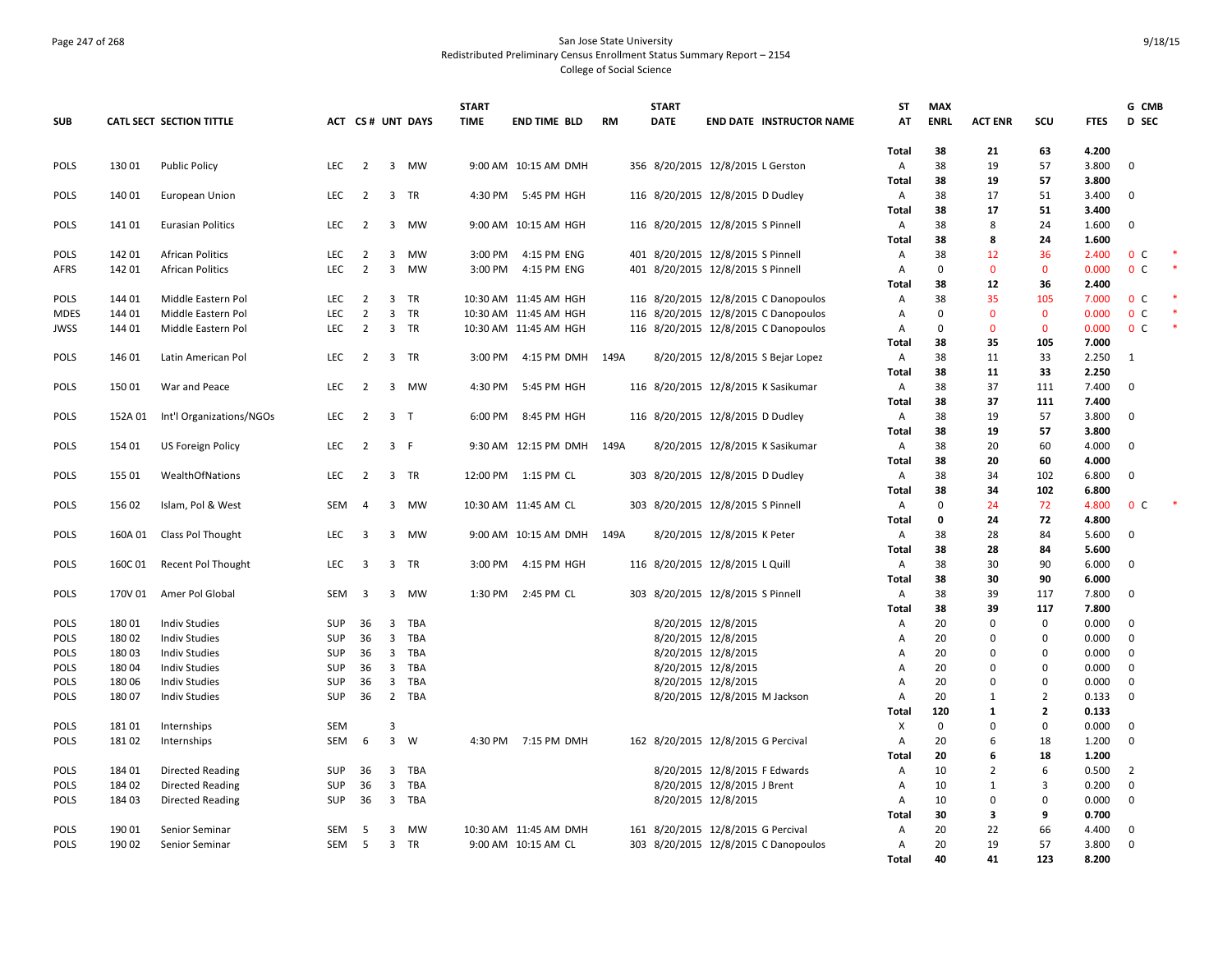# Page 248 of 268 San Jose State University Redistributed Preliminary Census Enrollment Status Summary Report – 2154 College of Social Science

|             |         |                          |            |    |                  | <b>START</b> |              |           | <b>START</b> |                                   | SΤ    | <b>MAX</b>  |                |      |             | G CMB                   |
|-------------|---------|--------------------------|------------|----|------------------|--------------|--------------|-----------|--------------|-----------------------------------|-------|-------------|----------------|------|-------------|-------------------------|
| <b>SUB</b>  |         | CATL SECT SECTION TITTLE |            |    | ACT CS# UNT DAYS | <b>TIME</b>  | END TIME BLD | <b>RM</b> | <b>DATE</b>  | <b>END DATE INSTRUCTOR NAME</b>   | AT    | <b>ENRL</b> | <b>ACT ENR</b> | scu  | <b>FTES</b> | <b>D</b> SEC            |
| <b>POLS</b> | 190H 01 | Honors Thesis            | <b>SUP</b> | 25 | TBA              |              |              |           |              | 8/20/2015 12/8/2015 G Percival    |       |             |                |      | 0.067       | $\mathbf{0}$            |
| <b>POLS</b> | 190H 02 | <b>Honors Thesis</b>     | SUP        | 25 | TBA              |              |              |           |              | 8/20/2015 12/8/2015 C Danopoulos  |       |             |                |      | 0.200       | $\overline{0}$          |
|             |         |                          |            |    |                  |              |              |           |              |                                   | Total | 10          |                |      | 0.267       |                         |
| <b>POLS</b> | 195A 01 | Political Inquiry        | LEC        |    | MW               | 12:00 PM     | 1:15 PM HGH  |           |              | 116 8/20/2015 12/8/2015 M Jackson |       | 38          | 42             | 126  | 8.400       | $\overline{\mathbf{0}}$ |
|             |         |                          |            |    |                  |              |              |           |              |                                   | Total | 38          | 42             | 126  | 8.400       |                         |
|             |         |                          |            |    |                  |              |              |           |              | <b>Political Science Total</b>    |       | 2484        | 1839           | 5508 | 373.950     |                         |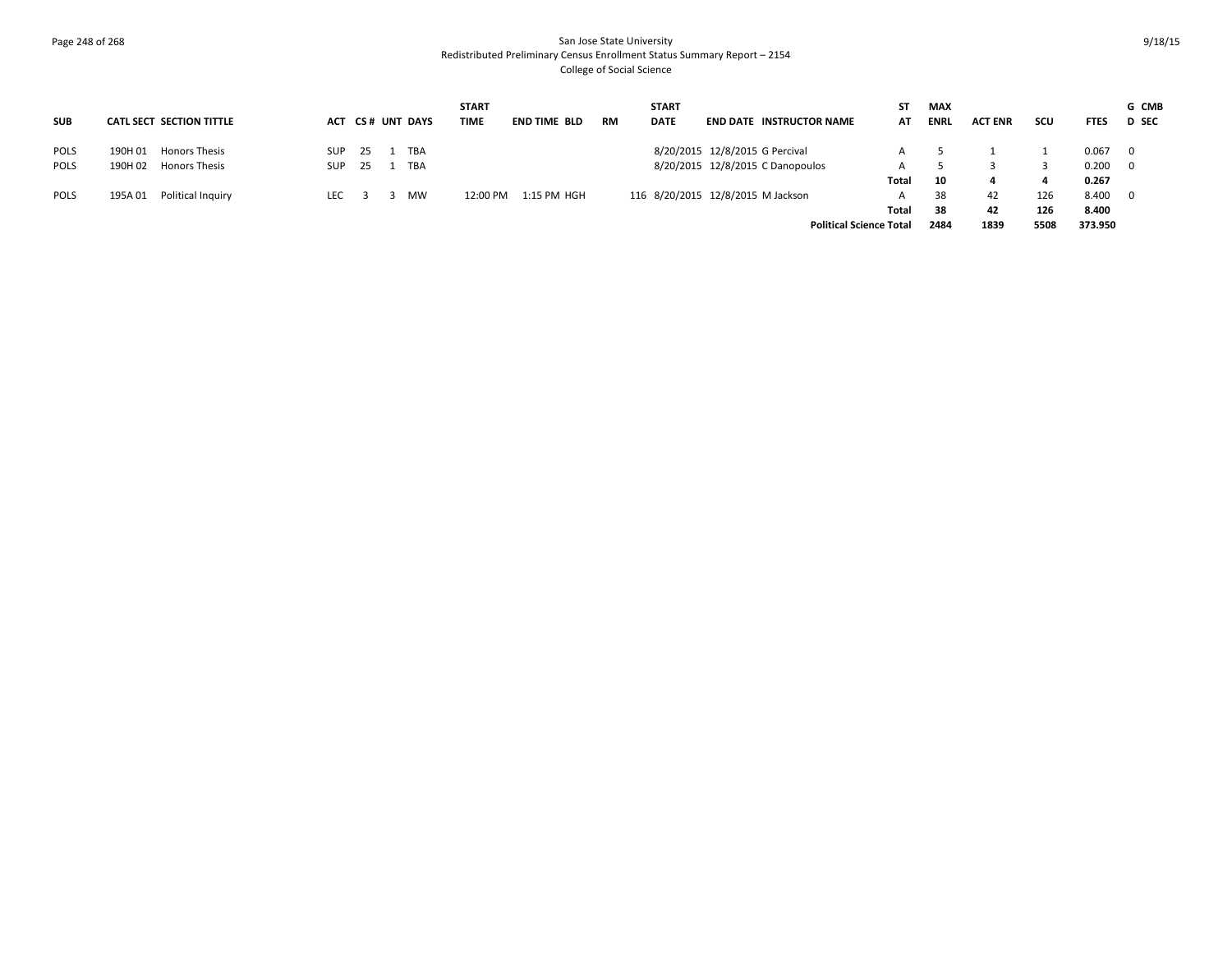# Page 249 of 268 San Jose State University Redistributed Preliminary Census Enrollment Status Summary Report – 2154 College of Social Science

|                   |         |                           |            |                |                         |                  | <b>START</b> |                       |           | <b>START</b>                         |                                                  | <b>ST</b>    | <b>MAX</b>  |                |              |             | G CMB          |  |
|-------------------|---------|---------------------------|------------|----------------|-------------------------|------------------|--------------|-----------------------|-----------|--------------------------------------|--------------------------------------------------|--------------|-------------|----------------|--------------|-------------|----------------|--|
| <b>SUB</b>        |         | CATL SECT SECTION TITTLE  |            |                |                         | ACT CS# UNT DAYS | <b>TIME</b>  | <b>END TIME BLD</b>   | <b>RM</b> | <b>DATE</b>                          | <b>END DATE INSTRUCTOR NAME</b>                  | AT           | <b>ENRL</b> | <b>ACT ENR</b> | SCU          | <b>FTES</b> | <b>D</b> SEC   |  |
| <b>Psychology</b> |         |                           |            |                |                         |                  |              |                       |           |                                      |                                                  |              |             |                |              |             |                |  |
| <b>PSYC</b>       | 101     | General Psychology        | LEC        | $\overline{2}$ | $\overline{3}$          | <b>TR</b>        | 1:30 PM      | 2:45 PM MD            |           | 101 8/20/2015 12/8/2015 G Feist      |                                                  | Α            | 275         | 272            | 816          | 54.400      | $\overline{0}$ |  |
| <b>PSYC</b>       | 102     | <b>General Psychology</b> | LEC        | $\overline{2}$ | 3                       | <b>MW</b>        | 3:00 PM      | 4:15 PM SCI           |           | 164 8/20/2015 12/8/2015 N Rattan     |                                                  | Α            | 115         | 117            | 351          | 23.400      | $\overline{0}$ |  |
| <b>PSYC</b>       | 103     | General Psychology        | <b>LEC</b> | $\overline{2}$ | 3                       | MW               | 3:00 PM      | 4:15 PM MD            |           | 101 8/20/2015 12/8/2015 V Favilla    |                                                  | Α            | 275         | 269            | 807          | 53.800      | $\overline{0}$ |  |
| <b>PSYC</b>       | 104     | <b>General Psychology</b> | <b>LEC</b> | $\overline{2}$ | $\mathbf{3}$            | <b>MW</b>        |              | 10:30 AM 11:45 AM DMH |           | 234 8/20/2015 12/8/2015 S Del Chiaro |                                                  | Α            | 40          | 39             | 117          | 7.800       | $\mathbf 0$    |  |
| <b>PSYC</b>       | 105     | General Psychology        | LEC        | $\overline{2}$ | 3                       | R                | 6:00 PM      | 8:45 PM DMH           |           | 353 8/20/2015 12/8/2015 J Danese     |                                                  | Α            | 40          | 35             | 105          | 7.000       | $\mathbf 0$    |  |
| <b>PSYC</b>       | 1 0 6   | General Psychology        | LEC        | $\overline{2}$ |                         | 3 MW             |              | 10:30 AM 11:45 AM ENG |           |                                      | 232 8/20/2015 12/8/2015 S Macramalla             | А            | 40          | 39             | 117          | 7.800       | $\mathbf 0$    |  |
| <b>PSYC</b>       | 107     | General Psychology        | <b>LEC</b> | $\overline{2}$ | 3                       | $\mathsf{T}$     | 4:30 PM      | 7:15 PM DMH           |           | 353 8/20/2015 12/8/2015 J Danese     |                                                  | Α            | 40          | 38             | 114          | 7.600       | $\mathbf 0$    |  |
| <b>PSYC</b>       | 108     | General Psychology        | LEC        |                | $\overline{3}$          |                  |              |                       |           |                                      |                                                  | X            | $\Omega$    | $\mathbf 0$    | $\mathbf 0$  | 0.000       | $\mathbf 0$    |  |
| <b>PSYC</b>       | 109     | General Psychology        | LEC        | $\overline{2}$ | 3 F                     |                  | 1:00 PM      | 3:45 PM HGH           |           |                                      | 116 8/20/2015 12/8/2015 S Del Chiaro             | Α            | 40          | 38             | 114          | 7.600       | $\mathbf 0$    |  |
|                   |         |                           |            |                |                         |                  |              |                       |           |                                      |                                                  | Total        | 865         | 847            | 2541         | 169.400     |                |  |
| <b>PSYC</b>       | 2Q 01   | Identity / Prejudice      | <b>SEM</b> | -5             |                         | 3 MW             |              | 10:30 AM 11:45 AM DMH |           | 347 8/20/2015 12/8/2015 N Rattan     |                                                  | Α            | 20          | 20             | 60           | 4.000       | $\overline{0}$ |  |
|                   |         |                           |            |                |                         |                  |              |                       |           |                                      |                                                  | Total        | 20          | 20             | 60           | 4.000       |                |  |
| <b>PSYC</b>       | 3001    | Intro Psychbiology        | LEC        | $\overline{2}$ | 3                       | TR               | 12:00 PM     | 1:15 PM WSQ           |           |                                      | 109 8/20/2015 12/8/2015 C Chancellor-Freeland    | Α            | 123         | 123            | 369          | 24.600      | $\overline{0}$ |  |
| <b>PSYC</b>       | 3002    | Intro Psychbiology        | <b>LEC</b> | $\overline{2}$ | 3                       | MW               | 3:00 PM      | 4:15 PM DMH           |           | 356 8/20/2015 12/8/2015 S Trafalis   |                                                  | Α            | 42          | 41             | 123          | 8.200       | $\mathbf 0$    |  |
| <b>PSYC</b>       | 30 03   | Intro Psychbiology        | <b>LEC</b> |                | 3                       |                  |              |                       |           |                                      |                                                  | X            | $\Omega$    | $\Omega$       | $\mathbf 0$  | 0.000       | $\mathbf 0$    |  |
| <b>PSYC</b>       | 30 04   | Intro Psychbiology        | LEC        | $\overline{2}$ | $\overline{3}$          | TR               |              | 9:00 AM 10:15 AM SH   |           |                                      | 312 8/20/2015 12/8/2015 Z Miguel Malaxechevarria | Α            | 42          | 38             | 114          | 7.600       | 0              |  |
|                   |         |                           |            |                |                         |                  |              |                       |           |                                      |                                                  | Total        | 207         | 202            | 606          | 40.400      |                |  |
| <b>PSYC</b>       |         | 100W 01 Writing Workshop  | <b>SEM</b> | $\overline{4}$ | 3                       | <b>MW</b>        | 12:00 PM     | 1:15 PM DMH           |           | 347 8/20/2015 12/8/2015 J Fanos      |                                                  | Α            | 23          | 24             | 72           | 4.800       | $\mathbf{0}$   |  |
| <b>PSYC</b>       |         | 100W 02 Writing Workshop  | <b>SEM</b> | $\overline{4}$ | 3                       | MW               | 1:30 PM      | 2:45 PM DMH           |           | 347 8/20/2015 12/8/2015 J Fanos      |                                                  | Α            | 23          | 25             | 75           | 5.000       | $\mathbf{0}$   |  |
| <b>PSYC</b>       | 100W 03 | <b>Writing Workshop</b>   | SEM        | $\overline{4}$ | 3 <sup>7</sup>          | TR               |              | 10:30 AM 11:45 AM DMH |           |                                      | 347 8/20/2015 12/8/2015 L Jones-Hagata           | A            | 23          | 25             | 75           | 5.000       | $\mathbf 0$    |  |
| <b>PSYC</b>       |         | 100W 04 Writing Workshop  | SEM        | 4              | 3                       | <b>TR</b>        | 4:30 PM      | 5:45 PM DMH           |           | 359 8/20/2015 12/8/2015 S Nadeau     |                                                  | Α            | 23          | 25             | 75           | 5.000       | $\mathbf{0}$   |  |
| <b>PSYC</b>       |         | 100W 05 Writing Workshop  | SEM        | $\overline{4}$ | 3                       | MW               | 3:00 PM      | 4:15 PM CL            |           | 205 8/20/2015 12/8/2015 J Maletis    |                                                  | A            | 23          | 21             | 63           | 4.200       | $\mathbf 0$    |  |
| <b>PSYC</b>       |         | 100W 06 Writing Workshop  | SEM        | $\overline{a}$ | 3                       | MW               |              | 9:00 AM 10:15 AM CL   |           | 306 8/20/2015 12/8/2015 L Huntsman   |                                                  | Α            | 23          | 22             | 66           | 4.400       | 0              |  |
| <b>PSYC</b>       | 100W 07 | <b>Writing Workshop</b>   | SEM        | 4              | 3                       | TR               | 12:00 PM     | 1:15 PM DMH           |           | 356 8/20/2015 12/8/2015 C Foley      |                                                  | Α            | 23          | 24             | 72           | 4.800       | $\mathbf 0$    |  |
| <b>PSYC</b>       | 100W 08 | <b>Writing Workshop</b>   | SEM        | 4              | 3                       | <b>TR</b>        | 7:30 AM      | 8:45 AM DMH           |           |                                      | 347 8/20/2015 12/8/2015 L Jones-Hagata           | A            | 23          | 25             | 75           | 5.000       | $\mathbf 0$    |  |
| <b>PSYC</b>       | 100W 09 | Writing Workshop          | <b>SEM</b> | $\overline{4}$ | 3                       | <b>TR</b>        |              | 9:00 AM 10:15 AM DMH  |           | 347 8/20/2015 12/8/2015 S Pelaprat   |                                                  | Α            | 23          | 25             | 75           | 5.000       | $\mathbf{0}$   |  |
| <b>PSYC</b>       |         | 100W 10 Writing Workshop  | <b>SEM</b> | 4              | 3                       | M                | 6:00 PM      | 8:45 PM DMH           |           | 355 8/20/2015 12/8/2015 R Majzler    |                                                  | А            | 23          | 25             | 75           | 5.000       | $\mathbf 0$    |  |
| <b>PSYC</b>       |         | 100W 11 Writing Workshop  | <b>SEM</b> | 4              |                         | 3 TR             | 1:30 PM      | 2:45 PM DMH           |           |                                      | 347 8/20/2015 12/8/2015 L Jones-Hagata           | Α            | 23          | 23             | 69           | 4.600       | $\mathbf{0}$   |  |
|                   |         |                           |            |                |                         |                  |              |                       |           |                                      |                                                  | Total        | 253         | 264            | 792          | 52.800      |                |  |
| <b>PSYC</b>       | 102 01  | Child Psych               | <b>LEC</b> | $\overline{2}$ | 3                       | <b>TR</b>        |              | 9:00 AM 10:15 AM WSQ  |           | 207 8/20/2015 12/8/2015 R Cooper     |                                                  | Α            | 125         | 126            | 378          | 25.200      | $\Omega$       |  |
| <b>PSYC</b>       | 102 02  | Child Psych               | LEC        | $\overline{2}$ | $\overline{\mathbf{3}}$ | MW               | 4:30 PM      | 5:45 PM WSQ           |           | 207 8/20/2015 12/8/2015 S Duh        |                                                  | Α            | 125         | 128            | 384          | 25.600      | $\mathbf 0$    |  |
|                   |         |                           |            |                |                         |                  |              |                       |           |                                      |                                                  | Total        | 250         | 254            | 762          | 50.800      |                |  |
| <b>PSYC</b>       | 105 01  | <b>Special Topics</b>     | <b>LEC</b> | $\overline{2}$ | 3                       | <b>MW</b>        | 1:30 PM      | 2:45 PM DMH           |           | 359 8/20/2015 12/8/2015 S Duh        |                                                  | Α            | 30          | 29             | 87           | 5.800       | $\mathbf 0$    |  |
|                   |         |                           |            |                |                         |                  |              |                       |           |                                      |                                                  | <b>Total</b> | 30          | 29             | 87           | 5.800       |                |  |
| <b>PSYC</b>       | 10701   | Psych of Women            | <b>LEC</b> | $\overline{2}$ | 3                       | MW               |              | 10:30 AM 11:45 AM DMH |           | 359 8/20/2015 12/8/2015 A Dutt       |                                                  | Α            | 35          | 35             | 105          | 7.000       | 0 <sup>C</sup> |  |
| <b>WOMS</b>       | 107 01  | Psych of Women            | <b>LEC</b> | $\overline{2}$ | $\overline{3}$          | <b>MW</b>        |              | 10:30 AM 11:45 AM DMH |           | 359 8/20/2015 12/8/2015 A Dutt       |                                                  | Α            | $\Omega$    | $\mathbf{0}$   | $\mathbf{0}$ | 0.000       | 0 <sup>o</sup> |  |
| <b>PSYC</b>       | 10702   | Psych of Women            | <b>LEC</b> | $\overline{2}$ | 3                       | <b>TR</b>        | 1:30 PM      | 2:45 PM SH            |           | 311 8/20/2015 12/8/2015 A Caffrey    |                                                  | Α            | 35          | 37             | 111          | 7.400       | 0 <sup>C</sup> |  |
| <b>WOMS</b>       | 10702   | Psych of Women            | <b>LEC</b> | $\overline{2}$ |                         | 3 TR             | 1:30 PM      | 2:45 PM SH            |           | 311 8/20/2015 12/8/2015 A Caffrey    |                                                  | А            | $\mathbf 0$ | $\mathbf{0}$   | $\mathbf 0$  | 0.000       | 0 <sup>c</sup> |  |
|                   |         |                           |            |                |                         |                  |              |                       |           |                                      |                                                  | Total        | 70          | 72             | 216          | 14.400      |                |  |
| <b>PSYC</b>       | 11001   | Abnormal Psy              | LEC        | $\overline{2}$ | 3                       | <b>MW</b>        | 4:30 PM      | 5:45 PM BBC           |           | 202 8/20/2015 12/8/2015 J Maletis    |                                                  | Α            | 119         | 118            | 354          | 23.600      | $\overline{0}$ |  |
| <b>PSYC</b>       | 11002   | Abnormal Psy              | LEC        | $\overline{2}$ | 3                       | MW               |              | 10:30 AM 11:45 AM DMH |           | 355 8/20/2015 12/8/2015 G Callaghan  |                                                  | Α            | 42          | 48             | 144          | 9.600       | 0              |  |
| <b>PSYC</b>       | 11003   | Abnormal Psy              | <b>LEC</b> | $\overline{2}$ |                         | 3 TR             | 3:00 PM      | 4:15 PM DMH           |           | 356 8/20/2015 12/8/2015 E Herb       |                                                  | Α            | 42          | 45             | 135          | 9.000       | $\mathbf 0$    |  |
| <b>PSYC</b>       | 11004   | Abnormal Psy              | <b>LEC</b> | $\overline{2}$ | 3                       | R                | 6:00 PM      | 8:45 PM CL            |           | 202 8/20/2015 12/8/2015 L Tinson     |                                                  | Α            | 42          | 41             | 123          | 8.250       | 1              |  |
| <b>PSYC</b>       | 110 05  | Abnormal Psy              | <b>LEC</b> | $\overline{2}$ | $\overline{3}$          | F                |              | 9:30 AM 12:15 PM DMH  |           | 161 8/20/2015 12/8/2015 S Del Chiaro |                                                  | Α            | 42          | 42             | 126          | 8.400       | $\mathbf{0}$   |  |
| <b>PSYC</b>       | 11006   | Abnormal Psy              | LEC        | $\overline{2}$ | 3                       | W                | 6:00 PM      | 8:45 PM CL            |           | 224 8/20/2015 12/8/2015 L Tinson     |                                                  | A            | 42          | 39             | 117          | 7.800       | $\mathbf{0}$   |  |
| <b>PSYC</b>       | 11007   | Abnormal Psy              | <b>LEC</b> | $\overline{2}$ |                         | 3 MW             |              | 9:00 AM 10:15 AM DMH  |           |                                      | 353 8/20/2015 12/8/2015 S Del Chiaro             | Α            | 42          | 42             | 126          | 8.450       | 1              |  |
|                   |         |                           |            |                |                         |                  |              |                       |           |                                      |                                                  | Total        | 371         | 375            | 1125         | 75.100      |                |  |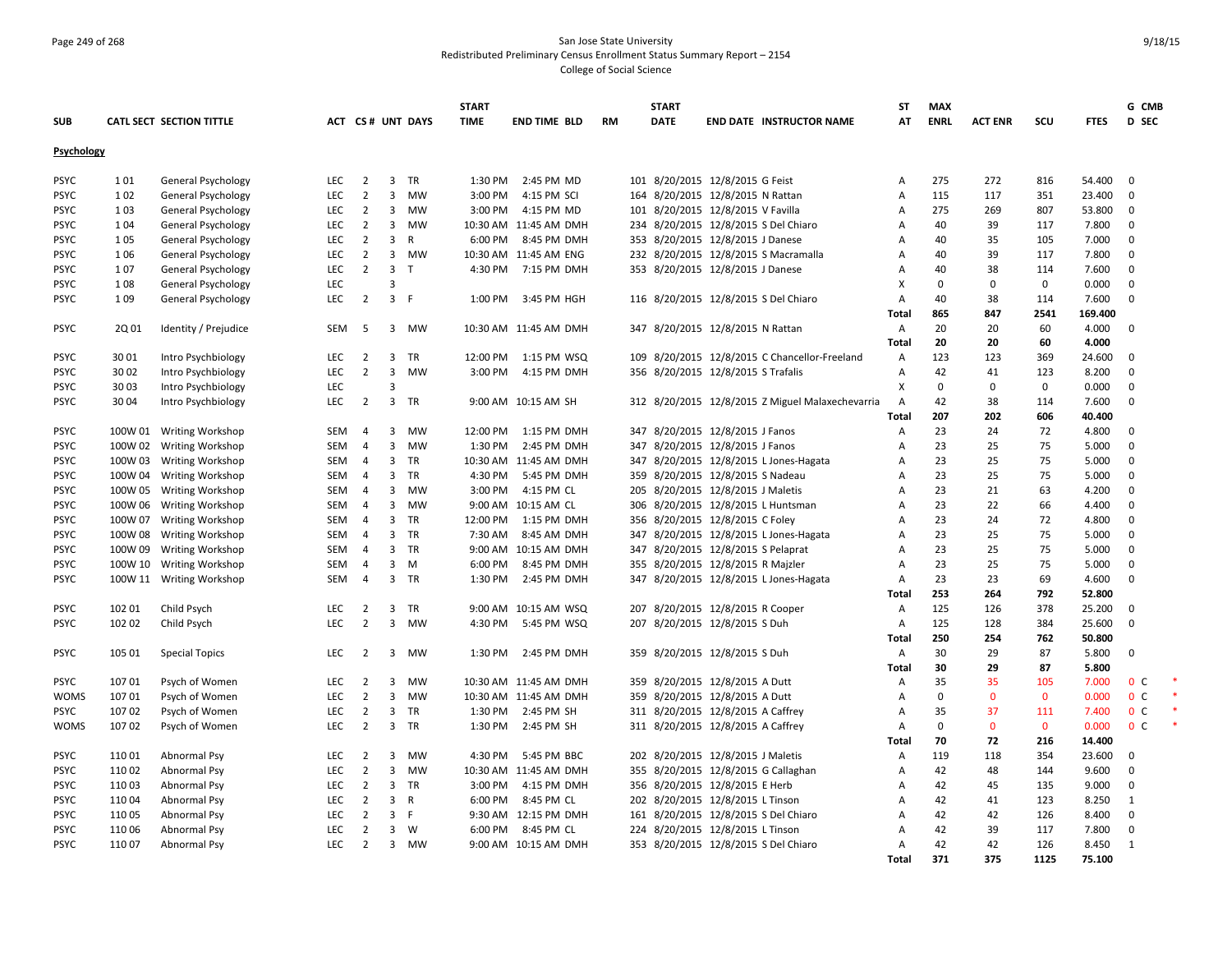# Page 250 of 268 San Jose State University Redistributed Preliminary Census Enrollment Status Summary Report – 2154 College of Social Science

|                            |                    |                                                      |                   |                                  |                    |                         | <b>START</b> |                                               |           | <b>START</b>                        |                                            | <b>ST</b>           | <b>MAX</b>  |                |             |                 | G CMB                      |  |
|----------------------------|--------------------|------------------------------------------------------|-------------------|----------------------------------|--------------------|-------------------------|--------------|-----------------------------------------------|-----------|-------------------------------------|--------------------------------------------|---------------------|-------------|----------------|-------------|-----------------|----------------------------|--|
| <b>SUB</b>                 |                    | CATL SECT SECTION TITTLE                             |                   |                                  |                    | ACT CS# UNT DAYS        | <b>TIME</b>  | <b>END TIME BLD</b>                           | <b>RM</b> | <b>DATE</b>                         | <b>END DATE INSTRUCTOR NAME</b>            | AT                  | <b>ENRL</b> | <b>ACT ENR</b> | scu         | <b>FTES</b>     | D SEC                      |  |
| <b>PSYC</b>                | 11201              | Psych of Adoles                                      | <b>LEC</b>        | $\overline{2}$                   |                    | 3 TR                    |              | 9:00 AM 10:15 AM CL                           |           | 117 8/20/2015 12/8/2015 M Alvarez   |                                            | Α                   | 41          | 41             | 123         | 8.200           | $\Omega$                   |  |
| <b>PSYC</b>                | 112 02             | Psych of Adoles                                      | <b>LEC</b>        | $\overline{2}$                   |                    | 3 TR                    |              | 1:30 PM 2:45 PM DMH                           |           | 355 8/20/2015 12/8/2015 M Alvarez   |                                            | A                   | 41          | 42             | 126         | 8.400           | $\mathbf 0$                |  |
| <b>PSYC</b>                | 11203              | Psych of Adoles                                      | LEC               | $\overline{2}$                   |                    | 3 TR                    |              | 3:00 PM 4:15 PM DMH                           |           | 355 8/20/2015 12/8/2015 M Alvarez   |                                            | A                   | 41          | 41             | 123         | 8.200           | $\Omega$                   |  |
|                            |                    |                                                      |                   |                                  |                    |                         |              |                                               |           |                                     |                                            | Total               | 123         | 124            | 372         | 24.800          |                            |  |
| <b>PSYC</b>                | 11401              | Psych of Aging                                       | <b>LEC</b>        | 2                                | $\overline{3}$     | TBA                     |              |                                               |           |                                     | 8/20/2015 12/8/2015 E Woodhead             | A                   | 35          | 36             | 108         | 7.200           | 0 <sup>c</sup>             |  |
| <b>GERO</b>                | 114 01             | Psych of Aging                                       | <b>LEC</b>        | $\overline{2}$                   |                    | 3 TBA                   |              |                                               |           |                                     | 8/20/2015 12/8/2015 E Woodhead             | A                   | $\mathbf 0$ | $\mathbf 0$    | $\mathbf 0$ | 0.000           | 0 <sup>c</sup>             |  |
|                            |                    |                                                      |                   |                                  |                    |                         |              |                                               |           |                                     |                                            | Total               | 35          | 36             | 108         | 7.200           |                            |  |
| <b>PSYC</b>                | 11701              | Psych Tests & Meas                                   | LEC               | $\overline{2}$                   |                    | 3 MW                    |              | 7:30 AM 8:45 AM DMH                           |           | 355 8/20/2015 12/8/2015 B Oliveira  |                                            | A                   | 43          | 44             | 132         | 8.800           | $\mathbf 0$                |  |
| <b>PSYC</b>                | 11702              | Psych Tests & Meas                                   | LEC               | $\overline{2}$                   | $\overline{3}$     | <b>TR</b>               |              | 9:00 AM 10:15 AM CL                           |           | 202 8/20/2015 12/8/2015 G Feist     |                                            | Α                   | 43          | 50             | 150         | 10.000          | $\mathbf 0$                |  |
| <b>PSYC</b>                | 11703              | Psych Tests & Meas                                   | LEC               | $\overline{2}$                   |                    | 3 MW                    |              | 9:00 AM 10:15 AM DMH                          |           | 355 8/20/2015 12/8/2015 B Oliveira  |                                            | $\overline{A}$      | 43          | 43             | 129         | 8.600           | $\Omega$                   |  |
| <b>PSYC</b>                | 11704              | Psych Tests & Meas                                   | <b>LEC</b>        | $\overline{2}$                   | 3 <sub>T</sub>     |                         | 6:00 PM      | 8:45 PM DMH                                   |           | 355 8/20/2015 12/8/2015 B Oliveira  |                                            | Α                   | 43          | 45             | 135         | 9.000           | $\mathbf 0$                |  |
|                            |                    |                                                      |                   |                                  |                    |                         |              |                                               |           |                                     |                                            | <b>Total</b>        | 172         | 182            | 546         | 36.400          |                            |  |
| <b>PSYC</b>                | 120 10             | Adv Res Meth & Des                                   | LEC               | $\overline{2}$                   |                    | 4 MW                    | 4:30 PM      | 5:45 PM DMH                                   |           | 355 8/20/2015 12/8/2015 R Grose     |                                            | Α                   | 46          | 35             | 105         | 9.333           | $\mathbf 0$                |  |
| <b>PSYC</b>                | 120 11             | Adv Res Meth & Des                                   | <b>ACT</b>        | $\overline{7}$                   | $\mathbf 0$        | M                       | 6:00 PM      | 8:00 PM DMH                                   |           | 339 8/20/2015 12/8/2015 R Grose     |                                            | $\overline{A}$      | 23          | 21             | 21          | 0.000           | $\mathbf 0$                |  |
| <b>PSYC</b>                | 120 12             | Adv Res Meth & Des                                   | ACT               | $\overline{7}$                   | $\mathbf 0$        | W                       | 6:00 PM      | 8:00 PM DMH                                   |           | 339 8/20/2015 12/8/2015 R Grose     |                                            | Α                   | 25          | 14             | 14          | 0.000           | $\mathbf 0$                |  |
| <b>PSYC</b>                | 120 20             | Adv Res Meth & Des                                   | LEC               | $\overline{2}$                   | $\overline{4}$     | MW                      | 1:30 PM      | 2:45 PM DMH                                   |           |                                     | 356 8/20/2015 12/8/2015 S Torabian-Bassiri | Α                   | 46          | 46             | 138         | 12.267          | $\mathbf 0$                |  |
| <b>PSYC</b>                | 120 21             | Adv Res Meth & Des                                   | ACT               | $\overline{7}$                   | $\mathbf 0$        | M                       | 3:00 PM      | 5:00 PM DMH                                   |           |                                     | 339 8/20/2015 12/8/2015 S Torabian-Bassiri | Α                   | 23          | 23             | 23          | 0.000           | $\mathbf 0$                |  |
| <b>PSYC</b>                | 120 22             | Adv Res Meth & Des                                   | <b>ACT</b>        | $\overline{7}$                   | $\mathbf{0}$       | <b>W</b>                | 3:00 PM      | 5:00 PM DMH                                   |           |                                     | 339 8/20/2015 12/8/2015 S Torabian-Bassiri | Α                   | 23          | 23             | 23          | 0.000           | $\mathbf 0$                |  |
| <b>PSYC</b>                | 120 30             | Adv Res Meth & Des                                   | LEC               | $\overline{2}$                   |                    | 4 TR                    | 4:30 PM      | 5:45 PM DMH                                   |           | 355 8/20/2015 12/8/2015 O Rosito    |                                            | Α                   | 46          | 46             | 138         | 12.333          | $\mathbf{1}$               |  |
| <b>PSYC</b>                | 120 31             | Adv Res Meth & Des                                   | ACT               | $\overline{7}$                   | 0 <sub>T</sub>     |                         | 6:00 PM      | 8:00 PM DMH                                   |           | 339 8/20/2015 12/8/2015 O Rosito    |                                            | A                   | 23          | 23             | 23          | 0.000           | $\mathbf 0$                |  |
| <b>PSYC</b>                | 120 32             | Adv Res Meth & Des                                   | <b>ACT</b>        | $\overline{7}$                   | 0                  | $\overline{\mathsf{R}}$ | 6:00 PM      | 8:00 PM DMH                                   |           | 339 8/20/2015 12/8/2015 O Rosito    |                                            | Α                   | 23          | 23             | 23          | 0.000           | $\mathbf{1}$               |  |
| <b>PSYC</b>                | 120 40             | Adv Res Meth & Des                                   | LEC               | $\overline{2}$                   |                    | 4 TR<br>T               | 1:30 PM      | 2:45 PM DMH                                   |           | 227 8/20/2015 12/8/2015 S Trafalis  |                                            | A                   | 46          | 49             | 147         | 13.067          | $\mathbf 0$                |  |
| <b>PSYC</b>                | 12041              | Adv Res Meth & Des                                   | <b>ACT</b>        | $\overline{7}$<br>$\overline{7}$ | $\mathbf 0$<br>0 R |                         | 3:00 PM      | 5:00 PM DMH                                   |           | 339 8/20/2015 12/8/2015 S Trafalis  |                                            | A                   | 23<br>23    | 25<br>24       | 25          | 0.000           | $\mathbf 0$<br>$\mathbf 0$ |  |
| <b>PSYC</b>                | 12042              | Adv Res Meth & Des                                   | <b>ACT</b>        |                                  |                    |                         | 3:00 PM      | 5:00 PM DMH                                   |           | 339 8/20/2015 12/8/2015 S Trafalis  |                                            | A                   | 370         | 352            | 24<br>704   | 0.000<br>47.000 |                            |  |
|                            |                    |                                                      |                   |                                  |                    |                         |              |                                               |           | 339 8/20/2015 12/8/2015 S Trafalis  |                                            | <b>Total</b>        | 22          | 23             | 23          | 3.067           | $\mathbf 0$                |  |
| <b>PSYC</b><br><b>PSYC</b> | 121A 10<br>121A 11 | Adv Res Meth Social/Pers<br>Adv Res Meth Social/Pers | <b>SEM</b><br>LAB | 4<br>16                          |                    | 2 W<br>$0 \quad W$      |              | 10:30 AM 11:30 AM DMH<br>11:45 AM 2:45 PM DMH |           | 339 8/20/2015 12/8/2015 S Trafalis  |                                            | A<br>$\overline{A}$ | 22          | 23             | 23          | 0.000           | $\mathbf 0$                |  |
|                            |                    |                                                      |                   |                                  |                    |                         |              |                                               |           |                                     |                                            | Total               | 44          | 46             | 46          | 3.067           |                            |  |
| <b>PSYC</b>                | 121B 10            | Adv R Met: Cog/Perc                                  | <b>SEM</b>        | 4                                | 2 <sub>T</sub>     |                         |              | 10:30 AM 11:30 AM DMH                         |           | 339 8/20/2015 12/8/2015 G Starkey   |                                            | A                   | 22          | 24             | 24          | 3.200           | $\mathbf 0$                |  |
| <b>PSYC</b>                | 121B 11            | Adv R Met: Cog/Perc                                  | LAB               | 16                               | 0 <sub>T</sub>     |                         | 11:45 AM     | 2:45 PM DMH                                   |           | 339 8/20/2015 12/8/2015 G Starkey   |                                            | A                   | 22          | 24             | 24          | 0.000           | $\mathbf 0$                |  |
|                            |                    |                                                      |                   |                                  |                    |                         |              |                                               |           |                                     |                                            | Total               | 44          | 48             | 48          | 3.200           |                            |  |
| <b>PSYC</b>                | 126 01             | Drugs + Brain & Beh                                  | LEC               | $\overline{2}$                   |                    | 3 TR                    | 3:00 PM      | 4:15 PM DMH                                   |           | 357 8/20/2015 12/8/2015 S Snycerski |                                            | Α                   | 45          | 44             | 132         | 8.800           | 0 <sup>c</sup>             |  |
| НS                         | 12601              | Drugs + Brain & Beh                                  | <b>LEC</b>        | $\overline{2}$                   |                    | 3 TR                    | 3:00 PM      | 4:15 PM DMH                                   |           | 357 8/20/2015 12/8/2015 S Snycerski |                                            | A                   | $\mathbf 0$ | $\mathbf{0}$   | $\mathbf 0$ | 0.000           | 0 <sup>c</sup>             |  |
|                            |                    |                                                      |                   |                                  |                    |                         |              |                                               |           |                                     |                                            | Total               | 45          | 44             | 132         | 8.800           |                            |  |
| <b>PSYC</b>                | 129 01             | Neuroscience                                         | LEC               | $\overline{2}$                   | 3                  | MW                      | 1:30 PM      | 2:45 PM DMH                                   |           | 355 8/20/2015 12/8/2015 V Carr      |                                            | Α                   | 42          | 42             | 126         | 8.400           | 0 <sup>c</sup>             |  |
| <b>BIOL</b>                | 129 01             | Neuroscience                                         | LEC               | $\overline{2}$                   |                    | 3 MW                    | 1:30 PM      | 2:45 PM DMH                                   |           | 355 8/20/2015 12/8/2015 V Carr      |                                            | A                   | $\mathbf 0$ | $\mathbf{0}$   | $\mathbf 0$ | 0.000           | 0 <sup>c</sup>             |  |
|                            |                    |                                                      |                   |                                  |                    |                         |              |                                               |           |                                     |                                            | <b>Total</b>        | 42          | 42             | 126         | 8.400           |                            |  |
| <b>PSYC</b>                | 135 01             | Cognition                                            | <b>SEM</b>        | -5                               | 3                  | MW                      |              | 9:00 AM 10:15 AM CL                           |           |                                     | 117 8/20/2015 12/8/2015 M Van Selst        | Α                   | 42          | 43             | 129         | 8.700           | $\overline{2}$             |  |
| <b>PSYC</b>                | 135 02             | Cognition                                            | SEM               | 5                                |                    | 3 MW                    |              | 10:30 AM 11:45 AM CL                          |           |                                     | 117 8/20/2015 12/8/2015 M Van Selst        | А                   | 42          | 41             | 123         | 8.250           | $\mathbf{1}$               |  |
| <b>PSYC</b>                | 135 03             | Cognition                                            | <b>SEM</b>        | 5                                | $\overline{3}$     | TR                      |              | 12:00 PM 1:15 PM CL                           |           | 117 8/20/2015 12/8/2015 R Cooper    |                                            | A                   | 42          | 44             | 132         | 8.900           | $\overline{2}$             |  |
| <b>PSYC</b>                | 135 04             | Cognition                                            | SEM               | 5                                |                    | 3 TR                    | 1:30 PM      | 2:45 PM CL                                    |           | 117 8/20/2015 12/8/2015 R Cooper    |                                            | A                   | 42          | 42             | 126         | 8.450           | $\mathbf{1}$               |  |
|                            |                    |                                                      |                   |                                  |                    |                         |              |                                               |           |                                     |                                            | Total               | 168         | 170            | 510         | 34.300          |                            |  |
| <b>PSYC</b>                | 13901              | Psy of Person                                        | LEC               | $\overline{2}$                   |                    | $3 \quad W$             | 6:00 PM      | 8:45 PM DMH                                   |           | 208 8/20/2015 12/8/2015 A Harmon    |                                            | A                   | 42          | 44             | 132         | 8.800           | $\Omega$                   |  |
| <b>PSYC</b>                | 13902              | Psy of Person                                        | LEC               | $\overline{2}$                   | 3                  | MW                      | 1:30 PM      | 2:45 PM DMH                                   |           | 348 8/20/2015 12/8/2015 N Wagner    |                                            | A                   | 42          | 43             | 129         | 8.600           | $\mathbf 0$                |  |
| <b>PSYC</b>                | 13903              | Psy of Person                                        | LEC               | $\overline{2}$                   |                    | 3 TR                    | 1:30 PM      | 2:45 PM SH                                    |           | 345 8/20/2015 12/8/2015 N Wagner    |                                            | $\overline{A}$      | 42          | 42             | 126         | 8.400           | $\mathbf 0$                |  |
|                            |                    |                                                      |                   |                                  |                    |                         |              |                                               |           |                                     |                                            | Total               | 126         | 129            | 387         | 25.800          |                            |  |
| <b>PSYC</b>                | 142 01             | Child Psychopathology                                | <b>LEC</b>        | 2                                | $\overline{3}$     | TR                      |              | 9:00 AM 10:15 AM DMH                          |           |                                     | 356 8/20/2015 12/8/2015 S Torabian-Bassiri | $\mathsf{A}$        | 42          | 45             | 135         | 9.050           | 1                          |  |
| <b>PSYC</b>                | 142 02             | Child Psychopathology                                | <b>LEC</b>        | $\overline{2}$                   |                    | 3 MW                    |              | 10:30 AM 11:45 AM DMH                         |           | 353 8/20/2015 12/8/2015 N Wagner    |                                            | A                   | 42          | 43             | 129         | 8.600           | $\mathbf 0$                |  |
| <b>PSYC</b>                | 142 03             | Child Psychopathology                                | <b>LEC</b>        | $\overline{2}$                   |                    | 3 MW                    |              | 7:30 AM 8:45 AM DMH                           |           | 353 8/20/2015 12/8/2015 N Wagner    |                                            | A                   | 42          | 41             | 123         | 8.200           | $\mathbf 0$                |  |
|                            |                    |                                                      |                   |                                  |                    |                         |              |                                               |           |                                     |                                            |                     |             |                |             |                 |                            |  |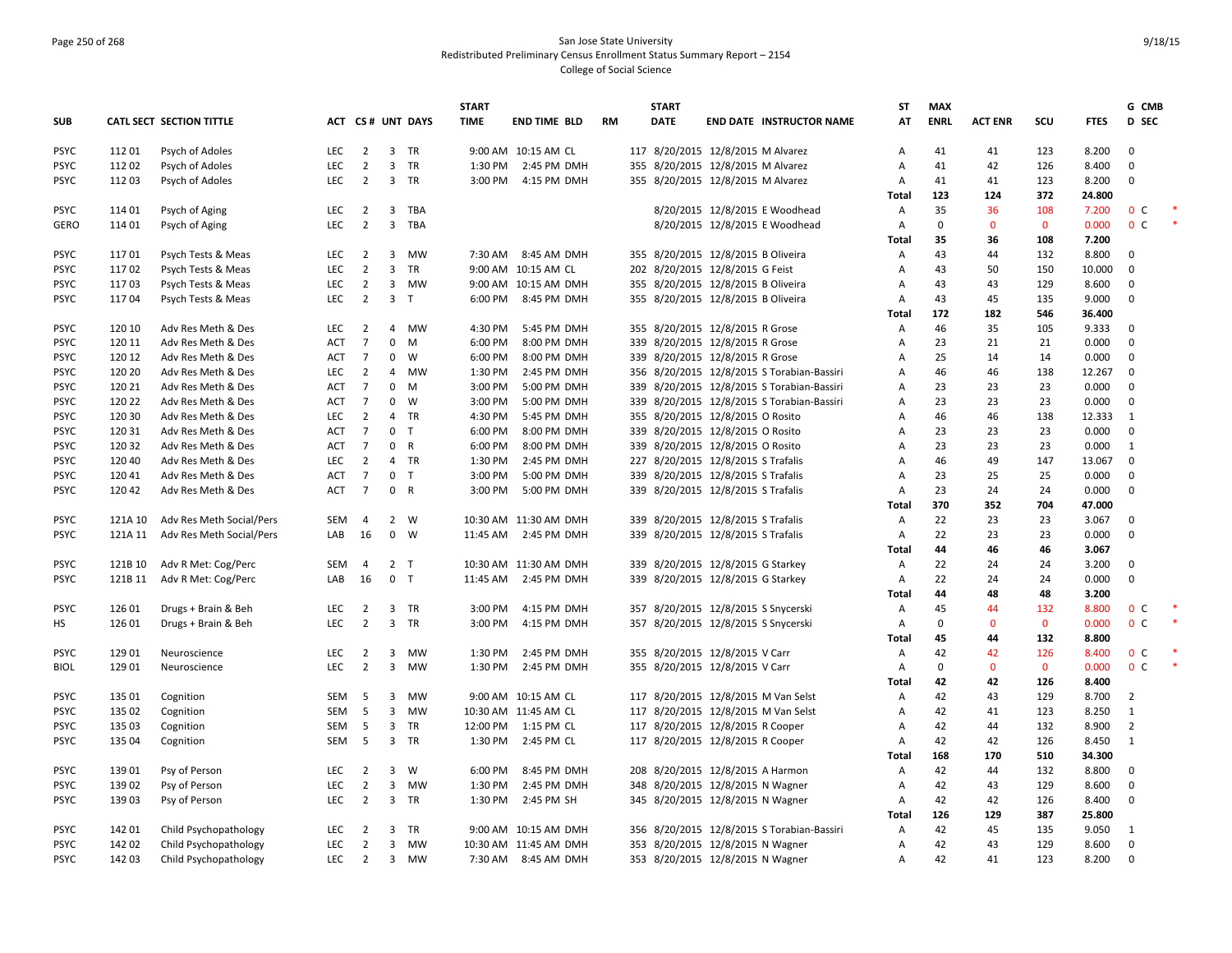### Page 251 of 268 San Jose State University Redistributed Preliminary Census Enrollment Status Summary Report – 2154 College of Social Science

|             |        |                            |            |                         |                         |                  | <b>START</b> |                       |           | <b>START</b> |                                           | <b>ST</b>    | <b>MAX</b>     |                |             |             | G CMB          |
|-------------|--------|----------------------------|------------|-------------------------|-------------------------|------------------|--------------|-----------------------|-----------|--------------|-------------------------------------------|--------------|----------------|----------------|-------------|-------------|----------------|
| <b>SUB</b>  |        | CATL SECT SECTION TITTLE   |            |                         |                         | ACT CS# UNT DAYS | <b>TIME</b>  | <b>END TIME BLD</b>   | <b>RM</b> | <b>DATE</b>  | <b>END DATE INSTRUCTOR NAME</b>           | AT           | <b>ENRL</b>    | <b>ACT ENR</b> | SCU         | <b>FTES</b> | <b>D</b> SEC   |
|             |        |                            |            |                         |                         |                  |              |                       |           |              |                                           | <b>Total</b> | 126            | 129            | 387         | 25.850      |                |
| <b>PSYC</b> | 15301  | Psych in Courtroom         | <b>LEC</b> |                         | 3                       |                  |              |                       |           |              |                                           | X            | $\mathbf 0$    | $\mathbf 0$    | 0           | 0.000       | 0              |
| <b>PSYC</b> | 15302  | Psych in Courtroom         | <b>LEC</b> | $\overline{2}$          | 3 <sub>T</sub>          |                  | 6:00 PM      | 8:45 PM DMH           |           |              | 165 8/20/2015 12/8/2015 R Karlsson        | Α            | 25             | 24             | 72          | 4.850       | 1              |
|             |        |                            |            |                         |                         |                  |              |                       |           |              |                                           | <b>Total</b> | 25             | 24             | 72          | 4.850       |                |
| <b>PSYC</b> | 154 01 | Social Psy                 | LEC        | $\overline{2}$          | 3 F                     |                  |              | 10:00 AM 12:45 PM DMH |           |              | 355 8/20/2015 12/8/2015 C Oyamot          | Α            | 48             | 45             | 135         | 9.000       | $\mathbf 0$    |
| <b>PSYC</b> | 154 02 | Social Psy                 | <b>LEC</b> | $\overline{2}$          |                         | 3 TR             |              | 7:30 AM 8:45 AM DMH   |           |              | 348 8/20/2015 12/8/2015 A Asuncion        | Α            | 48             | 49             | 147         | 9.800       | $\mathbf{0}$   |
| <b>PSYC</b> | 154 03 | Social Psy                 | <b>LEC</b> | 2                       | $\overline{\mathbf{3}}$ | <b>TR</b>        |              | 9:00 AM 10:15 AM DMH  |           |              | 348 8/20/2015 12/8/2015 A Asuncion        | A            | 48             | 51             | 153         | 10.200      | $\mathbf 0$    |
| <b>PSYC</b> | 154 04 | Social Psy                 | LEC        | $\overline{2}$          |                         | 3 MW             |              | 10:30 AM 11:45 AM DMH |           |              | 356 8/20/2015 12/8/2015 C Oyamot          | Α            | 48             | 48             | 144         | 9.600       | $\mathbf 0$    |
|             |        |                            |            |                         |                         |                  |              |                       |           |              |                                           | Total        | 192            | 193            | 579         | 38.600      |                |
| <b>PSYC</b> | 155 01 | Human Learning             | <b>LEC</b> | $\overline{2}$          | 3                       | MW               |              | 10:30 AM 11:45 AM SH  |           |              | 346 8/20/2015 12/8/2015 V Carr            | Α            | 40             | 40             | 120         | 8.000       | $\mathbf{0}$   |
| <b>PSYC</b> | 155 02 | Human Learning             | <b>LEC</b> | $\overline{2}$          | $\mathbf{3}$            | MW               | 3:00 PM      | 4:15 PM DMH           |           |              | 234 8/20/2015 12/8/2015 V Carr            | Α            | 40             | 40             | 120         | 8.000       | $\mathbf 0$    |
| <b>PSYC</b> | 155 03 | Human Learning             | <b>LEC</b> | $\overline{2}$          |                         | 3 TR             | 1:30 PM      | 2:45 PM DMH           |           |              | 359 8/20/2015 12/8/2015 S Snycerski       | Α            | 40             | 40             | 120         | 8.000       | $\mathbf 0$    |
|             |        |                            |            |                         |                         |                  |              |                       |           |              |                                           | Total        | 120            | 120            | 360         | 24.000      |                |
| <b>PSYC</b> | 158 01 | Perception                 | <b>LEC</b> | $\overline{2}$          | $\overline{\mathbf{3}}$ | <b>TR</b>        |              | 9:00 AM 10:15 AM DMH  |           |              | 359 8/20/2015 12/8/2015 C Feria           | Α            | 38             | 39             | 117         | 7.900       | $\overline{2}$ |
| <b>PSYC</b> | 15802  | Perception                 | LEC        | $\overline{2}$          |                         | 3 TR             |              | 1:30 PM 2:45 PM DMH   |           |              | 354 8/20/2015 12/8/2015 C Feria           | Α            | 38             | 38             | 114         | 7.650       | $\mathbf{1}$   |
|             |        |                            |            |                         |                         |                  |              |                       |           |              |                                           | Total        | 76             | 77             | 231         | 15.550      |                |
| <b>PSYC</b> | 16001  | Clinical Psychology        | LEC        | $\overline{2}$          |                         | 3 MW             | 12:00 PM     | 1:15 PM DMH           |           |              | 348 8/20/2015 12/8/2015 N Wagner          | Α            | 44             | 44             | 132         | 8.800       | $\mathbf{0}$   |
| <b>PSYC</b> | 16002  | <b>Clinical Psychology</b> | <b>LEC</b> | $\overline{2}$          | $\overline{3}$          | T                | 6:00 PM      | 8:45 PM DMH           |           |              | 356 8/20/2015 12/8/2015 L Tobin           | Α            | 44             | 41             | 123         | 8.200       | $\mathbf 0$    |
| <b>PSYC</b> | 160 03 | <b>Clinical Psychology</b> | LEC        | $\overline{2}$          |                         | 3 TR             |              | 9:00 AM 10:15 AM DMH  |           |              | 353 8/20/2015 12/8/2015 S Nadeau          | Α            | 44             | 44             | 132         | 8.850       | 1              |
|             |        |                            |            |                         |                         |                  |              |                       |           |              |                                           | Total        | 132            | 129            | 387         | 25.850      |                |
| <b>PSYC</b> | 165 01 | Theory Meth Couns          | <b>LEC</b> | 3                       | 3 F                     |                  | 1:00 PM      | 3:45 PM DMH           |           |              | 161 8/20/2015 12/8/2015 M Ampuero         | Α            | 38             | 35             | 105         | 7.050       | 1              |
| <b>PSYC</b> | 165 02 | Theory Meth Couns          | <b>LEC</b> | $\overline{\mathbf{3}}$ |                         | 3 TR             |              | 4:30 PM 5:45 PM DMH   |           |              | 356 8/20/2015 12/8/2015 E Herb            | Α            | 38             | 35             | 105         | 7.000       | $\Omega$       |
|             |        |                            |            |                         |                         |                  |              |                       |           |              |                                           | Total        | 76             | 70             | 210         | 14.050      |                |
| <b>PSYC</b> | 16701  | Sports Psychology          | LEC        | $\overline{2}$          |                         | 3 TR             |              | 9:00 AM 10:15 AM SPX  |           |              | 163 8/20/2015 12/8/2015 T Semerjian       | Α            | 40             | $\mathbf{0}$   | $\mathbf 0$ | 0.000       | 0 <sup>o</sup> |
|             |        |                            |            |                         |                         |                  |              |                       |           |              |                                           | <b>Total</b> | 40             | 0              | 0           | 0.000       |                |
| <b>PSYC</b> | 17001  | <b>Indus Psy</b>           | LEC        | $\overline{2}$          |                         | $3 \quad W$      | 6:00 PM      | 8:45 PM HGH           |           |              | 122 8/20/2015 12/8/2015 H Pila            | Α            | 42             | 38             | 114         | 7.600       | 0              |
| <b>PSYC</b> | 17002  | Indus Psy                  | <b>LEC</b> | $\overline{2}$          | $\overline{\mathbf{3}}$ | $\top$           | 3:00 PM      | 5:45 PM CL            |           |              | 117 8/20/2015 12/8/2015 T Shirley         | Α            | 42             | 41             | 123         | 8.200       | $\Omega$       |
|             |        |                            |            |                         |                         |                  |              |                       |           |              |                                           | Total        | 84             | 79             | 237         | 15.800      |                |
| <b>PSYC</b> | 17301  | <b>Human Factors</b>       | <b>LEC</b> | $\overline{2}$          |                         | 3 MW             | 12:00 PM     | 1:15 PM DMH           |           |              | 359 8/20/2015 12/8/2015 D Kalar           | Α            | 38             | 36             | 108         | 7.200       | $\Omega$       |
|             |        |                            |            |                         |                         |                  |              |                       |           |              |                                           | Total        | 38             | 36             | 108         | 7.200       |                |
| <b>PSYC</b> | 175 01 | Management Psy             | <b>LEC</b> | $\overline{2}$          |                         | 3 M              | 6:00 PM      | 8:45 PM HGH           |           |              | 122 8/20/2015 12/8/2015 H Pila            | Α            | 35             | 33             | 99          | 6.600       | $\mathbf 0$    |
|             |        |                            |            |                         |                         |                  |              |                       |           |              |                                           | Total        | 35             | 33             | 99          | 6.600       |                |
| <b>PSYC</b> | 18001  | Indiv Studies              | SUP        | 36                      | 4                       | TBA              |              |                       |           |              | 8/20/2015 12/8/2015                       | Α            | $\mathbf 0$    | $\mathbf{1}$   | $\pmb{0}$   | 0.067       | $\mathbf 0$    |
| <b>PSYC</b> | 18002  | <b>Indiv Studies</b>       | <b>SUP</b> | 36                      | 1                       | TBA              |              |                       |           |              | 8/20/2015 12/8/2015 C Chancellor-Freeland | Α            | 3              | 1              | 1           | 0.067       | $\mathbf 0$    |
| <b>PSYC</b> | 18003  | <b>Indiv Studies</b>       | <b>SUP</b> | 36                      |                         | 1 TBA            |              |                       |           |              | 8/20/2015 12/8/2015 M Van Selst           | Α            | 3              | $\Omega$       | $\mathbf 0$ | 0.000       | $\mathbf{0}$   |
| <b>PSYC</b> | 18004  | <b>Indiv Studies</b>       | <b>SUP</b> | 36                      |                         | 1 TBA            |              |                       |           |              | 8/20/2015 12/8/2015                       | А            | 3              | $\Omega$       | $\mathbf 0$ | 0.000       | $\mathbf{0}$   |
| <b>PSYC</b> | 18005  | <b>Indiv Studies</b>       | <b>SUP</b> | 36                      |                         | 1 TBA            |              |                       |           |              | 8/20/2015 12/8/2015                       | А            | $\overline{3}$ | 0              | $\pmb{0}$   | 0.000       | $\mathbf 0$    |
| <b>PSYC</b> | 18006  | <b>Indiv Studies</b>       | <b>SUP</b> | 36                      |                         | 2 TBA            |              |                       |           |              | 8/20/2015 12/8/2015                       | А            | 3              | $\Omega$       | $\mathbf 0$ | 0.000       | $\mathbf{0}$   |
| <b>PSYC</b> | 18007  | <b>Indiv Studies</b>       | <b>SUP</b> | 36                      | $\overline{2}$          | TBA              |              |                       |           |              | 8/20/2015 12/8/2015                       | А            | 3              | $\Omega$       | $\mathbf 0$ | 0.000       | $\mathbf 0$    |
| <b>PSYC</b> | 18008  | <b>Indiv Studies</b>       | SUP        | 36                      |                         | 2 TBA            |              |                       |           |              | 8/20/2015 12/8/2015                       | A            | $\overline{3}$ | $\Omega$       | $\pmb{0}$   | 0.000       | $\mathbf 0$    |
| <b>PSYC</b> | 18009  | <b>Indiv Studies</b>       | <b>SUP</b> | 36                      | $\overline{2}$          | TBA              |              |                       |           |              | 8/20/2015 12/8/2015                       | А            | $\overline{3}$ | $\mathbf 0$    | 0           | 0.000       | 0              |
| <b>PSYC</b> | 180 10 | <b>Indiv Studies</b>       | <b>SUP</b> | 36                      |                         | 1 TBA            |              |                       |           |              | 8/20/2015 12/8/2015 A Rogers              | Α            | $\overline{2}$ | $\mathbf 0$    | 0           | 0.000       | $\mathbf 0$    |
| <b>PSYC</b> | 180 12 | <b>Indiv Studies</b>       | <b>SUP</b> | 36                      | $\overline{\mathbf{3}}$ | TBA              |              |                       |           |              | 8/20/2015 12/8/2015 E Klaw                | A            | $\overline{3}$ | $\overline{3}$ | 9           | 0.600       | $\mathbf{0}$   |
| <b>PSYC</b> | 180 13 | <b>Indiv Studies</b>       | <b>SUP</b> | 36                      | $\overline{3}$          | TBA              |              |                       |           |              | 8/20/2015 12/8/2015 A Prins               | Α            | $\overline{3}$ | 0              | $\pmb{0}$   | 0.000       | $\mathbf 0$    |
| <b>PSYC</b> | 180 14 | <b>Indiv Studies</b>       | <b>SUP</b> | 36                      | $\overline{3}$          | TBA              |              |                       |           |              | 8/20/2015 12/8/2015                       | А            | 3              | $\Omega$       | 0           | 0.000       | $\mathbf 0$    |
| <b>PSYC</b> | 180 15 | <b>Indiv Studies</b>       | <b>SUP</b> | 36                      | $\overline{\mathbf{3}}$ | TBA              |              |                       |           |              | 8/20/2015 12/8/2015                       | A            | 3              | $\Omega$       | $\mathbf 0$ | 0.000       | $\mathbf 0$    |
|             |        |                            |            |                         |                         |                  |              |                       |           |              |                                           | <b>Total</b> | 38             | 5              | 10          | 0.733       |                |
| <b>PSYC</b> | 184 01 | Directed Reading           | <b>SUP</b> | 36                      | 4                       | TBA              |              |                       |           |              | 8/20/2015 12/8/2015                       | Α            | $\Omega$       | $\Omega$       | $\mathbf 0$ | 0.000       | 0              |
| <b>PSYC</b> | 184 02 | <b>Directed Reading</b>    | SUP        | 36                      |                         | 1 TBA            |              |                       |           |              | 8/20/2015 12/8/2015                       | А            | $\mathbf{a}$   | $\Omega$       | $\Omega$    | 0.000       | $\Omega$       |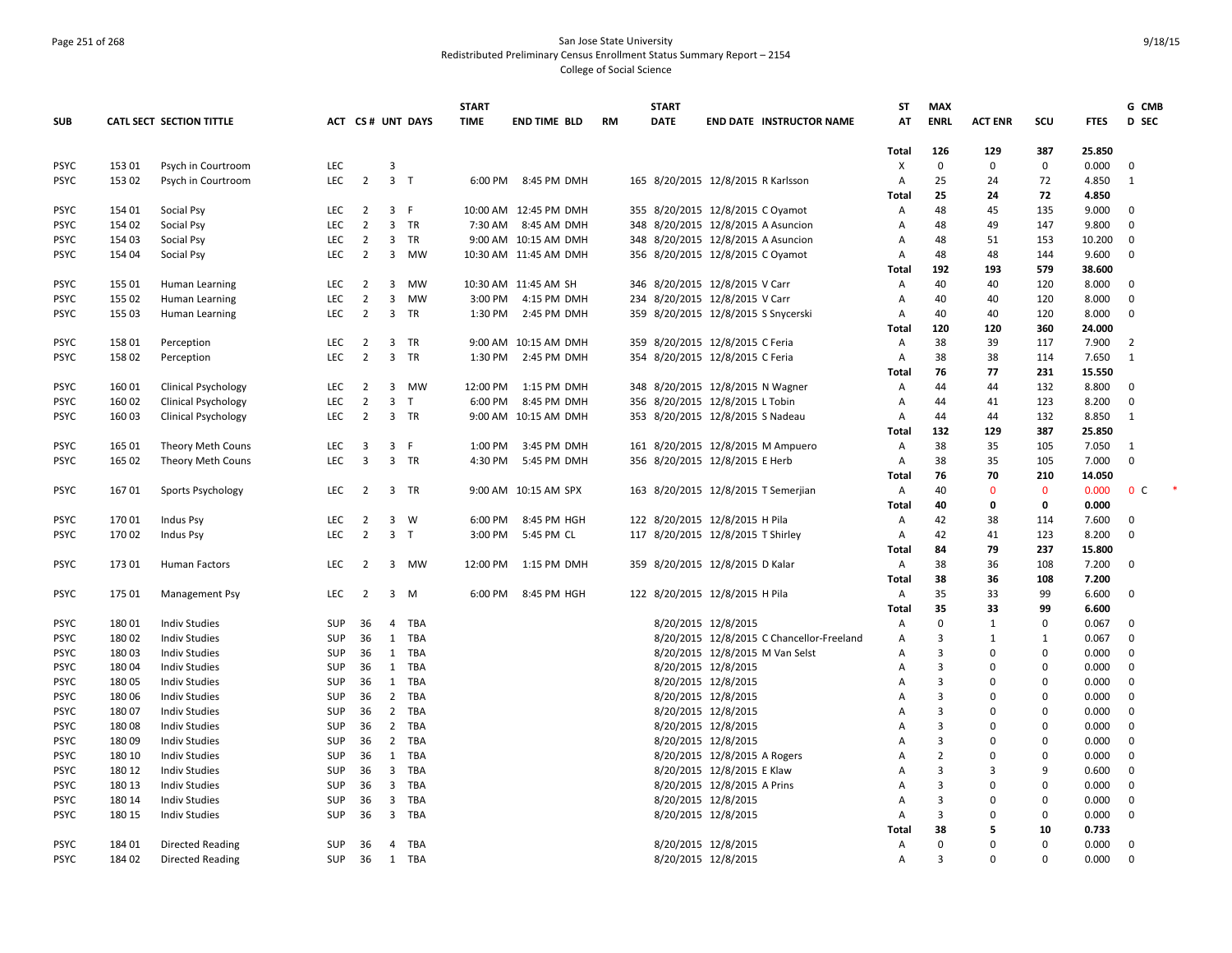# Page 252 of 268 San Jose State University Redistributed Preliminary Census Enrollment Status Summary Report – 2154 College of Social Science

|             |         |                                |            |                |                         |                  | <b>START</b> |                       |           | <b>START</b> |                                           | <b>ST</b>      | <b>MAX</b>              |                |                |             | G CMB        |
|-------------|---------|--------------------------------|------------|----------------|-------------------------|------------------|--------------|-----------------------|-----------|--------------|-------------------------------------------|----------------|-------------------------|----------------|----------------|-------------|--------------|
| <b>SUB</b>  |         | CATL SECT SECTION TITTLE       |            |                |                         | ACT CS# UNT DAYS | <b>TIME</b>  | <b>END TIME BLD</b>   | <b>RM</b> | DATE         | <b>END DATE INSTRUCTOR NAME</b>           | AT             | <b>ENRL</b>             | <b>ACT ENR</b> | scu            | <b>FTES</b> | D SEC        |
| <b>PSYC</b> | 184 03  | <b>Directed Reading</b>        | <b>SUP</b> | 36             |                         | 1 TBA            |              |                       |           |              | 8/20/2015 12/8/2015                       | А              | $\overline{3}$          | $\mathbf 0$    | $\mathbf 0$    | 0.000       | $\mathbf 0$  |
| PSYC        | 18405   | <b>Directed Reading</b>        | <b>SUP</b> | 36             | $\overline{2}$          | TBA              |              |                       |           |              | 8/20/2015 12/8/2015 M Van Selst           | A              | $\overline{3}$          | $\Omega$       | $\mathbf 0$    | 0.000       | $\mathbf 0$  |
| <b>PSYC</b> | 184 06  | <b>Directed Reading</b>        | <b>SUP</b> | 36             | $\overline{\mathbf{3}}$ | TBA              |              |                       |           |              | 8/20/2015 12/8/2015 S Del Chiaro          | Α              | $\overline{\mathbf{3}}$ | 4              | 12             | 0.850       | 1            |
| <b>PSYC</b> | 184 07  | <b>Directed Reading</b>        | <b>SUP</b> | 36             | 4                       | TBA              |              |                       |           |              | 8/20/2015 12/8/2015                       | A              | $\overline{3}$          | C              | $\mathbf 0$    | 0.000       | $\mathbf 0$  |
| <b>PSYC</b> | 18408   | <b>Directed Reading</b>        | <b>SUP</b> | 36             | $\overline{\mathbf{3}}$ | TBA              |              |                       |           |              | 8/20/2015 12/8/2015                       | $\overline{A}$ | $\overline{3}$          | $\Omega$       | $\mathbf 0$    | 0.000       | $\mathbf 0$  |
| <b>PSYC</b> | 184 09  | <b>Directed Reading</b>        | <b>SUP</b> | 36             | $2^{\circ}$             | TBA              |              |                       |           |              | 8/20/2015 12/8/2015 C Chancellor-Freeland | A              | $\overline{3}$          | 1              | $\overline{2}$ | 0.133       | $\mathbf 0$  |
|             |         |                                |            |                |                         |                  |              |                       |           |              |                                           | Total          | 21                      | 5              | 14             | 0.983       |              |
| <b>PSYC</b> | 18601   | Psych Field Wk                 | <b>SUP</b> | 36             | 4                       | TBA              |              |                       |           |              | 8/20/2015 12/8/2015                       | Α              | $\mathbf 0$             | $\Omega$       | $\mathbf 0$    | 0.000       | 0            |
| <b>PSYC</b> | 186 02  | Psych Field Wk                 | <b>SUP</b> | 36             | 1                       | TBA              |              |                       |           |              | 8/20/2015 12/8/2015                       | А              | 3                       | 0              | $\mathbf 0$    | 0.000       | 0            |
| <b>PSYC</b> | 186 04  | Psych Field Wk                 | SUP        | 36             | $\overline{2}$          | TBA              |              |                       |           |              | 8/20/2015 12/8/2015                       | Α              | $\overline{3}$          | $\Omega$       | $\mathbf 0$    | 0.000       | $\mathbf 0$  |
| <b>PSYC</b> | 186 05  | Psych Field Wk                 | SUP        | 36             | $\overline{\mathbf{3}}$ | TBA              |              |                       |           |              | 8/20/2015 12/8/2015 A Prins               | А              | $\overline{3}$          | $\mathfrak{p}$ | 6              | 0.400       | 0            |
| <b>PSYC</b> | 18608   | Psych Field Wk                 | <b>SUP</b> | 36             | 4                       | TBA              |              |                       |           |              | 8/20/2015 12/8/2015 A Prins               | A              | $\overline{3}$          | 1              | $\overline{4}$ | 0.267       | $\mathbf{0}$ |
|             |         |                                |            |                |                         |                  |              |                       |           |              |                                           | Total          | 12                      | 3              | 10             | 0.667       |              |
| <b>PSYC</b> | 190 01  | <b>Current Issues Capstone</b> | SEM        | 5              | 3                       | <b>MW</b>        |              | 9:00 AM 10:15 AM DMH  |           |              | 359 8/20/2015 12/8/2015 G Callaghan       | Α              | 23                      | 26             | 78             | 5.200       | $\mathbf 0$  |
| <b>PSYC</b> | 190 02  | <b>Current Issues Capstone</b> | SEM        | 5              | $\overline{3}$          | <b>MW</b>        | 3:00 PM      | 4:15 PM DMH           |           |              | 347 8/20/2015 12/8/2015 E Klaw            | Α              | 23                      | 23             | 69             | 4.600       | 0            |
| <b>PSYC</b> | 19003   | <b>Current Issues Capstone</b> | <b>SEM</b> | -5             | 3                       | TR               |              | 10:30 AM 11:45 AM DMH | 359       |              | 8/20/2015 12/8/2015 C Chancellor-Freeland | A              | 23                      | 20             | 60             | 4.000       | $\mathbf 0$  |
| <b>PSYC</b> | 190 04  | <b>Current Issues Capstone</b> | SEM        | 5              | 3                       | TR               | 1:30 PM      | 2:45 PM ENG           |           |              | 327 8/20/2015 12/8/2015 J Gregg           | А              | 23                      | 28             | 84             | 5.600       | $\mathbf 0$  |
| <b>PSYC</b> | 190 05  | <b>Current Issues Capstone</b> | SEM        | 5              | 3                       | M                | 4:30 PM      | 7:15 PM DMH           | 347       |              | 8/20/2015 12/8/2015 J Fanos               | Α              | 23                      | 27             | 81             | 5.400       | $\mathbf 0$  |
| <b>PSYC</b> | 19006   | <b>Current Issues Capstone</b> | SEM        | 5              | $\overline{3}$          | W                | 4:30 PM      | 7:15 PM DMH           |           |              | 347 8/20/2015 12/8/2015 J Fanos           | A              | 23                      | 27             | 81             | 5.400       | $\mathbf 0$  |
|             |         |                                |            |                |                         |                  |              |                       |           |              |                                           | Total          | 138                     | 151            | 453            | 30.200      |              |
| <b>PSYC</b> | 19101   | Psych of Prejudice             | LEC        | $\overline{2}$ | 3                       | TBA              |              |                       |           |              | 8/20/2015 12/8/2015                       | Α              | 42                      | 39             | 117            | 7.800       | $\mathbf 0$  |
| <b>PSYC</b> | 19102   | Psych of Prejudice             | LEC        | $\overline{2}$ | $\mathbf{3}$            | TBA              |              |                       |           |              | 8/20/2015 12/8/2015                       | A              | 42                      | 38             | 114            | 7.600       | $\mathbf 0$  |
| <b>PSYC</b> | 19103   | Psych of Prejudice             | <b>LEC</b> | $\overline{2}$ | $\overline{3}$          | TR               | 12:00 PM     | 1:15 PM DMH           |           |              | 348 8/20/2015 12/8/2015 A Asuncion        | A              | 42                      | 40             | 120            | 8.000       | $\mathbf 0$  |
| <b>PSYC</b> | 191 04  | Psych of Prejudice             | LEC        | $\overline{2}$ | 3                       | TR               | 1:30 PM      | 2:45 PM DMH           |           |              | 348 8/20/2015 12/8/2015 A Asuncion        | А              | 42                      | 40             | 120            | 8.000       | 0            |
| <b>PSYC</b> | 191 05  | Psych of Prejudice             | LEC        | $\overline{2}$ | $\mathbf{3}$            | MW               | 12:00 PM     | 1:15 PM CL            |           |              | 117 8/20/2015 12/8/2015 N Rattan          | A              | 42                      | 44             | 132            | 8.800       | $\mathbf 0$  |
|             |         |                                |            |                |                         |                  |              |                       |           |              |                                           | Total          | 210                     | 201            | 603            | 40.200      |              |
| <b>PSYC</b> | 19901   | Senior Hon Thesis              | <b>SUP</b> | 36             | $\overline{3}$          | TBA              |              |                       |           |              | 8/20/2015 12/8/2015 L Jones-Hagata        | Α              | $\overline{2}$          | 1              | 3              | 0.200       | $\mathbf{0}$ |
| <b>PSYC</b> | 199 02  | Senior Hon Thesis              | SUP        | 36             | $\overline{3}$          | TBA              |              |                       |           |              | 8/20/2015 12/8/2015 C Oyamot              | А              | $\overline{2}$          | 1              | 3              | 0.200       | $\mathbf 0$  |
|             |         |                                |            |                |                         |                  |              |                       |           |              |                                           | Total          | 4                       | $\overline{2}$ | 6              | 0.400       |              |
| <b>PSYC</b> | 203A 01 | <b>Clinical Assess I</b>       | <b>SEM</b> | -5             | $\overline{3}$          | M                | 12:00 PM     | 2:45 PM DMH           |           |              | 308 8/20/2015 12/8/2015 G Callaghan       | Α              | 13                      | 12             | 36             | 3.000       | 12           |
|             |         |                                |            |                |                         |                  |              |                       |           |              |                                           | Total          | 13                      | 12             | 36             | 3.000       |              |
| <b>PSYC</b> | 204 01  | Grad Sem Dev Psyc              | SEM        | 5              | 3                       | TR               |              | 10:30 AM 11:45 AM DMH |           |              | 353 8/20/2015 12/8/2015 M Alvarez         | Α              | 13                      | 10             | 30             | 2.500       | 10           |
|             |         |                                |            |                |                         |                  |              |                       |           |              |                                           | Total          | 13                      | 10             | 30             | 2.500       |              |
| <b>PSYC</b> | 208 01  | Fam Assesmt/Intrv              | SEM        | 5              | $\overline{3}$          | $\mathsf{R}$     | 12:00 PM     | 2:45 PM DMH           |           |              | 308 8/20/2015 12/8/2015 A Prins           | A              | 13                      | 12             | 36             | 3.000       | 12           |
|             |         |                                |            |                |                         |                  |              |                       |           |              |                                           | Total          | 13                      | 12             | 36             | 3.000       |              |
| <b>PSYC</b> | 210 01  | Adsv Psychopath                | SEM        | 5              | 3 R                     |                  |              | 9:00 AM 11:45 AM DMH  |           |              | 308 8/20/2015 12/8/2015 J Gregg           | Α              | 13                      | 12             | 36             | 3.000       | 12           |
|             |         |                                |            |                |                         |                  |              |                       |           |              |                                           | <b>Total</b>   | 13                      | 12             | 36             | 3.000       |              |
| <b>PSYC</b> | 21101   | Child Psychopathol             | <b>SEM</b> |                | 3                       |                  |              |                       |           |              |                                           | Х              | $\mathbf 0$             | $\Omega$       | $\mathbf{0}$   | 0.000       | $\mathbf 0$  |
|             |         |                                |            |                |                         |                  |              |                       |           |              |                                           | Total          | $\mathbf 0$             | 0              | 0              | 0.000       |              |
| <b>PSYC</b> | 22201   | Gender Ethnic Iss              | SEM        | 5              | $\overline{3}$          | W                |              | 12:00 PM 2:45 PM DMH  |           |              | 308 8/20/2015 12/8/2015 E Klaw            | А              | 13                      | 12             | 36             | 3.000       | 12           |
|             |         |                                |            |                |                         |                  |              |                       |           |              |                                           | Total          | 13                      | 12             | 36             | 3.000       |              |
| <b>PSYC</b> | 224A 01 | Clin Psych Prac I              | <b>SUP</b> | 25             | 3                       | TBA              |              |                       |           |              | 8/20/2015 12/8/2015 E Klaw                | A              | 13                      | 11             | 33             | 2.750       | 11           |
|             |         |                                |            |                |                         |                  |              |                       |           |              |                                           | Total          | 13                      | 11             | 33             | 2.750       |              |
| <b>PSYC</b> | 226 01  | <b>Addictions &amp; Tmt</b>    | <b>SEM</b> | 6              | $\overline{3}$          | M                |              | 9:00 AM 11:45 AM DMH  |           |              | 308 8/20/2015 12/8/2015 E Woodhead        | Α              | 13                      | 11             | 33             | 2.750       | -11          |
|             |         |                                |            |                |                         |                  |              |                       |           |              |                                           | Total          | 13                      | 11             | 33             | 2.750       |              |
| PSYC        | 228 01  | Prof Eth Psyglsts              | SEM        | -5             | 3                       | W                |              | 9:00 AM 11:45 AM DMH  |           |              | 308 8/20/2015 12/8/2015 E Woodhead        | Α              | 13                      | 12             | 36             | 3.000       | 12           |
|             |         |                                |            |                |                         |                  |              |                       |           |              |                                           | Total          | 13                      | 12             | 36             | 3.000       |              |
| <b>PSYC</b> | 240 01  | App Psychometrics              | SEM        | - 5            |                         | 3 MW             | 3:00 PM      | 4:15 PM ENG           |           |              | 303 8/20/2015 12/8/2015 H Tokunaga        | А              | 22                      | 22             | 66             | 5.500       | 22           |
|             |         |                                |            |                |                         |                  |              |                       |           |              |                                           | Total          | 22                      | 22             | 66             | 5.500       |              |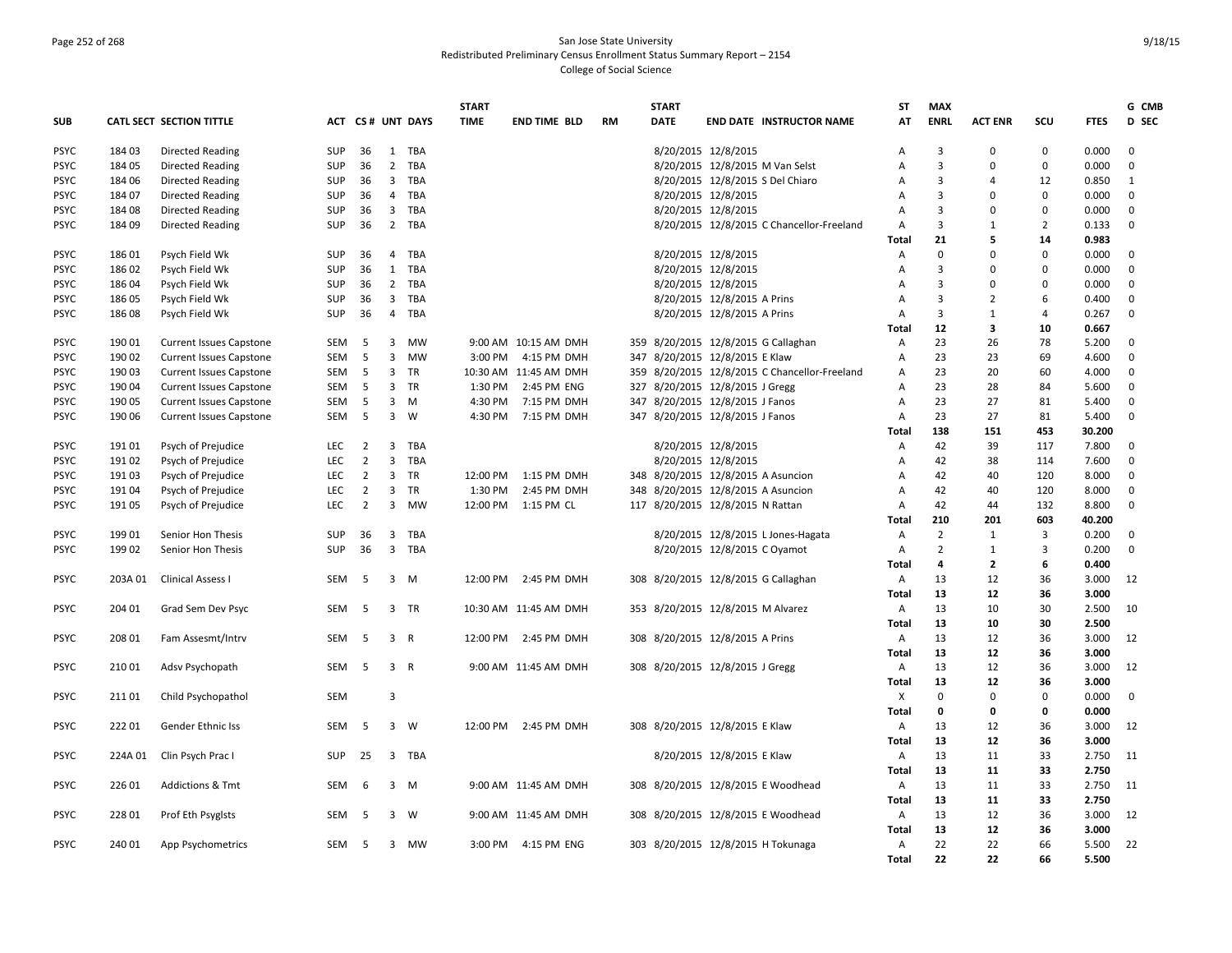### Page 253 of 268 San Jose State University Redistributed Preliminary Census Enrollment Status Summary Report – 2154 College of Social Science

|             |        |                          |            |    |                         |                  | <b>START</b> |                       |           | <b>START</b> |                                           | <b>ST</b>      | <b>MAX</b>     |                |                |             | G CMB          |
|-------------|--------|--------------------------|------------|----|-------------------------|------------------|--------------|-----------------------|-----------|--------------|-------------------------------------------|----------------|----------------|----------------|----------------|-------------|----------------|
| <b>SUB</b>  |        | CATL SECT SECTION TITTLE |            |    |                         | ACT CS# UNT DAYS | <b>TIME</b>  | <b>END TIME BLD</b>   | <b>RM</b> | <b>DATE</b>  | <b>END DATE INSTRUCTOR NAME</b>           | AT             | <b>ENRL</b>    | <b>ACT ENR</b> | scu            | <b>FTES</b> | <b>D</b> SEC   |
| <b>PSYC</b> | 243 01 | Field Wk in Psych        | SEM        | 6  | 6                       | TBA              |              |                       |           |              | 8/20/2015 12/8/2015                       | A              | $\mathbf 0$    | $\mathbf 0$    | $\mathbf 0$    | 0.000       | $\mathbf{0}$   |
| <b>PSYC</b> | 24302  | Field Wk in Psych        | <b>SEM</b> | 6  | $\mathbf{3}$            | $\mathsf{T}$     | 12:00 PM     | 2:45 PM DMH           |           |              | 308 8/20/2015 12/8/2015 G Callaghan       | Α              | 13             | 11             | 11             | 2.750       | 11             |
|             |        |                          |            |    |                         |                  |              |                       |           |              |                                           | Total          | 13             | 11             | 11             | 2.750       |                |
| <b>PSYC</b> | 249 01 | I/O Psy Field Work       | SUP        | 25 |                         | 6 TBA            |              |                       |           |              | 8/20/2015 12/8/2015                       | Α              | $\mathbf 0$    | $\mathbf 0$    | $\mathbf 0$    | 0.000       | $\mathbf{0}$   |
| <b>PSYC</b> | 249 02 | I/O Psy Field Work       | SUP        | 25 | $\overline{\mathbf{3}}$ | TBA              |              |                       |           |              | 8/20/2015 12/8/2015 M Hosoda              | Α              | 15             | 13             | 39             | 3.250       | 13             |
|             |        |                          |            |    |                         |                  |              |                       |           |              |                                           | Total          | 15             | 13             | 39             | 3.250       |                |
| <b>PSYC</b> | 256 01 | Sem in Perception        | SEM        | -5 | $\overline{3}$          | TR               |              | 10:30 AM 11:45 AM DMH |           |              | 356 8/20/2015 12/8/2015 C Feria           | Α              | 13             | 10             | 30             | 2.500       | 10             |
|             |        |                          |            |    |                         |                  |              |                       |           |              |                                           | Total          | 13             | 10             | 30             | 2.500       |                |
| <b>PSYC</b> | 258 01 | Methods Psychother       | SEM        |    | 3                       |                  |              |                       |           |              |                                           | X              | $\mathbf 0$    | $\Omega$       | 0              | 0.000       | $\mathbf 0$    |
|             |        |                          |            |    |                         |                  |              |                       |           |              |                                           | <b>Total</b>   | 0              | 0              | 0              | 0.000       |                |
| <b>PSYC</b> | 27001  | Sem Ind/Org Psych        | SEM        | -5 |                         | 3 MW             | 4:30 PM      | 5:45 PM CL            |           |              | 243 8/20/2015 12/8/2015 M Hosoda          | Α              | 15             | 13             | 39             | 3.250       | 13             |
|             |        |                          |            |    |                         |                  |              |                       |           |              |                                           | Total          | 15             | 13             | 39             | 3.250       |                |
| <b>PSYC</b> | 273 01 | Sem Human Factors        | SEM        | 5  | 3 <sub>7</sub>          |                  | 3:00 PM      | 5:45 PM ENG           |           |              | 486 8/20/2015 12/8/2015 A Andre           | Α              | 35             | 29             | 87             | 7.250       | 29             |
|             |        |                          |            |    |                         |                  |              |                       |           |              |                                           | <b>Total</b>   | 35             | 29             | 87             | 7.250       |                |
| <b>PSYC</b> | 276 01 | Groups at Work           | <b>SEM</b> | 5  | 3 T                     |                  | 4:30 PM      | 7:15 PM SH            |           |              | 346 8/20/2015 12/8/2015 A Rogers          | Α              | 15             | 21             | 63             | 5.250       | 21             |
|             |        |                          |            |    |                         |                  |              |                       |           |              |                                           | <b>Total</b>   | 15             | 21             | 63             | 5.250       |                |
| <b>PSYC</b> | 28001  | General Seminar          | SEM        | 5  |                         | 3 TR             | 12:00 PM     | 1:15 PM DMH           |           |              | 359 8/20/2015 12/8/2015 G Feist           | Α              | 13             | 9              | 27             | 2.250       | 9              |
|             |        |                          |            |    |                         |                  |              |                       |           |              |                                           | <b>Total</b>   | 13             | q              | 27             | 2.250       |                |
| <b>PSYC</b> | 291 01 | Meth & Des App Res       | SEM        | 5  | 3 T                     |                  |              | 9:00 AM 11:45 AM DMH  |           |              | 308 8/20/2015 12/8/2015 J Gregg           | Α              | 13             | 11             | 33             | 2.750       | 11             |
|             |        |                          |            |    |                         |                  |              |                       |           |              |                                           | <b>Total</b>   | 13             | 11             | 33             | 2.750       |                |
| <b>PSYC</b> | 298 01 | Special Prob             | SUP        | 25 | 6                       | TBA              |              |                       |           |              | 8/20/2015 12/8/2015                       | Α              | $\Omega$       | $\Omega$       | $\mathbf 0$    | 0.000       | $\mathbf 0$    |
| <b>PSYC</b> | 298 02 | Special Prob             | SUP        | 25 | 1                       | TBA              |              |                       |           |              | 8/20/2015 12/8/2015                       | Α              | $\overline{3}$ | $\Omega$       | 0              | 0.000       | $\mathbf 0$    |
| <b>PSYC</b> | 298 03 | Special Prob             | <b>SUP</b> | 25 | 1                       | TBA              |              |                       |           |              | 8/20/2015 12/8/2015                       | Α              | $\overline{3}$ | 0              | 0              | 0.000       | $\mathbf 0$    |
| <b>PSYC</b> | 298 04 | Special Prob             | SUP        | 25 | $\overline{2}$          | TBA              |              |                       |           |              | 8/20/2015 12/8/2015                       | A              | $\overline{3}$ | 0              | $\mathbf 0$    | 0.000       | $\mathbf 0$    |
| <b>PSYC</b> | 298 05 | Special Prob             | SUP        | 25 | $\overline{2}$          | TBA              |              |                       |           |              | 8/20/2015 12/8/2015                       | A              | $\overline{3}$ | $\Omega$       | $\mathbf 0$    | 0.000       | $\mathbf{0}$   |
| <b>PSYC</b> | 298 06 | Special Prob             | SUP        | 25 | 3 <sup>7</sup>          | TBA              |              |                       |           |              | 8/20/2015 12/8/2015                       | Α              | $\overline{3}$ | $\Omega$       | $\mathbf 0$    | 0.000       | $\mathbf 0$    |
| <b>PSYC</b> | 298 07 | Special Prob             | <b>SUP</b> | 25 | $\overline{\mathbf{3}}$ | TBA              |              |                       |           |              | 8/20/2015 12/8/2015 J Gregg               | Α              | 12             | 11             | 33             | 2.750       | 11             |
| <b>PSYC</b> | 298 08 | Special Prob             | <b>SUP</b> | 25 | 4                       | TBA              |              |                       |           |              | 8/20/2015 12/8/2015                       | A              | $\overline{3}$ | $\Omega$       | $\mathbf{0}$   | 0.000       | $\mathbf 0$    |
| <b>PSYC</b> | 298 09 | Special Prob             | SUP        | 25 | $\overline{4}$          | TBA              |              |                       |           |              | 8/20/2015 12/8/2015                       | $\overline{A}$ | $\overline{3}$ | $\Omega$       | $\mathbf 0$    | 0.000       | $\mathbf{0}$   |
| <b>PSYC</b> | 298 12 | Special Prob             | SUP        | 25 | $\overline{3}$          | TBA              |              |                       |           |              | 8/20/2015 12/8/2015 S Del Chiaro          | Α              | $\overline{3}$ | -1             | $\mathbf{3}$   | 0.250       | $\mathbf{1}$   |
| <b>PSYC</b> | 298 13 | Special Prob             | <b>SUP</b> | 25 | $\overline{3}$          | TBA              |              |                       |           |              | 8/20/2015 12/8/2015 G Feist               | Α              | $\overline{3}$ | 1              | 3              | 0.250       | 1              |
| <b>PSYC</b> | 298 14 | Special Prob             | <b>SUP</b> | 25 | 6                       |                  |              |                       |           |              | 8/20/2015 12/8/2015 C Chancellor-Freeland | A              | $\overline{3}$ | 1              | 6              | 0.500       | 1              |
|             |        |                          |            |    |                         |                  |              |                       |           |              |                                           | Total          | 42             | 14             | 45             | 3.750       |                |
| <b>PSYC</b> | 299 01 | <b>Masters Thesis</b>    | SUP        | 25 | 6                       | TBA              |              |                       |           |              | 8/20/2015 12/8/2015                       | А              | $\mathbf 0$    | $\Omega$       | $\mathbf 0$    | 0.000       | $\mathbf 0$    |
| <b>PSYC</b> | 299 02 | <b>Masters Thesis</b>    | <b>SUP</b> | 25 | 1                       | TBA              |              |                       |           |              | 8/20/2015 12/8/2015                       | Α              | $\overline{3}$ | 0              | 0              | 0.000       | $\mathbf 0$    |
| <b>PSYC</b> | 299 03 | <b>Masters Thesis</b>    | <b>SUP</b> | 25 |                         | 2 TBA            |              |                       |           |              | 8/20/2015 12/8/2015                       | A              | $\overline{3}$ | $\Omega$       | $\mathbf 0$    | 0.000       | $\mathbf 0$    |
| <b>PSYC</b> | 299 04 | <b>Masters Thesis</b>    | <b>SUP</b> | 25 | $\overline{2}$          | TBA              |              |                       |           |              | 8/20/2015 12/8/2015                       | A              | $\overline{3}$ | $\Omega$       | $\mathbf 0$    | 0.000       | $\mathbf{0}$   |
| <b>PSYC</b> | 299 05 | <b>Masters Thesis</b>    | SUP        | 25 | $\overline{\mathbf{3}}$ | TBA              |              |                       |           |              | 8/20/2015 12/8/2015 D Schuster            | Α              | $\overline{3}$ | 1              | 3              | 0.250       | $\mathbf{1}$   |
| <b>PSYC</b> | 299 06 | <b>Masters Thesis</b>    | <b>SUP</b> | 25 | $\overline{3}$          | TBA              |              |                       |           |              | 8/20/2015 12/8/2015 C Oyamot              | Α              | $\overline{3}$ | 1              | $\overline{3}$ | 0.250       | 1              |
| <b>PSYC</b> | 299 07 | <b>Masters Thesis</b>    | <b>SUP</b> | 25 | $\overline{3}$          | TBA              |              |                       |           |              | 8/20/2015 12/8/2015 C Feria               | A              | 3              | $\overline{2}$ | 6              | 0.500       | $\overline{2}$ |
| <b>PSYC</b> | 299 08 | <b>Masters Thesis</b>    | <b>SUP</b> | 25 | $\overline{3}$          | TBA              |              |                       |           |              | 8/20/2015 12/8/2015 G Feist               | A              | $\overline{3}$ | $\Omega$       | $\Omega$       | 0.000       | $\mathbf{0}$   |
| <b>PSYC</b> | 299 09 | <b>Masters Thesis</b>    | SUP        | 25 | 4                       | TBA              |              |                       |           |              | 8/20/2015 12/8/2015                       | Α              | $\overline{3}$ | 0              | 0              | 0.000       | $\mathbf 0$    |
| <b>PSYC</b> | 299 10 | <b>Masters Thesis</b>    | <b>SUP</b> | 25 | 5                       | TBA              |              |                       |           |              | 8/20/2015 12/8/2015                       | Α              | $\overline{3}$ | $\Omega$       | 0              | 0.000       | 0              |
| <b>PSYC</b> | 299 11 | <b>Masters Thesis</b>    | <b>SUP</b> | 25 | 6                       | TBA              |              |                       |           |              | 8/20/2015 12/8/2015 H Tokunaga            | Α              | $\overline{3}$ | 3              | 18             | 1.500       | 3              |
| <b>PSYC</b> | 299 12 | <b>Masters Thesis</b>    | SUP        | 25 | 6                       | TBA              |              |                       |           |              | 8/20/2015 12/8/2015 H Tokunaga            | A              | $\overline{3}$ | $\overline{2}$ | 12             | 1.000       | $\overline{2}$ |
| <b>PSYC</b> | 299 13 | <b>Masters Thesis</b>    | SUP        | 25 | 6                       | TBA              |              |                       |           |              | 8/20/2015 12/8/2015                       | Α              | 3              | $\Omega$       | $\mathbf 0$    | 0.000       | $\mathbf 0$    |
| <b>PSYC</b> | 299 14 | <b>Masters Thesis</b>    | <b>SUP</b> | 25 | 3                       | TBA              |              |                       |           |              | 8/20/2015 12/8/2015 H Tokunaga            | Α              | 3              | 3              | 9              | 0.750       | 3              |
| <b>PSYC</b> | 299 19 | <b>Masters Thesis</b>    | <b>SUP</b> | 25 | 6                       | TBA              |              |                       |           |              | 8/20/2015 12/8/2015                       | A              | 3              | $\Omega$       | $\mathbf 0$    | 0.000       | $\mathbf{0}$   |
|             |        |                          |            |    |                         |                  |              |                       |           |              |                                           | Total          | 42             | 12             | 51             | 4.250       |                |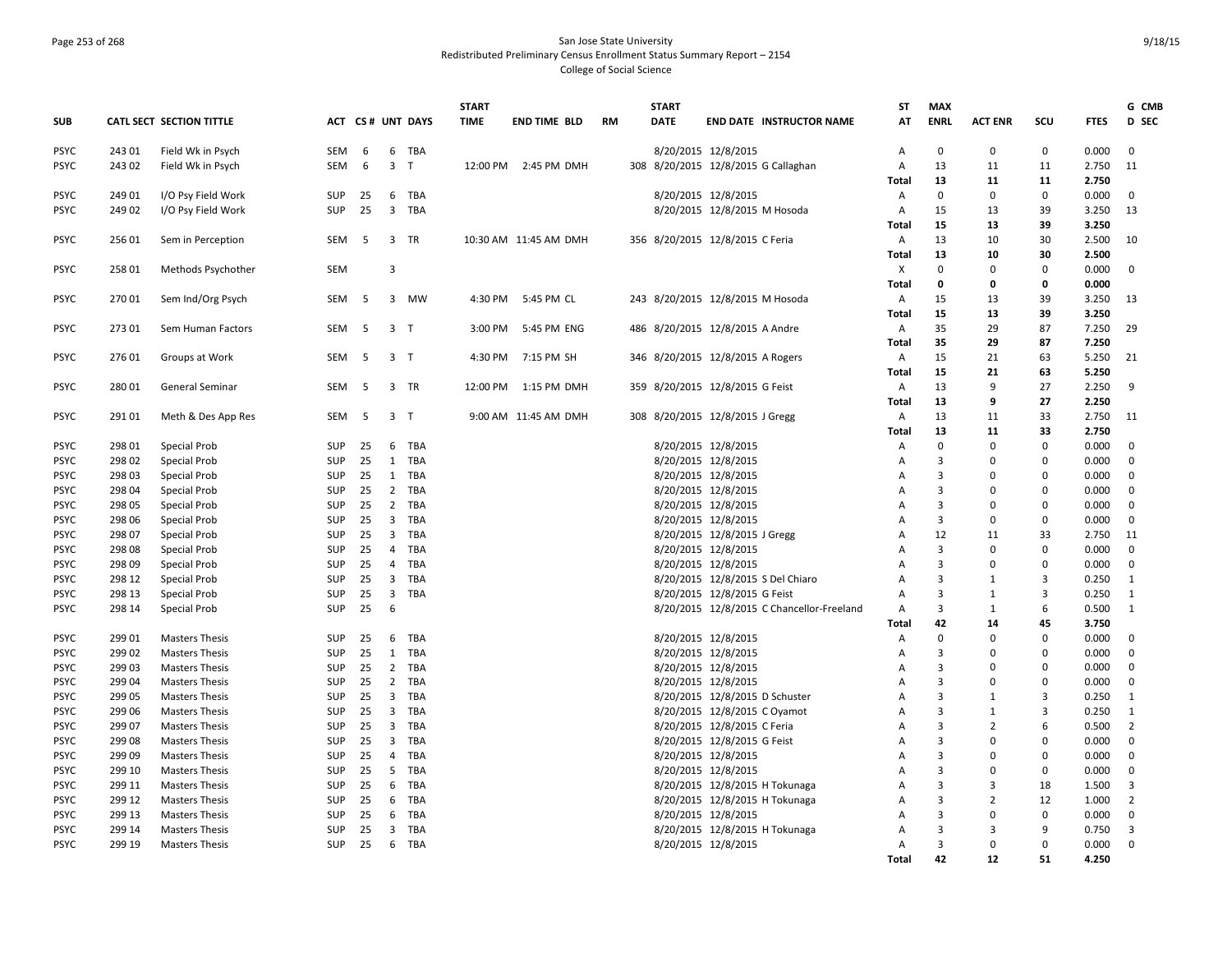### Page 254 of 268 San Jose State University Redistributed Preliminary Census Enrollment Status Summary Report – 2154 College of Social Science

|             |        |                                 |            |                |   |              | <b>START</b> |                       |           |     | <b>START</b> |                                      | <b>ST</b>               | <b>MAX</b>  |                |       |             | G CMB       |
|-------------|--------|---------------------------------|------------|----------------|---|--------------|--------------|-----------------------|-----------|-----|--------------|--------------------------------------|-------------------------|-------------|----------------|-------|-------------|-------------|
| <b>SUB</b>  |        | <b>CATL SECT SECTION TITTLE</b> | ACT        |                |   | CS# UNT DAYS | <b>TIME</b>  | <b>END TIME BLD</b>   | <b>RM</b> |     | <b>DATE</b>  | <b>END DATE INSTRUCTOR NAME</b>      | AT                      | <b>ENRL</b> | <b>ACT ENR</b> | scu   | <b>FTES</b> | D SEC       |
| <b>STAT</b> | 95 01  | Elem Stat                       | <b>LEC</b> | $\overline{2}$ | 3 | <b>MW</b>    | 1:30 PM      | 2:45 PM WSQ           |           | 207 |              | 8/20/2015 12/8/2015 S Macramalla     | A                       | 123         | 122            | 366   | 24.450      | - 1         |
| <b>STAT</b> | 95 02  | Elem Stat                       | <b>LEC</b> |                | 3 | <b>MW</b>    | 12:00 PM     | 1:15 PM WSQ           |           | 207 |              | 8/20/2015 12/8/2015 H Tokunaga       | A                       | 123         | 122            | 366   | 24.400      | $\mathbf 0$ |
| <b>STAT</b> | 95 03  | Elem Stat                       | <b>LEC</b> |                | 3 | <b>TBA</b>   |              |                       |           |     |              | 8/20/2015 12/8/2015 C Oyamot         | А                       | 42          | 44             | 132   | 8.800       | $\mathbf 0$ |
| <b>STAT</b> | 95 04  | Elem Stat                       | <b>LEC</b> |                | з | TR           |              | 10:30 AM 11:45 AM CL  |           |     |              | 202 8/20/2015 12/8/2015 L Huntsman   | A                       | 42          | 42             | 126   | 8.400       | $\mathbf 0$ |
| <b>STAT</b> | 95 05  | Elem Stat                       | <b>LEC</b> |                | 3 | <b>MW</b>    |              | 10:30 AM 11:45 AM DMH |           |     |              | 358 8/20/2015 12/8/2015 A Rogers     | A                       | 42          | 44             | 132   | 8.800       | $\mathbf 0$ |
| <b>STAT</b> | 95 06  | Elem Stat                       | LEC        |                | 3 | M            | 6:00 PM      | 8:45 PM DMH           |           |     |              | 356 8/20/2015 12/8/2015 D Kalar      | A                       | 42          | 38             | 114   | 7.600       | $\mathbf 0$ |
| <b>STAT</b> | 95 07  | Elem Stat                       | LEC        |                |   | <b>MW</b>    | 3:00 PM      | 4:15 PM MH            |           |     |              | 523 8/20/2015 12/8/2015 S Macramalla | A                       | 42          | 42             | 126   | 8.400       | $\mathbf 0$ |
| <b>STAT</b> | 95 08  | Elem Stat                       | <b>LEC</b> |                | 3 |              | 6:00 PM      | 8:45 PM DMH           |           |     |              | 348 8/20/2015 12/8/2015 C Kempel     | A                       | 42          | 43             | 129   | 8.600       | $\mathbf 0$ |
| <b>STAT</b> | 95 09  | Elem Stat                       | <b>LEC</b> |                | 3 |              |              |                       |           |     |              |                                      | X                       | $\Omega$    | 0              | 0     | 0.000       | $\mathbf 0$ |
| <b>STAT</b> | 95 10  | Elem Stat                       | <b>LEC</b> |                | 3 |              |              |                       |           |     |              |                                      | X                       |             | 0              | 0     | 0.000       | 0           |
| <b>STAT</b> | 95 11  | Elem Stat                       | <b>LEC</b> | $\overline{2}$ | 3 | R            | 6:00 PM      | 8:45 PM DMH           |           |     |              | 348 8/20/2015 12/8/2015 C Kempel     | A                       | 42          | 40             | 120   | 8.000       | $\mathbf 0$ |
| <b>STAT</b> | 95 12  | Elem Stat                       | LEC        |                | 3 | - F          | 10:00 AM     | 12:45 PM HGH          |           |     |              | 116 8/20/2015 12/8/2015 G Savage     | A                       | 42          | 42             | 126   | 8.400       | $\mathbf 0$ |
|             |        |                                 |            |                |   |              |              |                       |           |     |              |                                      | Total                   | 582         | 579            | 1737  | 115.850     |             |
| <b>STAT</b> | 115 01 | Interm Stat                     | <b>LEC</b> |                | 3 | <b>MW</b>    | 3:00 PM      | 4:15 PM CL            |           |     |              | 117 8/20/2015 12/8/2015 A Rogers     | A                       | 43          | 45             | 135   | 9.400       | 8           |
| <b>STAT</b> | 115 02 | Interm Stat                     | LEC        |                | 3 | TR           | 3:00 PM      | 4:15 PM DMH           |           |     |              | 348 8/20/2015 12/8/2015 D Schuster   | A                       | 43          | 43             | 129   | 8.650       | - 1         |
|             |        |                                 |            |                |   |              |              |                       |           |     |              |                                      | Total                   | 86          | 88             | 264   | 18.050      |             |
| <b>STAT</b> | 245 01 | <b>Adv Statistics</b>           | <b>SEM</b> | -5             | 3 | <b>TR</b>    | 1:30 PM      | 2:45 PM DMH           |           |     |              | 236 8/20/2015 12/8/2015 D Schuster   | A                       | 20          | 17             | 51    | 4.200       | - 16        |
|             |        |                                 |            |                |   |              |              |                       |           |     |              |                                      | Total                   | 20          | 17             | 51    | 4.200       |             |
|             |        |                                 |            |                |   |              |              |                       |           |     |              |                                      | <b>Psychology Total</b> | 5632        | 5434           | 15753 | 1067.050    |             |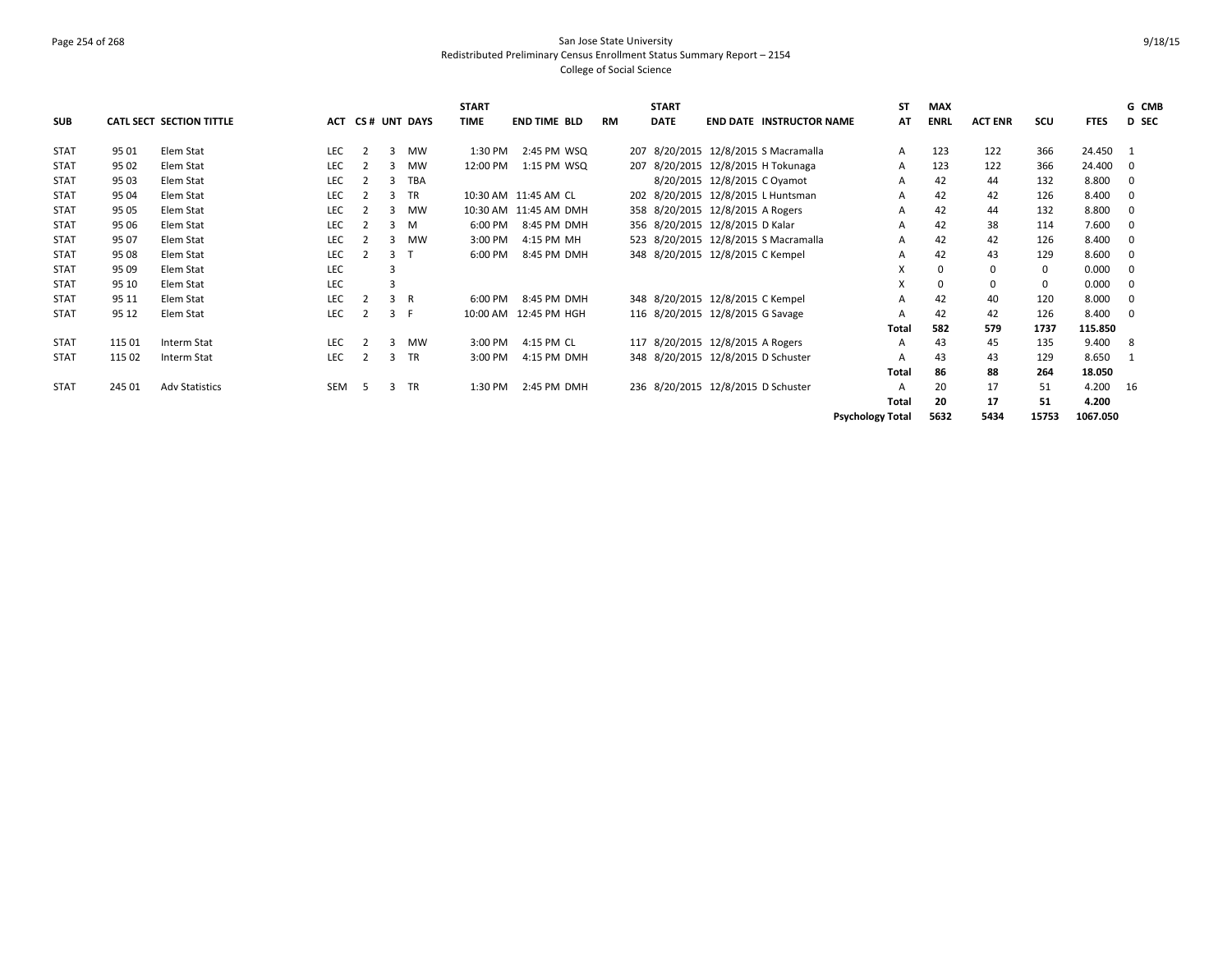# Page 255 of 268 San Jose State University Redistributed Preliminary Census Enrollment Status Summary Report – 2154 College of Social Science

|                        |        |                           |            |                         |                         |                         | <b>START</b> |                       |           | <b>START</b>                      |                     |                                               | <b>ST</b>    | <b>MAX</b>              |                |              |             | G CMB          |  |
|------------------------|--------|---------------------------|------------|-------------------------|-------------------------|-------------------------|--------------|-----------------------|-----------|-----------------------------------|---------------------|-----------------------------------------------|--------------|-------------------------|----------------|--------------|-------------|----------------|--|
| <b>SUB</b>             |        | CATL SECT SECTION TITTLE  |            |                         |                         | <b>ACT CS# UNT DAYS</b> | <b>TIME</b>  | <b>END TIME BLD</b>   | <b>RM</b> | <b>DATE</b>                       |                     | <b>END DATE INSTRUCTOR NAME</b>               | AT           | <b>ENRL</b>             | <b>ACT ENR</b> | scu          | <b>FTES</b> | <b>D</b> SEC   |  |
| <b>Social Sciences</b> |        |                           |            |                         |                         |                         |              |                       |           |                                   |                     |                                               |              |                         |                |              |             |                |  |
| AAS                    | 33A 01 | As Am US Hist/Pol         | <b>LEC</b> | $\overline{2}$          | $\overline{3}$          | <b>MW</b>               |              | 9:00 AM 10:15 AM ENG  |           | 343 8/20/2015 12/8/2015 J Franks  |                     |                                               | Α            | 45                      | 45             | 135          | 9.000       | $\overline{0}$ |  |
| AAS                    | 33A 02 | As Am US Hist/Pol         | <b>LEC</b> | 2                       | $\overline{3}$          | <b>MW</b>               |              | 9:00 AM 10:15 AM ENG  |           | 343 8/20/2015 12/8/2015 S Choi    |                     |                                               | Α            | 45                      | 45             | 135          | 9.000       | $\mathbf 0$    |  |
| AAS                    | 33A 03 | As Am US Hist/Pol         | LEC        | $\overline{2}$          | $\overline{3}$          | MW                      |              | 10:30 AM 11:45 AM ENG |           | 343 8/20/2015 12/8/2015 J Franks  |                     |                                               | A            | 45                      | 44             | 132          | 8.800       | $\mathbf 0$    |  |
| AAS                    | 33A 04 | As Am US Hist/Pol         | <b>LEC</b> | $\overline{2}$          | $\overline{3}$          | <b>MW</b>               |              | 10:30 AM 11:45 AM ENG |           | 343 8/20/2015 12/8/2015 S Choi    |                     |                                               | Α            | 45                      | 45             | 135          | 9.000       | $\mathbf 0$    |  |
| AAS                    | 33A 05 | As Am US Hist/Pol         | <b>LEC</b> | $\overline{2}$          | 3                       | <b>MW</b>               | 12:00 PM     | 1:15 PM ENG           |           | 343 8/20/2015 12/8/2015 S Doi     |                     |                                               | A            | 45                      | 48             | 144          | 9.600       | $\mathbf 0$    |  |
| AAS                    | 33A 06 | As Am US Hist/Pol         | LEC        | $\overline{2}$          | $\overline{\mathbf{3}}$ | <b>MW</b>               | 1:30 PM      | 2:45 PM ENG           |           | 343 8/20/2015 12/8/2015 J Franks  |                     |                                               | Α            | 45                      | 44             | 132          | 8.800       | $\mathbf 0$    |  |
| AAS                    | 33A 07 | As Am US Hist/Pol         | <b>LEC</b> | $\overline{2}$          | $\overline{3}$          | MW                      | 1:30 PM      | 2:45 PM ENG           |           | 343 8/20/2015 12/8/2015 S Choi    |                     |                                               | А            | 45                      | 45             | 135          | 9.050       | 1              |  |
| AAS                    | 33A 08 | As Am US Hist/Pol         | LEC        | 2                       | $\overline{\mathbf{3}}$ | <b>MW</b>               | 3:00 PM      | 4:15 PM ENG           |           | 343 8/20/2015 12/8/2015 S Doi     |                     |                                               | Α            | 45                      | 42             | 126          | 8.400       | $\mathbf{0}$   |  |
| AAS                    | 33A 09 | As Am US Hist/Pol         | <b>LEC</b> | $\overline{2}$          | $\overline{3}$          | <b>MW</b>               | 3:00 PM      | 4:15 PM ENG           |           | 343 8/20/2015 12/8/2015 S Choi    |                     |                                               | Α            | 45                      | 45             | 135          | 9.000       | $\mathbf{0}$   |  |
| AAS                    | 33A 10 | As Am US Hist/Pol         | <b>LEC</b> | $\overline{2}$          | $\overline{3}$          | TR                      |              | 9:00 AM 10:15 AM ENG  |           |                                   |                     | 343 8/20/2015 12/8/2015 V Francisco-Menchavez | Α            | 45                      | 45             | 135          | 9.000       | $\mathbf 0$    |  |
| AAS                    | 33A 11 | As Am US Hist/Pol         | LEC        | $\overline{2}$          |                         | 3 TR                    |              | 9:00 AM 10:15 AM ENG  |           | 343 8/20/2015 12/8/2015 A Yamato  |                     |                                               | Α            | 45                      | 44             | 132          | 8.800       | $\mathbf 0$    |  |
| AAS                    | 33A 12 | As Am US Hist/Pol         | <b>LEC</b> | $\overline{2}$          | $\overline{3}$          | <b>TR</b>               |              | 10:30 AM 11:45 AM ENG |           |                                   |                     | 343 8/20/2015 12/8/2015 V Francisco-Menchavez | Α            | 45                      | 45             | 135          | 9.000       | $\mathbf 0$    |  |
| AAS                    | 33A 13 | As Am US Hist/Pol         | LEC        | $\overline{2}$          |                         | 3 TR                    | 12:00 PM     | 1:15 PM ENG           |           | 343 8/20/2015 12/8/2015 A Berney  |                     |                                               | Α            | 45                      | 43             | 129          | 8.600       | $\mathbf 0$    |  |
| AAS                    | 33A 14 | As Am US Hist/Pol         | <b>LEC</b> | $\overline{2}$          |                         | 3 TR                    | 1:30 PM      | 2:45 PM ENG           |           |                                   |                     | 343 8/20/2015 12/8/2015 V Francisco-Menchavez | Α            | 45                      | 45             | 135          | 9.000       | 0              |  |
| AAS                    | 33A 15 | As Am US Hist/Pol         | LEC        | $\overline{2}$          |                         | 3 TR                    | 3:00 PM      | 4:15 PM ENG           |           | 343 8/20/2015 12/8/2015 A Berney  |                     |                                               | Α            | 45                      | 45             | 135          | 9.000       | $\mathbf{0}$   |  |
| AAS                    | 33A 16 | As Am US Hist/Pol         | <b>LEC</b> | $\overline{2}$          |                         | 3 TR                    | 4:30 PM      | 5:45 PM BBC           |           | 203 8/20/2015 12/8/2015 A Berney  |                     |                                               | Α            | 45                      | 45             | 135          | 9.000       | $\Omega$       |  |
|                        |        |                           |            |                         |                         |                         |              |                       |           |                                   |                     |                                               | Total        | 720                     | 715            | 2145         | 143.050     |                |  |
| AAS                    | 175 01 | Asian Am Comm             | <b>LEC</b> | $\overline{2}$          |                         | 3 TR                    | 1:30 PM      | 2:45 PM BBC           |           | 225 8/20/2015 12/8/2015 A Yamato  |                     |                                               | Α            | 40                      | 37             | 111          | 7.400       | $\overline{0}$ |  |
|                        |        |                           |            |                         |                         |                         |              |                       |           |                                   |                     |                                               | Total        | 40                      | 37             | 111          | 7.400       |                |  |
| AAS                    | 18001  | <b>Individual Studies</b> | SUP        | 36                      |                         | 4 TBA                   |              |                       |           |                                   | 8/20/2015 12/8/2015 |                                               | Α            | $\Omega$                | $\Omega$       | 0            | 0.000       | $\Omega$       |  |
| AAS                    | 18031  | <b>Individual Studies</b> | <b>SUP</b> | 36                      |                         | 3 TBA                   |              |                       |           |                                   | 8/20/2015 12/8/2015 |                                               | Α            | $\overline{3}$          | $\Omega$       | $\mathbf 0$  | 0.000       | $\mathbf 0$    |  |
|                        |        |                           |            |                         |                         |                         |              |                       |           |                                   |                     |                                               | Total        | $\overline{\mathbf{3}}$ | 0              | 0            | 0.000       |                |  |
| AAS                    | 190 01 | Internship                | SUP        | 36                      |                         | 3 TBA                   |              |                       |           |                                   | 8/20/2015 12/8/2015 |                                               | Α            | 5                       | $\Omega$       | $\mathbf 0$  | 0.000       | $\mathbf 0$    |  |
|                        |        |                           |            |                         |                         |                         |              |                       |           |                                   |                     |                                               | <b>Total</b> | 5                       | 0              | 0            | 0.000       |                |  |
| SOCS                   | 13701  | CA Hist Soc Sci Pers      | <b>LEC</b> | $\overline{2}$          |                         | 3 TR                    |              | 9:00 AM 10:15 AM CL   |           | 234 8/20/2015 12/8/2015 W Rouse   |                     |                                               | Α            | 40                      | 40             | 120          | 8.000       | 0 <sup>c</sup> |  |
| <b>ANTH</b>            | 13701  | CA Hist Soc Sci Pers      | <b>LEC</b> | $\overline{2}$          |                         | 3 TR                    |              | 9:00 AM 10:15 AM CL   |           | 234 8/20/2015 12/8/2015 W Rouse   |                     |                                               | Α            | $\Omega$                | $\mathbf{0}$   | $\mathbf{0}$ | 0.000       | 0 <sup>C</sup> |  |
| GEOG                   | 13701  | CA Hist Soc Sci Pers      | LEC        | $\overline{2}$          |                         | 3 TR                    |              | 9:00 AM 10:15 AM CL   |           | 234 8/20/2015 12/8/2015 W Rouse   |                     |                                               | Α            | $\Omega$                | $\mathbf{0}$   | $\mathbf{0}$ | 0.000       | 0 <sup>c</sup> |  |
| HIST                   | 13701  | CA Hist Soc Sci Pers      | <b>LEC</b> | $\overline{2}$          |                         | 3 TR                    |              | 9:00 AM 10:15 AM CL   |           | 234 8/20/2015 12/8/2015 W Rouse   |                     |                                               | Α            | $\Omega$                | $\mathbf{0}$   | $\mathbf 0$  | 0.000       | 0 <sup>c</sup> |  |
|                        |        |                           |            |                         |                         |                         |              |                       |           |                                   |                     |                                               | Total        | 40                      | 40             | 120          | 8.000       |                |  |
| SOCS                   | 13801  | US Hist Soc Sci Pers      | <b>LEC</b> | $\overline{2}$          | $\overline{3}$          | W                       | 6:00 PM      | 8:45 PM DMH           |           | 227 8/20/2015 12/8/2015 W Thowdis |                     |                                               | Α            | 40                      | 36             | 108          | 7.200       | 0 <sup>o</sup> |  |
| <b>ANTH</b>            | 13801  | US Hist Soc Sci Pers      | LEC        | $\overline{2}$          | 3 <sup>1</sup>          | W                       | 6:00 PM      | 8:45 PM DMH           |           | 227 8/20/2015 12/8/2015 W Thowdis |                     |                                               | Α            | $\mathbf 0$             | $\mathbf 0$    | $\mathbf 0$  | 0.000       | 0 <sup>C</sup> |  |
| GEOG                   | 13801  | US Hist Soc Sci Pers      | <b>LEC</b> | $\overline{2}$          | $\overline{\mathbf{3}}$ | W                       | 6:00 PM      | 8:45 PM DMH           |           | 227 8/20/2015 12/8/2015 W Thowdis |                     |                                               | Α            | $\Omega$                | $\mathbf{0}$   | $\mathbf 0$  | 0.000       | 0 <sup>C</sup> |  |
| <b>HIST</b>            | 13801  | US Hist Soc Sci Pers      | <b>LEC</b> | $\overline{2}$          | $\overline{3}$          | W                       | 6:00 PM      | 8:45 PM DMH           |           | 227 8/20/2015 12/8/2015 W Thowdis |                     |                                               | Α            | $\Omega$                | $\mathbf{0}$   | $\mathbf{0}$ | 0.000       | 0 <sup>o</sup> |  |
|                        |        |                           |            |                         |                         |                         |              |                       |           |                                   |                     |                                               | Total        | 40                      | 36             | 108          | 7.200       |                |  |
| SOCS                   | 13901  | Wrl Hist Soc Sci Pers     | <b>LEC</b> | $\overline{\mathbf{3}}$ | $\overline{3}$          | M                       | 6:00 PM      | 8:45 PM DMH           |           |                                   |                     | 227 8/20/2015 12/8/2015 J Gonzalez - Luna     | A            | 40                      | 34             | 102          | 6.800       | 0 <sup>C</sup> |  |
| <b>ANTH</b>            | 13901  | Wrl Hist Soc Sci Pers     | <b>LEC</b> | 3                       | $\overline{3}$          | M                       | 6:00 PM      | 8:45 PM DMH           |           |                                   |                     | 227 8/20/2015 12/8/2015 J Gonzalez - Luna     | Α            | $\Omega$                | $\mathbf{0}$   | $\mathbf 0$  | 0.000       | 0 <sup>C</sup> |  |
| <b>GEOG</b>            | 13901  | Wrl Hist Soc Sci Pers     | <b>LEC</b> | $\overline{\mathbf{3}}$ | $\overline{3}$          | M                       | 6:00 PM      | 8:45 PM DMH           |           |                                   |                     | 227 8/20/2015 12/8/2015 J Gonzalez - Luna     | A            | $\Omega$                | $\mathbf{0}$   | $\mathbf{0}$ | 0.000       | 0 <sup>o</sup> |  |
| <b>HIST</b>            | 13901  | Wrl Hist Soc Sci Pers     | LEC        | $\overline{\mathbf{3}}$ |                         | $3 \quad M$             | 6:00 PM      | 8:45 PM DMH           |           |                                   |                     | 227 8/20/2015 12/8/2015 J Gonzalez - Luna     | Α            | $\Omega$                | $\mathbf 0$    | $\mathbf 0$  | 0.000       | 0 <sup>c</sup> |  |
|                        |        |                           |            |                         |                         |                         |              |                       |           |                                   |                     |                                               | Total        | 40                      | 34             | 102          | 6.800       |                |  |
| SOCS                   | 17701  | Soci Education            | <b>LEC</b> | $\overline{2}$          |                         | 3 TR                    |              | 10:30 AM 11:45 AM DMH |           | 161 8/20/2015 12/8/2015 M Alaniz  |                     |                                               | Α            | 40                      | 39             | 117          | 7.850       | 1 C            |  |
| SOCI                   | 17701  | Soci Education            | <b>LEC</b> | $\overline{2}$          | $\overline{3}$          | TR                      |              | 10:30 AM 11:45 AM DMH |           | 161 8/20/2015 12/8/2015 M Alaniz  |                     |                                               | Α            | $\mathbf 0$             | $\mathbf{0}$   | $\mathbf{0}$ | 0.000       | 0 <sup>c</sup> |  |
| SOCS                   | 17702  | Soci Education            | <b>LEC</b> | $\overline{2}$          |                         | 3 TR                    | 1:30 PM      | 2:45 PM DMH           |           | 231 8/20/2015 12/8/2015 M Alaniz  |                     |                                               | Α            | 40                      | 28             | 84           | 5.600       | 0 <sup>c</sup> |  |
| SOCI                   | 17702  | Soci Education            | <b>LEC</b> | $\overline{2}$          |                         | 3 TR                    | 1:30 PM      | 2:45 PM DMH           |           | 231 8/20/2015 12/8/2015 M Alaniz  |                     |                                               | Α            | $\mathbf 0$             | $\mathbf{0}$   | $\mathbf 0$  | 0.000       | 0 <sup>c</sup> |  |
|                        |        |                           |            |                         |                         |                         |              |                       |           |                                   |                     |                                               | Total        | 80                      | 67             | 201          | 13.450      |                |  |
| SOCS                   | 18001  | <b>Indiv Studies</b>      | <b>SUP</b> | 36                      |                         | 4 TBA                   |              |                       |           |                                   | 8/20/2015 12/8/2015 |                                               | Α            | $\Omega$                | $\Omega$       | 0            | 0.000       | 0              |  |
| SOCS                   | 180 11 | <b>Indiv Studies</b>      | <b>SUP</b> | 36                      |                         | 1 TBA                   |              |                       |           |                                   | 8/20/2015 12/8/2015 |                                               | Α            | $\overline{3}$          | $\Omega$       | $\mathbf 0$  | 0.000       | 0              |  |
| SOCS                   | 180 21 | <b>Indiv Studies</b>      | SUP        | 36                      |                         | 2 TBA                   |              |                       |           |                                   | 8/20/2015 12/8/2015 |                                               | Α            | $\mathbf{a}$            | $\Omega$       | $\Omega$     | 0.000       | $\Omega$       |  |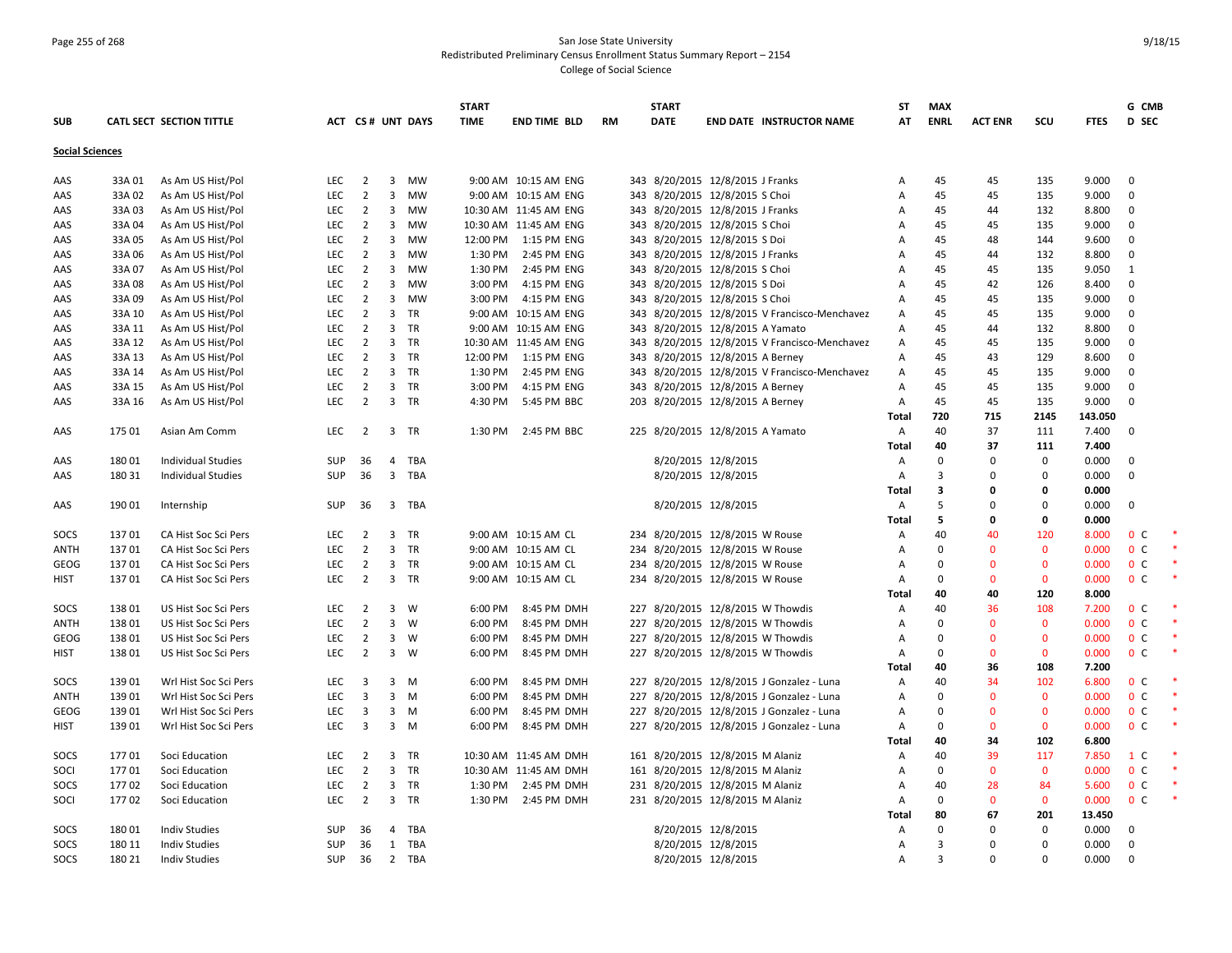# Page 256 of 268 San Jose State University Redistributed Preliminary Census Enrollment Status Summary Report – 2154 College of Social Science

|             |         |                           |            |                |                         |                         | <b>START</b> |                       |           | <b>START</b> |                                      | ST           | <b>MAX</b>  |                |                |             | G CMB          |  |
|-------------|---------|---------------------------|------------|----------------|-------------------------|-------------------------|--------------|-----------------------|-----------|--------------|--------------------------------------|--------------|-------------|----------------|----------------|-------------|----------------|--|
| <b>SUB</b>  |         | CATL SECT SECTION TITTLE  |            |                |                         | <b>ACT CS# UNT DAYS</b> | <b>TIME</b>  | <b>END TIME BLD</b>   | <b>RM</b> | <b>DATE</b>  | <b>END DATE INSTRUCTOR NAME</b>      | AT           | <b>ENRL</b> | <b>ACT ENR</b> | SCU            | <b>FTES</b> | <b>D</b> SEC   |  |
|             |         |                           |            |                |                         |                         |              |                       |           |              |                                      | <b>Total</b> | 6           | 0              | 0              | 0.000       |                |  |
| SOCS        | 190 01  | Internship                | <b>SUP</b> | 36             |                         | 3 TBA                   |              |                       |           |              | 8/20/2015 12/8/2015                  | Α            | $\Omega$    | $\Omega$       | $\mathbf 0$    | 0.000       | $\Omega$       |  |
|             |         |                           |            |                |                         |                         |              |                       |           |              |                                      | Total        | $\Omega$    | 0              | 0              | 0.000       |                |  |
| SOCS        | 195 01  | Thry Pract Soc Sci        | SEM        | - 5            |                         | 3 TR                    | 1:30 PM      | 2:45 PM DMH           |           |              | 162 8/20/2015 12/8/2015 W Rouse      | Α            | 35          | 15             | 45             | 3.000       | $\overline{0}$ |  |
|             |         |                           |            |                |                         |                         |              |                       |           |              |                                      | Total        | 35          | 15             | 45             | 3.000       |                |  |
| <b>WOMS</b> | 5Q 01   | Gender Race Media         | SEM        | $\overline{4}$ |                         | 3 MW                    |              | 10:30 AM 11:45 AM CL  |           |              | 238 8/20/2015 12/8/2015 S Gallardo   | Α            | 25          | 25             | 75             | 5.000       | $\Omega$       |  |
|             |         |                           |            |                |                         |                         |              |                       |           |              |                                      | Total        | 25          | 25             | 75             | 5.000       |                |  |
| <b>WOMS</b> | 10 01   | Women, Gender &Sex        | <b>LEC</b> | 2              | 3                       | <b>MW</b>               | 12:00 PM     | 1:15 PM DMH           |           |              | 231 8/20/2015 12/8/2015 S Gerami     | Α            | 40          | 37             | 111            | 7.400       | $\mathbf 0$    |  |
| <b>WOMS</b> | 1002    | Women, Gender &Sex        | LEC        | $\overline{2}$ |                         | 3 TR                    | 12:00 PM     | 1:15 PM DMH           |           |              | 231 8/20/2015 12/8/2015 S Gerami     | Α            | 40          | 39             | 117            | 7.800       | $\mathbf{0}$   |  |
| <b>WOMS</b> | 1003    | Women, Gender & Sex       | LEC        | $\overline{2}$ | 3 <sub>T</sub>          |                         | 6:00 PM      | 8:45 PM DMH           |           |              | 231 8/20/2015 12/8/2015 S Gerami     | A            | 40          | 41             | 123            | 8.200       | $\mathbf 0$    |  |
|             |         |                           |            |                |                         |                         |              |                       |           |              |                                      | Total        | 120         | 117            | 351            | 23.400      |                |  |
| <b>WOMS</b> | 2001    | Wom of Color in US        | <b>LEC</b> | $\overline{2}$ | 3                       | MW                      |              | 10:30 AM 11:45 AM HGH |           |              | 122 8/20/2015 12/8/2015 S de Bourbon | Α            | 40          | 40             | 120            | 8.000       | 0 <sup>c</sup> |  |
| AAS         | 20 01   | Wom of Color in US        | <b>LEC</b> | $\overline{2}$ | $\overline{3}$          | MW                      |              | 10:30 AM 11:45 AM HGH |           |              | 122 8/20/2015 12/8/2015 S de Bourbon | Α            | $\mathbf 0$ | $\mathbf 0$    | $\mathbf 0$    | 0.000       | 0 <sup>C</sup> |  |
| <b>WOMS</b> | 20 02   | Wom of Color in US        | <b>LEC</b> | $\overline{2}$ | $\overline{3}$          | <b>TR</b>               | 3:00 PM      | 4:15 PM DMH           |           |              | 231 8/20/2015 12/8/2015 S Gerami     | Α            | 40          | 39             | 117            | 7.800       | 0 <sup>C</sup> |  |
| AAS         | 20 02   | Wom of Color in US        | <b>LEC</b> | $\overline{2}$ |                         | 3 TR                    | 3:00 PM      | 4:15 PM DMH           |           |              | 231 8/20/2015 12/8/2015 S Gerami     | A            | $\Omega$    | $\mathbf{0}$   | $\mathbf{0}$   | 0.000       | 0 <sup>C</sup> |  |
|             |         |                           |            |                |                         |                         |              |                       |           |              |                                      | Total        | 80          | 79             | 237            | 15.800      |                |  |
| <b>WOMS</b> | 10101   | Study of Women            | LEC        | $\overline{2}$ | 3                       | MW                      |              | 9:00 AM 10:15 AM CL   |           |              | 238 8/20/2015 12/8/2015 S Gallardo   | Α            | 35          | 30             | 90             | 6.000       | $\mathbf 0$    |  |
| <b>WOMS</b> | 10102   | Study of Women            | <b>LEC</b> | $\overline{2}$ |                         | 3 MW                    |              | 1:30 PM 2:45 PM CL    |           |              | 238 8/20/2015 12/8/2015 S Gallardo   | A            | 35          | 36             | 108            | 7.200       | $\mathbf{0}$   |  |
|             |         |                           |            |                |                         |                         |              |                       |           |              |                                      | Total        | 70          | 66             | 198            | 13.200      |                |  |
| <b>WOMS</b> | 102 01  | Global Women              | <b>LEC</b> | $\overline{2}$ | 3                       | MW                      | 3:00 PM      | 4:15 PM HGH           |           |              | 122 8/20/2015 12/8/2015 A Castillo   | Α            | 35          | 35             | 105            | 7.000       | $\mathbf 0$    |  |
| <b>WOMS</b> | 102 02  | Global Women              | LEC        | $\overline{2}$ | $\overline{\mathbf{3}}$ | M                       | 6:00 PM      | 8:45 PM DMH           |           |              | 162 8/20/2015 12/8/2015 A Castillo   | Α            | 35          | 35             | 105            | 7.000       | $\mathbf 0$    |  |
|             |         |                           |            |                |                         |                         |              |                       |           |              |                                      | Total        | 70          | 70             | 210            | 14.000      |                |  |
| <b>WOMS</b> | 18001   | <b>Individual Studies</b> | <b>SUP</b> | 36             | $\overline{4}$          | TBA                     |              |                       |           |              | 8/20/2015 12/8/2015                  | Α            | $\Omega$    | $\Omega$       | 0              | 0.000       | $\mathbf 0$    |  |
| <b>WOMS</b> | 180 11  | <b>Individual Studies</b> | <b>SUP</b> | 36             |                         | 1 TBA                   |              |                       |           |              | 8/20/2015 12/8/2015                  | A            | 3           | $\Omega$       | $\mathbf 0$    | 0.000       | $\mathbf 0$    |  |
| <b>WOMS</b> | 180 31  | <b>Individual Studies</b> | <b>SUP</b> | 36             |                         | 3 TBA                   |              |                       |           |              | 8/20/2015 12/8/2015                  | Α            | 3           | $\mathbf 0$    | $\Omega$       | 0.000       | $\mathbf 0$    |  |
| <b>WOMS</b> | 180 32  | <b>Individual Studies</b> | SUP        | 36             | $\overline{3}$          | TBA                     |              |                       |           |              | 8/20/2015 12/8/2015                  | Α            | 3           | $\Omega$       | 0              | 0.000       | $\mathbf 0$    |  |
|             |         |                           |            |                |                         |                         |              |                       |           |              |                                      | Total        | q           | 0              | 0              | 0.000       |                |  |
| <b>WOMS</b> | 19001   | Internship                | <b>SUP</b> | 36             | 4                       | TBA                     |              |                       |           |              | 8/20/2015 12/8/2015                  | Α            | $\Omega$    | $\Omega$       | $\mathbf 0$    | 0.000       | $\overline{0}$ |  |
|             |         |                           |            |                |                         |                         |              |                       |           |              |                                      | Total        | 0           | 0              | 0              | 0.000       |                |  |
| SSCI        | 90 01   | <b>Success Soc Sci</b>    | <b>LEC</b> | $\overline{2}$ |                         | 1 M                     | 3:00 PM      | 3:50 PM CL            |           |              | 243 8/20/2015 12/8/2015 J Lun        | Α            | 25          | 20             | 20             | 1.333       | $\mathbf 0$    |  |
| SSCI        | 90 02   | <b>Success Soc Sci</b>    | <b>LEC</b> | 2              | 1 T                     |                         | 3:00 PM      | 3:50 PM CL            |           |              | 243 8/20/2015 12/8/2015 H Do         | A            | 25          | 14             | 14             | 0.933       | $\Omega$       |  |
| SSCI        | 90 03   | Success Soc Sci           | <b>LEC</b> | $\overline{2}$ |                         | 1 W                     | 3:00 PM      | 3:50 PM CL            |           |              | 243 8/20/2015 12/8/2015 H Do         | Α            | 25          | 23             | 23             | 1.533       | $\overline{0}$ |  |
| SSCI        | 90 04   | <b>Success Soc Sci</b>    | LEC        | $\overline{2}$ | 1 R                     |                         | 3:00 PM      | 3:50 PM CL            |           |              | 243 8/20/2015 12/8/2015 X Luu        | Α            | 25          | 8              | 8              | 0.533       | $\mathbf 0$    |  |
| <b>SSCI</b> | 90 05   | <b>Success Soc Sci</b>    | LEC        | $\overline{2}$ | 1 R                     |                         | 4:00 PM      | 4:50 PM CL            |           |              | 243 8/20/2015 12/8/2015 S Murray     | Α            | 25          | $\overline{2}$ | $\overline{2}$ | 0.133       | $\mathbf 0$    |  |
|             |         |                           |            |                |                         |                         |              |                       |           |              |                                      | Total        | 125         | 67             | 67             | 4.467       |                |  |
| SSED        | 184Y 01 | Stdt Tchg II              | <b>SUP</b> | 25             | 4                       | TBA                     |              |                       |           |              | 8/20/2015 12/8/2015 E Boas           | Α            | 25          | 6              | 24             | 1.600       | $\Omega$       |  |
|             |         |                           |            |                |                         |                         |              |                       |           |              |                                      | Total        | 25          | 6              | 24             | 1.600       |                |  |
| SSED        | 184Z 01 | Stdt Tchg III             | <b>SUP</b> | 25             |                         | 4 TBA                   |              |                       |           |              | 8/20/2015 12/8/2015 E Boas           | Α            | 25          | 5              | 20             | 1.333       | $\overline{0}$ |  |
|             |         |                           |            |                |                         |                         |              |                       |           |              |                                      | Total        | 25          | 5              | 20             | 1.333       |                |  |
| <b>SSED</b> | 37801   | Soc Sci Methods           | SEM        | - 5            | 3 <sub>1</sub>          |                         |              | 4:30 PM 7:15 PM HGH   |           |              | 122 8/20/2015 12/8/2015 J Narveson   | Α            | 30          | 13             | 39             | 2.600       | $\overline{0}$ |  |
|             |         |                           |            |                |                         |                         |              |                       |           |              |                                      | Total        | 30          | 13             | 39             | 2.600       |                |  |
|             |         |                           |            |                |                         |                         |              |                       |           |              | Social Sciences - All College Total  |              | 1588        | 1392           | 4053           | 270.300     |                |  |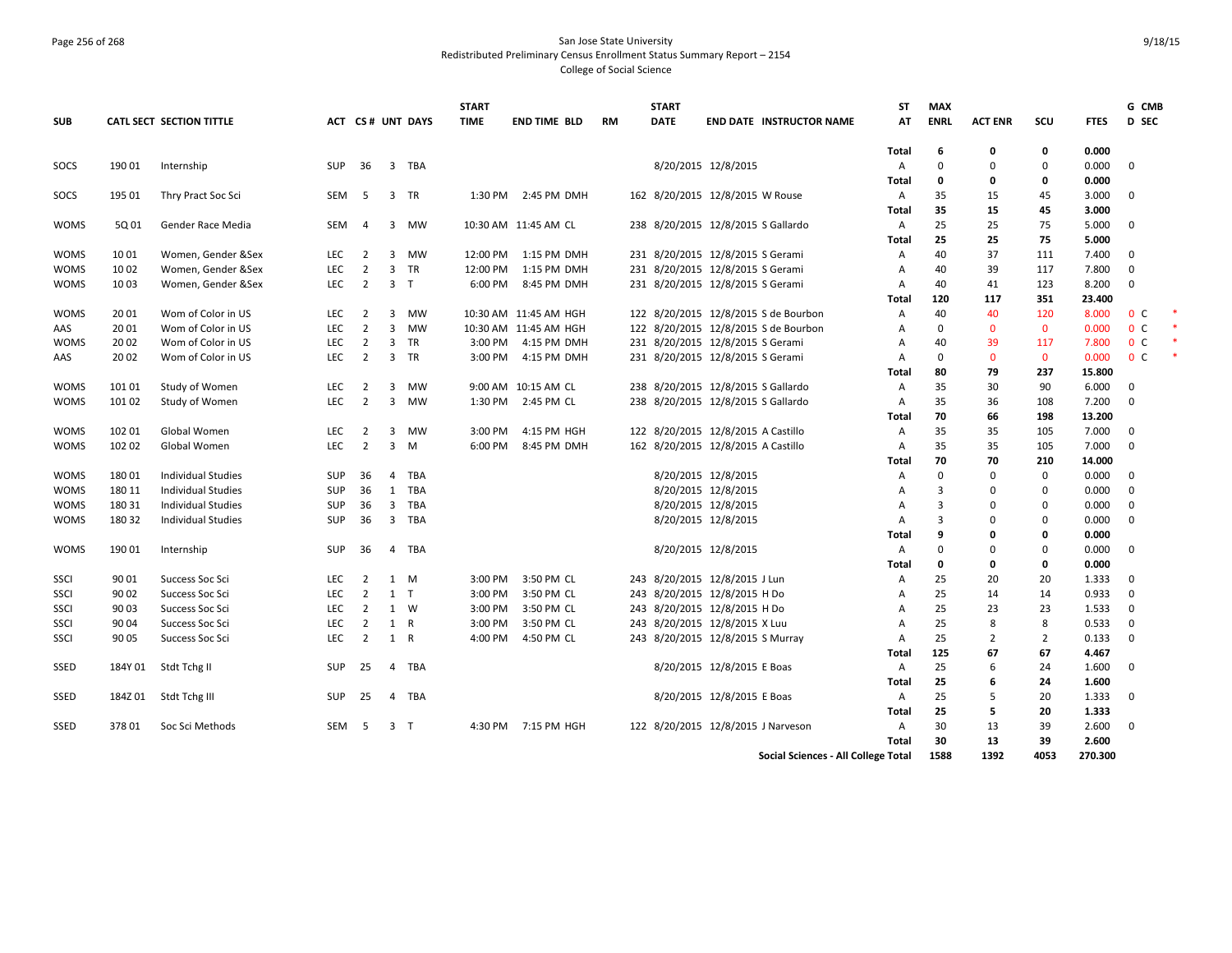### Page 257 of 268 San Jose State University Redistributed Preliminary Census Enrollment Status Summary Report – 2154 College of Social Science

|             |         |                          |            |                         |                         |                         | <b>START</b> |                       |           | <b>START</b> |                                       | <b>ST</b>    | <b>MAX</b>  |                |              |             | G CMB                   |  |
|-------------|---------|--------------------------|------------|-------------------------|-------------------------|-------------------------|--------------|-----------------------|-----------|--------------|---------------------------------------|--------------|-------------|----------------|--------------|-------------|-------------------------|--|
| <b>SUB</b>  |         | CATL SECT SECTION TITTLE |            |                         |                         | <b>ACT CS# UNT DAYS</b> | <b>TIME</b>  | <b>END TIME BLD</b>   | <b>RM</b> | <b>DATE</b>  | <b>END DATE INSTRUCTOR NAME</b>       | AT           | <b>ENRL</b> | <b>ACT ENR</b> | SCU          | <b>FTES</b> | <b>D</b> SEC            |  |
| Sociology   |         |                          |            |                         |                         |                         |              |                       |           |              |                                       |              |             |                |              |             |                         |  |
|             |         |                          |            |                         |                         |                         |              |                       |           |              |                                       |              |             |                |              |             |                         |  |
| SOCI        | 101     | Intro to Sociology       | <b>LEC</b> | 1                       | 3                       | MW                      |              | 9:00 AM 10:15 AM DMH  |           |              | 227 8/20/2015 12/8/2015 M Pasion      | Α            | 40          | 44             | 132          | 8.800       | $\overline{0}$          |  |
| SOCI        | 102     | Intro to Sociology       | <b>LEC</b> | 1                       | $\overline{3}$          | <b>MW</b>               |              | 10:30 AM 11:45 AM DMH |           |              | 227 8/20/2015 12/8/2015 M Pasion      | Α            | 40          | 47             | 141          | 9.400       | $\mathbf{0}$            |  |
| SOCI        | 103     | Intro to Sociology       | LEC        | 1                       | $\overline{3}$          | TR                      |              | 10:30 AM 11:45 AM WSQ |           |              | 207 8/20/2015 12/8/2015 S Murray      | Α            | 120         | 117            | 351          | 23.400      | $\overline{\mathbf{0}}$ |  |
| SOCI        | 104     | Intro to Sociology       | <b>LEC</b> |                         | 3                       |                         |              |                       |           |              |                                       | х            | $\Omega$    | 0              | 0            | 0.000       | $\mathbf 0$             |  |
| SOCI        | 105     | Intro to Sociology       | <b>LEC</b> | 1                       | $\overline{3}$          | TBA                     |              |                       |           |              | 8/20/2015 12/8/2015 A Leisenring      | A            | 40          | 40             | 120          | 8.000       | $\mathbf 0$             |  |
|             |         |                          |            |                         |                         |                         |              |                       |           |              |                                       | <b>Total</b> | 240         | 248            | 744          | 49.600      |                         |  |
| SOCI        | 15 01   | Stat Ap in Soc Sci       | LEC        | 3                       | 3                       | MW                      | 1:30 PM      | 2:45 PM DMH           |           |              | 162 8/20/2015 12/8/2015 M Thiele      | Α            | 30          | 30             | 90           | 6.000       | 0 <sup>c</sup>          |  |
| SOCS        | 15 01   | Stat Ap in Soc Sci       | LEC        | $\overline{3}$          | 3                       | MW                      | 1:30 PM      | 2:45 PM DMH           |           |              | 162 8/20/2015 12/8/2015 M Thiele      | Α            | $\Omega$    | $\mathbf{0}$   | $\mathbf 0$  | 0.000       | 0 <sup>o</sup>          |  |
| SOCI        | 15 02   | Stat Ap in Soc Sci       | <b>LEC</b> | $\overline{3}$          |                         | 3 MW                    | 3:00 PM      | 4:15 PM DMH           |           |              | 162 8/20/2015 12/8/2015 M Thiele      | A            | 30          | 30             | 90           | 6.000       | 0 <sup>o</sup>          |  |
| SOCS        | 15 02   | Stat Ap in Soc Sci       | LEC        | $\overline{3}$          |                         | 3 MW                    | 3:00 PM      | 4:15 PM DMH           |           |              | 162 8/20/2015 12/8/2015 M Thiele      | Α            | $\mathbf 0$ | $\mathbf 0$    | $\mathbf 0$  | 0.000       | 0 <sup>c</sup>          |  |
| SOCI        | 15 03   | Stat Ap in Soc Sci       | <b>LEC</b> | 3                       |                         | 3 TR                    | 12:00 PM     | 1:15 PM CL            |           |              | 306 8/20/2015 12/8/2015 M Vallerga    | Α            | 30          | 30             | 90           | 6.000       | 0 <sup>c</sup>          |  |
| SOCS        | 15 03   | Stat Ap in Soc Sci       | LEC        | $\overline{\mathbf{3}}$ | $\overline{\mathbf{3}}$ | TR                      | 12:00 PM     | 1:15 PM CL            |           |              | 306 8/20/2015 12/8/2015 M Vallerga    | Α            | $\Omega$    | $\mathbf{0}$   | $\mathbf{0}$ | 0.000       | 0 <sup>C</sup>          |  |
|             |         |                          |            |                         |                         |                         |              |                       |           |              |                                       | Total        | 90          | 90             | 270          | 18.000      |                         |  |
| SOCI        | 5701    | Community Involve        | LEC        | 1                       | 3                       | <b>TR</b>               | 1:30 PM      | 2:45 PM HGH           |           |              | 122 8/20/2015 12/8/2015 C Cox         | Α            | 40          | 38             | 114          | 7.600       | 0 <sup>C</sup>          |  |
| <b>UNVS</b> | 5701    | Community Involve        | <b>LEC</b> | 1                       |                         | 3 TR                    | 1:30 PM      | 2:45 PM HGH           |           |              | 122 8/20/2015 12/8/2015 C Cox         | Α            | $\Omega$    | $\mathbf 0$    | $\mathbf 0$  | 0.000       | 0 <sup>C</sup>          |  |
|             |         |                          |            |                         |                         |                         |              |                       |           |              |                                       | Total        | 40          | 38             | 114          | 7.600       |                         |  |
| SOCI        | 80 01   | Social Problems          | <b>LEC</b> | 1                       | 3                       | MW                      |              | 12:00 PM 1:15 PM BBC  |           |              | 4 8/20/2015 12/8/2015 N Boero         | Α            | 110         | 106            | 318          | 21.200      | $\overline{0}$          |  |
| SOCI        | 80 02   | Social Problems          | <b>LEC</b> | $\mathbf{1}$            | $\overline{3}$          | TR                      |              | 9:00 AM 10:15 AM DMH  |           |              | 227 8/20/2015 12/8/2015 D Brook       | Α            | 50          | 45             | 135          | 9.000       | 0                       |  |
| SOCI        | 80 03   | Social Problems          | LEC        | 1                       | $\overline{\mathbf{3}}$ | <b>TR</b>               | 3:00 PM      | 4:15 PM DMH           |           |              | 227 8/20/2015 12/8/2015 D Brook       | Α            | 50          | 47             | 141          | 9.400       | $\mathbf{0}$            |  |
|             |         |                          |            |                         |                         |                         |              |                       |           |              |                                       | Total        | 210         | 198            | 594          | 39.600      |                         |  |
| SOCI        |         | 100W 01 Writing Workshop | <b>SEM</b> | $\overline{4}$          | 3                       | MW                      |              | 9:00 AM 10:15 AM DMH  | 226A      |              | 8/20/2015 12/8/2015 R Bryant-Anderson | Α            | 25          | 26             | 78           | 5.200       | $\mathbf 0$             |  |
| SOCI        | 100W 02 | <b>Writing Workshop</b>  | <b>SEM</b> | $\overline{4}$          | $\overline{3}$          | <b>MW</b>               |              | 12:00 PM 1:15 PM DMH  |           |              | 162 8/20/2015 12/8/2015 J DeHaan      | Α            | 25          | 26             | 78           | 5.200       | $\mathbf 0$             |  |
| SOCI        | 100W 03 | <b>Writing Workshop</b>  | SEM        | $\overline{4}$          | 3                       | <b>TR</b>               |              | 10:30 AM 11:45 AM DMH |           |              | 162 8/20/2015 12/8/2015 T Dehaan      | Α            | 25          | 25             | 75           | 5.000       | 0                       |  |
| SOCI        |         | 100W 04 Writing Workshop | SEM        | $\overline{4}$          |                         | 3 TR                    |              | 1:30 PM 2:45 PM DMH   | 226A      |              | 8/20/2015 12/8/2015 T Dehaan          | Α            | 25          | 25             | 75           | 5.000       | $\mathbf{0}$            |  |
|             |         |                          |            |                         |                         |                         |              |                       |           |              |                                       | Total        | 100         | 102            | 306          | 20.400      |                         |  |
| SOCI        | 101 01  | Social Theory            | <b>LEC</b> | 2                       | 3                       | MW                      |              | 10:30 AM 11:45 AM DMH |           |              | 231 8/20/2015 12/8/2015 M Rokni       | Α            | 35          | 34             | 102          | 6.800       | $\mathbf 0$             |  |
| SOCI        | 101 02  | Social Theory            | <b>LEC</b> | $\overline{2}$          | $\overline{3}$          | <b>MW</b>               |              | 4:30 PM 5:45 PM DMH   |           |              | 227 8/20/2015 12/8/2015 M Rokni       | Α            | 35          | 18             | 54           | 3.600       | $\Omega$                |  |
| SOCI        | 101 03  | Social Theory            | LEC        | $\overline{2}$          | $\mathbf{3}$            | TR                      |              | 10:30 AM 11:45 AM DMH |           |              | 231 8/20/2015 12/8/2015 P Chua        | Α            | 35          | 37             | 111          | 7.400       | $\mathbf 0$             |  |
| SOCI        | 101 04  | Social Theory            | <b>LEC</b> | $\overline{2}$          |                         | 3 TR                    |              | 3:00 PM 4:15 PM DMH   |           |              | 161 8/20/2015 12/8/2015 P Chua        | Α            | 35          | 36             | 108          | 7.200       | $\mathbf 0$             |  |
|             |         |                          |            |                         |                         |                         |              |                       |           |              |                                       | Total        | 140         | 125            | 375          | 25.000      |                         |  |
| SOCI        | 102 01  | Intro To Stat            | <b>LEC</b> | $\overline{3}$          |                         | $3 \quad M$             | 6:30 PM      | 9:15 PM BBC           |           |              | 221 8/20/2015 12/8/2015 J Bautista    | Α            | 30          | 23             | 69           | 4.650       | 1                       |  |
|             |         |                          |            |                         |                         |                         |              |                       |           |              |                                       | Total        | 30          | 23             | 69           | 4.650       |                         |  |
| SOCI        | 104 01  | <b>Quantit Res Meth</b>  | <b>LEC</b> | $\overline{2}$          | $\overline{3}$          | MW                      | 1:30 PM      | 2:45 PM DMH           | 226A      |              | 8/20/2015 12/8/2015 J DeHaan          | Α            | 35          | 40             | 120          | 8.000       | $\mathbf{0}$            |  |
| SOCI        | 104 02  | Quantit Res Meth         | <b>LEC</b> | $\overline{2}$          | $\overline{3}$          | T                       | 6:00 PM      | 8:45 PM CL            |           |              | 224 8/20/2015 12/8/2015 M Holston     | Α            | 35          | 33             | 99           | 6.600       | $\mathbf 0$             |  |
| SOCI        | 104 03  | <b>Quantit Res Meth</b>  | LEC        | $\overline{2}$          |                         | 3 MW                    | 3:00 PM      | 4:15 PM DMH           |           |              | 161 8/20/2015 12/8/2015 J DeHaan      | Α            | 35          | 29             | 87           | 5.900       | $\overline{2}$          |  |
|             |         |                          |            |                         |                         |                         |              |                       |           |              |                                       | Total        | 105         | 102            | 306          | 20.500      |                         |  |
| SOCI        | 105 01  | Qual Research Meth       | <b>LEC</b> | 2                       | 3                       | MW                      | 3:00 PM      | 4:15 PM SH            |           |              | 100 8/20/2015 12/8/2015 N Boero       | Α            | 57          | 36             | 108          | 7.250       | 1                       |  |
| SOCI        | 105 02  | Qual Research Meth       | LEC        | $\overline{2}$          | $\overline{3}$          | TR                      | 1:30 PM      | 2:45 PM SH            |           |              | 238 8/20/2015 12/8/2015 A Leisenring  | Α            | 35          | 34             | 102          | 6.800       | $\mathbf 0$             |  |
| SOCI        | 105 03  | Qual Research Meth       | <b>LEC</b> |                         | 3                       |                         |              |                       |           |              |                                       | x            | $\mathbf 0$ | 0              | $\mathbf 0$  | 0.000       | $\mathbf 0$             |  |
| SOCI        | 105 04  | Qual Research Meth       | <b>LEC</b> | $\overline{2}$          |                         | 3 TR                    | 1:30 PM      | 2:45 PM MH            |           |              | 222 8/20/2015 12/8/2015 S Nava        | Α            | 35          | 36             | 108          | 7.250       | 1                       |  |
|             |         |                          |            |                         |                         |                         |              |                       |           |              |                                       | Total        | 127         | 106            | 318          | 21.300      |                         |  |
| SOCI        | 116 01  | <b>Global Society</b>    | LEC        | 1                       | 3                       | MW                      | 1:30 PM      | 2:45 PM DMH           |           |              | 231 8/20/2015 12/8/2015 V Montes      | Α            | 40          | 40             | 120          | 8.000       | $\mathbf 0$             |  |
| SOCI        | 116 02  | <b>Global Society</b>    | LEC        | 1                       | $\overline{\mathbf{3}}$ | MW                      | 4:30 PM      | 5:45 PM HGH           |           |              | 122 8/20/2015 12/8/2015 V Montes      | Α            | 40          | 37             | 111          | 7.400       | $\mathbf 0$             |  |
| SOCI        | 116 03  | <b>Global Society</b>    | LEC        | 1                       | 3 <sub>T</sub>          |                         | 6:00 PM      | 8:45 PM DMH           |           |              | 227 8/20/2015 12/8/2015 D Brook       | Α            | 40          | 39             | 117          | 7.800       | $\mathbf{0}$            |  |
|             |         |                          |            |                         |                         |                         |              |                       |           |              |                                       | Total        | 120         | 116            | 348          | 23.200      |                         |  |
| SOCI        | 11801   | Soci of Hum Rights       | LEC        | $\overline{2}$          |                         | 3 TR                    | 4:30 PM      | 5:45 PM DMH           |           |              | 161 8/20/2015 12/8/2015 C Cox         | Α            | 40          | 40             | 120          | 8.000       | $\mathbf{0}$            |  |
|             |         |                          |            |                         |                         |                         |              |                       |           |              |                                       | <b>Total</b> | 40          | 40             | 120          | 8.000       |                         |  |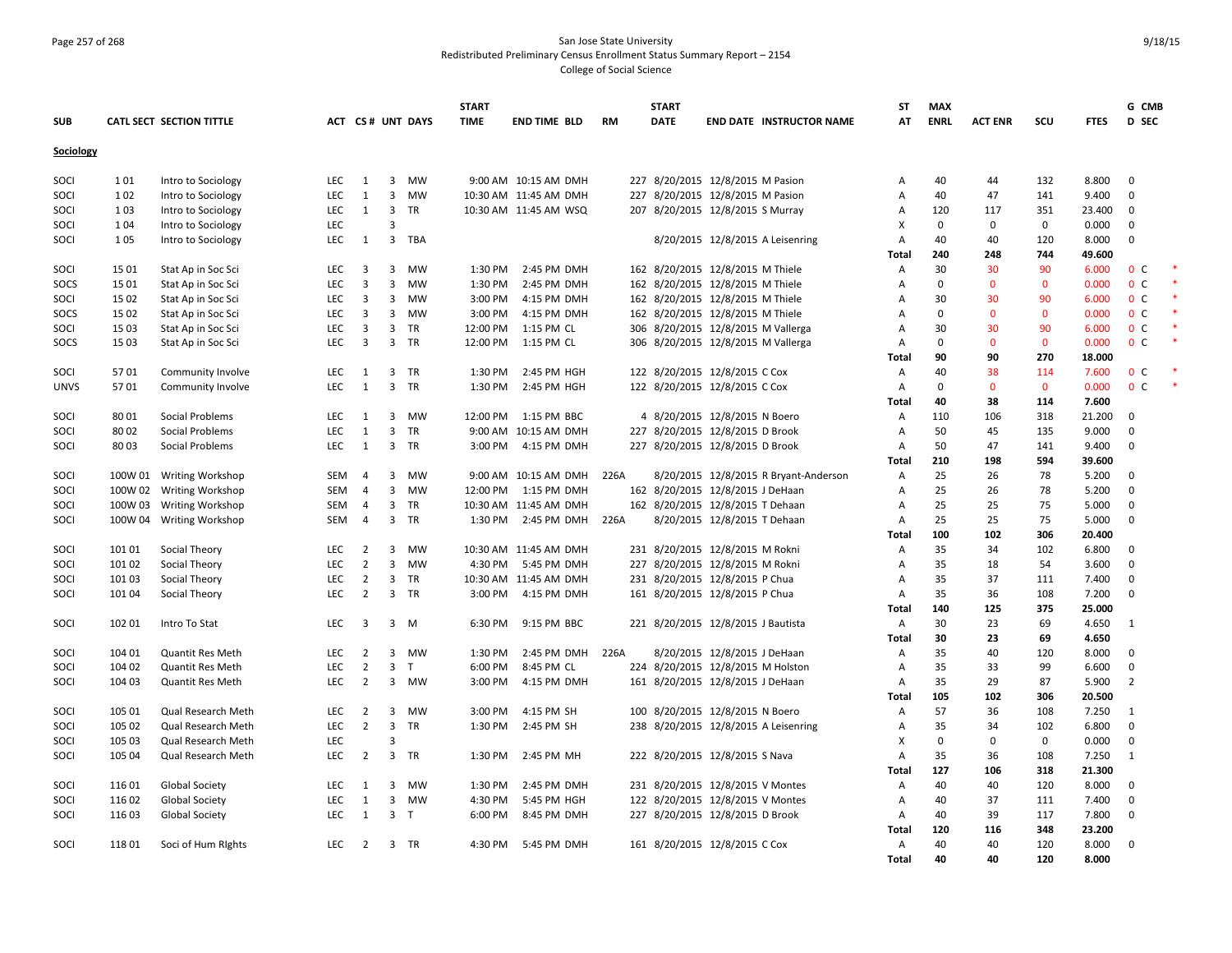### Page 258 of 268 San Jose State University and San Jose State University and San Jose State University Redistributed Preliminary Census Enrollment Status Summary Report – 2154 College of Social Science

|              |                 |                                      |                          |                                  |                         |                   | <b>START</b> |                                     |      | <b>START</b>                     |                              |                                        | SΤ                | MAX            |                |              |                | G CMB                        |  |
|--------------|-----------------|--------------------------------------|--------------------------|----------------------------------|-------------------------|-------------------|--------------|-------------------------------------|------|----------------------------------|------------------------------|----------------------------------------|-------------------|----------------|----------------|--------------|----------------|------------------------------|--|
| <b>SUB</b>   |                 | CATL SECT SECTION TITTLE             |                          |                                  |                         | ACT CS # UNT DAYS | <b>TIME</b>  | <b>END TIME BLD</b>                 | RM   | <b>DATE</b>                      |                              | <b>END DATE INSTRUCTOR NAME</b>        | AT                | <b>ENRL</b>    | <b>ACT ENR</b> | SCU          | <b>FTES</b>    | <b>D</b> SEC                 |  |
| SOCI         | 12001           | Contemp Soc Issues                   | <b>LEC</b>               | $\overline{2}$                   |                         | 3 MW              |              | 3:00 PM 4:15 PM DMH                 | 226A |                                  |                              | 8/20/2015 12/8/2015 S de Bourbon       | Α                 | 40             | 19             | 57           | 3.800          | $\mathbf{0}$                 |  |
|              |                 |                                      |                          |                                  |                         |                   |              |                                     |      |                                  |                              |                                        | <b>Total</b>      | 40             | 19             | 57           | 3.800          |                              |  |
| SOCI         | 140 01          | Soci of Media                        | <b>LEC</b>               | $\overline{2}$                   | 3                       | <b>MW</b>         | 3:00 PM      | 4:15 PM DMH                         |      | 227 8/20/2015 12/8/2015 M Rokni  |                              |                                        | Α                 | 40             | 39             | 117          | 7.800          | $\mathbf{0}$                 |  |
|              |                 |                                      |                          |                                  |                         |                   |              |                                     |      |                                  |                              |                                        | Total             | 40             | 39             | 117          | 7.800          |                              |  |
| SOCI         | 154 01          | Non Conform Behav                    | LEC                      | $\overline{2}$                   |                         | 3 MW              |              | 9:00 AM 10:15 AM DMH                |      |                                  |                              | 358 8/20/2015 12/8/2015 S Morewitz     | Α                 | 40             | 42             | 126          | 8.400          | $\mathbf 0$                  |  |
|              |                 |                                      |                          |                                  |                         |                   |              |                                     |      |                                  |                              |                                        | Total             | 40             | 42             | 126          | 8.400          |                              |  |
| SOCI         | 16001           | Immigration & Identy                 | <b>LEC</b>               | 2                                | 3                       | TR                | 1:30 PM      | 2:45 PM BBC                         |      | 222 8/20/2015 12/8/2015 F DuCros |                              |                                        | Α                 | 40             | 39             | 117          | 7.800          | $\overline{0}$               |  |
|              |                 |                                      |                          |                                  |                         |                   |              |                                     |      |                                  |                              |                                        | Total             | 40             | 39             | 117          | 7.800          |                              |  |
| SOCI         | 16101           | City Life                            | LEC                      | $\overline{2}$                   | $\overline{\mathbf{3}}$ | TR                | 12:00 PM     | 1:15 PM DMH                         |      | 227 8/20/2015 12/8/2015 P Chua   |                              |                                        | Α                 | 40             | 41             | 123          | 8.200          | 0 <sup>C</sup>               |  |
| GEOG         | 16101           | City Life                            | <b>LEC</b>               | $\overline{2}$                   | $\overline{\mathbf{3}}$ | TR                | 12:00 PM     | 1:15 PM DMH                         |      | 227 8/20/2015 12/8/2015 P Chua   |                              |                                        | Α                 | $\mathbf 0$    | $\mathbf{0}$   | $\mathbf 0$  | 0.000          | 0 <sup>c</sup>               |  |
|              |                 |                                      |                          |                                  |                         |                   |              |                                     |      |                                  |                              |                                        | Total             | 40             | 41             | 123          | 8.200          |                              |  |
| SOCI         | 16201           | Race/Ethnic Rels                     | <b>LEC</b><br><b>LEC</b> | $\overline{2}$<br>$\overline{2}$ | $\overline{\mathbf{3}}$ | 3 MW<br>TR        | 4:30 PM      | 5:45 PM DMH                         |      | 231 8/20/2015 12/8/2015 S Nava   |                              |                                        | Α                 | 35<br>35       | 35             | 105          | 7.000          | $\mathbf{0}$<br>$\mathbf{0}$ |  |
| SOCI<br>SOCI | 162 02<br>16203 | Race/Ethnic Rels<br>Race/Ethnic Rels | <b>LEC</b>               | $\overline{2}$                   | $\overline{3}$          | <b>TR</b>         | 3:00 PM      | 10:30 AM 11:45 AM DMH<br>4:15 PM MH | 226A | 222 8/20/2015 12/8/2015 F DuCros | 8/20/2015 12/8/2015 F DuCros |                                        | Α                 | 35             | 34<br>33       | 102<br>99    | 6.800<br>6.600 | 0                            |  |
|              |                 |                                      |                          |                                  |                         |                   |              |                                     |      |                                  |                              |                                        | Α<br><b>Total</b> | 105            | 102            | 306          | 20.400         |                              |  |
| SOCI         | 16301           | Social Change                        | LEC                      | $\overline{2}$                   |                         | 3 TR              | 12:00 PM     | 1:15 PM DMH                         |      | 161 8/20/2015 12/8/2015 D Brook  |                              |                                        | Α                 | 40             | 38             | 114          | 7.600          | $\mathbf 0$                  |  |
|              |                 |                                      |                          |                                  |                         |                   |              |                                     |      |                                  |                              |                                        | <b>Total</b>      | 40             | 38             | 114          | 7.600          |                              |  |
| SOCI         | 164 01          | Social Action                        | <b>LEC</b>               | $\overline{2}$                   |                         | 3 TR              |              | 10:30 AM 11:45 AM DMH               |      |                                  |                              | 227 8/20/2015 12/8/2015 S Myers-Lipton | Α                 | 40             | 40             | 120          | 8.000          | $\mathbf 0$                  |  |
|              |                 |                                      |                          |                                  |                         |                   |              |                                     |      |                                  |                              |                                        | Total             | 40             | 40             | 120          | 8.000          |                              |  |
| SOCI         | 165 01          | Poverty Wealth Prv                   | LEC                      | $\overline{2}$                   |                         | 3 TR              |              | 9:00 AM 10:15 AM DMH                |      |                                  |                              | 231 8/20/2015 12/8/2015 S Myers-Lipton | Α                 | 40             | 39             | 117          | 7.900          | $\overline{2}$               |  |
|              |                 |                                      |                          |                                  |                         |                   |              |                                     |      |                                  |                              |                                        | <b>Total</b>      | 40             | 39             | 117          | 7.900          |                              |  |
| SOCI         | 169 01          | Polit Sociology                      | <b>LEC</b>               | 2                                |                         | 3 MW              |              | 12:00 PM 1:15 PM DMH                |      | 227 8/20/2015 12/8/2015 M Rokni  |                              |                                        | A                 | 40             | 39             | 117          | 7.800          | $\mathbf{0}$                 |  |
|              |                 |                                      |                          |                                  |                         |                   |              |                                     |      |                                  |                              |                                        | <b>Total</b>      | 40             | 39             | 117          | 7.800          |                              |  |
| SOCI         | 17001           | Soci of Family                       | <b>LEC</b>               | $\overline{2}$                   |                         | 3 TR              | 4:30 PM      | 5:45 PM CL                          |      | 202 8/20/2015 12/8/2015 T Dehaan |                              |                                        | Α                 | 40             | 40             | 120          | 8.000          | $\mathbf 0$                  |  |
|              |                 |                                      |                          |                                  |                         |                   |              |                                     |      |                                  |                              |                                        | <b>Total</b>      | 40             | 40             | 120          | 8.000          |                              |  |
| SOCI         | 17102           | Person and Society                   | <b>LEC</b>               | $\overline{2}$                   |                         | 3 TR              | 3:00 PM      | 4:15 PM BBC                         |      | 225 8/20/2015 12/8/2015 S Nava   |                              |                                        | A                 | 40             | 39             | 117          | 7.800          | $\mathbf 0$                  |  |
|              |                 |                                      |                          |                                  |                         |                   |              |                                     |      |                                  |                              |                                        | <b>Total</b>      | 40             | 39             | 117          | 7.800          |                              |  |
| SOCI         | 17201           | <b>LGBT Studies</b>                  | LEC                      | $\overline{2}$                   | $\overline{3}$          | TR                | 1:30 PM      | 2:45 PM DMH                         |      | 161 8/20/2015 12/8/2015 A House  |                              |                                        | Α                 | 40             | 43             | 129          | 8.600          | $\mathbf 0$                  |  |
|              |                 |                                      |                          |                                  |                         |                   |              |                                     |      |                                  |                              |                                        | Total             | 40             | 43             | 129          | 8.600          |                              |  |
| SOCI         | 17301           | Socialization                        | <b>LEC</b>               | 2                                | $\overline{3}$          | <b>MW</b>         |              | 10:30 AM 11:45 AM DMH               | 226A |                                  |                              | 8/20/2015 12/8/2015 R Bryant-Anderson  | Α                 | 40             | 39             | 117          | 7.800          | $\mathbf{0}$                 |  |
|              |                 |                                      |                          |                                  |                         |                   |              |                                     |      |                                  |                              |                                        | <b>Total</b>      | 40             | 39             | 117          | 7.800          |                              |  |
| SOCI         | 174 01          | Sexualities                          | <b>LEC</b>               | $\overline{2}$                   | 3 R                     |                   | 6:00 PM      | 8:45 PM DMH                         |      | 161 8/20/2015 12/8/2015 C Cox    |                              |                                        | Α                 | 40             | 35             | 105          | 7.000          | $\overline{0}$               |  |
|              |                 |                                      |                          |                                  |                         |                   |              |                                     |      |                                  |                              |                                        | <b>Total</b>      | 40             | 35             | 105          | 7.000          |                              |  |
| SOCI         | 175 01          | Soc of Mas & Fem                     | LEC                      | $\overline{2}$                   |                         | 3 MW              | 1:30 PM      | 2:45 PM DMH                         |      |                                  |                              | 227 8/20/2015 12/8/2015 S de Bourbon   | Α                 | 40             | 42             | 126          | 8.400          | 0 <sup>c</sup>               |  |
| <b>WOMS</b>  | 175 01          | Soc of Mas & Fem                     | <b>LEC</b>               | $\overline{2}$                   | $\overline{3}$          | MW                | 1:30 PM      | 2:45 PM DMH                         |      |                                  |                              | 227 8/20/2015 12/8/2015 S de Bourbon   | Α                 | $\Omega$       | $\mathbf{0}$   | $\mathbf{0}$ | 0.000          | 0 <sup>C</sup>               |  |
|              |                 |                                      |                          |                                  |                         |                   |              |                                     |      |                                  |                              |                                        | Total             | 40             | 42             | 126          | 8.400          |                              |  |
| SOCI         | 18001           | <b>Indiv Studies</b>                 | <b>SUP</b>               | 36                               | $\overline{\mathbf{3}}$ | TBA               |              |                                     |      |                                  | 8/20/2015 12/8/2015          |                                        | Α                 | $\Omega$       | $\Omega$       | 0            | 0.000          | $\mathbf 0$                  |  |
| SOCI         | 180 11          | <b>Indiv Studies</b>                 | SUP                      | 36                               | 1                       | TBA               |              |                                     |      |                                  | 8/20/2015 12/8/2015          |                                        | Α                 | $\overline{2}$ | $\mathbf 0$    | $\mathbf 0$  | 0.000          | $\mathbf 0$                  |  |
| SOCI         | 180 21          | <b>Indiv Studies</b>                 | SUP                      | 36                               |                         | 2 TBA             |              |                                     |      |                                  | 8/20/2015 12/8/2015          |                                        | Α                 | $\overline{2}$ | $\Omega$       | $\pmb{0}$    | 0.000          | $\mathbf 0$                  |  |
| SOCI         | 180 31          | <b>Indiv Studies</b>                 | SUP                      | 36                               |                         | 3 TBA             |              |                                     |      |                                  |                              | 8/20/2015 12/8/2015 A Leisenring       | Α                 | 3              | 3              | 9            | 0.600          | $\mathbf 0$                  |  |
| SOCI         | 180 32          | <b>Indiv Studies</b>                 | SUP                      | 36                               |                         | 3 TBA             |              |                                     |      |                                  | 8/20/2015 12/8/2015          |                                        | А                 | $\Omega$       | $\mathbf 0$    | $\pmb{0}$    | 0.000          | 0                            |  |
| SOCI         | 18033           | <b>Indiv Studies</b>                 | <b>SUP</b>               | 36                               | $\overline{3}$          | TBA               |              |                                     |      |                                  | 8/20/2015 12/8/2015          |                                        | Α                 | $\Omega$       | $\Omega$       | $\mathbf 0$  | 0.000          | $\mathbf 0$                  |  |
|              |                 |                                      |                          |                                  |                         |                   |              |                                     |      |                                  |                              |                                        | Total             | $\overline{7}$ | 3              | 9            | 0.600          |                              |  |
| SOCI         | 18101           | Service Internship                   | SUP                      | 36                               | 6                       | TBA               |              |                                     |      |                                  |                              | 8/20/2015 12/8/2015 A Leisenring       | Α                 | $\Omega$       | $\mathbf 0$    | $\pmb{0}$    | 0.000          | $\mathbf 0$                  |  |
| SOCI         | 181 11          | Service Internship                   | <b>SUP</b>               | 36                               |                         | 1 TBA             |              |                                     |      |                                  | 8/20/2015 12/8/2015          |                                        | А                 | $\overline{2}$ | $\mathbf 0$    | 0            | 0.000          | $\mathbf 0$                  |  |
| SOCI         | 181 21          | Service Internship                   | <b>SUP</b>               | 36                               |                         | 2 TBA             |              |                                     |      |                                  | 8/20/2015 12/8/2015          |                                        | А                 | $\overline{2}$ | $\Omega$       | $\mathbf 0$  | 0.000          | $\mathbf{0}$                 |  |
| SOCI         | 181 31          | Service Internship                   | <b>SUP</b>               | 36                               |                         | 3 TBA             |              |                                     |      |                                  | 8/20/2015 12/8/2015 C Garcia |                                        | Α                 | $\overline{2}$ | 1              | 3            | 0.200          | $\mathbf 0$                  |  |
| SOCI         | 18132           | Service Internship                   | SUP                      | 36                               | $\overline{3}$          | TBA               |              |                                     |      |                                  | 8/20/2015 12/8/2015 T Dehaan |                                        | А                 | $\overline{2}$ | $\mathbf{1}$   | 3            | 0.200          | $\mathbf 0$                  |  |
| SOCI         | 18133           | Service Internship                   | SUP                      | 36                               |                         | 3 TBA             |              |                                     |      |                                  | 8/20/2015 12/8/2015          |                                        | А                 | $\overline{2}$ | $\Omega$       | $\mathbf 0$  | 0.000          | $\mathbf 0$                  |  |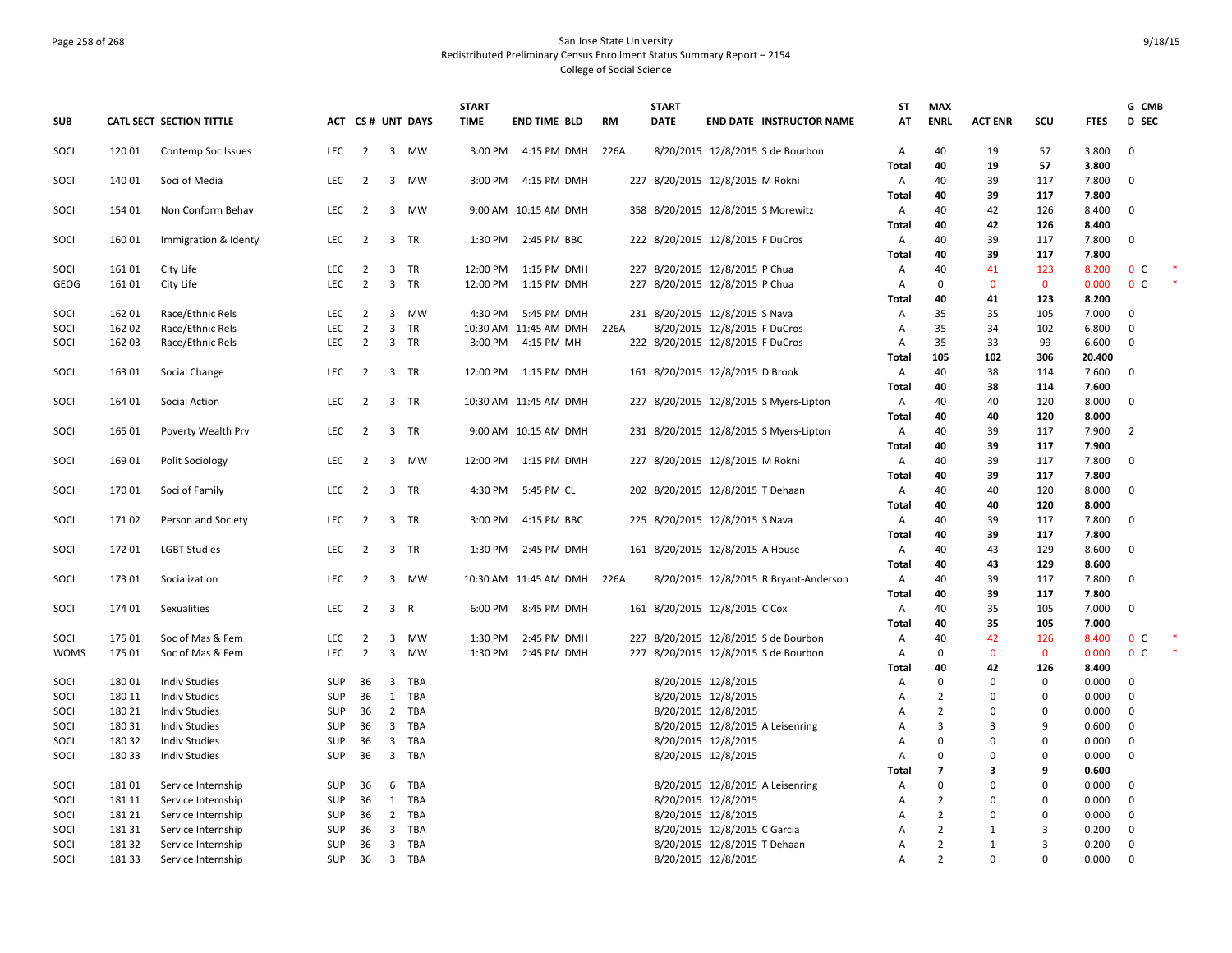### Page 259 of 268 San Jose State University Redistributed Preliminary Census Enrollment Status Summary Report – 2154 College of Social Science

|            |         |                           |            |                |                         |                  | <b>START</b> |                      |           | <b>START</b> |                                 |                                  | <b>ST</b>              | <b>MAX</b>     |                         |                         |             | G CMB        |
|------------|---------|---------------------------|------------|----------------|-------------------------|------------------|--------------|----------------------|-----------|--------------|---------------------------------|----------------------------------|------------------------|----------------|-------------------------|-------------------------|-------------|--------------|
| <b>SUB</b> |         | CATL SECT SECTION TITTLE  |            |                |                         | ACT CS# UNT DAYS | <b>TIME</b>  | <b>END TIME BLD</b>  | <b>RM</b> | DATE         |                                 | <b>END DATE INSTRUCTOR NAME</b>  | AT                     | <b>ENRL</b>    | <b>ACT ENR</b>          | SCU                     | <b>FTES</b> | D SEC        |
| SOCI       | 18134   | Service Internship        | <b>SUP</b> | 36             | $\overline{\mathbf{3}}$ | TBA              |              |                      |           |              | 8/20/2015 12/8/2015             |                                  | Α                      | $\overline{2}$ | $\mathbf 0$             | 0                       | 0.000       | 0            |
| SOCI       | 18135   | Service Internship        | <b>SUP</b> | 36             | $\overline{\mathbf{3}}$ | TBA              |              |                      |           |              | 8/20/2015 12/8/2015             |                                  | A                      | $\overline{2}$ | $\Omega$                | $\mathbf 0$             | 0.000       | $\mathbf 0$  |
| SOCI       | 18141   | Service Internship        | SUP        | 36             | $\overline{4}$          | TBA              |              |                      |           |              | 8/20/2015 12/8/2015             |                                  | Α                      | $\mathbf 0$    | $\Omega$                | $\mathbf 0$             | 0.000       | $\mathbf 0$  |
| SOCI       | 181 61  | Service Internship        | <b>SUP</b> | 36             | 6                       | TBA              |              |                      |           |              | 8/20/2015 12/8/2015             |                                  | Α                      | $\overline{2}$ | $\Omega$                | 0                       | 0.000       | $\mathbf 0$  |
|            |         |                           |            |                |                         |                  |              |                      |           |              |                                 |                                  | Total                  | 16             | $\overline{2}$          | 6                       | 0.400       |              |
| SOCI       | 181B01  | Sociology Capstone        | LEC        | $\overline{2}$ | $\overline{3}$          | <b>TR</b>        |              | 9:00 AM 10:15 AM DMH |           |              | 161 8/20/2015 12/8/2015 P Rudy  |                                  | Α                      | 35             | 37                      | 111                     | 7.400       | 0            |
| SOCI       | 181B02  | <b>Sociology Capstone</b> | <b>LEC</b> | $\overline{2}$ | $\overline{3}$          | W                | 6:00 PM      | 8:45 PM DMH          |           |              | 231 8/20/2015 12/8/2015 P Rudy  |                                  | Α                      | 35             | 30                      | 90                      | 6.000       | $\mathbf 0$  |
|            |         |                           |            |                |                         |                  |              |                      |           |              |                                 |                                  | Total                  | 70             | 67                      | 201                     | 13.400      |              |
| SOCI       | 199H 01 | Sen Hon Thesis            | <b>SUP</b> | 36             | 4                       | TBA              |              |                      |           |              | 8/20/2015 12/8/2015             |                                  | Α                      | $\mathbf 0$    | $\Omega$                | $\mathbf{0}$            | 0.000       | $\mathbf 0$  |
| SOCI       | 199H 31 | Sen Hon Thesis            | <b>SUP</b> | 36             | $\overline{\mathbf{3}}$ | TBA              |              |                      |           |              | 8/20/2015 12/8/2015             |                                  | A                      | 6              | $\Omega$                | $\mathbf 0$             | 0.000       | $\mathbf 0$  |
| SOCI       | 199H 32 | Sen Hon Thesis            | <b>SUP</b> | 36             | $\overline{\mathbf{3}}$ | TBA              |              |                      |           |              | 8/20/2015 12/8/2015             |                                  | A                      | $\overline{2}$ | $\Omega$                | $\mathbf 0$             | 0.000       | $\mathbf 0$  |
| SOCI       | 199H 33 | Sen Hon Thesis            | <b>SUP</b> | 36             | $\overline{\mathbf{3}}$ | TBA              |              |                      |           |              | 8/20/2015 12/8/2015             |                                  | Α                      | $\overline{2}$ | $\Omega$                | 0                       | 0.000       | $\mathbf 0$  |
|            |         |                           |            |                |                         |                  |              |                      |           |              |                                 |                                  | Total                  | 10             | $\Omega$                | 0                       | 0.000       |              |
| SOCI       | 200A 01 | <b>Research Methods I</b> | <b>SEM</b> |                | $\overline{3}$          |                  |              |                      |           |              |                                 |                                  | X                      | $\Omega$       | $\Omega$                | $\mathbf 0$             | 0.000       | $\mathbf 0$  |
| SOCI       | 200A 02 | <b>Research Methods I</b> | <b>SEM</b> | 5              | $\overline{3}$          | $\mathsf{R}$     | 6:00 PM      | 8:45 PM DMH          |           |              | 167 8/20/2015 12/8/2015 P Chua  |                                  | Α                      | 15             | 6                       | 18                      | 1.500       | 6            |
|            |         |                           |            |                |                         |                  |              |                      |           |              |                                 |                                  | Total                  | 15             | 6                       | 18                      | 1.500       |              |
| SOCI       | 201A 01 | Sociol Theory I           | <b>SEM</b> |                | 3                       |                  |              |                      |           |              |                                 |                                  | X                      | $\mathbf 0$    | $\Omega$                | $\mathbf 0$             | 0.000       | $\mathbf 0$  |
| SOCI       | 201A02  | Sociol Theory I           | SEM        | 5              | 3 <sub>7</sub>          |                  | 6:00 PM      | 8:45 PM HGH          |           |              | 124 8/20/2015 12/8/2015 P Rudy  |                                  | Α                      | 15             | 8                       | 24                      | 2.000       | 8            |
|            |         |                           |            |                |                         |                  |              |                      |           |              |                                 |                                  | Total                  | 15             | 8                       | 24                      | 2.000       |              |
| SOCI       | 223 01  | Sem Soci Issues           | SEM        | - 5            |                         | $3 \, M$         | 6:00 PM      | 8:45 PM DMH          |           |              | 231 8/20/2015 12/8/2015 N Boero |                                  | А                      | 20             | 12                      | 36                      | 3.000       | 12           |
|            |         |                           |            |                |                         |                  |              |                      |           |              |                                 |                                  | Total                  | 20             | 12                      | 36                      | 3.000       |              |
| SOCI       | 28101   | Internship in Soc         | <b>SUP</b> | 25             | 1                       | TBA              |              |                      |           |              | 8/20/2015 12/8/2015             |                                  | Α                      | $\mathbf 0$    | $\Omega$                | $\mathbf 0$             | 0.000       | $\mathbf 0$  |
| SOCI       | 281 11  | Internship in Soc         | <b>SUP</b> | 25             | 1                       | TBA              |              |                      |           |              | 8/20/2015 12/8/2015             |                                  | Α                      | $\overline{2}$ | $\Omega$                | $\mathbf 0$             | 0.000       | $\mathbf{0}$ |
| SOCI       | 281 12  | Internship in Soc         | <b>SUP</b> | 25             |                         | 1 TBA            |              |                      |           |              | 8/20/2015 12/8/2015             |                                  | A                      | $\overline{3}$ | O                       | $\mathbf 0$             | 0.000       | $\mathbf 0$  |
| SOCI       | 281 21  | Internship in Soc         | SUP        | 25             | $\overline{2}$          | TBA              |              |                      |           |              | 8/20/2015 12/8/2015             |                                  | A                      | $\overline{2}$ | $\Omega$                | $\mathbf 0$             | 0.000       | $\mathbf{0}$ |
| SOCI       | 28131   | Internship in Soc         | <b>SUP</b> | 25             | $\overline{\mathbf{3}}$ | TBA              |              |                      |           |              |                                 | 8/20/2015 12/8/2015 A Leisenring | Α                      | 10             | 7                       | 21                      | 1.750       | 7            |
| SOCI       | 28132   | Internship in Soc         | <b>SUP</b> | 25             | $\overline{3}$          | TBA              |              |                      |           |              | 8/20/2015 12/8/2015             |                                  | A                      | $\overline{3}$ | $\Omega$                | $\mathbf 0$             | 0.000       | $\mathbf 0$  |
| SOCI       | 28133   | Internship in Soc         | <b>SUP</b> | 25             | $\overline{3}$          | TBA              |              |                      |           |              | 8/20/2015 12/8/2015             |                                  | A                      | $\overline{2}$ | $\Omega$                | $\mathbf 0$             | 0.000       | $\mathbf 0$  |
| SOCI       | 281 34  | Internship in Soc         | <b>SUP</b> | 25             |                         | 3 TBA            |              |                      |           |              | 8/20/2015 12/8/2015             |                                  | A                      | 3              | $\Omega$                | $\mathbf 0$             | 0.000       | $\mathbf 0$  |
|            |         |                           |            |                |                         |                  |              |                      |           |              |                                 |                                  | Total                  | 25             | $\overline{\mathbf{z}}$ | 21                      | 1.750       |              |
| SOCI       | 298 01  | <b>Special Studies</b>    | <b>SUP</b> | 25             | $\overline{4}$          | TBA              |              |                      |           |              | 8/20/2015 12/8/2015             |                                  | A                      | $\mathbf 0$    | $\Omega$                | $\mathbf 0$             | 0.000       | $\mathbf 0$  |
| SOCI       | 298 31  | <b>Special Studies</b>    | <b>SUP</b> | 25             | $\overline{\mathbf{3}}$ | TBA              |              |                      |           |              | 8/20/2015 12/8/2015 P Rudy      |                                  | A                      | $\overline{2}$ | 1                       | 3                       | 0.250       | 1            |
| SOCI       | 298 32  | <b>Special Studies</b>    | SUP        | 25             |                         | 3 TBA            |              |                      |           |              | 8/20/2015 12/8/2015 N Boero     |                                  | A                      | $\overline{2}$ | 1                       | 3                       | 0.250       | 1            |
| SOCI       | 298 33  | <b>Special Studies</b>    | SUP        | 25             | $\overline{\mathbf{3}}$ | TBA              |              |                      |           |              | 8/20/2015 12/8/2015 S Murray    |                                  | Α                      | $\overline{3}$ | 1                       | 3                       | 0.250       | 1            |
| SOCI       | 298 34  | <b>Special Studies</b>    | SUP        | 25             | $\overline{\mathbf{3}}$ | TBA              |              |                      |           |              | 8/20/2015 12/8/2015             |                                  | A                      | 3              | $\Omega$                | $\mathbf 0$             | 0.000       | $\mathbf 0$  |
| SOCI       | 298 35  | <b>Special Studies</b>    | SUP        | 25             | $\overline{3}$          | TBA              |              |                      |           |              | 8/20/2015 12/8/2015             |                                  | A                      | $\overline{3}$ | $\Omega$                | $\mathbf 0$             | 0.000       | $\mathbf{0}$ |
|            |         |                           |            |                |                         |                  |              |                      |           |              |                                 |                                  | Total                  | 13             | 3                       | 9                       | 0.750       |              |
| SOCI       | 299 01  | <b>Masters Thesis</b>     | <b>SUP</b> | 25             | 6                       | TBA              |              |                      |           |              | 8/20/2015 12/8/2015             |                                  | Α                      | $\mathbf 0$    | 0                       | 0                       | 0.000       | $\mathbf 0$  |
| SOCI       | 299 11  | <b>Masters Thesis</b>     | SUP        | 25             | 1                       | TBA              |              |                      |           |              | 8/20/2015 12/8/2015             |                                  | A                      | $\overline{2}$ | $\Omega$                | $\mathbf 0$             | 0.000       | $\mathbf 0$  |
| SOCI       | 299 12  | <b>Masters Thesis</b>     | SUP        | 25             | 1                       | TBA              |              |                      |           |              | 8/20/2015 12/8/2015             |                                  | Α                      | $\overline{2}$ | $\Omega$                | $\mathbf 0$             | 0.000       | $\mathbf 0$  |
| SOCI       | 299 13  | <b>Masters Thesis</b>     | <b>SUP</b> | 25             | 1                       | TBA              |              |                      |           |              | 8/20/2015 12/8/2015             |                                  | A                      | $\overline{2}$ | $\Omega$                | $\mathbf 0$             | 0.000       | $\mathbf 0$  |
| SOCI       | 299 31  | <b>Masters Thesis</b>     | SUP        | 25             | $\overline{\mathbf{3}}$ | TBA              |              |                      |           |              |                                 | 8/20/2015 12/8/2015 A Leisenring | Α                      | $\overline{2}$ | 1                       | 3                       | 0.250       | 1            |
| SOCI       | 299 61  | <b>Masters Thesis</b>     | <b>SUP</b> | 25             | 6                       | TBA              |              |                      |           |              | 8/20/2015 12/8/2015             |                                  | A                      | $\overline{2}$ | $\Omega$                | 0                       | 0.000       | $\mathbf 0$  |
|            |         |                           |            |                |                         |                  |              |                      |           |              |                                 |                                  | Total                  | 10             | 1                       | $\overline{\mathbf{3}}$ | 0.250       |              |
|            |         |                           |            |                |                         |                  |              |                      |           |              |                                 |                                  | <b>Sociology Total</b> | 2148           | 1973                    | 5919                    | 396.800     |              |
|            |         |                           |            |                |                         |                  |              |                      |           |              |                                 |                                  |                        |                |                         |                         |             |              |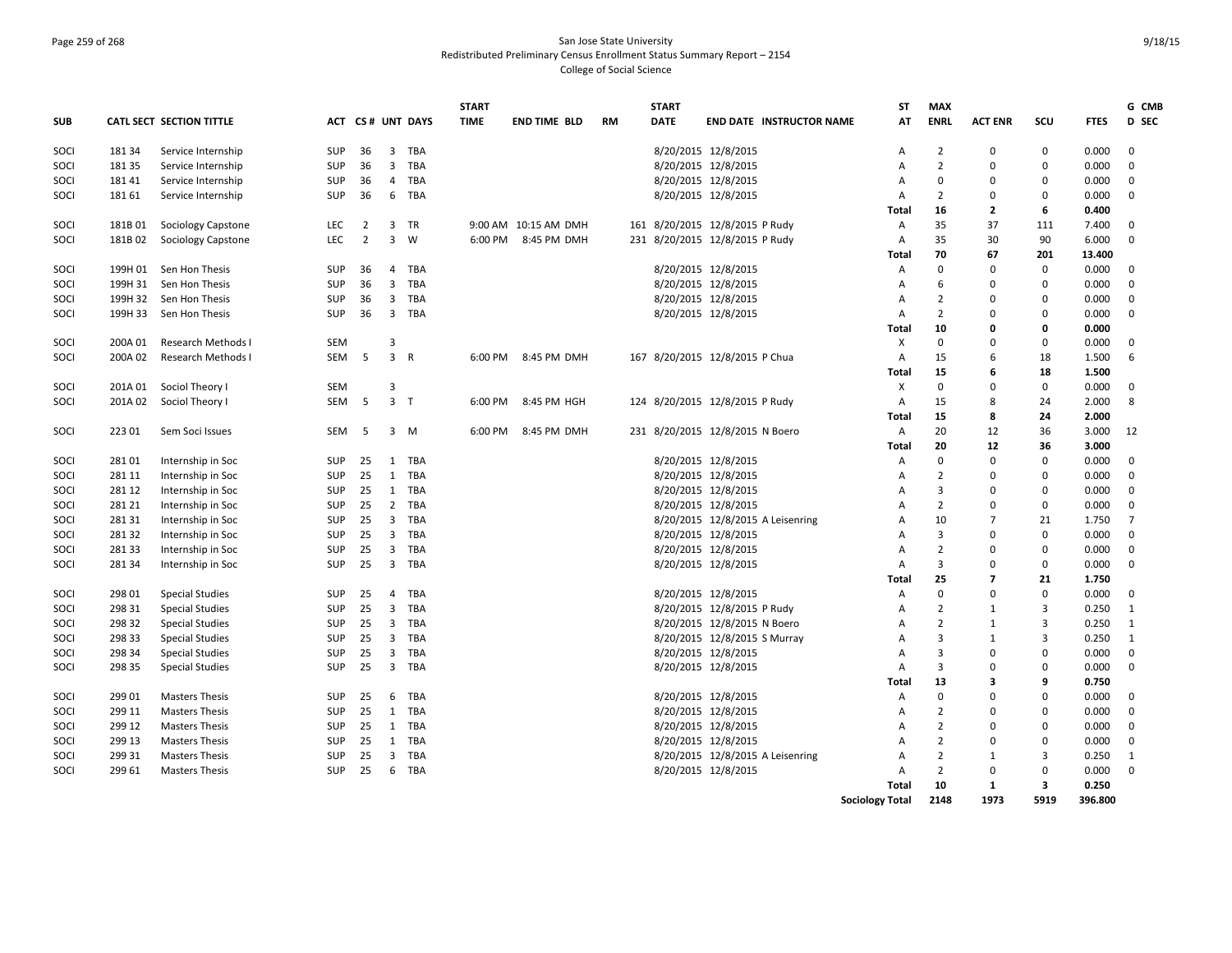# Page 260 of 268 San Jose State University Redistributed Preliminary Census Enrollment Status Summary Report – 2154 College of Social Science

|             |                                      |                          |            |     |                |                  | <b>START</b> |                      |           | <b>START</b>                       |                            |                                 | <b>ST</b>    | <b>MAX</b>    |                |              |                 | G CMB          |  |
|-------------|--------------------------------------|--------------------------|------------|-----|----------------|------------------|--------------|----------------------|-----------|------------------------------------|----------------------------|---------------------------------|--------------|---------------|----------------|--------------|-----------------|----------------|--|
| <b>SUB</b>  |                                      | CATL SECT SECTION TITTLE |            |     |                | ACT CS# UNT DAYS | <b>TIME</b>  | <b>END TIME BLD</b>  | <b>RM</b> | <b>DATE</b>                        |                            | <b>END DATE INSTRUCTOR NAME</b> | AT           | <b>ENRL</b>   | <b>ACT ENR</b> | <b>SCU</b>   | <b>FTES</b>     | <b>D</b> SEC   |  |
|             | <b>Urban &amp; Regional Planning</b> |                          |            |     |                |                  |              |                      |           |                                    |                            |                                 |              |               |                |              |                 |                |  |
|             |                                      |                          |            |     |                |                  |              |                      |           |                                    |                            |                                 |              |               |                |              |                 |                |  |
| <b>URBP</b> | 13301                                | Intro Soc Iss Plan       | SEM        | - 5 |                | 4 TBA            |              |                      |           |                                    | 8/20/2015 12/8/2015        |                                 | Α            | 5             | $\overline{2}$ | 8            | 0.533           | 0 <sup>c</sup> |  |
| AAS         | 13301                                | Intro Soc Iss Plan       | SEM        | 5   | $\overline{4}$ | <b>TBA</b>       |              |                      |           |                                    | 8/20/2015 12/8/2015        |                                 | А            | $\mathbf 0$   | $\mathbf{0}$   | $\mathbf{0}$ | 0.000           | 0 <sup>c</sup> |  |
| AFAM        | 13301                                | Intro Soc Iss Plan       | SEM        | - 5 |                | 4 TBA            |              |                      |           |                                    | 8/20/2015 12/8/2015        |                                 | Α            | $\Omega$      | 0              | $\mathbf 0$  | 0.000           | 0 <sup>c</sup> |  |
|             |                                      |                          |            |     |                |                  |              |                      |           |                                    |                            |                                 | <b>Total</b> | 5             | 2              | 8            | 0.533           |                |  |
| <b>URBP</b> | 13601                                | Int Land Use Plan        | <b>SEM</b> | - 5 | 4              | TBA              |              |                      |           |                                    | 8/20/2015 12/8/2015 K Fang |                                 | Α            | 5<br>$\Omega$ | 8              | 32           | 2.200           | 1 C            |  |
| <b>ENVS</b> | 136 01                               | Int Land Use Plan        | SEM        | 5   | 4              | TBA              |              |                      |           |                                    | 8/20/2015 12/8/2015 K Fang |                                 | А            |               | $\mathbf 0$    | $\mathbf 0$  | 0.000           | 0 <sup>c</sup> |  |
| URBP        | 136 02                               | Int Land Use Plan        | SEM        | -5  | 4              | TBA              |              |                      |           |                                    | 8/20/2015 12/8/2015        |                                 | А            | 5             | $\overline{7}$ | 28           | 1.867           | 0 <sup>c</sup> |  |
| <b>ENVS</b> | 136 02                               | Int Land Use Plan        | SEM        | 5   |                | 4 TBA            |              |                      |           |                                    | 8/20/2015 12/8/2015        |                                 | А            | $\Omega$      | $\mathbf{0}$   | $\mathbf 0$  | 0.000           | 0 <sup>c</sup> |  |
|             |                                      |                          |            |     |                |                  |              |                      |           |                                    |                            |                                 | <b>Total</b> | 10            | 15             | 60           | 4.067           |                |  |
| URBP        | 142 01                               | Intro Envir Planning     | SEM        | - 5 | 4              | TBA              |              |                      |           |                                    | 8/20/2015 12/8/2015        |                                 | A            | 5             | 3              | 12           | 0.800           | 0 <sup>c</sup> |  |
| <b>ENVS</b> | 142 01                               | Intro Envir Planning     | SEM        | 5   | 4              | TBA              |              |                      |           |                                    | 8/20/2015 12/8/2015        |                                 | Α            | $\Omega$      | $\mathbf 0$    | $\mathbf 0$  | 0.000           | 0 <sup>c</sup> |  |
|             |                                      |                          |            |     |                |                  |              |                      |           |                                    |                            |                                 | Total        | 5<br>5        | 3              | 12           | 0.800           |                |  |
| <b>URBP</b> | 143 01                               | Int Priv Dev Plan        | SEM        | - 5 |                | 3 TBA            |              |                      |           |                                    | 8/20/2015 12/8/2015        |                                 | Α            |               | $\mathbf 0$    | $\mathbf 0$  | 0.000           | 0 <sup>c</sup> |  |
| BUS5        | 143 01                               | Int Priv Dev Plan        | SEM        | 5   | 3              | TBA              |              |                      |           |                                    | 8/20/2015 12/8/2015        |                                 | Α            | $\Omega$      | $\Omega$       | $\mathbf 0$  | 0.000           | 0 <sup>c</sup> |  |
|             |                                      |                          |            |     |                |                  |              |                      |           |                                    |                            |                                 | <b>Total</b> | 5             | 0              | 0            | 0.000           |                |  |
| <b>URBP</b> | 152 01                               | Int Urb Des Studio       | SEM        | - 5 | 4              | TBA              |              |                      |           |                                    | 8/20/2015 12/8/2015        |                                 | Α            | 5             | $\overline{3}$ | 12           | 0.800           | 0 <sup>c</sup> |  |
| <b>DSIT</b> | 15201                                | Int Urb Des Studio       | SEM        | 5   |                | 4 TBA            |              |                      |           |                                    | 8/20/2015 12/8/2015        |                                 | A            | $\Omega$      | $\mathbf{0}$   | $\mathbf 0$  | 0.000           | 0 <sup>c</sup> |  |
|             |                                      |                          |            |     |                |                  |              |                      |           |                                    |                            |                                 | Total        | 5             | 3              | 12           | 0.800           |                |  |
| <b>URBP</b> | 175 01                               | Urb Studies Topics       | SEM        | - 5 | 4              | TBA              |              |                      |           |                                    | 8/20/2015 12/8/2015        |                                 | A            | 5             | 1              | 1            | 0.267           | $\mathbf 0$    |  |
|             |                                      |                          |            |     |                |                  |              |                      |           |                                    |                            |                                 | <b>Total</b> | 5             | $\mathbf{1}$   | $\mathbf{1}$ | 0.267           |                |  |
| <b>URBP</b> | 17801                                | Intro to Reg Trans Ping  | SEM        | - 5 | 4              | TBA              |              |                      |           |                                    | 8/20/2015 12/8/2015        |                                 | A            | 5             | $\mathbf{1}$   | 4            | 0.267           | 0 <sup>c</sup> |  |
| ENVS        | 17801                                | Intro to Reg Trans Ping  | SEM        | 5   | 4              | TBA              |              |                      |           |                                    | 8/20/2015 12/8/2015        |                                 | Α            | $\Omega$      | $\mathbf 0$    | $\mathbf 0$  | 0.000           | 0 <sup>c</sup> |  |
|             |                                      |                          |            |     |                |                  |              |                      |           |                                    |                            |                                 | Total        | 5             | $\mathbf{1}$   | 4            | 0.267           |                |  |
| URBP        | 179B 01                              | Adv GIS Planning         | SEM        | 5   |                | 4 TBA            |              |                      |           |                                    | 8/20/2015 12/8/2015        |                                 | A            | 5             | 3              | 12           | 0.867           | 1              |  |
|             |                                      |                          |            |     |                |                  |              |                      |           |                                    |                            |                                 | Total        | 5             | 3              | 12           | 0.867           |                |  |
| <b>URBP</b> | 200 01                               | Urb Plan Seminar         | SEM        | - 5 | 4              | TBA              |              |                      |           |                                    | 8/20/2015 12/8/2015        |                                 | A            | 18            | 23             | 92           | 7.667           | 23             |  |
|             |                                      |                          |            |     |                |                  |              |                      |           |                                    |                            |                                 | <b>Total</b> | 18            | 23             | 92           | 7.667           |                |  |
| <b>URBP</b> | 201 01                               | Comm. Assessment         | SEM        | - 5 | 6              | W                |              | 4:30 PM 10:00 PM CL  |           | 318 8/20/2015 12/8/2015 G Wessel   |                            |                                 | A            | 15            | 10             | 60           | 5.000           | 10             |  |
| <b>URBP</b> | 201 02                               | Comm. Assessment         | SEM        | -5  | 6              | R                |              | 1:30 PM 7:00 PM WSQ  |           | 208 8/20/2015 12/8/2015 R Kos      |                            |                                 | A            | 15<br>30      | 11<br>21       | 66<br>126    | 5.500<br>10.500 | -11            |  |
| URBP        | 204 01                               | <b>Quant Methods</b>     | SEM        | 5   |                | TBA              |              |                      |           |                                    |                            |                                 | Total        | 15            | 10             | 40           | 3.333           | 10             |  |
|             | 204 02                               |                          | SEM        | 5   | 4<br>4         | TBA              |              |                      |           |                                    | 8/20/2015 12/8/2015        |                                 | Α            | 15            |                | 64           | 5.333           | 16             |  |
| <b>URBP</b> |                                      | <b>Quant Methods</b>     |            |     |                |                  |              |                      |           |                                    | 8/20/2015 12/8/2015        |                                 | Α<br>Total   | 30            | 16<br>26       | 104          | 8.667           |                |  |
| URBP        | 205 01                               | Private Dev & Urbp       | SEM        | 5   |                | 3 W              |              | 7:30 PM 10:00 PM BBC |           | 123 8/20/2015 12/8/2015 G Brownlow |                            |                                 | Α            | 20            | 11             | 33           | 2.750           | 11             |  |
|             |                                      |                          |            |     |                |                  |              |                      |           |                                    |                            |                                 |              | 20            | 11             | 33           | 2.750           |                |  |
| <b>URBP</b> | 206 01                               | Real Estate Finance      | SEM        | 5   |                | 3 <sub>1</sub>   |              | 7:30 PM 10:00 PM DMH |           | 308 8/20/2015 12/8/2015 J Yook     |                            |                                 | Total<br>Α   | 15            | 6              | 18           | 1.500           | 6              |  |
|             |                                      |                          |            |     |                |                  |              |                      |           |                                    |                            |                                 | Total        | 15            | 6              | 18           | 1.500           |                |  |
| URBP        | 225 01                               | Land Use Plng Law        | SEM        | -5  | 4              | TBA              |              |                      |           |                                    | 8/20/2015 12/8/2015        |                                 | Α            | 18            | 13             | 52           | 4.333           | 13             |  |
| <b>URBP</b> | 225 02                               | Land Use Ping Law        | SEM        | 5   | 4              | TBA              |              |                      |           |                                    | 8/20/2015 12/8/2015 K Fang |                                 | Α            | 18            | $\overline{7}$ | 28           | 2.333           | $\overline{7}$ |  |
|             |                                      |                          |            |     |                |                  |              |                      |           |                                    |                            |                                 | Total        | 36            | 20             | 80           | 6.667           |                |  |
| <b>URBP</b> | 226 01                               | Reg Transport Plan       | SEM        | - 5 | 4              | TBA              |              |                      |           |                                    | 8/20/2015 12/8/2015        |                                 | Α            | 15            | 5              | 20           | 1.667           | -5             |  |
|             |                                      |                          |            |     |                |                  |              |                      |           |                                    |                            |                                 |              | 15            | 5              | 20           | 1.667           |                |  |
|             |                                      |                          |            |     |                |                  |              |                      |           |                                    |                            |                                 | Total        | 15            |                |              | 2.000           |                |  |
| <b>URBP</b> | 23201                                | Urb Design Studio        | SEM        | - 5 |                | 4 TBA            |              |                      |           |                                    | 8/20/2015 12/8/2015        |                                 | Α<br>Total   | 15            | 6<br>6         | 24<br>24     | 2.000           | 6              |  |
| <b>URBP</b> | 23301                                | Social Issues Planning   | SEM        | - 5 |                | 4 TBA            |              |                      |           |                                    | 8/20/2015 12/8/2015        |                                 | Α            | 15            | 6              | 24           | 2.000           | 6              |  |
|             |                                      |                          |            |     |                |                  |              |                      |           |                                    |                            |                                 | Total        | 15            | 6              | 24           | 2.000           |                |  |
| <b>URBP</b> | 236 01                               | Urb Plan Pol Analysis    | SEM        | 5   |                | 4 TBA            |              |                      |           |                                    | 8/20/2015 12/8/2015        |                                 | A            | 18            | $\overline{7}$ | 28           | 2.333           | $\overline{7}$ |  |
|             |                                      |                          |            |     |                |                  |              |                      |           |                                    |                            |                                 |              |               |                |              |                 |                |  |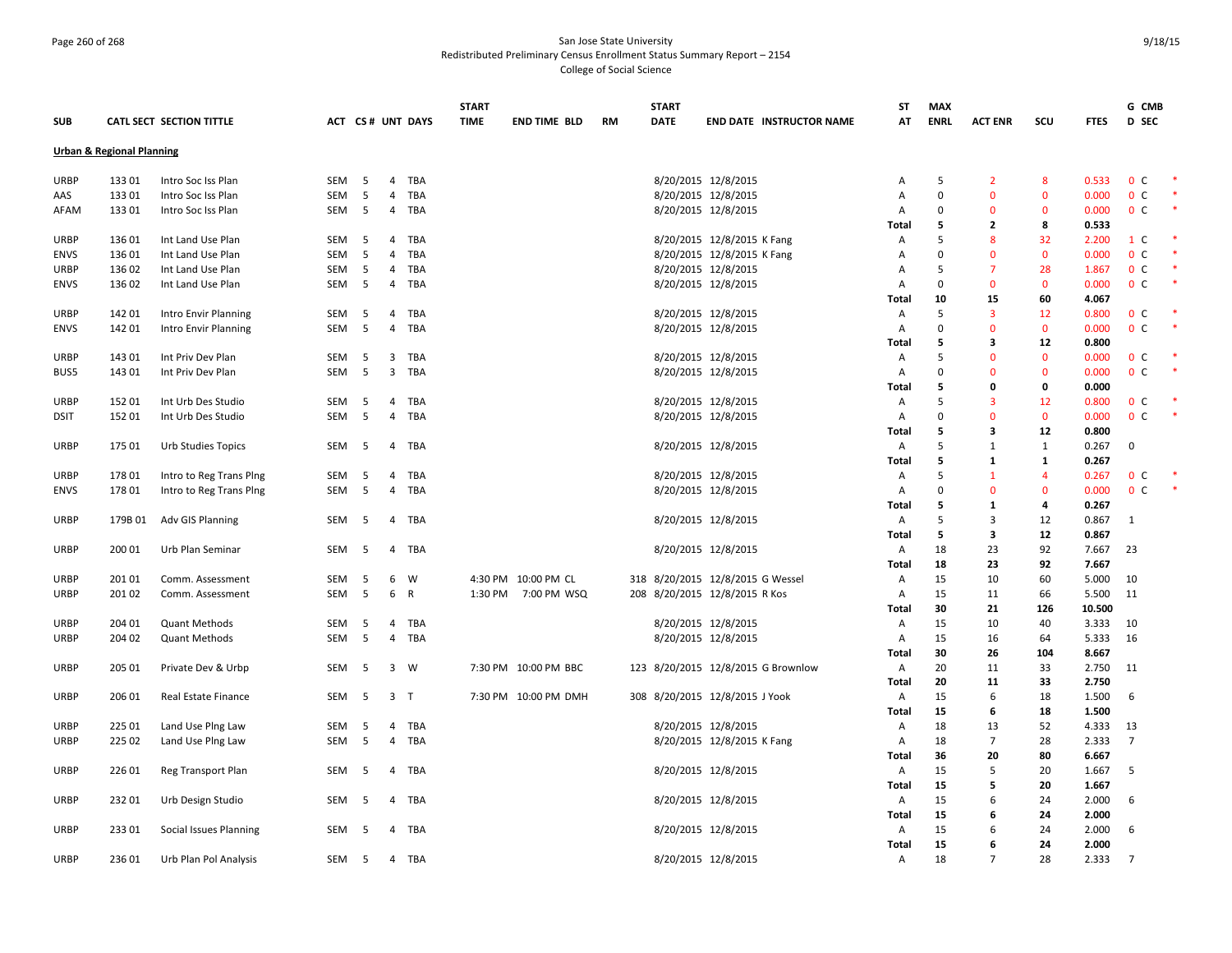### Page 261 of 268 San Jose State University Redistributed Preliminary Census Enrollment Status Summary Report – 2154 College of Social Science

|             |         |                              |            |     |                |                  | <b>START</b> |                     |    | <b>START</b> |                                            | ST             | <b>MAX</b>     |                |              |             | G CMB          |        |
|-------------|---------|------------------------------|------------|-----|----------------|------------------|--------------|---------------------|----|--------------|--------------------------------------------|----------------|----------------|----------------|--------------|-------------|----------------|--------|
| <b>SUB</b>  |         | CATL SECT SECTION TITTLE     |            |     |                | ACT CS# UNT DAYS | <b>TIME</b>  | <b>END TIME BLD</b> | RM | <b>DATE</b>  | <b>END DATE INSTRUCTOR NAME</b>            | AT             | <b>ENRL</b>    | <b>ACT ENR</b> | scu          | <b>FTES</b> | D SEC          |        |
|             |         |                              |            |     |                |                  |              |                     |    |              |                                            | Total          | 18             | 7              | 28           | 2.333       |                |        |
| <b>URBP</b> | 240 01  | <b>Environmental Plan</b>    | SEM        | -5  | $\overline{4}$ | TBA              |              |                     |    |              | 8/20/2015 12/8/2015                        | Α              | 15             | 13             | 52           | 4.333       | 13 C           | $\ast$ |
| PADM        | 240 01  | <b>Environmental Plan</b>    | SEM        | -5  | $\overline{4}$ | <b>TBA</b>       |              |                     |    |              | 8/20/2015 12/8/2015                        | A              | $\Omega$       | $\mathbf{0}$   | $\mathbf{0}$ | 0.000       | 0 <sup>c</sup> | $\ast$ |
|             |         |                              |            |     |                |                  |              |                     |    |              |                                            | Total          | 15             | 13             | 52           | 4.333       |                |        |
| URBP        | 241 01  | Plan Sustain City            | SEM        | - 5 | 2 W            |                  | 4:30 PM      | 7:00 PM CL          |    |              | 205 8/20/2015 12/8/2015 R Eastwood         | A              | 18             | 10             | 20           | 1.667       | 10             |        |
|             |         |                              |            |     |                |                  |              |                     |    |              |                                            | Total          | 18             | 10             | 20           | 1.667       |                |        |
| URBP        | 248 01  | Tech in Urb Plan             | SEM        | -5  | 1 S            |                  | 10:00 AM     | 3:30 PM WSQ         |    |              | 208 8/20/2015 12/8/2015 J Schuppert        | Α              | 18             | 22             | 22           | 1.833       | 22 C           | $\ast$ |
| <b>DSGN</b> | 248 01  | Tech in Urb Plan             | SEM        | .5  | 4S             |                  | 10:00 AM     | 3:30 PM WSQ         |    |              | 208 8/20/2015 12/8/2015 J Schuppert        | A              | $\mathbf 0$    | $\mathbf{0}$   | $\mathbf 0$  | 0.000       | 0 <sup>c</sup> | $\ast$ |
|             |         |                              |            |     |                |                  |              |                     |    |              |                                            | Total          | 18             | 22             | 22           | 1.833       |                |        |
| URBP        | 255 01  | Urb & Reg Growth Mgmt        | SEM        | -5  | $\overline{4}$ | TBA              |              |                     |    |              | 8/20/2015 12/8/2015                        | Α              | 15             | $\overline{7}$ | 28           | 2.333       | 7              |        |
|             |         |                              |            |     |                |                  |              |                     |    |              |                                            | Total          | 15             | $\overline{7}$ | 28           | 2.333       |                |        |
| <b>URBP</b> | 275G 01 | <b>GIS Overview</b>          | SEM        | -5  | 1 W            |                  | 4:30 PM      | 7:00 PM WSQ         |    |              | 208 8/20/2015 12/8/2015 I Jeyachandran     | Α              | 18             | 18             | 18           | 1.500       | 18             |        |
|             |         |                              |            |     |                |                  |              |                     |    |              |                                            | Total          | 18             | 18             | 18           | 1.500       |                |        |
| URBP        | 279 01  | <b>Advanced GIS Planning</b> | SEM        | -5  | $\overline{4}$ | TBA              |              |                     |    |              | 8/20/2015 12/8/2015                        | $\overline{A}$ | 15             | 11             | 44           | 3.667       | 11             |        |
|             |         |                              |            |     |                |                  |              |                     |    |              |                                            | Total          | 15             | 11             | 44           | 3.667       |                |        |
| <b>URBP</b> | 28001   | Plng Rsearch Topic           | SEM        | -5  | 1              | TBA              |              |                     |    |              | 8/20/2015 12/8/2015 H Nixon                | A              | 5              | 3              | 3            | 0.250       | 3              |        |
| <b>URBP</b> | 28002   | Plng Rsearch Topic           | SEM        | 5   | $\overline{2}$ | TBA              |              |                     |    |              | 8/20/2015 12/8/2015 H Nixon                | A              | 5              | 0              | 0            | 0.000       | $\mathbf 0$    |        |
| <b>URBP</b> | 28003   | Plng Rsearch Topic           | SEM        | 5   | $\overline{3}$ | TBA              |              |                     |    |              | 8/20/2015 12/8/2015 H Nixon                | A              | 5              | 1              | 1            | 0.250       | 1              |        |
|             |         |                              |            |     |                |                  |              |                     |    |              |                                            | Total          | 15             | 4              | 4            | 0.500       |                |        |
| <b>URBP</b> | 297P 01 | Plan Rpt Prelim              | SEM        | -5  | 1 M            |                  | 4:30 PM      | 7:00 PM CL          |    |              | 205 8/20/2015 12/8/2015 L Prevetti         | Α              | 18             | 11             | 11           | 0.917       | 11             |        |
|             |         |                              |            |     |                |                  |              |                     |    |              |                                            | Total          | 18             | 11             | 11           | 0.917       |                |        |
| URBP        | 298A 01 | Special Study-Rpt Devt       | SUP        | 25  | 3              | TBA              |              |                     |    |              | 8/20/2015 12/8/2015 H Nixon                | A              | 12             | 5              | 15           | 1.250       | 5              |        |
| URBP        | 298A02  | Special Study-Rpt Devt       | SUP        | 25  | $\overline{3}$ | <b>TBA</b>       |              |                     |    |              | 8/20/2015 12/8/2015 R Kos                  | A              | 12             | 4              | 12           | 1.000       | 4              |        |
| <b>URBP</b> | 298A03  | Special Study-Rpt Devt       | <b>SUP</b> | 25  | $\overline{3}$ | <b>TBA</b>       |              |                     |    |              | 8/20/2015 12/8/2015 G Wessel               | A              | 12             | 8              | 24           | 2.000       | 8              |        |
| URBP        | 298A 04 | Special Study-Rpt Devt       | SUP        | 25  | 3              | TBA              |              |                     |    |              | 8/20/2015 12/8/2015 R Ezzet-Lofstrom       | A              | 12             | $\overline{7}$ | 21           | 1.750       | 7              |        |
| URBP        | 298A05  | Special Study-Rpt Devt       | SUP        |     | $\overline{3}$ |                  |              |                     |    |              |                                            | X              | $\mathbf 0$    | $\mathbf 0$    | 0            | 0.000       | $\mathbf{0}$   |        |
|             |         |                              |            |     |                |                  |              |                     |    |              |                                            | Total          | 48             | 24             | 72           | 6.000       |                |        |
| <b>URBP</b> | 298B01  | Special Study: Pln Rpt Comp  | <b>SUP</b> | 25  | 3              | TBA              |              |                     |    |              | 8/20/2015 12/8/2015 H Nixon                | A              | 2              | 6              | 18           | 1.500       | 6              |        |
| URBP        | 298B02  | Special Study: Pln Rpt Comp  | SUP        | 25  | $\overline{3}$ | <b>TBA</b>       |              |                     |    |              | 8/20/2015 12/8/2015 R Kos                  | A              | 2              | $\overline{4}$ | 12           | 1.000       | 4              |        |
| <b>URBP</b> | 298B03  | Special Study: Pln Rpt Comp  | <b>SUP</b> | 25  | 3              | TBA              |              |                     |    |              | 8/20/2015 12/8/2015 G Wessel               | A              | 2              | 1              | 3            | 0.250       | 1              |        |
| URBP        | 298B 04 | Special Study: Pln Rpt Comp  | SUP        | 25  | $\overline{3}$ | <b>TBA</b>       |              |                     |    |              | 8/20/2015 12/8/2015 R Ezzet-Lofstrom       | A              | $\overline{2}$ | 1              | 3            | 0.250       | 1              |        |
| URBP        | 298B05  | Special Study: Pln Rpt Comp  | <b>SUP</b> |     | $\overline{3}$ |                  |              |                     |    |              |                                            | X              | $\Omega$       | $\mathbf 0$    | 0            | 0.000       | $\overline{0}$ |        |
|             |         |                              |            |     |                |                  |              |                     |    |              |                                            | <b>Total</b>   | 8              | 12             | 36           | 3.000       |                |        |
|             |         |                              |            |     |                |                  |              |                     |    |              | <b>Urban &amp; Regional Planning Total</b> |                | 445            | 291            | 965          | 79.100      |                |        |